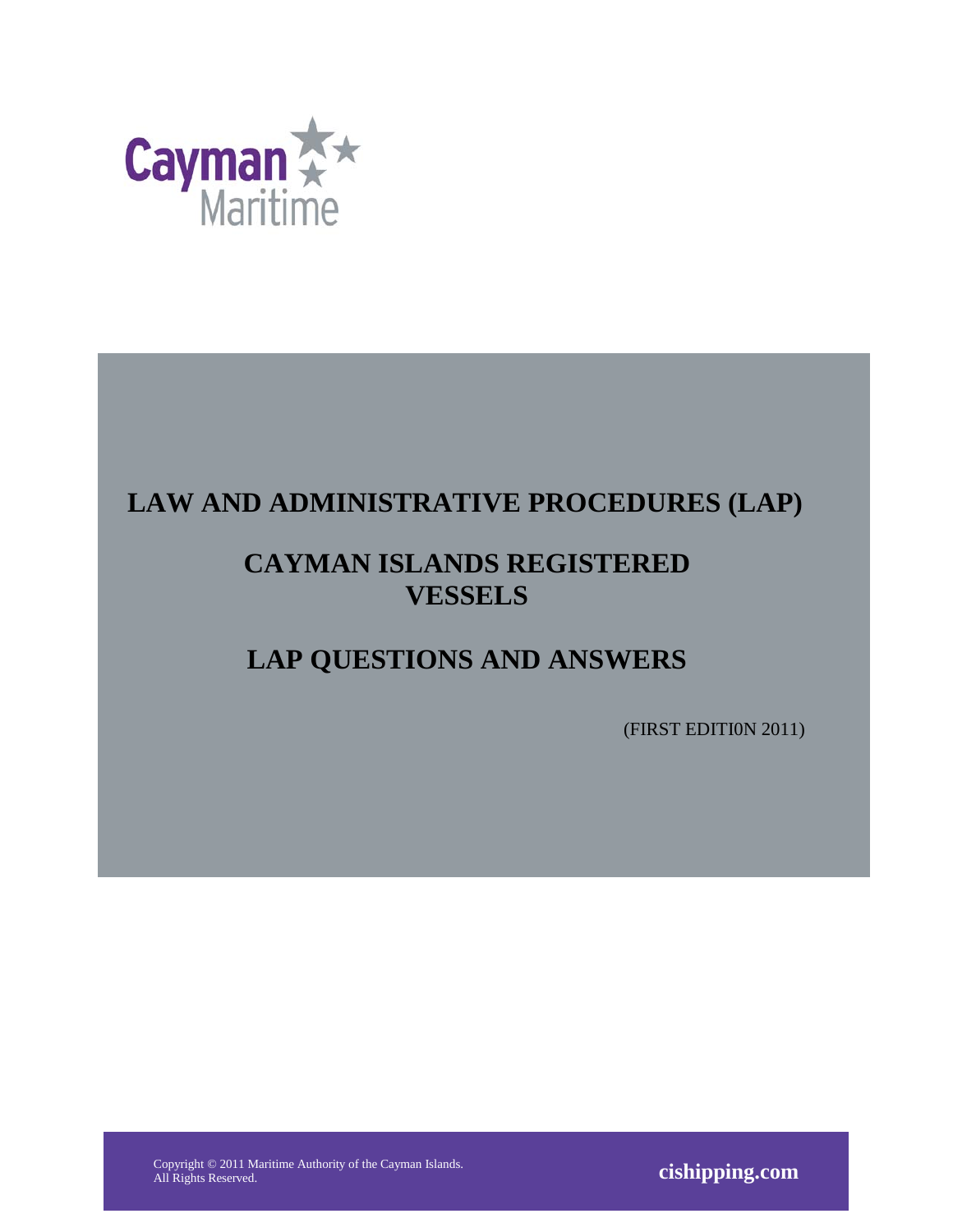#### **QUESTIONS ON CAYMAN ISLANDS MARITIME LAWS AND PROCEDURES**

#### **INTRODUCTION**

1. These questions are all taken from information contained within the Maritime Authority of the Cayman Islands (MACI) Laws and Procedures (LAP) Manual and any of the questions within this document may be asked in the Cayman Islands LAP Examination. It is therefore essential that you examine this document and the LAP Manual closely prior to undertaking the LAP Examination. The questions essentially follow the structure of the LAP Manual and the Merchant Shipping Law 2008 Revision (MSL 2008).

2. The questions are divided into 19 sections or Modules, as per the Sections in the LAP Manual, each addressing a particular aspect of the knowledge required. Questions for a given examination are randomly selected and not all Modules will necessarily be covered in every examination. Nevertheless, a candidate clearly should be well enough prepared to be able to answer questions over the whole range given the random nature of question selection.

3. There are, basically, two levels of examination, one for the Master level and one for the Senior Officer level. Some of the questions may be asked at both levels whilst some are asked at the Master's level only. The Table below indicates which questions fall into these two categories.

4. In addition there are a number of questions at each level which are high priority questions and these are marked above the question. These questions have a higher pass mark and failure to correctly answer these questions, which are considered to be particularly important, could result in failing the LAP Examination. These are also indicated in the Table below.

5. The LAP Questions may be changed or added to at any time and where there are any substantive changes a revised edition of the LAP Questions and Answers will be issued. Questions will however always be based on the information contained in the LAP Manual or on the information related to each Question within this publication.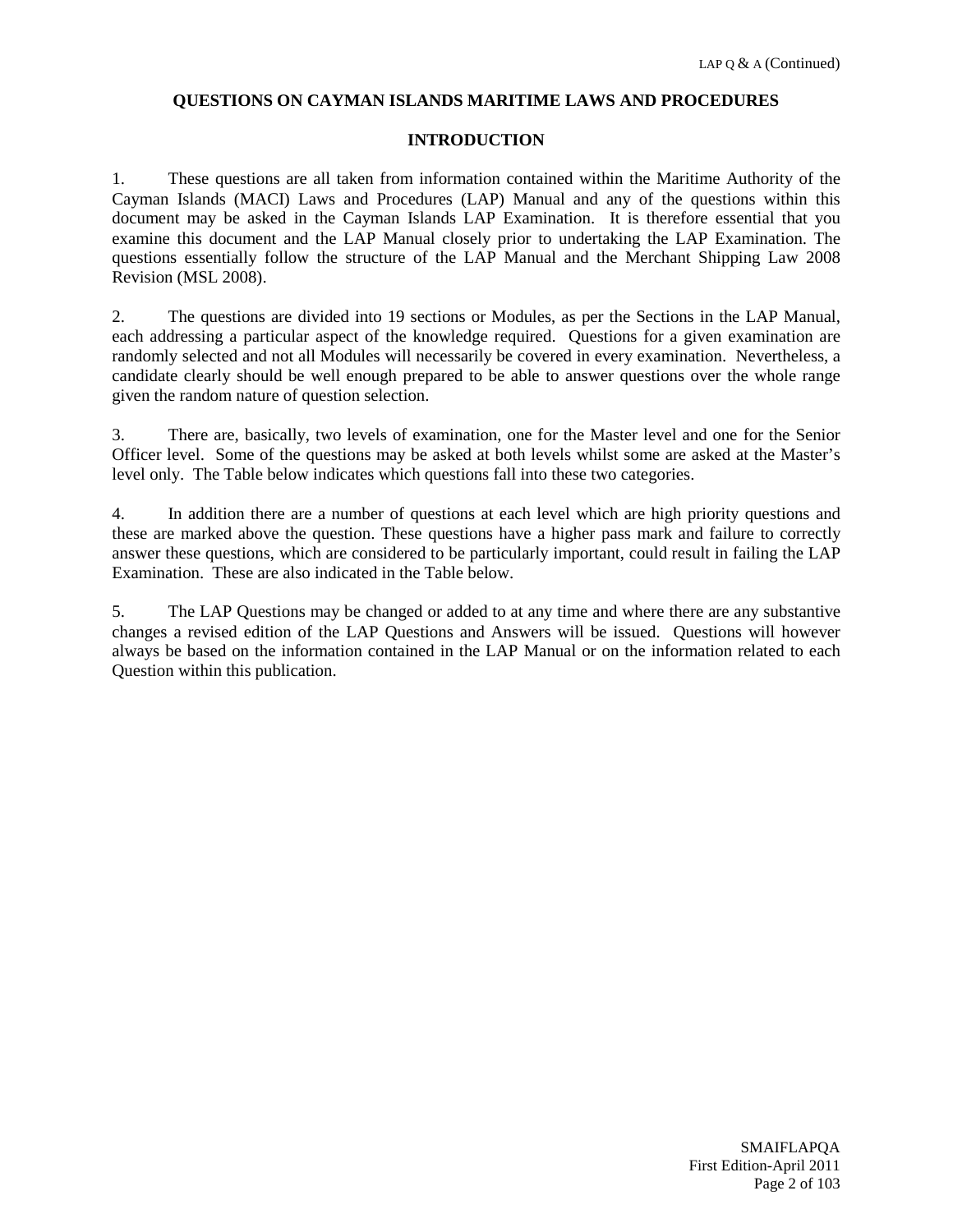| <b>SECTION</b><br>No. | <b>SUBJECT</b>                                                          | <b>TOTAL</b><br><b>QUESTIONS</b><br><b>IN SECTION</b> | <b>QUESTIONS</b><br>WHICH MAY BE<br><b>SET FOR BOTH</b><br><b>MASTER AND</b><br><b>SENIOR OFFICER</b> | <b>QUESTIONS</b><br>WHICH MAY<br><b>BE SET AT THE</b><br><b>MASTER</b><br><b>LEVEL ONLY</b> | <b>HIGH PRIORITY</b><br><b>QUESTIONS</b>                        |
|-----------------------|-------------------------------------------------------------------------|-------------------------------------------------------|-------------------------------------------------------------------------------------------------------|---------------------------------------------------------------------------------------------|-----------------------------------------------------------------|
| $\mathbf{1}$          | <b>Registration of ships</b>                                            | 14                                                    | 2,<br>$10-11$ ; 14.                                                                                   | $1;3-9;$<br>$12-13.$                                                                        | 2, 3; 6;<br>10, 14.                                             |
| $\overline{2}$        | <b>National Character and Flag</b>                                      | $\overline{2}$                                        | All.                                                                                                  |                                                                                             |                                                                 |
| 3                     | Masters and Seafarers, Log<br><b>Books and Documents</b>                | 74                                                    | 9-39;42-51;<br>$53 - 57;$<br>61-63; 66-73.                                                            | $1-8;40-41;$<br>$52;58-60;$<br>64-65; 74.                                                   | $2,5;11-16;22;$<br>24-25;27; 34;<br>35,38;40-41;<br>65, 67, 74. |
| $\overline{4}$        | Prevention of Collisions and<br><b>Safety of Navigation</b>             | 25                                                    | All.                                                                                                  | $\overline{a}$                                                                              | 1, 8, 12;<br>16, 17; 21-22.                                     |
| 5                     | <b>International</b><br>Safety<br><b>Management (ISM) Code</b>          | 11                                                    | All.                                                                                                  | i.                                                                                          | None.                                                           |
| 6                     | International Ship and Port<br><b>Facility Security (ISPS) Code</b>     | 14                                                    | All                                                                                                   |                                                                                             | None.                                                           |
| $\overline{7}$        | Safety of Life at Sea and<br><b>Maritime Security</b>                   | 8                                                     | $7-8.$                                                                                                | $1-6.$                                                                                      | None.                                                           |
| $8\,$                 | <b>Load Lines</b>                                                       | 8                                                     | $1-6.$                                                                                                | $7-8.$                                                                                      | None.                                                           |
| 9                     | <b>Carriage of Dangerous Goods</b><br>and Bulk Cargoes                  | $\overline{5}$                                        | ΞĒ,                                                                                                   | All.                                                                                        | None.                                                           |
| 10                    | <b>Unsafe Ships</b>                                                     | $\overline{3}$                                        | $\overline{\phantom{a}}$                                                                              | All.                                                                                        | None.                                                           |
| 11                    | <b>Wreck and Salvage</b>                                                | $\overline{3}$                                        | $\overline{\phantom{a}}$                                                                              | All.                                                                                        | None.                                                           |
| 12                    | <b>Control of Persons on Ships</b>                                      | $\overline{5}$                                        | $1,3-5.$                                                                                              | 2.                                                                                          | None.                                                           |
| 13                    | Liability and Compensation<br>for Oil Pollution Damage                  | $\overline{5}$                                        | All.                                                                                                  |                                                                                             | None.                                                           |
| 14                    | <b>Liability</b> and compensation<br>for Bunker Oil Pollution<br>Damage | $\overline{5}$                                        | All.                                                                                                  |                                                                                             | None.                                                           |
| 15                    | Prevention of Oil spills and<br>action in the event of a spill          | 5                                                     | All.                                                                                                  |                                                                                             | None.                                                           |
| 16                    | <b>Piracy and Hijack</b>                                                | $\overline{4}$                                        | All.                                                                                                  |                                                                                             | None.                                                           |
| 17                    | Limitation and Division of<br>Liability                                 | $\overline{2}$                                        | 44                                                                                                    | A11                                                                                         | None.                                                           |
| 18                    | <b>Casualty Investigations</b>                                          | 10                                                    | $1-9.$                                                                                                | 10.                                                                                         | $3-5; 7-10$                                                     |
| 19                    | Port State Control and Flag<br><b>State Inspection</b>                  | $\mathfrak{H}$                                        | All.                                                                                                  | $\overline{a}$                                                                              | 1.                                                              |
|                       | <b>TOTAL QUESTIONS</b>                                                  | 208                                                   |                                                                                                       |                                                                                             |                                                                 |

## **TABLE SHOWING THE CATEGORISATION OF THE QUESTIONS AND WHICH ARE HIGH PRIORITY**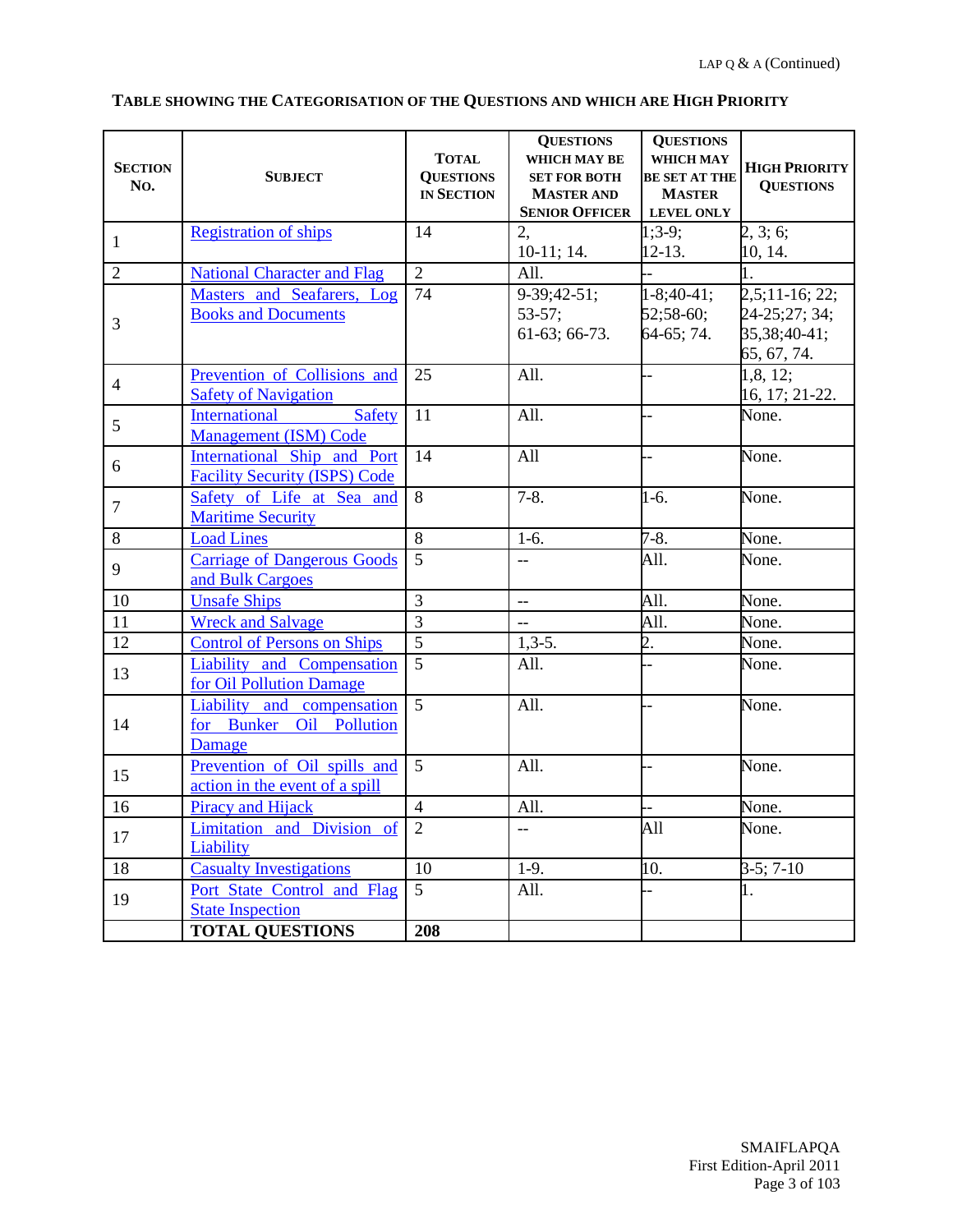## **LIST OF ALL QUESTIONS CURRENTLY IN THE QUESTION BANK**

#### <span id="page-3-0"></span>**1. REGISTRATION OF SHIPS - PART II OF MERCHANT SHIPPING LAW (2008 REVISION) (MSL 2008)**

#### **1-1. MASTERS ONLY.**

| To register as a Cayman Islands vessel must the vessel have        | Answer:                                                                                                                                                                                                                                                                                                                                                                                                                                                                                                                                                                                                                                                                                                                                                                                     |
|--------------------------------------------------------------------|---------------------------------------------------------------------------------------------------------------------------------------------------------------------------------------------------------------------------------------------------------------------------------------------------------------------------------------------------------------------------------------------------------------------------------------------------------------------------------------------------------------------------------------------------------------------------------------------------------------------------------------------------------------------------------------------------------------------------------------------------------------------------------------------|
| all the relevant safety and operational Certificates in            | No, but must do so before operating.                                                                                                                                                                                                                                                                                                                                                                                                                                                                                                                                                                                                                                                                                                                                                        |
| advance of registration?                                           | For Commercial Vessels (merchant ships)                                                                                                                                                                                                                                                                                                                                                                                                                                                                                                                                                                                                                                                                                                                                                     |
| No.<br>O                                                           | and commercial yachts) there is a set of                                                                                                                                                                                                                                                                                                                                                                                                                                                                                                                                                                                                                                                                                                                                                    |
| Yes.                                                               | parallel activities (i.e. parallel to the<br>registration process) consisting of safety                                                                                                                                                                                                                                                                                                                                                                                                                                                                                                                                                                                                                                                                                                     |
| No, but must do so before operating.<br>O                          | and operational compliance involving the                                                                                                                                                                                                                                                                                                                                                                                                                                                                                                                                                                                                                                                                                                                                                    |
| No, but he must do so within three months of<br>O<br>registration. | issue by a Cayman Surveyor/auditor (or by<br>one of the seven Classification Societies <sup>1</sup><br>authorised to act on behalf of Cayman) of<br>the relevant Convention or statutory<br>Certificates.<br>The absence<br>of such<br>Certificates does not necessarily prevent a<br>ship from being registered (e.g. the ship<br>may legitimately be laid up at the time of<br>changing to the Cayman flag or may not<br>yet be ready to sail for whatever reason)<br>but a Commercial Vessel cannot operate<br>commercially without them. Under normal<br>circumstances, the surveys and audits for<br>these Convention and statutory Certificates<br>are dealt with during the registration<br>process so the vessel can continue<br>operating as soon as registration is<br>completed. |

<span id="page-3-1"></span> <sup>1</sup> American Bureau of Shipping (ABS), Bureau Veritas (BV), Det Norske Veritas (DNV), Germanischer Lloyd (GL), Lloyds Register (LR), Nippon Kaiji Kyokai (Class NK), and Registro Italiano Navale (RINA Class).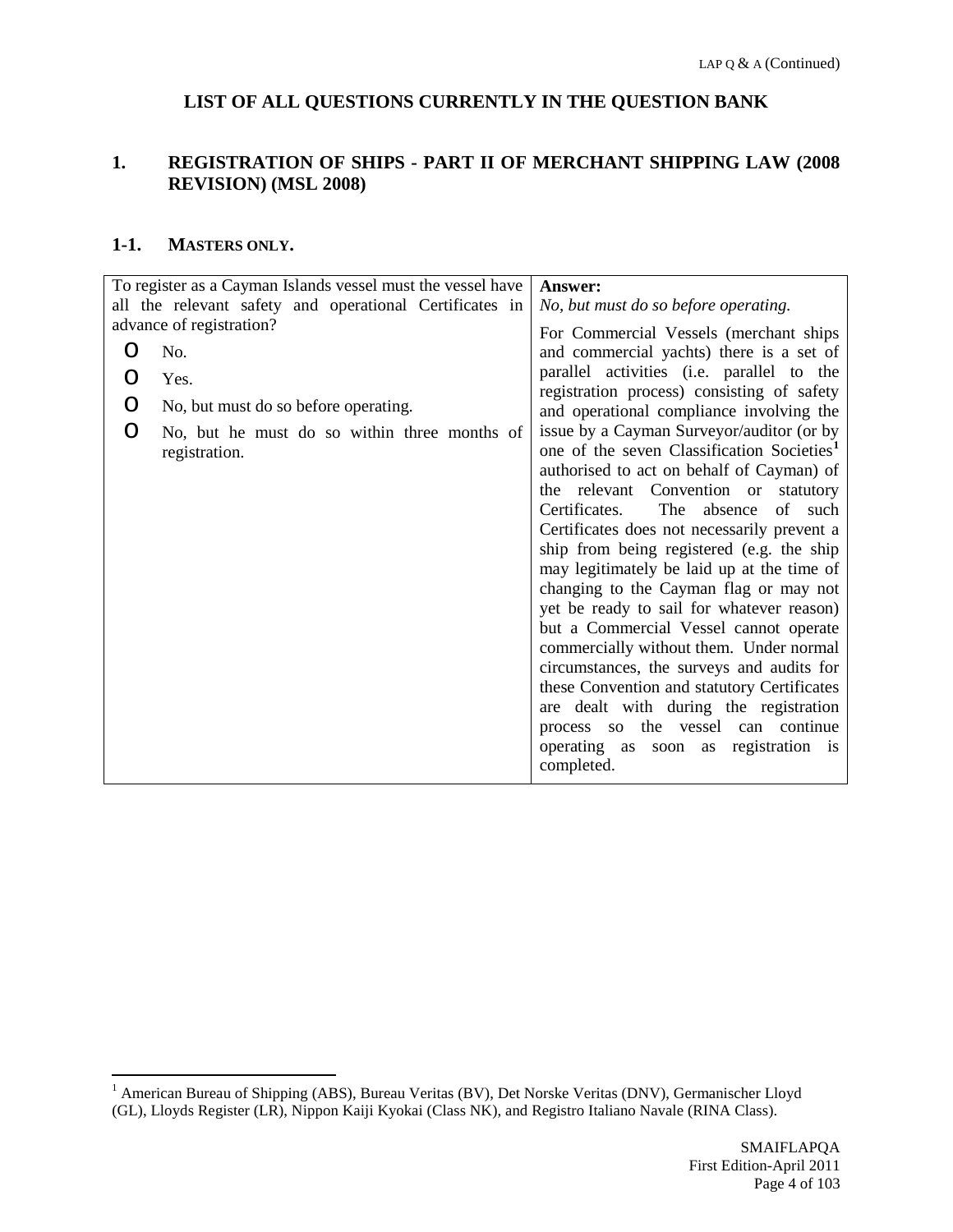# **1-2. HIGH PRIORITY. MASTERS AND SENIOR OFFICERS.**

| What is the prime use of the Certificate of British Registry? |                                                                       | <b>Answer:</b>                                                                                                                            |
|---------------------------------------------------------------|-----------------------------------------------------------------------|-------------------------------------------------------------------------------------------------------------------------------------------|
| Ő                                                             | To enable the vessel to lawfully operate on<br>international voyages. | To enable the vessel to lawfully operate on<br>international voyages.                                                                     |
| Ő                                                             | To prove ownership of the vessel.                                     | A Certificate of British Registry (COBR) is                                                                                               |
| Ő                                                             | To prove the vessel exists.                                           | a most important document which is                                                                                                        |
|                                                               | None of the above.                                                    | required, among other things, to enable the<br>ship to enter or clear a foreign port. It also<br>authenticates for relevant officials the |
|                                                               |                                                                       | legitimacy of the vessel's registration. The                                                                                              |
|                                                               |                                                                       | COBR may be viewed as being equivalent                                                                                                    |
|                                                               |                                                                       | to the ship's "passport".                                                                                                                 |

# **1-3. HIGH PRIORITY. MASTERS ONLY.**

| What is the penalty for using an illegal Certificate of<br>British Registry? | <b>Answer:</b><br>Forfeiture of the ship.                                                   |
|------------------------------------------------------------------------------|---------------------------------------------------------------------------------------------|
| A fine.                                                                      | If the Master or Owner of a ship uses or                                                    |
| Detention of the ship.                                                       | attempts to use a COBR not legally granted                                                  |
| Forfeiture of the ship.                                                      | in respect of the ship, he is guilty of an<br>offence and the ship is subject to forfeiture |
| Imprisonment.                                                                | under Cayman Islands Law.                                                                   |

## **1-4. MASTERS ONLY.**

| Who will be the operational Flag State for a vessel that |                                          | Answer:                                                                                                                                                                                                                                                              |
|----------------------------------------------------------|------------------------------------------|----------------------------------------------------------------------------------------------------------------------------------------------------------------------------------------------------------------------------------------------------------------------|
|                                                          | demise charters into the Cayman Islands? | The Cayman Islands.                                                                                                                                                                                                                                                  |
| O                                                        | The Cayman Islands.                      | Demise or bareboat charter is a private                                                                                                                                                                                                                              |
| O                                                        | The underlying registry.                 | agreement between two parties, individual                                                                                                                                                                                                                            |
| O                                                        | Another registry.                        | or body corporate, whereby the Shipowner                                                                                                                                                                                                                             |
| ◯                                                        | It becomes an unregistered ship.         | leases an entire ship to the charterer for a<br>particular reason (e.g. conveyance of<br>goods). The Shipowner effectively gives<br>the whole possession, operation and control<br>of the ship over to the charterer. The<br>charterer then becomes, for the agreed  |
|                                                          |                                          | period, the virtual Owner of the vessel. If<br>the demise charter then so wishes, he may<br>register the ship under any Flag where that                                                                                                                              |
|                                                          |                                          | State has provisions for such registrations<br>and providing the "original" register also<br>allows for bareboat chartering<br>out.<br>Cayman has such bareboat, or demise<br>charter registration provisions. Therefore if<br>a ship is registered in, for example, |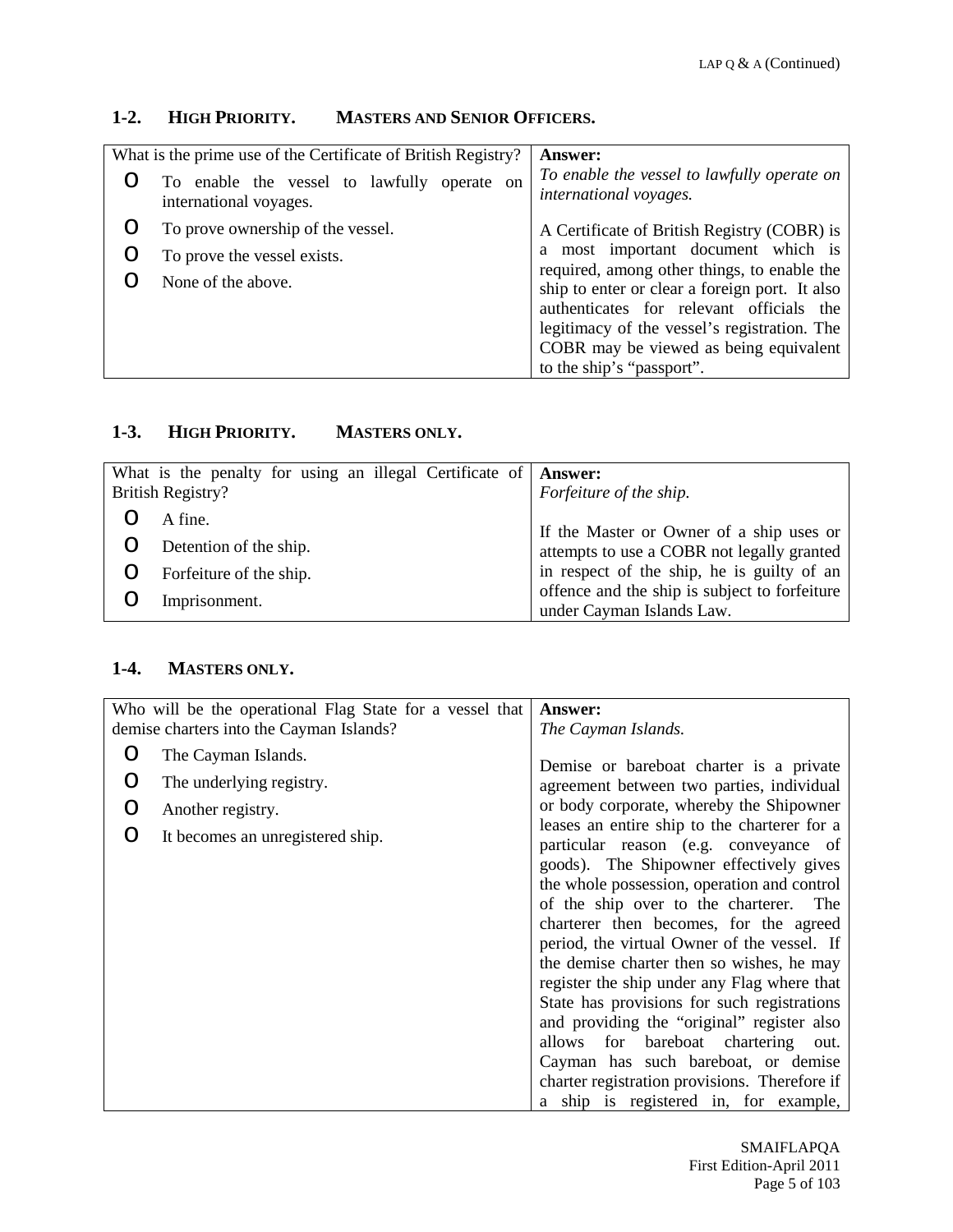| Germany and a demise charter agreement is      |
|------------------------------------------------|
| signed the charterer can choose (provided      |
| he meets the conditions of operating under     |
| our flag) to have the Cayman Islands as his    |
| flag. This means that all laws, procedures,    |
| conventions etc, other than those pertaining   |
| to the proprietary interests of the ship, that |
| prevail for Cayman Islands ships, crew,        |
| Owners etc, are, for the period of the         |
| demise charter those that apply to the         |
| vessel. Any registered mortgages remain        |
| with the original or underlying register.      |

# **1-5. MASTERS ONLY.**

| (Not including pleasure vessels) |                                                           |       | Answer:                                     |
|----------------------------------|-----------------------------------------------------------|-------|---------------------------------------------|
|                                  | How is a newly registered Cayman Islands ship required to |       | Parts $(a)$ , $(b)$ and $(c)$ .             |
|                                  | be marked?                                                |       |                                             |
|                                  |                                                           |       | Every ship other than a pleasure vessel     |
| (a)                              | Its name shall be marked on each of its bows, and its     | under | twenty-four metresshall,<br>before          |
|                                  | name and the name of its port of registry shall be        |       | registration, be marked permanently and     |
|                                  | marked on its stern, in letters of a contrasting colour   |       | conspicuously as follows-                   |
|                                  | so as to be clearly visible, such letters to be of a      |       | (a) its name shall be marked on each of     |
|                                  | length not less than one decimetre,<br>and of             |       | its bows, and its name and the name of      |
|                                  | proportionate breadth.                                    |       | its port of registry shall be marked on     |
| (b)                              | Her official number and net tonnage shall be              |       | its stern, in letters of a contrasting      |
|                                  | permanently marked on a main part of the ship's           |       | colour so as to be clearly visible, such    |
|                                  | permanent structure that is readily visible and           |       | letters to be of a length not less than     |
|                                  | accessible in such manner as may be specified by a        |       | one decimetre, and of proportionate         |
|                                  | surveyor of ships.                                        |       | breadth;                                    |
| (c)                              | A scale of decimetres, or of metres and decimetres,       |       | (b) her official number and net tonnage     |
|                                  | denoting a draught of water shall be marked on each       |       | shall be permanently marked on a            |
|                                  | side of its stem and its stern post in figures at two-    |       | main part of the ship's permanent           |
|                                  | decimetre intervals and at intervening two decimetre      |       | structure that is readily visible and       |
|                                  | intervals, if the scale is in metres and decimetres.      |       | accessible in such manner as may be         |
| O                                | Parts (a) and (b).                                        |       | specified by a surveyor of ships;           |
|                                  |                                                           | (c)   | for every ship built before the 1st         |
| O                                | Parts (a) and (c).                                        |       | May, 1988, a scale of feet denoting its     |
| O                                | Parts (a), (b) and (c).                                   |       | draught of water shall be marked on         |
| O                                | None of the above.                                        |       | each side of its stem and of its stern      |
|                                  |                                                           |       | post in Roman capital numerals or in        |
|                                  |                                                           |       | figures, not less than six inches in        |
|                                  |                                                           |       | length, but it may instead comply with      |
|                                  |                                                           |       | the provisions of paragraph (d);            |
|                                  |                                                           |       | (d) for every ship built after the 1st May, |
|                                  |                                                           |       | 1988, a scale of decimetres (10cm), or      |
|                                  |                                                           |       | of metres and decimetres, denoting a        |
|                                  |                                                           |       | draught of water shall be marked on         |
|                                  |                                                           |       | each side of its stem and its stern post    |
|                                  |                                                           |       | in figures at 20cm intervals and at         |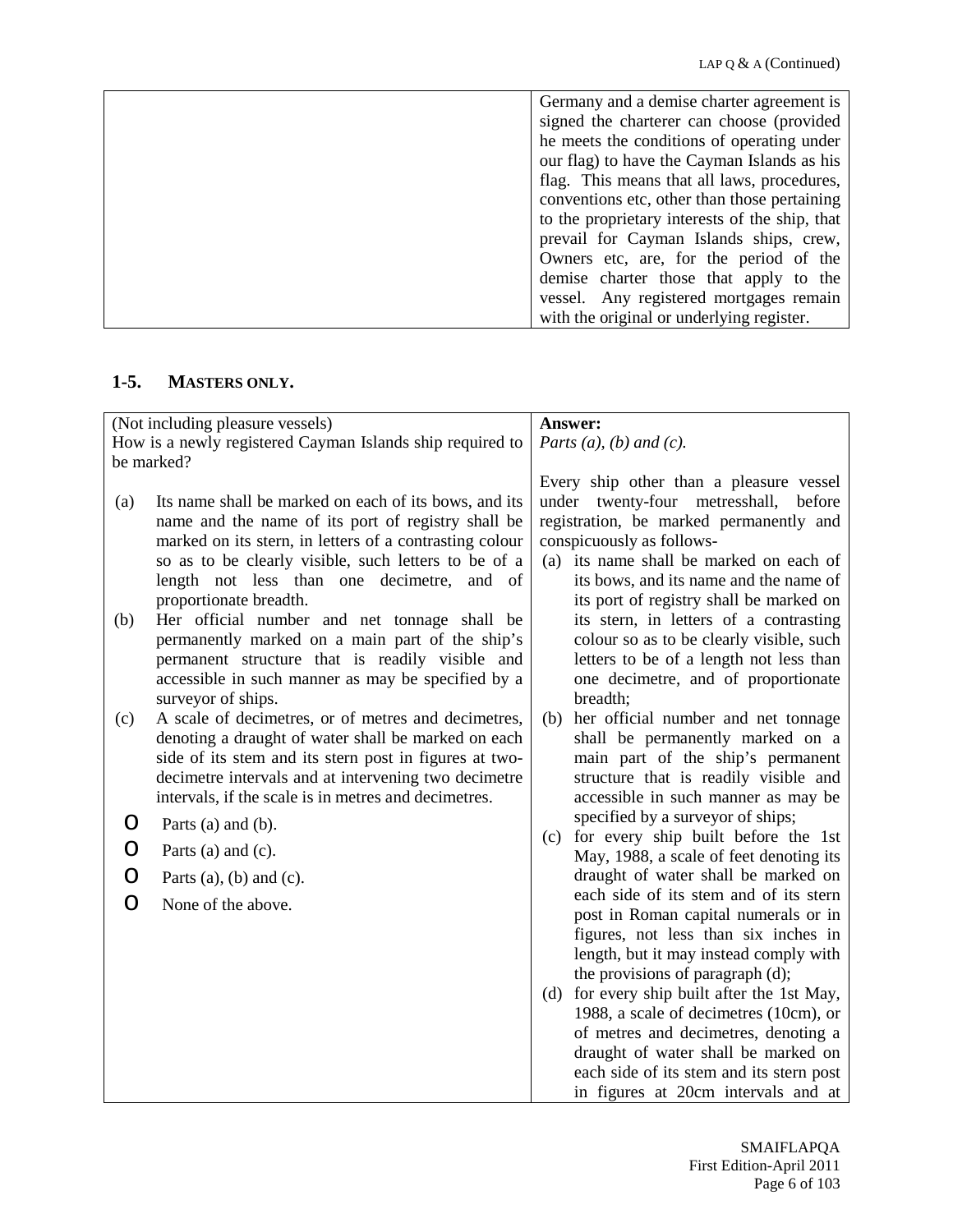| intervening 20cm intervals.                                                                                                                                                                                                                                                                   |
|-----------------------------------------------------------------------------------------------------------------------------------------------------------------------------------------------------------------------------------------------------------------------------------------------|
| A pleasure vessel of twenty-four metres in<br>length or over is considered to be in<br>compliance if its' name and the name of its<br>port of registry is marked on its stern.                                                                                                                |
| If the scale showing the ship's draught of<br>water is in any respect inaccurate, so as to<br>be likely to mislead, the Owner of the ship<br>is guilty of an offence. Any marks must be<br>permanently continued, and no alteration<br>shall be made unless allowed by Cayman<br>Islands law. |
| If an Owner or Master neglects to keep his<br>ship marked as required, or if anyone alters<br>or removes the markings, the Owner,<br>Master or person is guilty of an offence and<br>the ship may be detained until the<br>insufficiency or inaccuracy<br>has<br>been<br>remedied.            |

# **1-6. HIGH PRIORITY. MASTERS ONLY.**

|   | Must the Registrar of Shipping be informed if any                        | Answer:                                                                                                                                                                                                                                                                                                                            |
|---|--------------------------------------------------------------------------|------------------------------------------------------------------------------------------------------------------------------------------------------------------------------------------------------------------------------------------------------------------------------------------------------------------------------------|
|   | alterations are done that increase the tonnage of the ship?              | Always.                                                                                                                                                                                                                                                                                                                            |
|   | Always.                                                                  | When a ship is altered in a way that                                                                                                                                                                                                                                                                                               |
| O | Only if the modifications include enclosed areas.                        | materially changes its<br>tonnage<br><sub>or</sub>                                                                                                                                                                                                                                                                                 |
| O | Only if the modifications increase the Gross<br>Tonnage by more than 5%. | description contained in the register, then<br>the Owner is required to notify the                                                                                                                                                                                                                                                 |
|   | No.                                                                      | Registrar of Shipping. A CISR surveyor or<br>other certified person would then survey<br>the ship to verify the alterations and advise<br>the Registrar accordingly. The Registrar<br>would then either register the alteration or<br>direct that the ship be registered anew. It is<br>an offence to not report such alterations. |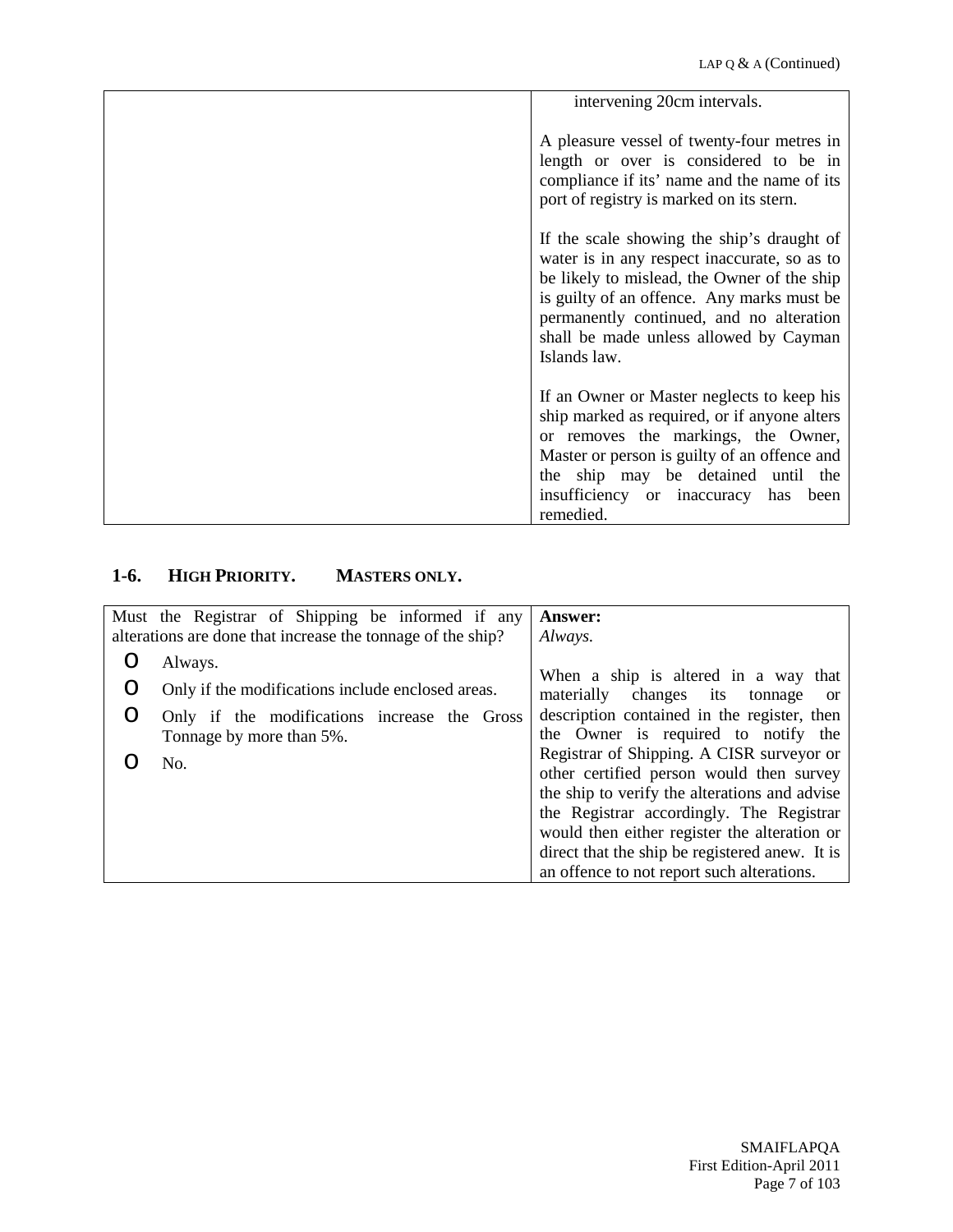## **1-7. MASTERS ONLY.**

|         | Must the Registrar of Shipping be informed if any<br>alterations are done that would change the description of<br>the ship in the register? | <b>Answer:</b><br>Yes.                                                                                                                                                                                                                                                                                                                                                                                              |
|---------|---------------------------------------------------------------------------------------------------------------------------------------------|---------------------------------------------------------------------------------------------------------------------------------------------------------------------------------------------------------------------------------------------------------------------------------------------------------------------------------------------------------------------------------------------------------------------|
| Ő<br>() | Yes.<br>No.<br>Only if the alteration is externally visible.<br>Only if the alteration is a major one.                                      | When a ship is altered in a way that<br>materially changes its tonnage<br><sub>or</sub><br>description contained in the register, then<br>the Owner is required to notify the<br>Registrar of Shipping. A CISR surveyor or<br>other certified person would then survey<br>the ship to verify the alterations and advise<br>the Registrar accordingly. The Registrar<br>would then either register the alteration or |
|         |                                                                                                                                             | direct that the ship be registered anew. It is<br>an offence to not report such alterations.                                                                                                                                                                                                                                                                                                                        |

### **1-8. MASTERS ONLY.**

| (Not including pleasure vessels under 24m)              |                                                      | <b>Answer:</b>                                                                              |
|---------------------------------------------------------|------------------------------------------------------|---------------------------------------------------------------------------------------------|
| Can a vessel's draft marks be marked using the imperial |                                                      | Yes, but only vessels built prior to 1st May                                                |
| (feet and inches) system?                               |                                                      | 1988.                                                                                       |
|                                                         | Yes, always.                                         |                                                                                             |
|                                                         | Yes, but only vessels built prior to $1st$ May 1988. | Every ship built before the 1st May, 1988,<br>a scale of feet denoting its draught of water |
|                                                         | Never.                                               | shall be marked on each side of its stem                                                    |
|                                                         | Only if the drawings are in imperial units.          | and of its stern post in Roman capital<br>numerals or in figures, not less than six         |
|                                                         |                                                      | inches in length.                                                                           |

# **1-9. MASTERS ONLY.**

| What Certificate indicating the ships tonnage does a vessel<br>of under 24 metres require? |                                       | <b>Answer:</b><br>A National Tonnage Certificate.                                        |
|--------------------------------------------------------------------------------------------|---------------------------------------|------------------------------------------------------------------------------------------|
|                                                                                            | A National Tonnage Certificate.       |                                                                                          |
|                                                                                            | An International Tonnage Certificate. | National Tonnage Certificates are issued to<br>vessels under 24 metres and for these     |
|                                                                                            | <b>Both Certificates.</b>             | vessels there is only one tonnage given                                                  |
|                                                                                            | No Certificate.                       | which is the tonnage ascertained is both the<br>gross and net tonnages which is shown on |
|                                                                                            |                                       | the Tonnage Certificate as the Register                                                  |
|                                                                                            |                                       | Tonnage.                                                                                 |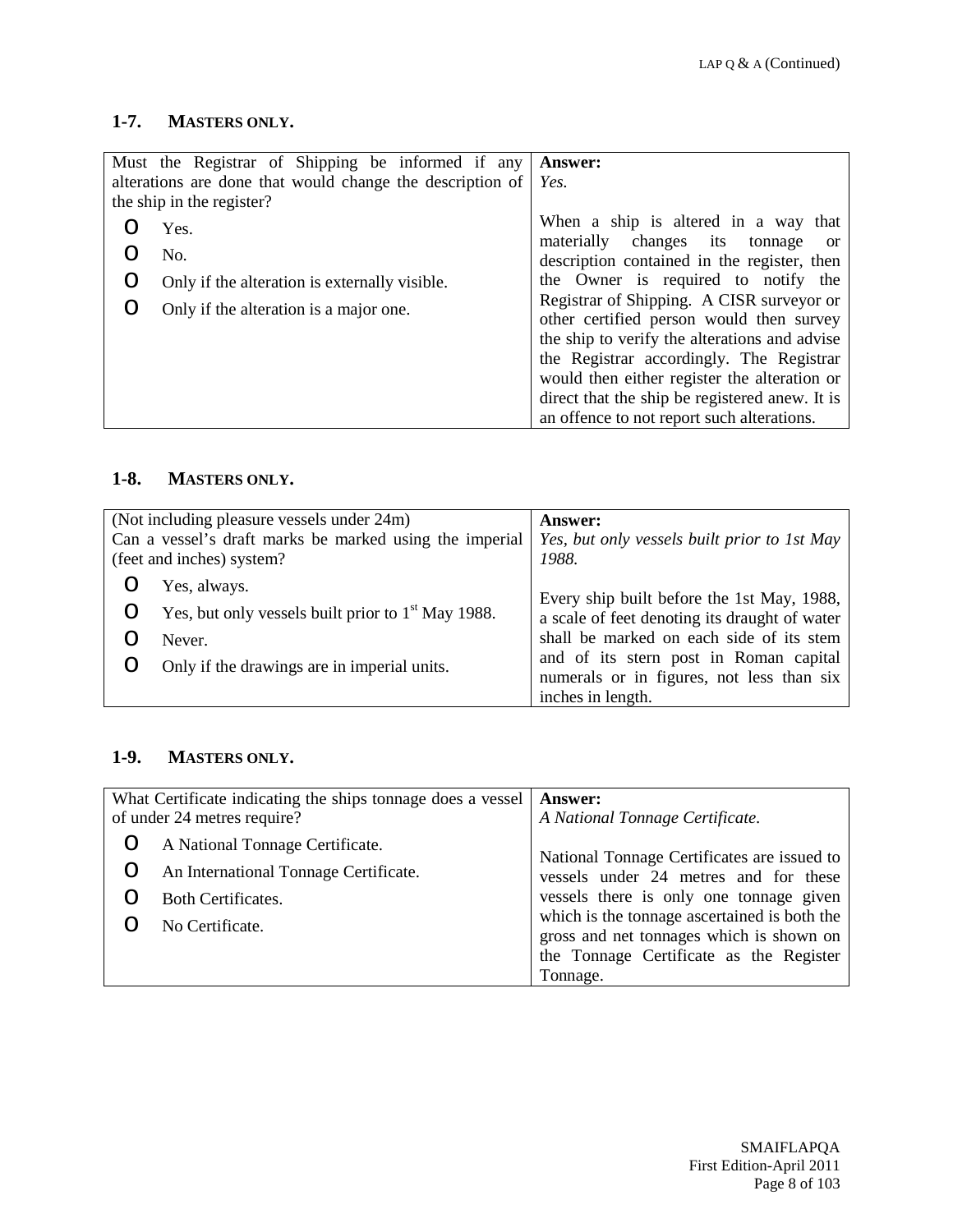# **1-10. HIGH PRIORITY. MASTERS AND SENIOR OFFICERS.**

| What Certificate indicating the ships tonnage does a vessel   Answer:<br>of 24 metres of above require? |                                       | An International Tonnage Certificate.                                      |
|---------------------------------------------------------------------------------------------------------|---------------------------------------|----------------------------------------------------------------------------|
| Ő                                                                                                       | A National Tonnage Certificate.       | International Tonnage Certificates are                                     |
| Ő                                                                                                       | An International Tonnage Certificate. | issued to vessels 24 metres and over, as                                   |
|                                                                                                         | <b>Both Certificates.</b>             | required by the International Tonnage                                      |
|                                                                                                         | No Certificate.                       | Convention (1969) which the UK has<br>extended to the Cayman Islands. This |
|                                                                                                         |                                       | certificate will be issued by the CISR.                                    |

## **1-11. MASTERS AND SENIOR OFFICERS.**

|   | What length is referred to in an International Tonnage                                                                                                    | <b>Answer:</b>                                                                                                                                                                                             |
|---|-----------------------------------------------------------------------------------------------------------------------------------------------------------|------------------------------------------------------------------------------------------------------------------------------------------------------------------------------------------------------------|
|   | Certificate?                                                                                                                                              | The greater of-                                                                                                                                                                                            |
| O | The Length Overall.                                                                                                                                       | the distance between the fore side of<br>$\left(a\right)$<br>the stem and the axis of the rudder                                                                                                           |
|   | The greater of-<br>the distance between the fore side of the<br>(a)<br>stem and the axis of the rudder stock; or                                          | stock; or<br>the distance measured from the fore<br>(b)<br>side of the stem, being 96 per cent of                                                                                                          |
|   | the distance measured from the fore side of<br>(b)<br>the stem, being 96 per cent of the distance<br>between that point and the aft side of the<br>stern. | the distance between that point and<br>the aft side of the stern.                                                                                                                                          |
|   | The length at the deepest draft waterline.                                                                                                                | The length is as defined in the Merchant<br>Shipping (Tonnage) Regulations, 2002                                                                                                                           |
|   | It depends on the type of ship.                                                                                                                           | (Regulation 2), which is derived from the<br>International Tonnage Convention 1966.                                                                                                                        |
|   |                                                                                                                                                           | This length is central to deciding if a ship is<br>be measured under the Tonnage<br>to<br>Convention or under national regulations<br>for ships under 24 metres in length as<br>defined in the Convention. |

# **1-12. MASTERS ONLY.**

|     | Which of the following would mean that a new        | <b>Answer:</b>                                |
|-----|-----------------------------------------------------|-----------------------------------------------|
|     | International Tonnage Certificate must be required? | $(a)$ and $(b)$ .                             |
|     |                                                     |                                               |
| (a) | Whenever alterations increase the net or gross      | The Certificate will become invalid and a     |
|     | tonnage of the vessel.                              | new International Tonnage Certificate will    |
| (b) | When a ship registers onto the Cayman Islands       | be issued when alterations result in changes  |
|     | register.                                           | to the net or gross or register tonnage. In   |
| (c) | When alterations require the alteration of the      | some circumstances changes<br>the<br>to       |
|     | assigned load line.                                 | assignment of the ships load line will result |
| (d) | Alterations which do not change the tonnage of the  | in the need to issue a new International      |
|     | vessel.                                             | Tonnage Certificate. Where a Tonnage          |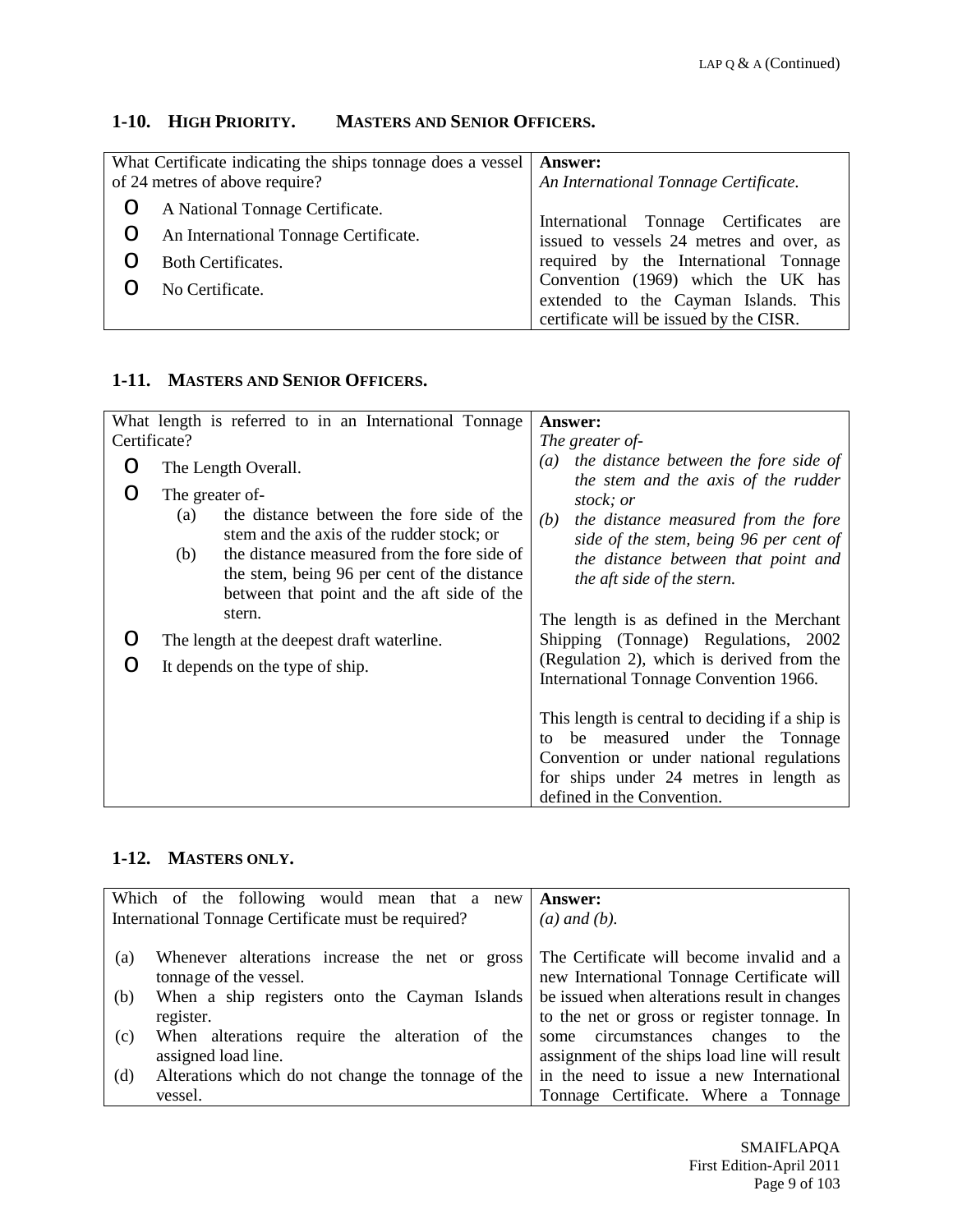|                            | Certificate becomes invalid it is an offence  |
|----------------------------|-----------------------------------------------|
| $(a)$ , $(b)$ and $(c)$ .  | not to deliver up the Certificate to the CISR |
|                            | immediately.                                  |
| $(a)$ and $(b)$ .          |                                               |
| $(a), (b), (c)$ and $(d).$ |                                               |
| None of the above.         |                                               |
|                            |                                               |

## **1-13. MASTERS ONLY.**

| For how long does a COBR remain valid after it has been |                                                                                | <b>Answer:</b>                                                                                                                                                                                                                                                                                                                                                                                                                                                                                                                                                            |
|---------------------------------------------------------|--------------------------------------------------------------------------------|---------------------------------------------------------------------------------------------------------------------------------------------------------------------------------------------------------------------------------------------------------------------------------------------------------------------------------------------------------------------------------------------------------------------------------------------------------------------------------------------------------------------------------------------------------------------------|
| issued?                                                 |                                                                                | Indefinitely, unless some period of validity                                                                                                                                                                                                                                                                                                                                                                                                                                                                                                                              |
|                                                         | Five years.                                                                    | is specified by the Registrar.                                                                                                                                                                                                                                                                                                                                                                                                                                                                                                                                            |
|                                                         | 10 years.                                                                      | COBR may remain valid (unless<br>A                                                                                                                                                                                                                                                                                                                                                                                                                                                                                                                                        |
| O                                                       | Indefinitely, unless some period of validity is<br>specified by the Registrar. | otherwise invalidated or canceled) for an<br>indefinite period or for a specified period at                                                                                                                                                                                                                                                                                                                                                                                                                                                                               |
| O                                                       | It depends on the vessel's range of operation.                                 | the discretion of the Registrar of Shipping.                                                                                                                                                                                                                                                                                                                                                                                                                                                                                                                              |
|                                                         |                                                                                | Where a COBR is issued for a specified<br>period it may be extended or re-issued at<br>the end of such period for a further<br>specified period, or replaced with a COBR<br>valid for an indefinite period, at the<br>Registrar's discretion. A COBR issued for<br>a specified period, or extended or renewed<br>for a further specified period shall become<br>invalid at the end of such period unless<br>further extended or renewed and, upon the<br>COBR becoming invalid, the registration of<br>the ship is deemed to be terminated unless<br>otherwise indicated. |

# **1-14. HIGH PRIORITY. MASTERS AND SENIOR OFFICERS.**

| Which Cayman Islands vessels must carry proof of<br>maintenance of third party insurance? | <b>Answer:</b><br>All vessels.                                                                                                                                                                         |
|-------------------------------------------------------------------------------------------|--------------------------------------------------------------------------------------------------------------------------------------------------------------------------------------------------------|
| All Vessels.<br>Only cargo vessels.                                                       | Every ship must carry insurance cover                                                                                                                                                                  |
| Only vessels of 1000 gross tonnage and above.                                             | against risks of loss or damage to third<br>parties, and in particular in respect to:<br>the Shipowner's liabilities to a crew<br>(a)                                                                  |
| Only vessels carrying over 2000 tonnes of oil.                                            | member;<br>claims for loss or damage caused by<br>(b)<br>any cargo carried on board the ship                                                                                                           |
|                                                                                           | (this is without prejudice to that<br>required by the 1992 Civil Liability or<br>the 2001 Bunkers Conventions);<br>wreck removal expenses in an amount<br>(c)<br>satisfactory to the Receiver of Wreck |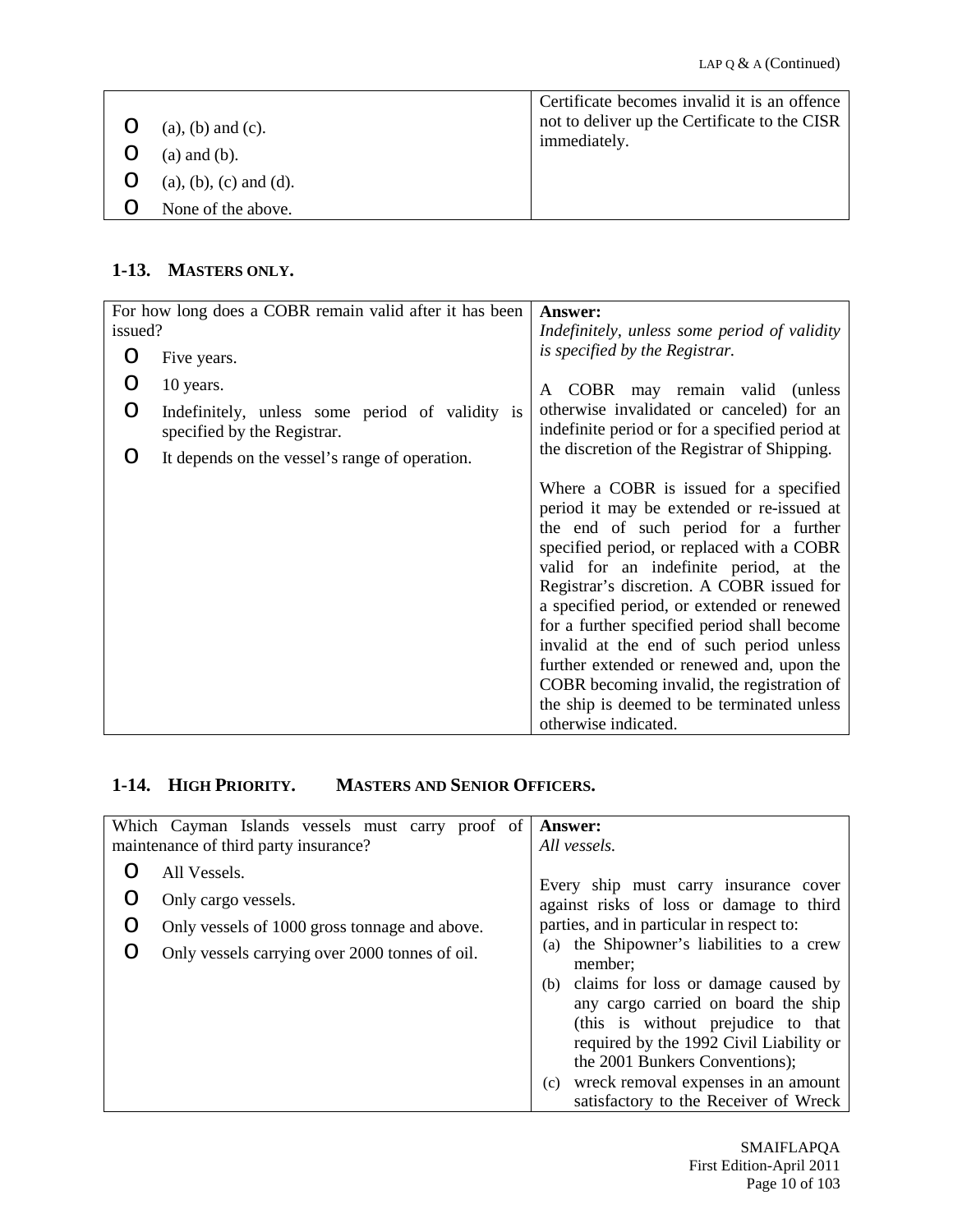| when within Cayman Islands waters.           |
|----------------------------------------------|
| The type of insurance to be used should be   |
| provided by a financially sound insurance    |
| company such as the International Group of   |
| P&I Clubs or a financial guarantee. The      |
| minimum amount of insurance or other         |
| financial security required to be held is to |
| be calculated in accordance with the 1996    |
| Protocol to the Convention on Limitation     |
| of Liability for Maritime Claims (LLMC).     |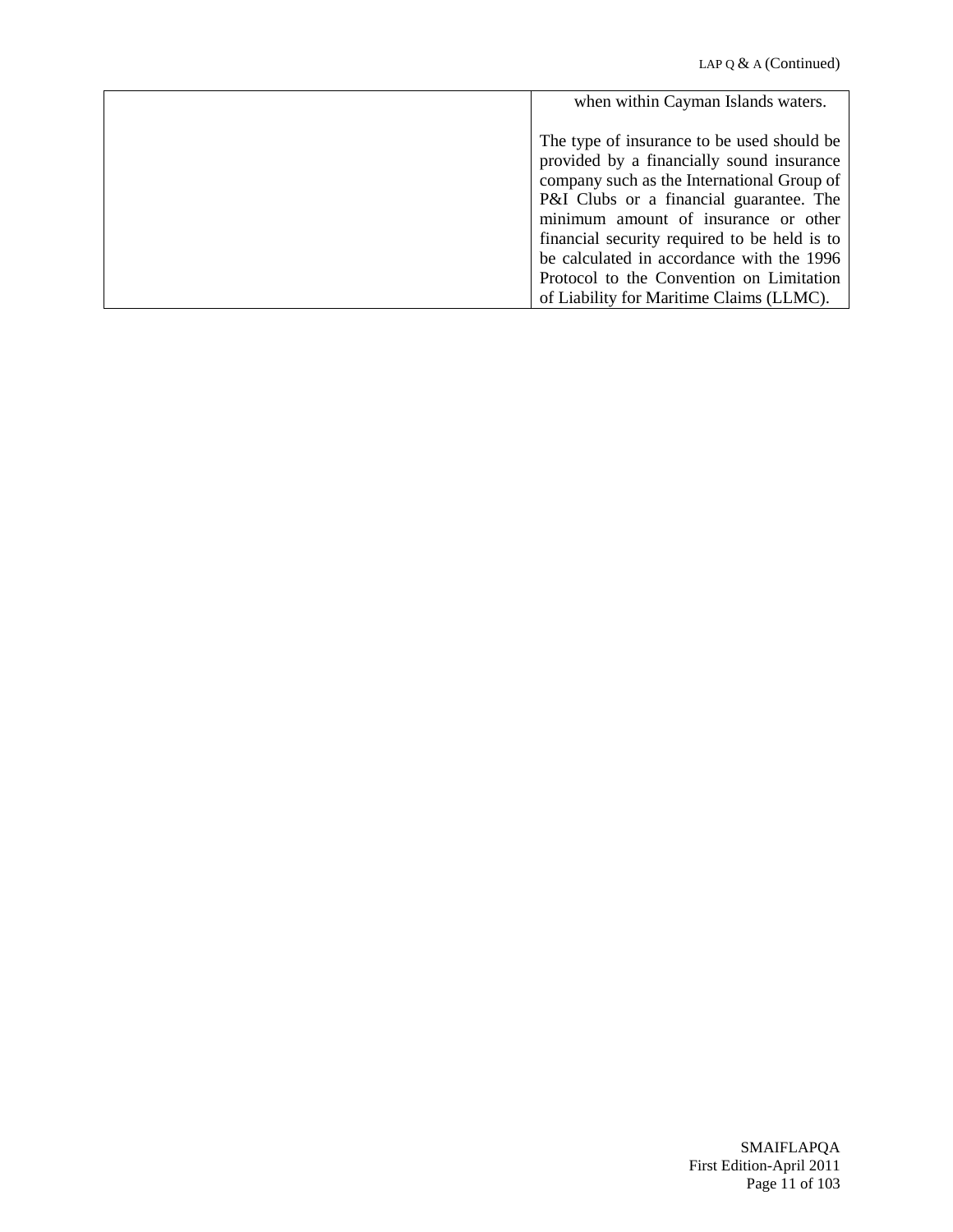# <span id="page-11-0"></span>**2. NATIONAL CHARACTER AND FLAG - PART III OF MSL 2008:**

Both Questions in this section may be set for both Masters and Senior Officers

## **2-1. HIGH PRIORITY.**

| What is the correct type of Ensign for Cayman Islands | Answer:                                                                                                                                                                                                                                                                                                                                                                                                                                                                                                                                             |
|-------------------------------------------------------|-----------------------------------------------------------------------------------------------------------------------------------------------------------------------------------------------------------------------------------------------------------------------------------------------------------------------------------------------------------------------------------------------------------------------------------------------------------------------------------------------------------------------------------------------------|
| Ships?                                                | $(a)$ , $(b)$ and $(c)$ .                                                                                                                                                                                                                                                                                                                                                                                                                                                                                                                           |
| ZN<br>(a)<br>(b)                                      | The undefaced red ensign or the red ensign<br>bearing the Cayman Islands coat of arms<br>are the proper national colours for all<br>Cayman Islands ships. The shore-based<br>Cayman Islands Blue Ensign is not<br>permitted to be flown. Other specific<br>Ensigns may be flown under warrant from<br>Her Majesty or the Admiralty, for example<br>the Royal Yacht Club can fly a Blue Ensign<br>under warrant. Section 69 of the MSL 2008<br>provides for penalties for any person<br>hoisting improper colours on board a<br>Cayman Islands ship. |
| (c)                                                   | Note:<br>Some<br>Cayman Islands Red Ensigns<br>currently in use have the crest on a white<br>disc whilst other have the crest without the                                                                                                                                                                                                                                                                                                                                                                                                           |
| (d)                                                   | disc. The newest version is without the<br>disc but those with the white disc may<br>continue to be used until they need<br>replacing.                                                                                                                                                                                                                                                                                                                                                                                                              |
| $(a)$ and $(b)$ .<br>O                                |                                                                                                                                                                                                                                                                                                                                                                                                                                                                                                                                                     |
| O<br>$(a)$ and $(c)$ .                                |                                                                                                                                                                                                                                                                                                                                                                                                                                                                                                                                                     |
| O<br>$(a)$ , $(b)$ and $(c)$ .                        |                                                                                                                                                                                                                                                                                                                                                                                                                                                                                                                                                     |
| O<br>$(b)$ and $(c)$ .                                |                                                                                                                                                                                                                                                                                                                                                                                                                                                                                                                                                     |

# **2-2.**

| When must a ship hoist its national colours?                                                                                                                  | <b>Answer:</b>                                                                                                                         |
|---------------------------------------------------------------------------------------------------------------------------------------------------------------|----------------------------------------------------------------------------------------------------------------------------------------|
| On a signal being made to it by one of Her<br>Majesty's ships (including any vessel under the<br>command of an officer of Her Majesty's navy on<br>full pay). | All of the above.<br>(a) A Cayman Islands ship is required to<br>hoist the national colours-<br>on a signal being made to it by<br>(i) |
| On entering or leaving any foreign port.                                                                                                                      | one of Her Majesty's ships<br>(including any vessel under the                                                                          |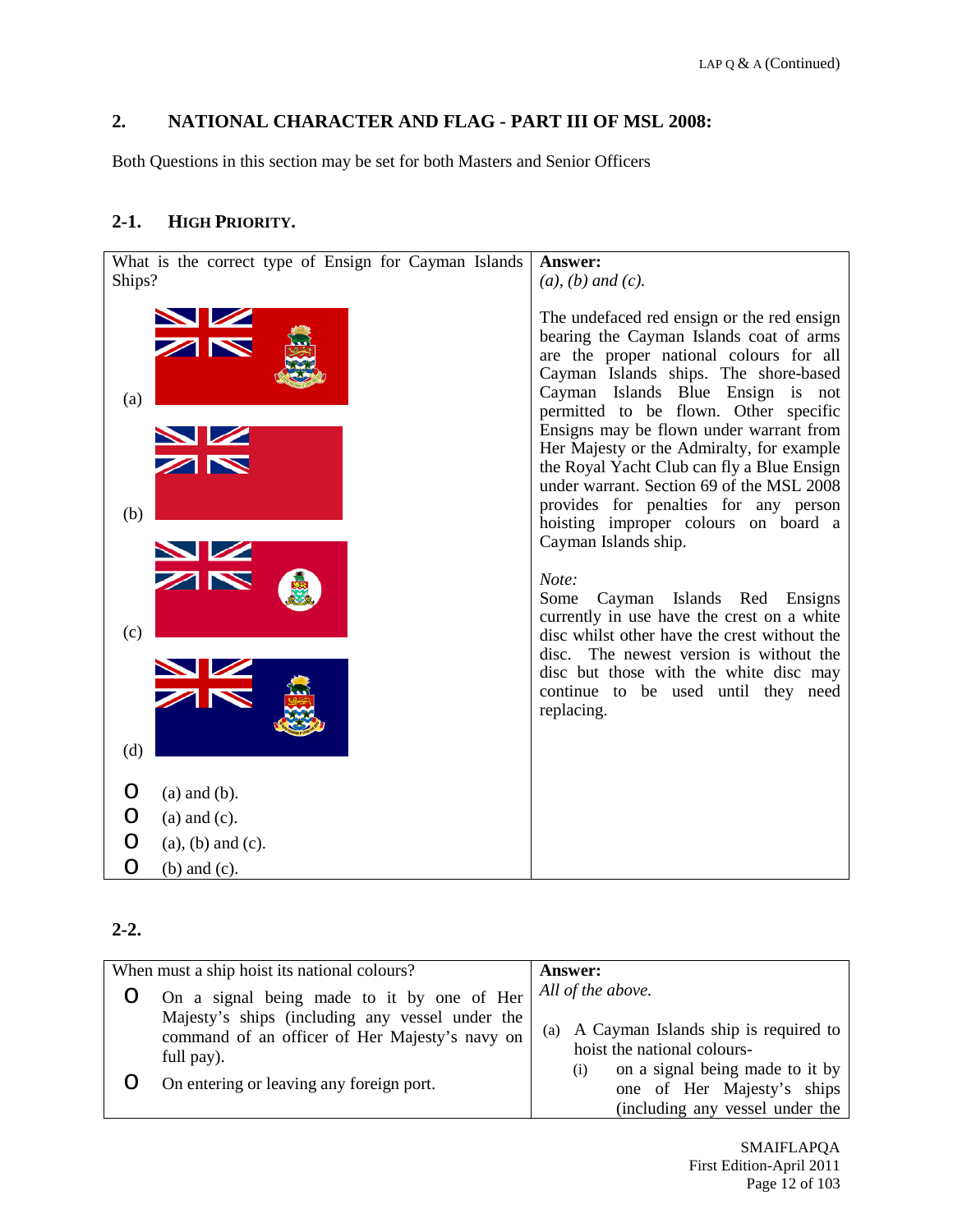| O | On entering or leaving a port in the Islands.<br>All of the above. | command of an officer of Her<br>Majesty's navy on full pay);<br>on entering or leaving any<br>(ii)<br>foreign port; and<br>if of fifty gross tonnage or<br>(iii)<br>upwards, on entering or leaving<br>a port in the Islands.                                                                                                                                                                                                                                                                                                                        |
|---|--------------------------------------------------------------------|------------------------------------------------------------------------------------------------------------------------------------------------------------------------------------------------------------------------------------------------------------------------------------------------------------------------------------------------------------------------------------------------------------------------------------------------------------------------------------------------------------------------------------------------------|
|   |                                                                    | There are various customs and protocols<br>established for proper times to hoist and<br>lower the national colours, however in<br>general the proper time for hoisting the flag<br>is 08.00 or sunrise if later and for lowering<br>the flag 21.00 or sunset if earlier. If the<br>master or Owner does anything, or permits<br>anything to be done, for the purpose of<br>concealing the nationality of the ship, the<br>ship is liable to forfeiture and each of the<br>Master, Owner (including<br>demise<br>charterer), is guilty of an offence. |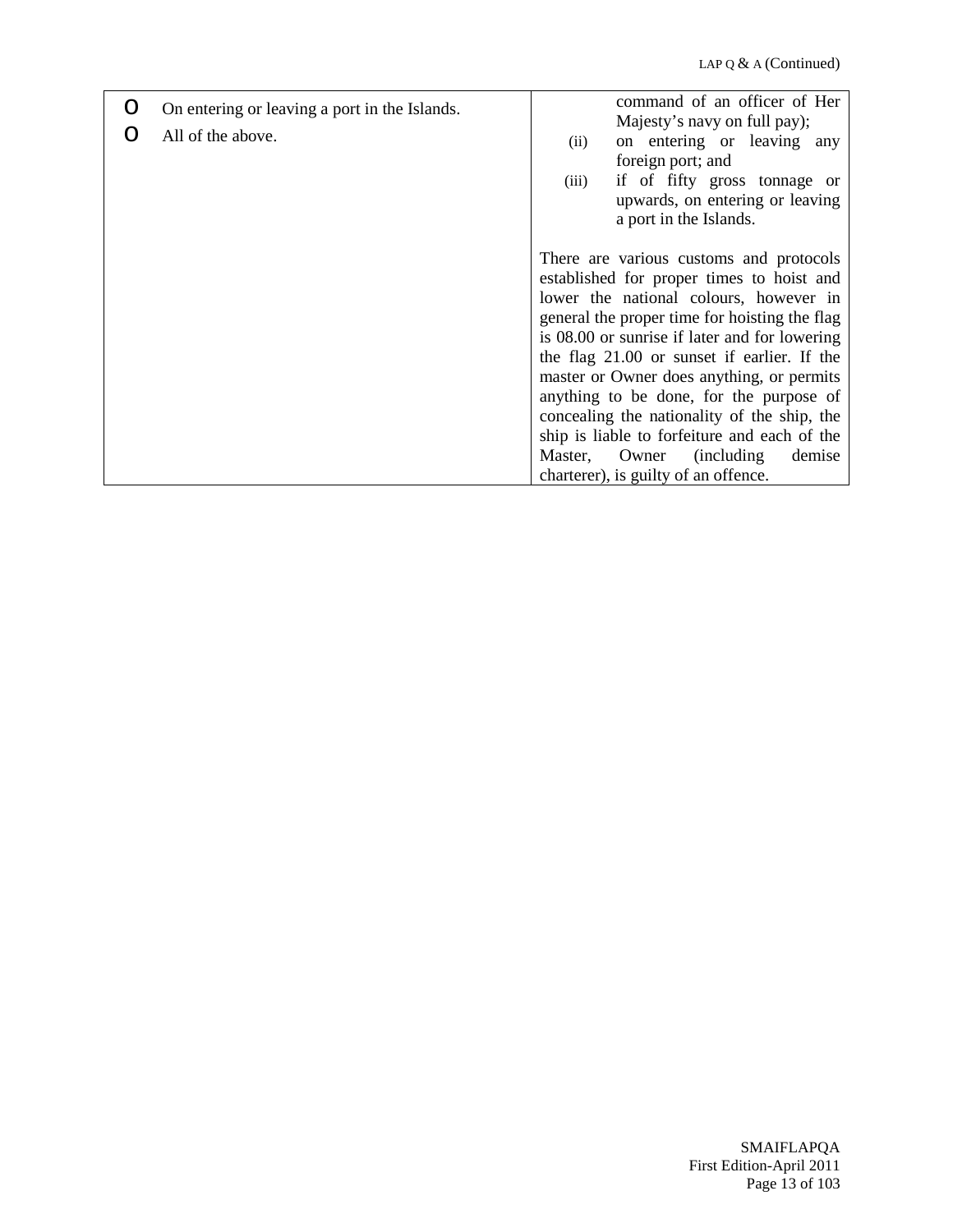# <span id="page-13-0"></span>**3. MASTERS AND SEAFARERS, LOG BOOKS AND DOCUMENTS - PART V OF MSL 2008:**

## **3-1. MASTERS ONLY.**

|   | Which ships must carry a valid Crew Agreement? | <b>Answer:</b>                                                                |
|---|------------------------------------------------|-------------------------------------------------------------------------------|
|   | All ships.                                     | All ships apart from certain exceptions.                                      |
| O | All ships with paid seafarers.                 | Merchant<br>Shipping<br>The<br>(Crew                                          |
| O | All ships apart from certain exceptions.       | Agreements, list of crew and Discharge of                                     |
| O | All pleasure yachts.                           | seamen) Regulations, 1992, and ILO<br>Convention No.22 require that every     |
|   |                                                | Cayman Islands ship and crewmember<br>thereof, other than the<br>ships<br>and |
|   |                                                | descriptions of seamen listed in Regulation                                   |
|   |                                                | 4 must have a Crew Agreement in writing                                       |
|   |                                                | between each person employed and the                                          |
|   |                                                | person employing him in a form approved                                       |
|   |                                                | by MACI. These official Crew Agreements                                       |
|   |                                                | are additional to and separate from any                                       |
|   |                                                | company contract or similar document and                                      |
|   |                                                | any conditions of employment outside the                                      |
|   |                                                | scope of the Crew Agreement are to be                                         |
|   |                                                | included in a separate company contract or                                    |
|   |                                                | similar. Failure to keep an approved Crew                                     |
|   |                                                | Agreement constitutes an offence.                                             |

## **3-2 MASTERS ONLY. HIGH PRIORITY.**

|   | Where should the ship's Crew Agreement be displayed? | <b>Answer:</b>                                                                                                                                                                                                                                                                                                                                                   |
|---|------------------------------------------------------|------------------------------------------------------------------------------------------------------------------------------------------------------------------------------------------------------------------------------------------------------------------------------------------------------------------------------------------------------------------|
| O | It does not need to be displayed.                    | In a conspicuous place onboard the ship.                                                                                                                                                                                                                                                                                                                         |
| O | In every part of the ship.                           | The Master must ensure a copy of any                                                                                                                                                                                                                                                                                                                             |
| O | In the Master's office.                              | Crew Agreement relating to the ship; or an                                                                                                                                                                                                                                                                                                                       |
| O | In a conspicuous place onboard the ship.             | extract containing the terms of that<br>agreement applicable to all seafarers<br>employed under it is posted in a<br>conspicuous place on board the ship. The<br>Master must ensure it is kept posted and<br>legible so long as any seafarer is employed<br>in the ship under the Crew Agreement.<br>Failure of the Master to comply with this is<br>an offence. |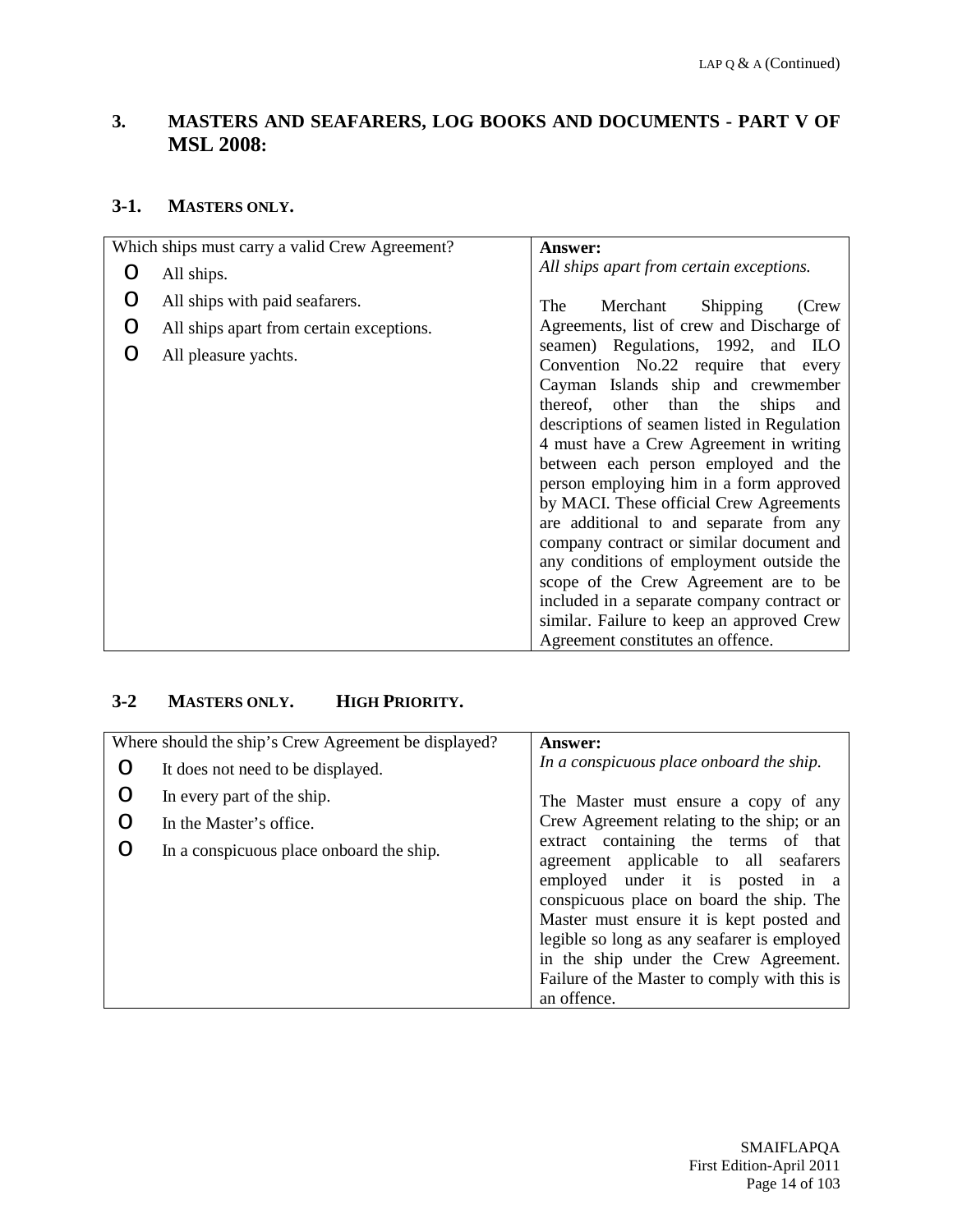## **3-3. MASTERS ONLY.**

| Can a seafarer request a copy of the Crew Agreement? | <b>Answer:</b>                                                                                                                                                                                                                       |
|------------------------------------------------------|--------------------------------------------------------------------------------------------------------------------------------------------------------------------------------------------------------------------------------------|
| Yes.                                                 | Yes.                                                                                                                                                                                                                                 |
| No.                                                  | If a seafarer requests a copy of the Crew                                                                                                                                                                                            |
| Only if he has a concern with his employment.        | Agreement or such extracts thereof as are                                                                                                                                                                                            |
| Only when it is terminated.                          | necessary to show the terms on which he is<br>employed or any document referred to in<br>the agreement the Master or Owner must<br>comply within a reasonable time. Failure of<br>the employer or Master to comply is an<br>offence. |

### **3-4. MASTERS ONLY.**

|   | Who should the Master provide a copy of the Crew      | <b>Answer:</b>                                                                           |
|---|-------------------------------------------------------|------------------------------------------------------------------------------------------|
|   | Agreement to immediately following opening?           | The Operator or manager of the ship.                                                     |
| ∩ | MACI.                                                 |                                                                                          |
| O | The Port authorities for each and every port of call. | It is important, that the managers' are able<br>to provide details of crew on board each |
| O | The authorities of all the States from which the crew | Cayman Islands vessel; therefore a copy of                                               |
|   | have residency.                                       | the list of crew is to be maintained ashore                                              |
| ∩ | The Operator or manager of the ship.                  | by the ship's managers or the Owner as the                                               |
|   |                                                       | case may be. Any changes to the crew list                                                |
|   |                                                       | must be recorded on the ship immediately                                                 |
|   |                                                       | and notified to and recorded in the shore-                                               |
|   |                                                       | based copy within 3 days of the change. It                                               |
|   |                                                       | is imperative that any changes in the List of                                            |
|   |                                                       | Crew are lodged ashore prior to the vessel                                               |
|   |                                                       | leaving any port where there have been                                                   |
|   |                                                       | changes in the crew.                                                                     |

# **3-5. MASTERS ONLY. HIGH PRIORITY.**

|     | When the Crew Agreement is closed which of the                                                                                                        | <b>Answer:</b>                                                                                                                                                 |
|-----|-------------------------------------------------------------------------------------------------------------------------------------------------------|----------------------------------------------------------------------------------------------------------------------------------------------------------------|
|     | following must the Master do?                                                                                                                         | Ensure that section $(b)$ of the final column                                                                                                                  |
| O   | Inform the Operator or manager that the agreement<br>has been terminated.                                                                             | has been signed by all the crew and that he<br>has completed all of the shaded boxes.                                                                          |
| ( ) | Inform MACI that the agreement has<br>been<br>terminated.                                                                                             | At the end of the Crew Agreement it must<br>be closed and all persons on it who have                                                                           |
| ∩   | Ensure that section (b) of the final column has been<br>signed by all the crew and that all of the shaded<br>boxes have been completed by the Master. | not already done so must sign off. The<br>entry for 'Date and Place of leaving the<br>ship' should be left blank if the crew                                   |
|     | Lodge the closed Agreement with the Owner or<br>Operator of the vessel.                                                                               | member is to sign on another Crew<br>Agreement immediately<br>and is<br>not<br>therefore leaving the ship and the reason<br>for discharge in this case will be |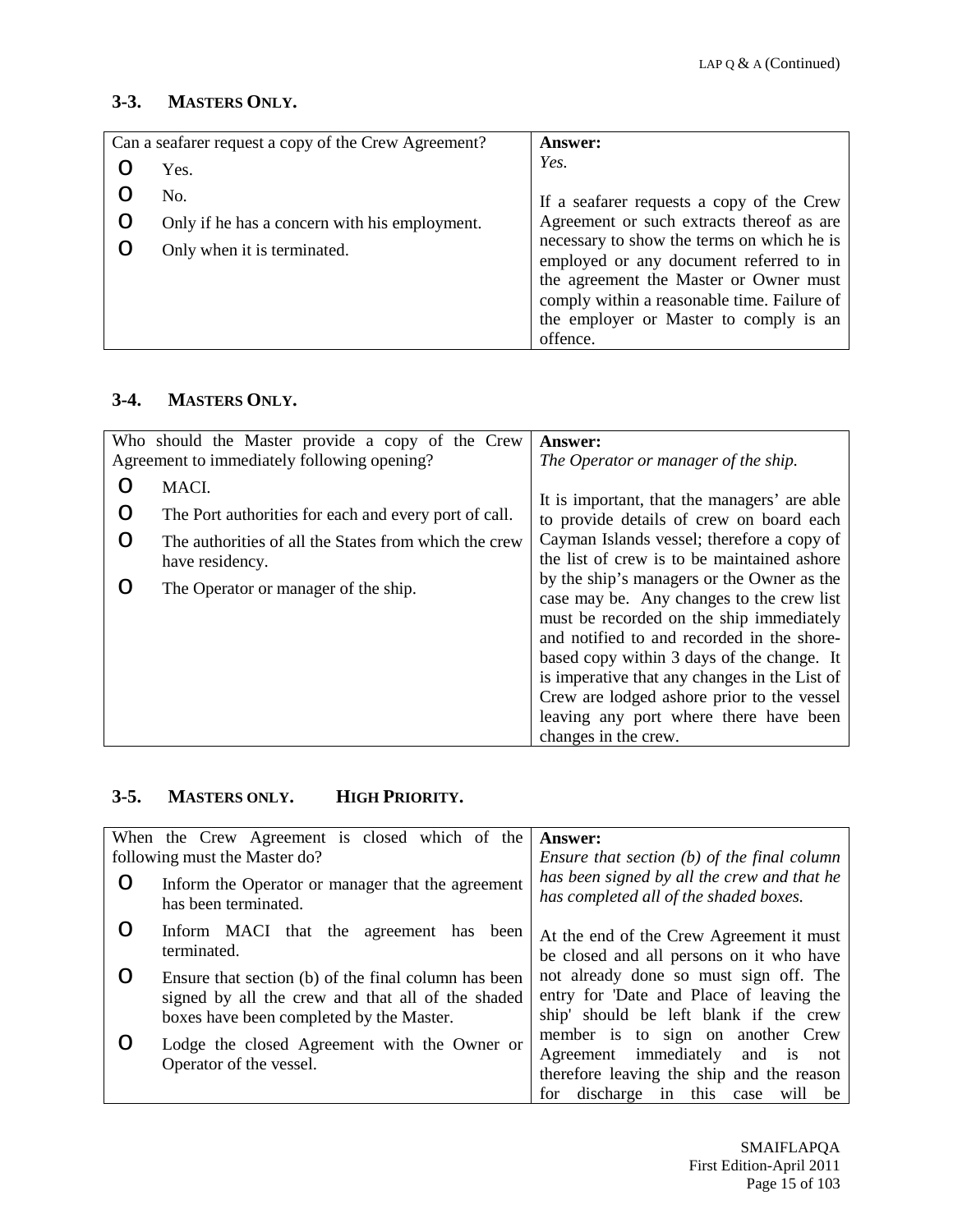| "agreement terminated".                                                                                                                                       |
|---------------------------------------------------------------------------------------------------------------------------------------------------------------|
| The closed Agreement should be retained<br>by the Owner/Operator of the ship for 3<br>years and must be available to MACI<br>during this time if so required. |

# **3-6. MASTERS ONLY.**

|     | When must a seafarer receive an account of his wages? | <b>Answer:</b>                                                                          |
|-----|-------------------------------------------------------|-----------------------------------------------------------------------------------------|
|     |                                                       | $(b)$ and $(d)$ .                                                                       |
| (a) | Within two weeks of being discharged.                 |                                                                                         |
| (b) | 24 hours prior to the seafarer being discharged,      | In accordance with section $94(2)$ of MSL                                               |
|     | where it is known in advance that he is to be         | 2008, Masters must deliver an account of                                                |
|     | discharged.                                           | wages to a seafarer not later than twenty-                                              |
| (c) | When the Company is able to issue the account.        | four hours before the time of discharge or,                                             |
| (d) | At the time of the seafarer's discharge, where he is  | if the seafarer is discharged without notice                                            |
|     | discharged with less than 24 hours notice.            | or at less than twenty-four hours' notice, at                                           |
|     |                                                       | the time of discharge.                                                                  |
|     | $(a)$ and $(b)$ .                                     |                                                                                         |
|     | $(a)$ and $(c)$ .                                     | The account must indicate that the amounts                                              |
|     |                                                       | may be subject to later adjustment. If the                                              |
|     | $(b)$ and $(d)$ .                                     | amounts require adjustment, the employer                                                |
|     | $(a), (b), (c)$ and $(d)$ .                           | must provide a further account stating the                                              |
|     |                                                       | adjusted amounts no later than the time at                                              |
|     |                                                       | which the balance of his wages is payable                                               |
|     |                                                       | to the seafarer. Anyone who fails to comply<br>with these conditions without reasonable |
|     |                                                       |                                                                                         |
|     |                                                       | excuse is guilty of an offence.                                                         |

# **3-7. MASTERS ONLY.**

| If wages are not paid in time what is the penalty? | <b>Answer:</b>                                                                                     |
|----------------------------------------------------|----------------------------------------------------------------------------------------------------|
| No penalty.                                        | Interest must be paid on the balance at<br>$20\%$ .                                                |
| Interest must be paid on the balance at 10%.       |                                                                                                    |
| Interest must be paid on the balance at 20%.       | Any outstanding amounts will attract 20%                                                           |
| The Master and employer are guilty of an offence.  | interest per annum unless this is due to a<br>mistake, dispute, act or default of the<br>seafarer. |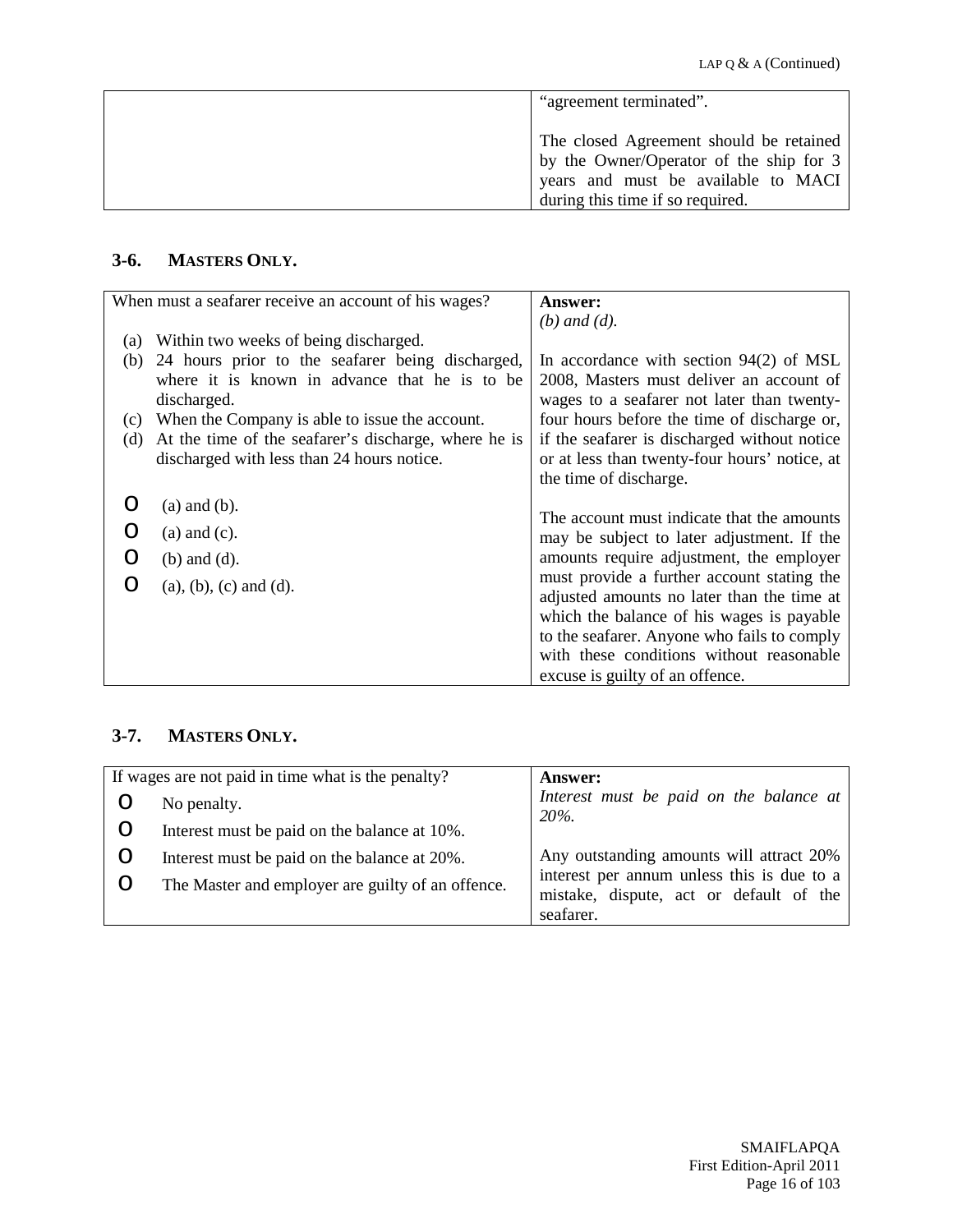## **3-8. MASTERS ONLY.**

|   | Who may impose a settlement in a dispute over wages?   | <b>Answer:</b>                                                                                                                                                                                                                                                                                                                                                                                                                                                                                         |
|---|--------------------------------------------------------|--------------------------------------------------------------------------------------------------------------------------------------------------------------------------------------------------------------------------------------------------------------------------------------------------------------------------------------------------------------------------------------------------------------------------------------------------------------------------------------------------------|
| ∩ | The employer.                                          | A Shipping Master if all parties to the                                                                                                                                                                                                                                                                                                                                                                                                                                                                |
| ∩ | The Master.                                            | dispute agree.                                                                                                                                                                                                                                                                                                                                                                                                                                                                                         |
| O | A Shipping Master if all parties to the dispute agree. | Any dispute relating to the amount payable                                                                                                                                                                                                                                                                                                                                                                                                                                                             |
| ∩ | An employment tribunal.                                | to a seafarer employed under a Crew<br>Agreement may be submitted to<br>the<br>Shipping Master (or proper officer) for<br>decision by the parties concerned. In this<br>regard it should be noted that both, or all,<br>parties to the dispute must agree to the<br>matter being put to the Shipping Master.<br>The Shipping Master is not bound to accept<br>the submission or, if he has accepted it, to<br>decide the dispute, if he believes it ought<br>not to be decided by him. Any decision of |
|   |                                                        | the Shipping Master shall be final.                                                                                                                                                                                                                                                                                                                                                                                                                                                                    |

# **3-9. MASTERS AND SENIOR OFFICERS.**

|   | Can seafarer's under 18 years old work onboard Cayman | <b>Answer:</b>                                                                                                                                                                                                                                                                                                        |
|---|-------------------------------------------------------|-----------------------------------------------------------------------------------------------------------------------------------------------------------------------------------------------------------------------------------------------------------------------------------------------------------------------|
|   | Islands vessels?                                      | Yes but with conditions.                                                                                                                                                                                                                                                                                              |
| ∩ | Yes.                                                  |                                                                                                                                                                                                                                                                                                                       |
| O | Yes, but with conditions.                             | The Merchant Shipping (Certification, safe<br>manning, hours of work<br>and                                                                                                                                                                                                                                           |
| O | No.                                                   | Watchkeeping) regulations 2004 revision                                                                                                                                                                                                                                                                               |
| ∩ | Only with parental consent.                           | provide that no person under sixteen years<br>of age can be employed on a Cayman<br>Islands Ship. They also provide that no<br>person under 18-<br>(a) can be employed as a trimmer or<br>stoker, and<br>(b) may work at night which means they<br>must have a period of nine hours off<br>including midnight to 5am. |
|   |                                                       | Failure to abide with any<br>these<br>of<br>conditions is an offence.                                                                                                                                                                                                                                                 |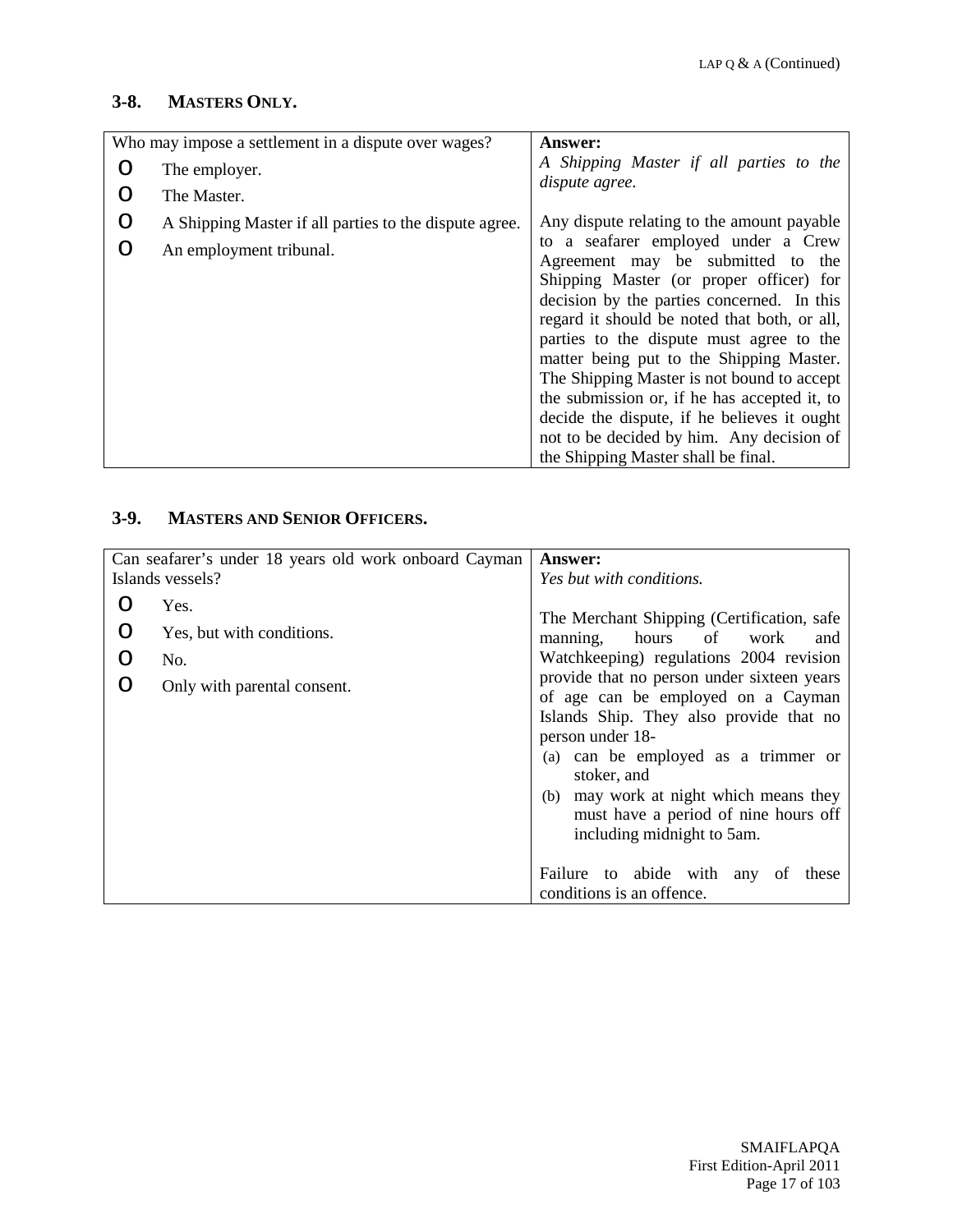### **3-10. MASTERS AND SENIOR OFFICERS.**

| night? | Can seafarer's under 18 years old work on board the ship at             | <b>Answer:</b><br>No.                                                                                                                                                                                             |
|--------|-------------------------------------------------------------------------|-------------------------------------------------------------------------------------------------------------------------------------------------------------------------------------------------------------------|
|        | Yes.<br>Yes, but with conditions.<br>No.<br>Only with parental consent. | No person under 18 can be employed<br>(a)<br>as a trimmer or stoker, and<br>No person under 18 may work at night<br>(b)<br>which means they must have a period<br>of nine hours off including midnight<br>to 5am. |
|        |                                                                         | to abide with<br>Failure<br>any<br>these<br>Οt<br>conditions is an offence.                                                                                                                                       |

# **3-11. HIGH PRIORITY. MASTERS AND SENIOR OFFICERS.**

|   | How often must inspections of the crew accommodation to | Answer:                                                                                                                                                             |
|---|---------------------------------------------------------|---------------------------------------------------------------------------------------------------------------------------------------------------------------------|
|   | ensure cleanliness etc take place?                      | Weekly.                                                                                                                                                             |
|   | Weekly.                                                 | The<br>Merchant<br>Shipping<br>(Crew                                                                                                                                |
| O | Every Fortnight.                                        | Accommodation)(Cayman<br>Islands)                                                                                                                                   |
| O | Upon receiving a complaint from a member of<br>crew.    | Regulations, 1988, require<br>that an<br>inspection of the crew accommodation is                                                                                    |
|   | When the Master's time permits.                         | carried out every seven days to ensure that<br>it is being kept clean and that all the<br>requirements of the crew accommodation<br>regulations are being followed. |

## **3-12. HIGH PRIORITY. MASTERS AND SENIOR OFFICERS.**

| Who | out inspections of the crew<br>carry<br>must<br>accommodation to ensure cleanliness etc? | <b>Answer:</b><br>The Master and a crewmember.                                        |
|-----|------------------------------------------------------------------------------------------|---------------------------------------------------------------------------------------|
|     | The Master only.                                                                         |                                                                                       |
|     | The Master's designated officer only.                                                    | The inspection must be carried out by the<br>Master and he must be accompanied by one |
|     | A crewmember designated by the Master.                                                   | other member of the crew.                                                             |
|     | The Master and a crewmember.                                                             |                                                                                       |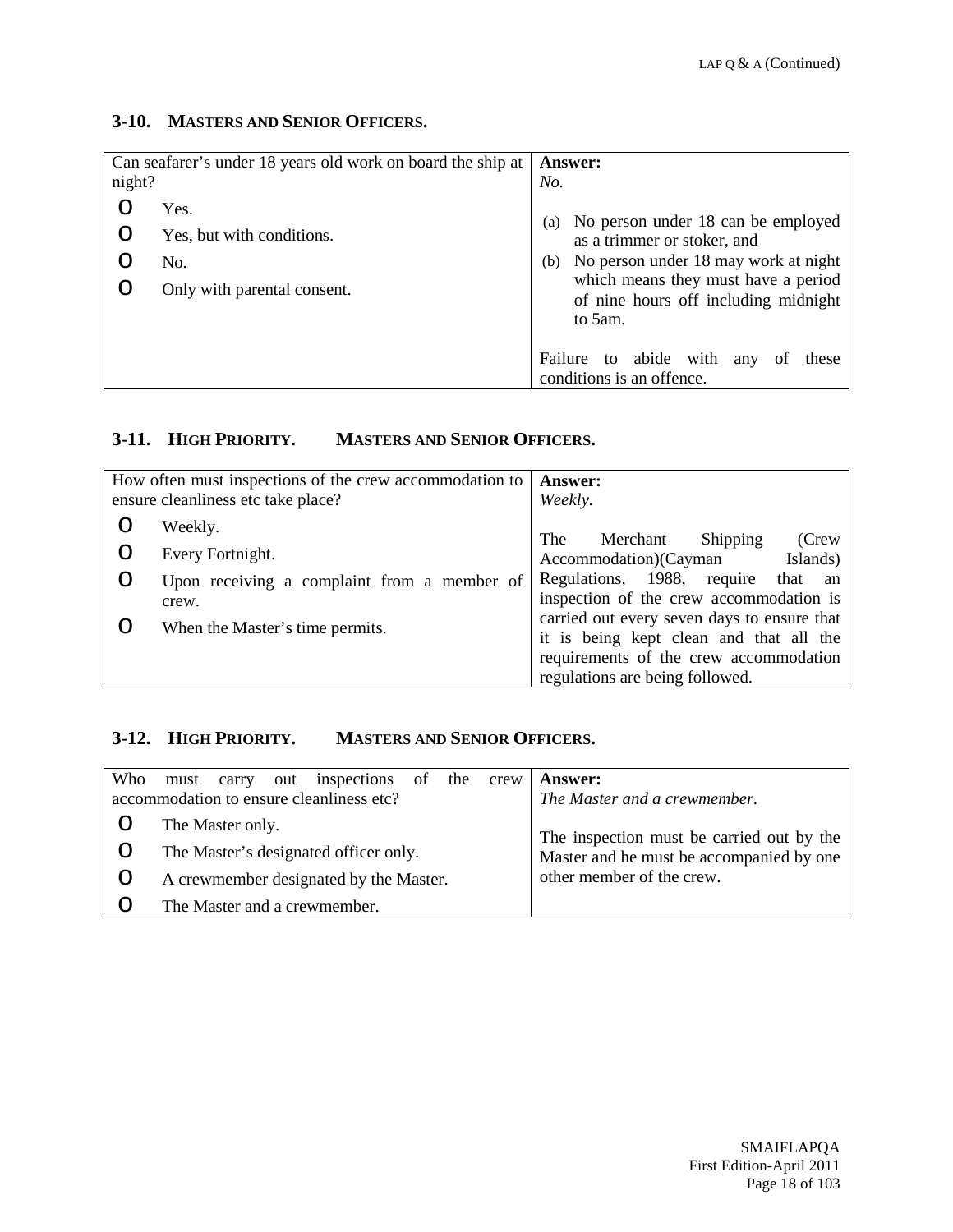## **3-13. HIGH PRIORITY. MASTERS AND SENIOR OFFICERS.**

| Who must sign entries in the Official Log Book to record |                                             | Answer:                                    |
|----------------------------------------------------------|---------------------------------------------|--------------------------------------------|
|                                                          | inspections of crew accommodation?          | The Master and the crewmember attending    |
|                                                          | The Master only.                            | the inspection with the Master.            |
|                                                          | A crewmember designated by the Master.      | The inspections must be recorded in the    |
|                                                          | The Master and the crewmember attending the | Official Log Book and must be signed by    |
|                                                          | inspection with the Master.                 | the Master and a member of the crew, who   |
|                                                          | The Master and any crewmember.              | will normally be the same person who       |
|                                                          |                                             | accompanies the Master on the inspection.  |
|                                                          |                                             | The Master may delegate responsibility for |
|                                                          |                                             | inspections to department heads or other   |
|                                                          |                                             | competent persons.                         |

#### **3-14. HIGH PRIORITY. MASTERS AND SENIOR OFFICERS.**

| How often must inspections of food hygiene and water   Answer:<br>supply take place? | Weekly.                                     |
|--------------------------------------------------------------------------------------|---------------------------------------------|
| Daily.                                                                               | Inspections to ensure that the food and     |
| Weekly.                                                                              | water meet these requirements should be     |
| Every Fortnight.                                                                     | carried out at intervals of not more than 7 |
| Upon receiving a complaint from a member of<br>crew.                                 | days.                                       |

### **3-15. HIGH PRIORITY. MASTERS AND SENIOR OFFICERS.**

| Who must carry out inspections of the food hygiene and $\vert$ <b>Answer:</b><br>water supply? | The Master and a crewmember.                                           |
|------------------------------------------------------------------------------------------------|------------------------------------------------------------------------|
| The Master only.                                                                               |                                                                        |
| The Master's designated officer only.                                                          | The inspections must be made by the<br>Master and a member of the crew |
| The Master and a crewmember.                                                                   |                                                                        |
| A crewmember designated by the Master.                                                         |                                                                        |

#### **3-16. HIGH PRIORITY. MASTERS AND SENIOR OFFICERS.**

| If a seafarer complains about food and water onboard what  <br>must the Master do? |                                               | <b>Answer:</b><br>Investigate the complaint himself.                                 |
|------------------------------------------------------------------------------------|-----------------------------------------------|--------------------------------------------------------------------------------------|
|                                                                                    | Nothing.                                      |                                                                                      |
| O                                                                                  | Inform the owners to investigate and resolve. | If three or more seafarers consider that the<br>provisions or water provided for the |
| Ő                                                                                  | Investigate the complaint himself.            | seafarers employed onboard are not in                                                |
| Ő                                                                                  | Wait until arrival at the next port of call.  | accordance with the requirements of<br>Cayman Islands Laws and Regulations,          |
|                                                                                    |                                               | whether because of bad quality, unfitness                                            |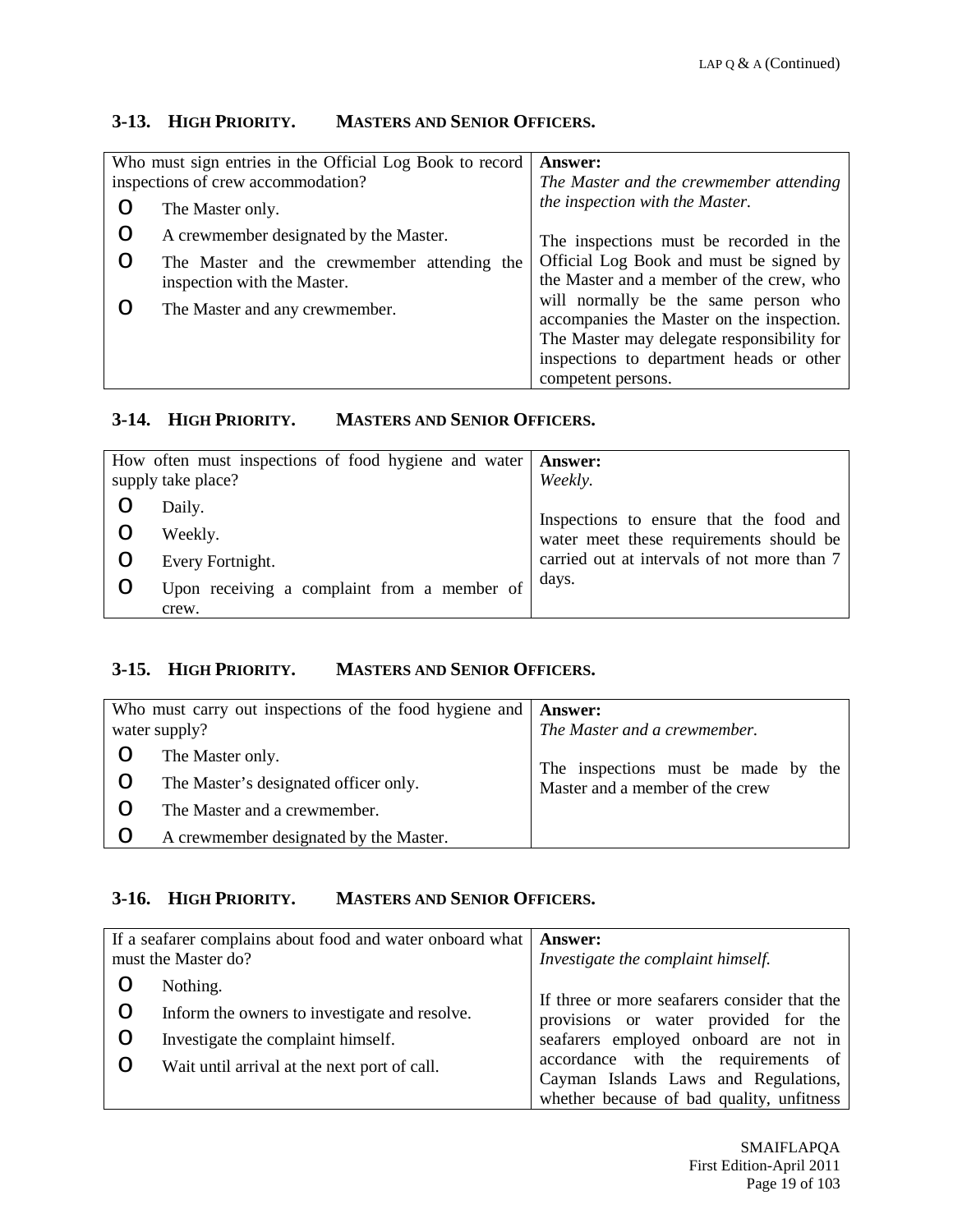| for use or deficiency in quantity, they may |  |  |      |
|---------------------------------------------|--|--|------|
| complain to the Master, who                 |  |  | must |
| investigate the complaint.                  |  |  |      |

# **3-17. MASTERS AND SENIOR OFFICERS.**

|     | If a seafarer is dissatisfied with any action taken by the | <b>Answer:</b>                                                                    |
|-----|------------------------------------------------------------|-----------------------------------------------------------------------------------|
|     | Master regarding the food and water onboard what may he    | Complain to a Shipping Master or officer                                          |
| do? |                                                            | of MACI.                                                                          |
|     | Nothing.                                                   | If three or more seafarers consider that the                                      |
|     | Complain to the owners.                                    | provisions or water provided for the                                              |
| O   | Complain to a Shipping Master or other officer of<br>MACI. | seafarers employed onboard are not in<br>accordance with the requirements of      |
|     | Buy his own supplies and charge the company.               | Cayman Islands Laws and Regulations,<br>whether because of bad quality, unfitness |
|     |                                                            | for use or deficiency in quantity, they may                                       |
|     |                                                            | complain to the Master, who must                                                  |
|     |                                                            | investigate the complaint.                                                        |

## **3-18. MASTERS AND SENIOR OFFICERS.**

| Who must sign entries in the official log book to record |                                                                            | <b>Answer:</b>                                                                     |
|----------------------------------------------------------|----------------------------------------------------------------------------|------------------------------------------------------------------------------------|
| inspections of the food hygiene and water supply?        |                                                                            | The Master and the crewmember attending                                            |
|                                                          | The Master only.                                                           | the inspection with the Master.                                                    |
|                                                          | The Master and the crewmember attending the<br>inspection with the Master. | The inspections must be recorded in the<br>Official Log Book must be signed by the |
|                                                          | A crewmember designated by the Master.                                     | Master and by the member of the crew                                               |
|                                                          | The Master and any crewmember.                                             | making the inspection.                                                             |

# **3-19. MASTERS AND SENIOR OFFICERS.**

|   | Are vessels allowed to sail with manning levels below that | Answer:                                       |
|---|------------------------------------------------------------|-----------------------------------------------|
|   | stated in the Minimum Safe Manning Document?               | Yes but only for a short period in            |
| O | Yes, until the next convenient port.                       | exceptional circumstances.                    |
| O | Yes but only for a short period in exceptional             | The Minimum Safe Manning Document             |
|   | circumstances.                                             | (MSMD) will state the numbers, capacities     |
| Ő | Yes, if the voyage is not longer than 200 nautical         | and STCW qualifications of officers and       |
|   | miles.                                                     | crew members that are required to be          |
|   | Never.                                                     | onboard. If a ship goes to sea or attempts to |
|   |                                                            | go to sea without carrying such officers and  |
|   |                                                            | other seafarers as it is required to carry by |
|   |                                                            | the MSMD, the Owner or Master is guilty       |
|   |                                                            | of an offence and the ship, may be            |
|   |                                                            | detained, except in the exceptional           |
|   |                                                            | circumstances permitted by Regulation 25      |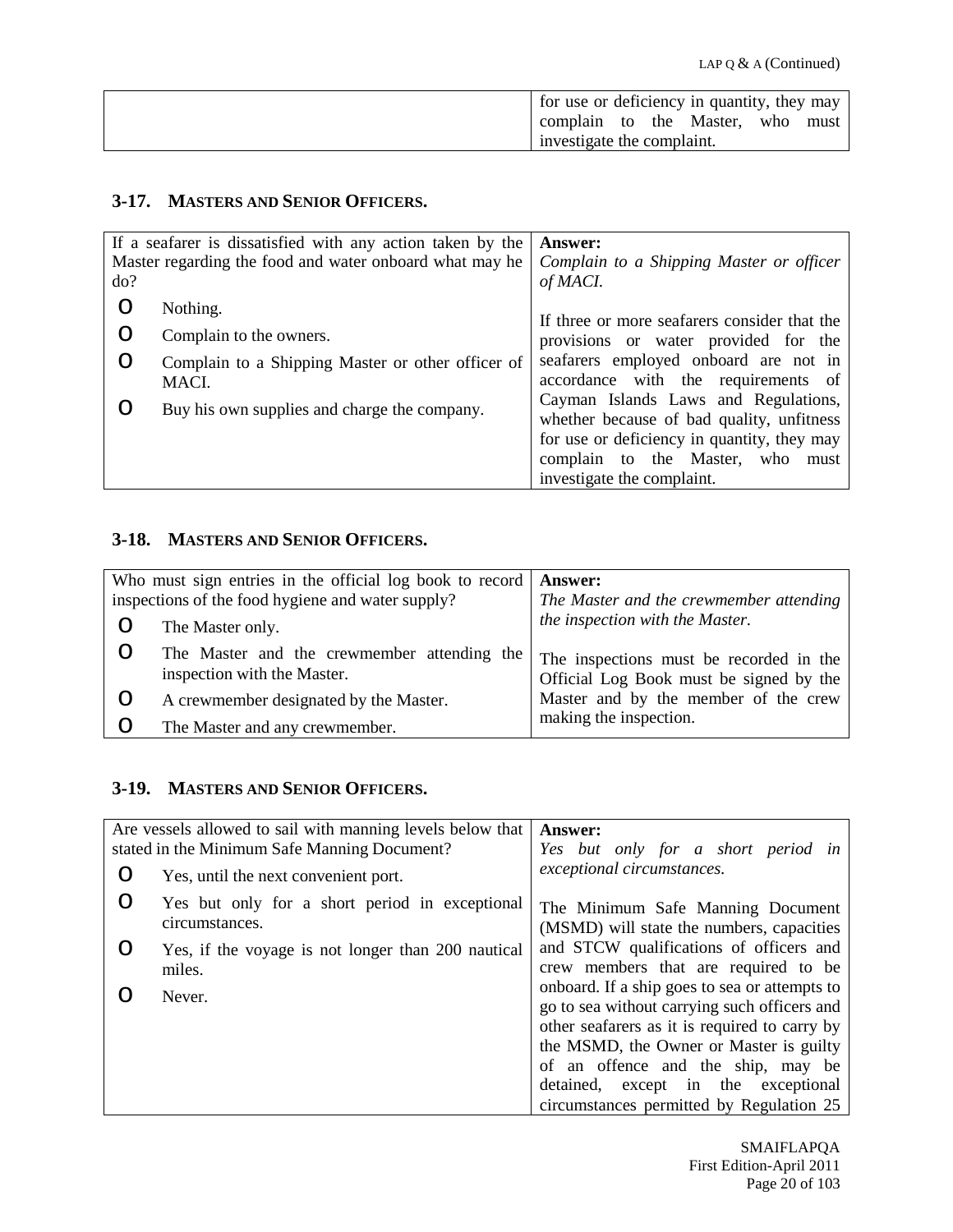|  | of the Merchant Shipping (Certification, |  |  |
|--|------------------------------------------|--|--|
|  | Safe Manning, Hours of Work and          |  |  |
|  | Watchkeeping) Regulations, 2004.         |  |  |

# **3-20. MASTERS AND SENIOR OFFICERS.**

|   | Regulations allow for ships to operate short-handed for a                                           | Answer:                                                                        |
|---|-----------------------------------------------------------------------------------------------------|--------------------------------------------------------------------------------|
|   | limited period in exceptional circumstances. Who has the<br>final decision to proceed short-handed? | The Master.                                                                    |
|   |                                                                                                     | Regulation 25 of the Merchant Shipping                                         |
| O | The Operator.                                                                                       | (Certification, Safe Manning, Hours of                                         |
| O | The Master.                                                                                         | Work and Watchkeeping) Regulations,                                            |
| O | The Operator and Master in co-operation.                                                            | 2004 revision, provides for a vessel to                                        |
|   |                                                                                                     | operate short-handed for a limited period in                                   |
| O | MACI.                                                                                               | exceptional circumstances. For example                                         |
|   |                                                                                                     | should a member of the crew specified in                                       |
|   |                                                                                                     | the MSMD be incapacitated through                                              |
|   |                                                                                                     | accident or sudden illness or is unable to                                     |
|   |                                                                                                     | sail due to disciplinary action or in any                                      |
|   |                                                                                                     | other unforeseen circumstances causing the                                     |
|   |                                                                                                     | available complement on the ship to be less                                    |
|   |                                                                                                     | than that prescribed in the MSMD. The                                          |
|   |                                                                                                     | final decision as to whether the ship should                                   |
|   |                                                                                                     | proceed to sea shall rest with the Master.                                     |
|   |                                                                                                     | Prior to making a decision to proceed to<br>sea, the Master shall ensure that: |
|   |                                                                                                     | (a) the duration of the voyage is no more                                      |
|   |                                                                                                     | than 21 days and usually limited only                                          |
|   |                                                                                                     | to the next port of call, however,                                             |
|   |                                                                                                     | sometimes<br>if<br>legitimate<br>and                                           |
|   |                                                                                                     | reasonable it can be extended to a later                                       |
|   |                                                                                                     | port of call if for example the next                                           |
|   |                                                                                                     | port is Lagos and following that                                               |
|   |                                                                                                     | Rotterdam<br>and the<br>replacement                                            |
|   |                                                                                                     | crewmember is in Europe;                                                       |
|   |                                                                                                     | (a) subject to regulation 31, suitable                                         |
|   |                                                                                                     | watchkeeping arrangements can be                                               |
|   |                                                                                                     | maintained throughout the voyage for                                           |
|   |                                                                                                     | the safe operation of the ship and the                                         |
|   |                                                                                                     | protection of the environment, having                                          |
|   |                                                                                                     | due regard to the requirements of<br>regulations 28, 29 and 30 with respect    |
|   |                                                                                                     | to hours of work and rest;                                                     |
|   |                                                                                                     | (b) necessary adjustments can be made to                                       |
|   |                                                                                                     | the muster list to meet any emergency                                          |
|   |                                                                                                     | situation                                                                      |
|   |                                                                                                     | (c) the replacement seafarer would be                                          |
|   |                                                                                                     | available to join the ship at the next                                         |
|   |                                                                                                     | port of call;                                                                  |
|   |                                                                                                     | (d) the Chief Executive Officer of MACI                                        |
|   |                                                                                                     | kept fully informed<br>of<br><i>is</i><br>the                                  |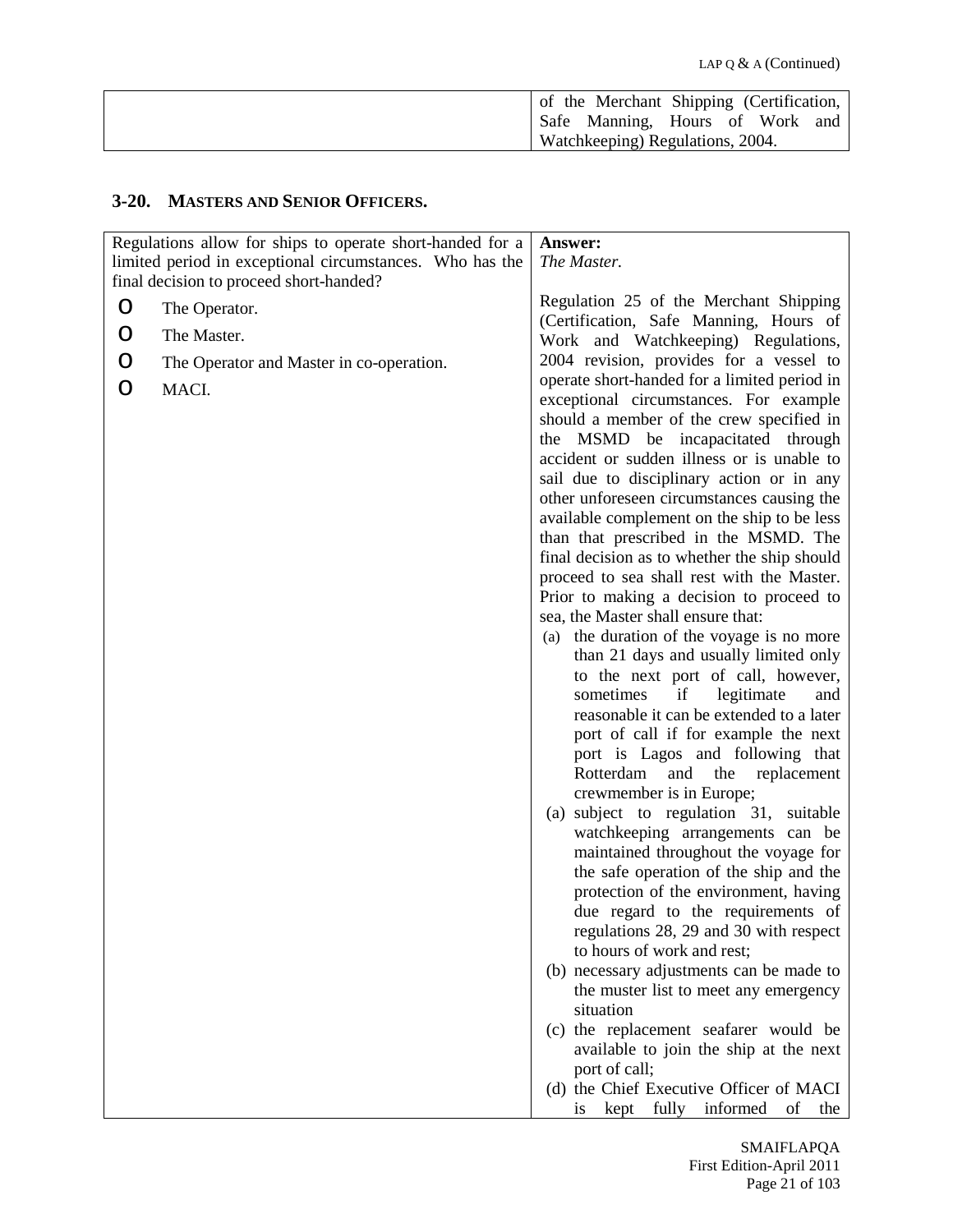| circumstance; and                                                                    |
|--------------------------------------------------------------------------------------|
| (e) appropriate entries are made in the<br>ship's official log book, relating to the |
| circumstances.                                                                       |

#### **3-21. MASTERS AND SENIOR OFFICERS.**

|                  | What Certificates of Competency may Officers serving on | <b>Answer:</b>                                                                         |
|------------------|---------------------------------------------------------|----------------------------------------------------------------------------------------|
|                  | Cayman Islands' registered vessels hold?                | Those issued by a State on the IMO STCW                                                |
| O                | Officers do not need Certificates of Competency.        | White List, which are also accepted by the<br>Cayman Islands for service in its ships. |
| O                | Those issued by any State on the IMO STCW White         |                                                                                        |
|                  | List.                                                   | Officers on Cayman registered vessels may                                              |
| $\left( \right)$ | Those issued by a State on the IMO STCW White           | hold Certificates of Competency issued by                                              |
|                  | List, which are also accepted by the Cayman Islands     | any of the STCW 1995 white list countries                                              |
|                  | for service on its ships.                               | recognised by the CISR. However, such                                                  |
|                  | Only those issued by MACI.                              | Officers must hold a "Recognition"                                                     |
|                  |                                                         | Endorsement" issued by the Cayman                                                      |
|                  |                                                         | Islands in accordance with the provisions                                              |
|                  |                                                         | of STCW 95.                                                                            |

# **3-22. HIGH PRIORITY. MASTERS AND SENIOR OFFICERS.**

| Is it the Master's responsibility to ensure that all officers<br>hold Cayman Islands' Endorsements? |                                                                                                | <b>Answer:</b><br>Yes, always.                                                                                                      |
|-----------------------------------------------------------------------------------------------------|------------------------------------------------------------------------------------------------|-------------------------------------------------------------------------------------------------------------------------------------|
| O                                                                                                   | Yes, always.<br>No it is only the Operators responsibility.<br>No it is MACI's responsibility. | The Master must ensure that all the officers<br>who require Cayman Islands Recognition<br>Endorsements hold them and that they also |
|                                                                                                     | No it is the responsibility of the officer himself.                                            | hold their original national Certificate of<br>Competency.                                                                          |

## **3-23. MASTERS AND SENIOR OFFICERS.**

|   | What should the Master do if an officer does not hold                                                            | Answer:                                                                                                                                                                                                                                               |
|---|------------------------------------------------------------------------------------------------------------------|-------------------------------------------------------------------------------------------------------------------------------------------------------------------------------------------------------------------------------------------------------|
|   | Cayman Islands' Endorsements when joining the ship?                                                              | Check that an application has been made                                                                                                                                                                                                               |
| O | Refuse to allow the officer to join the crew.                                                                    | to MACI and a Confirmation of Receipt of<br>Application (CRA) issued.                                                                                                                                                                                 |
| O | Report it to the Operator.                                                                                       |                                                                                                                                                                                                                                                       |
| O | Check that an application has been made to MACI<br>and a Confirmation of Receipt of Application<br>(CRA) issued. | An officer may join his ship and serve for<br>up to three months without holding the<br>appropriate Recognition Endorsement                                                                                                                           |
|   | Wait and see if the Endorsements arrive.                                                                         | provided that application (Endorsement<br>Application Form TCOFMENDA) has<br>been made to MACI for the issue of the<br>Endorsement and a Receipt of Application<br>(CRA) has been issued and is retained on<br>Applications for Recognition<br>board. |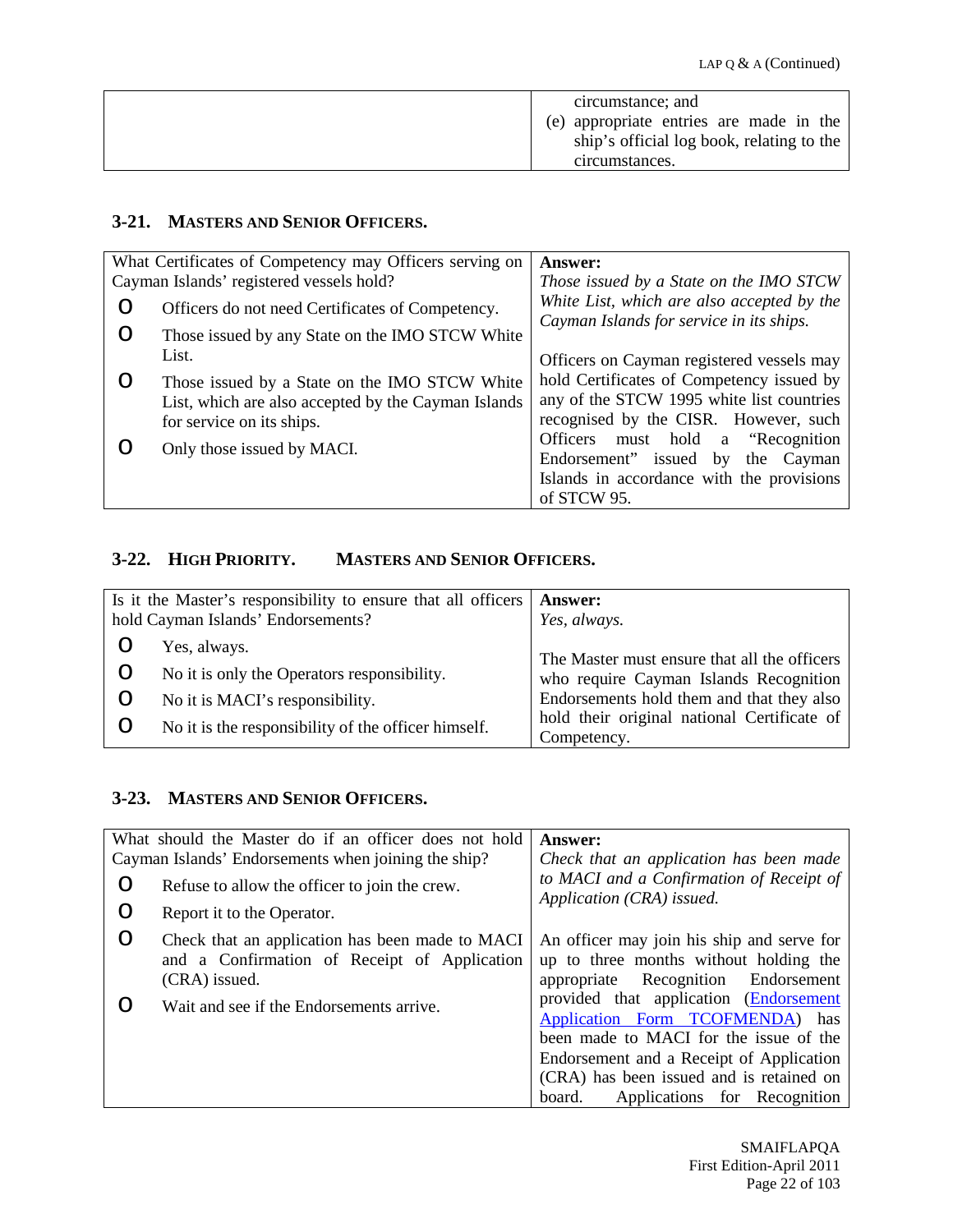| <b>Endorsements</b>            | should | be | made | bv | the |
|--------------------------------|--------|----|------|----|-----|
| Company employing the officer. |        |    |      |    |     |

# **3-24. HIGH PRIORITY. MASTERS AND SENIOR OFFICERS.**

|     | If an application has been made for endorsements how long                                                | Answer:                                                                                                                                                                                                                                                                             |
|-----|----------------------------------------------------------------------------------------------------------|-------------------------------------------------------------------------------------------------------------------------------------------------------------------------------------------------------------------------------------------------------------------------------------|
| can | sail without a Cayman<br>officer<br>Islands'<br>an                                                       | Three Months provided that<br>$\mathfrak a$                                                                                                                                                                                                                                         |
|     | Endorsement?                                                                                             | Confirmation of Receipt of Application                                                                                                                                                                                                                                              |
| ∩   | He cannot sail.                                                                                          | (CRA) has been issued by MACI.                                                                                                                                                                                                                                                      |
| O   | Three Months provided that a Confirmation of<br>Receipt of Application (CRA) has been issued by<br>MACI. | An officer may join his ship and serve for<br>up to three months without holding the<br>appropriate Recognition Endorsement                                                                                                                                                         |
| ∩   | Six months.                                                                                              | provided that application (Endorsement                                                                                                                                                                                                                                              |
| O   | Indefinitely provided an application has been made.                                                      | Application Form TCOFMENDA) has<br>been made to MACI for the issue of the<br>Endorsement and a Receipt of Application<br>(CRA) has been issued and is retained on<br>Applications for Recognition<br>board.<br>Endorsements should be made by the<br>Company employing the officer. |

### **3-25. HIGH PRIORITY. MASTERS AND SENIOR OFFICERS.**

|             | What is to be the working language for bridge to bridge and<br>bridge to shore safety communications? | Answer:<br>English.                                                                                                                                                                                    |
|-------------|-------------------------------------------------------------------------------------------------------|--------------------------------------------------------------------------------------------------------------------------------------------------------------------------------------------------------|
| O<br>O<br>O | The local language in the area.<br>The Master's spoken language.<br>English.                          | English shall be used on the bridge as the<br>working language for bridge-to-bridge and<br>bridge-to-shore safety communications as                                                                    |
| O           | The language of the majority of the crew.                                                             | well as for communications on board<br>between the pilot and bridge watchkeeping<br>personnel unless those directly involved in<br>the communication speak a<br>common<br>language other than English. |

#### **3-26. MASTERS AND SENIOR OFFICERS.**

| If an officer permitted to inspect the ship believes that the $\vert$ <b>Answer:</b><br>crew does not understand sufficient English to understand   Detain the ship.<br>orders or onboard arrangements are insufficient to enable |                                                             |                                                                                   |
|-----------------------------------------------------------------------------------------------------------------------------------------------------------------------------------------------------------------------------------|-------------------------------------------------------------|-----------------------------------------------------------------------------------|
|                                                                                                                                                                                                                                   | such orders to be understood what can he do?                | A ship may be detained where the crew                                             |
|                                                                                                                                                                                                                                   | Lodge a formal complaint to the Master and Owner.           | consists of or includes persons who do not                                        |
|                                                                                                                                                                                                                                   | Fine the Master and Owner.                                  | understand orders given to them in the<br>course of their duty because of their   |
|                                                                                                                                                                                                                                   | Detain the ship.                                            | insufficient knowledge of English and                                             |
|                                                                                                                                                                                                                                   | Demand surrender of the Certificate of British<br>Registry. | because of the absence of adequate<br>arrangements for transmitting the orders in |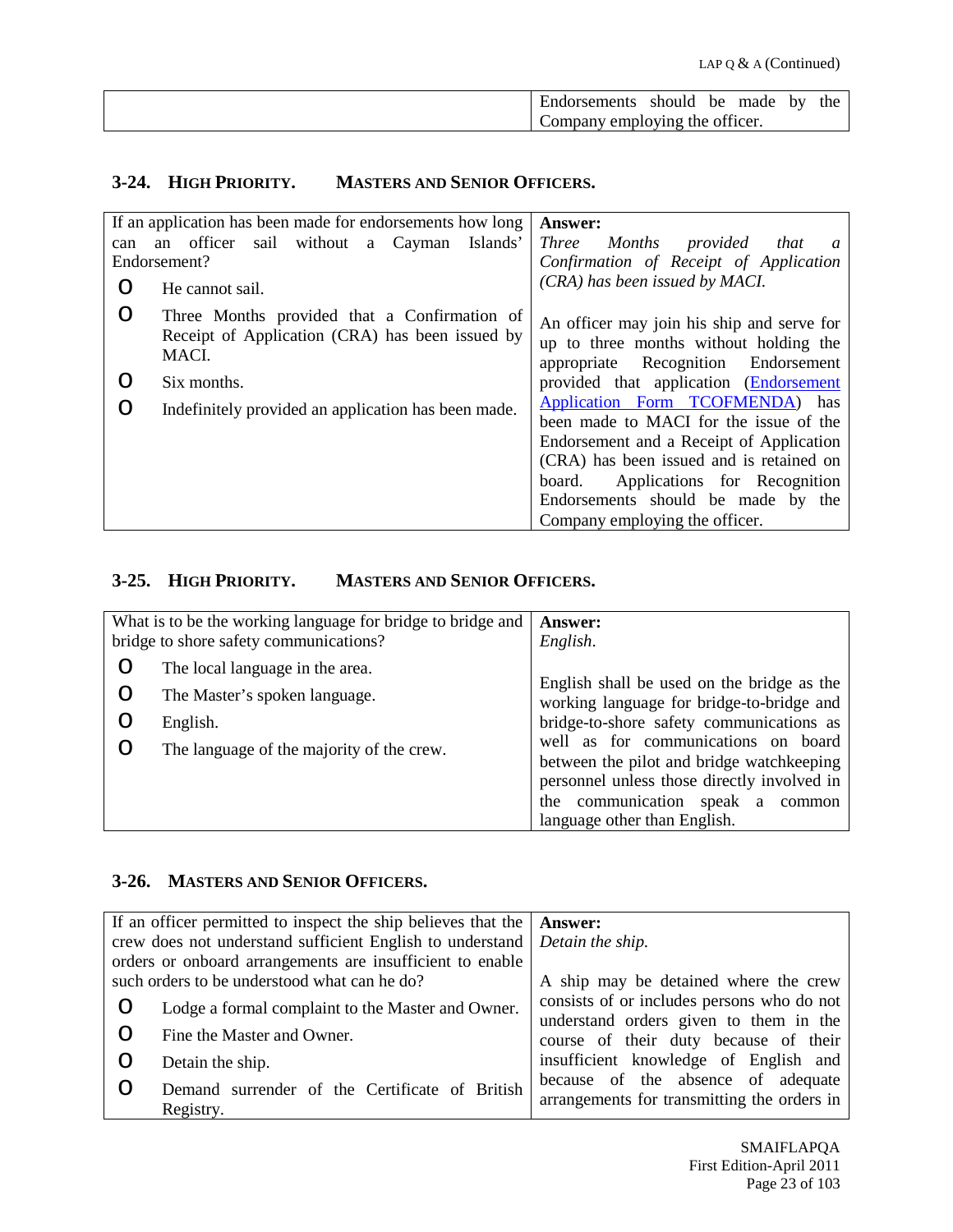| language of which they have sufficient<br>a |
|---------------------------------------------|
| knowledge.                                  |

# **3-27. HIGH PRIORITY. MASTERS AND SENIOR OFFICERS.**

|   | What is the maximum amount of time a seafarer is                                     | <b>Answer:</b>                                                                                                                                                                                                                                                                                                                      |
|---|--------------------------------------------------------------------------------------|-------------------------------------------------------------------------------------------------------------------------------------------------------------------------------------------------------------------------------------------------------------------------------------------------------------------------------------|
|   | permitted to work in any 24 hour period?                                             | 14 hours.                                                                                                                                                                                                                                                                                                                           |
| O | If needed he can work nonstop.                                                       |                                                                                                                                                                                                                                                                                                                                     |
| O | 18 hours.                                                                            | Every seafarer must be provided with not<br>less than 10 hours rest in total in any 24                                                                                                                                                                                                                                              |
| O | 14 hours.                                                                            | hour period provided that:                                                                                                                                                                                                                                                                                                          |
| O | There are no regulations it is up to the Master and<br>what he thinks is reasonable. | the 10 hour period may be divided<br>(a)<br>into not more than two periods one of<br>which shall be not less than 6 hours;<br>and<br>interval between<br>consecutive<br>the<br>(b)<br>periods of rest shall not exceed 14<br>hours; and<br>the minimum hours of rest shall not be<br>(c)<br>less than 77 hours in any 7 day period. |

#### **3-28. MASTERS AND SENIOR OFFICERS.**

| What is the maximum amount of time a seafarer must wait   <b>Answer:</b><br>between two rest periods? |                                             | 14 hours.                                |
|-------------------------------------------------------------------------------------------------------|---------------------------------------------|------------------------------------------|
| O                                                                                                     | There is no maximum it is up to the Master. | The interval between consecutive periods |
|                                                                                                       | 24 hours.                                   | of rest shall never exceed 14 hours.     |
|                                                                                                       | 18 hours.                                   |                                          |
|                                                                                                       | 14 hours.                                   |                                          |

#### **3-29. MASTERS AND SENIOR OFFICERS.**

| What is the minimum amount of rest a seafarer should be<br>given in a 7 day period? |                                             | Answer:<br>77 hours.                        |
|-------------------------------------------------------------------------------------|---------------------------------------------|---------------------------------------------|
|                                                                                     | There is no minimum it is up to the Master. | The minimum hours of rest shall not be less |
|                                                                                     | 56 hours.                                   | than 77 hours in any 7 day period.          |
|                                                                                     | 70 hours.                                   |                                             |
|                                                                                     | 77 hours.                                   |                                             |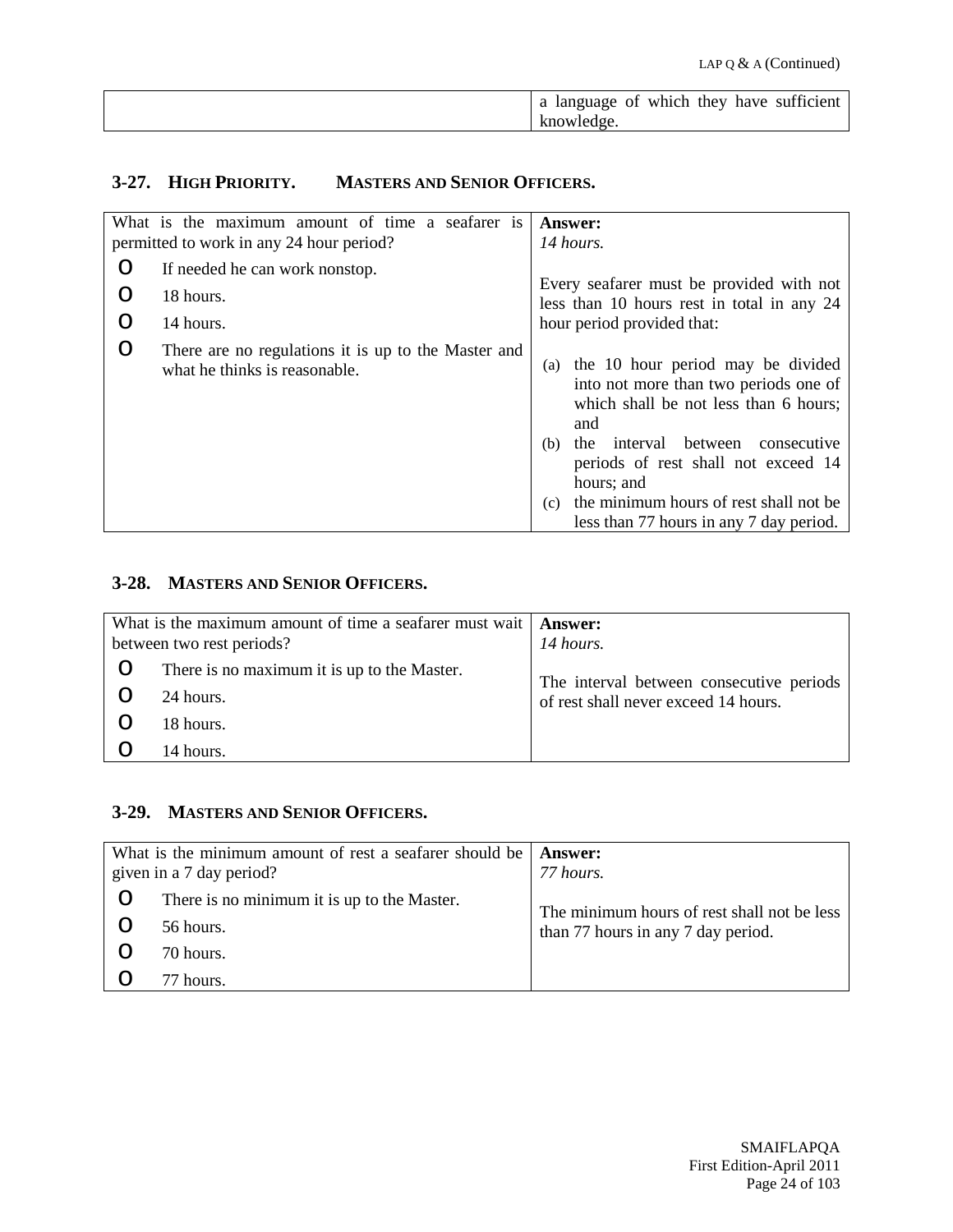### **3-30. MASTERS AND SENIOR OFFICERS.**

| If the Master disturbs a period of rest of a seafarer should   <b>Answer:</b><br>that rest be compensated? |                                                                                                                                                                | Yes, but only by further rest.                                                                                                                                                                                                                                                   |
|------------------------------------------------------------------------------------------------------------|----------------------------------------------------------------------------------------------------------------------------------------------------------------|----------------------------------------------------------------------------------------------------------------------------------------------------------------------------------------------------------------------------------------------------------------------------------|
|                                                                                                            | Yes, but only by further rest.<br>Yes, but the compensation could be financial.<br>No, it is part of the job.<br>It depends on how long the disturbance is for | Situations where a seafarer is on call but is<br>free to sleep may be counted as rest, but if<br>at any time the normal period of rest is<br>disturbed by call-outs to work the Master,<br>or a person authorised by him, has to<br>ensure that the seafarer is provided with an |
|                                                                                                            |                                                                                                                                                                | adequate compensatory period of rest.                                                                                                                                                                                                                                            |

# **3-31. MASTERS AND SENIOR OFFICERS.**

| Schedule"? | Who is responsible for drawing up the "Hours of Rest   Answer: | The Master and Operator.                                                                                                   |
|------------|----------------------------------------------------------------|----------------------------------------------------------------------------------------------------------------------------|
| O          | The Master.<br>The Master and Operator.<br>The Operator.       | Each ship should have an "Hours of Rest<br>Schedule". This is a document, or a<br>computer display, that has been drawn up |
|            | The seafarer.                                                  | by the Operator in conjunction with the<br>Master.                                                                         |

#### **3-32. MASTERS AND SENIOR OFFICERS.**

|   | Can the Operator change the "Hours of Rest Schedule"? | <b>Answer:</b>                                           |
|---|-------------------------------------------------------|----------------------------------------------------------|
|   | Yes, whenever he likes.                               | Yes, but only following consultation with<br>the Master. |
|   | Yes, but only following consultation with the         |                                                          |
|   | Master.                                               | The operator cannot change this document                 |
| O | No, only the Master can do this.                      | without consulting with the Master. The                  |
|   | No, never.                                            | operator has a duty to ensure that sufficient            |
|   |                                                       | personnel are provided so that the rest                  |
|   |                                                       | periods can be complied with.                            |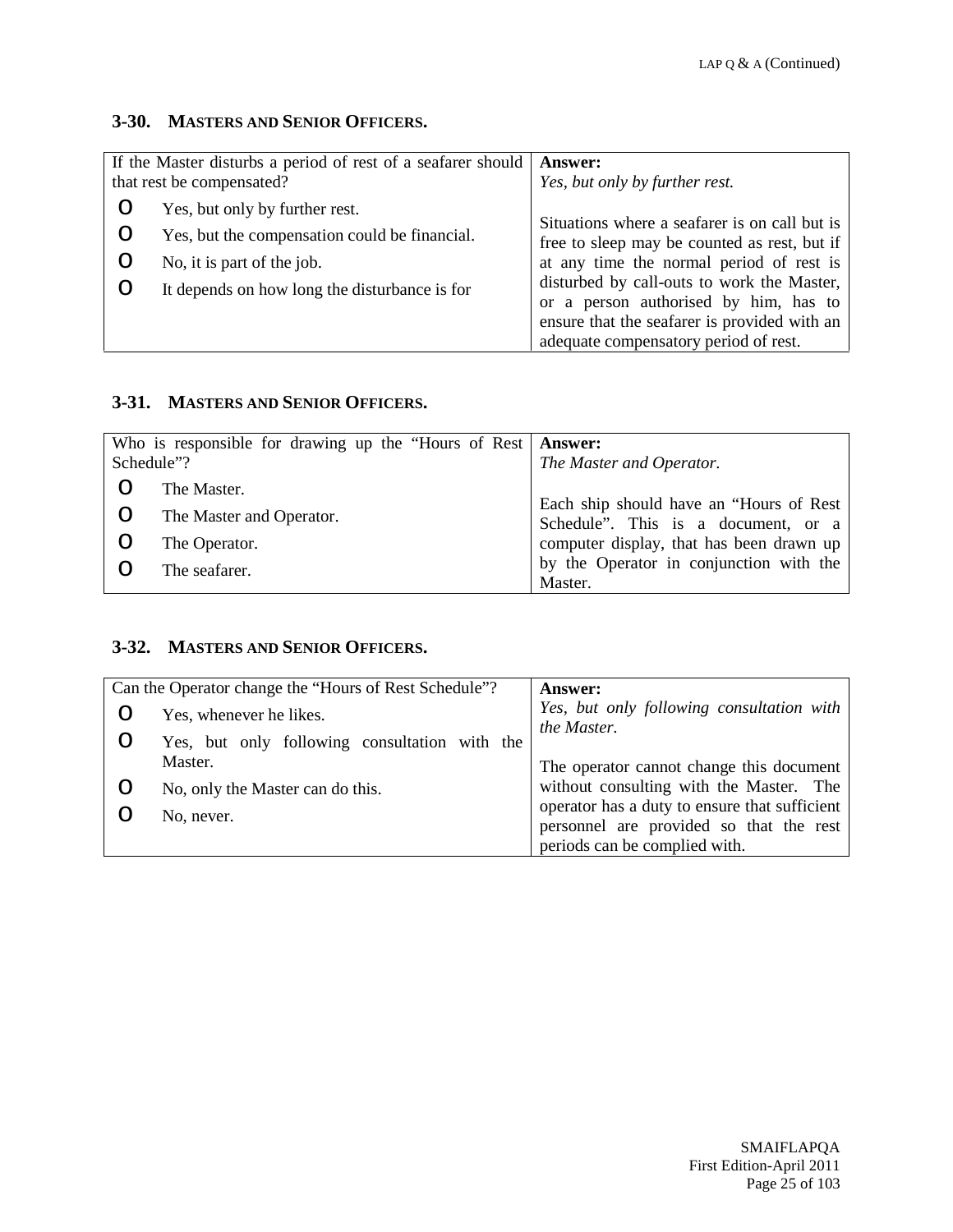## **3-33. MASTERS AND SENIOR OFFICERS.**

| Should the Master allow the "Hours of Rest Schedule" to   <b>Answer:</b> |                                                    |                                              |
|--------------------------------------------------------------------------|----------------------------------------------------|----------------------------------------------|
| be made available to Port State Control Officers and <i>Yes</i> .        |                                                    |                                              |
| Surveyors?                                                               |                                                    |                                              |
| O                                                                        | Only if the Port State Control Officer has grounds | The hours of rest schedule should be made    |
|                                                                          | for concern.                                       | available to Port State Control Officers and |
|                                                                          | Yes.                                               | Surveyors when requested.                    |
|                                                                          | No.                                                |                                              |
|                                                                          | Only if the Flag State permits it.                 |                                              |

# **3-34. HIGH PRIORITY. MASTERS AND SENIOR OFFICERS.**

|   | Who should hold records of seafarers' hours of rest? | Answer:                                                                                                                                                                                                                                                                                                                                                                                                                                                                           |
|---|------------------------------------------------------|-----------------------------------------------------------------------------------------------------------------------------------------------------------------------------------------------------------------------------------------------------------------------------------------------------------------------------------------------------------------------------------------------------------------------------------------------------------------------------------|
| ∩ | The Master alone.                                    | The Master and seafarer should both hold<br>copies.                                                                                                                                                                                                                                                                                                                                                                                                                               |
| O | The seafarer alone.                                  |                                                                                                                                                                                                                                                                                                                                                                                                                                                                                   |
| O | The Master and seafarer should both hold copies.     | Accurate records of hours of rest should be                                                                                                                                                                                                                                                                                                                                                                                                                                       |
| ∩ | The Operator.                                        | maintained. One copy should be held by<br>the Master and a copy given to the seafarer.<br>Any deviations from the hours of rest in the<br>schedule must be recorded with an<br>explanation of why the deviation occurred.<br>Should records show repetitive or regular<br>deviations from the required rest periods<br>then such deviations should be notified to<br>the company and responsible action taken<br>as provided within the vessel Safety<br>Management System (SMS). |

## **3-35. HIGH PRIORITY. MASTERS AND SENIOR OFFICERS.**

| Does the Master have a duty to ensure that all <b>Answer:</b> |                                                                     |
|---------------------------------------------------------------|---------------------------------------------------------------------|
| watchkeeping crew are properly rested?                        | Yes.                                                                |
| Only if the schedule allows.                                  | Our laws place a duty on the Master to                              |
| Yes.                                                          | ensure that all crew involved in watch                              |
| No.                                                           | keeping are properly rested and that                                |
| No it is the Operators responsibility.                        | arrangements are adequate to maintain a<br>safe watch at all times. |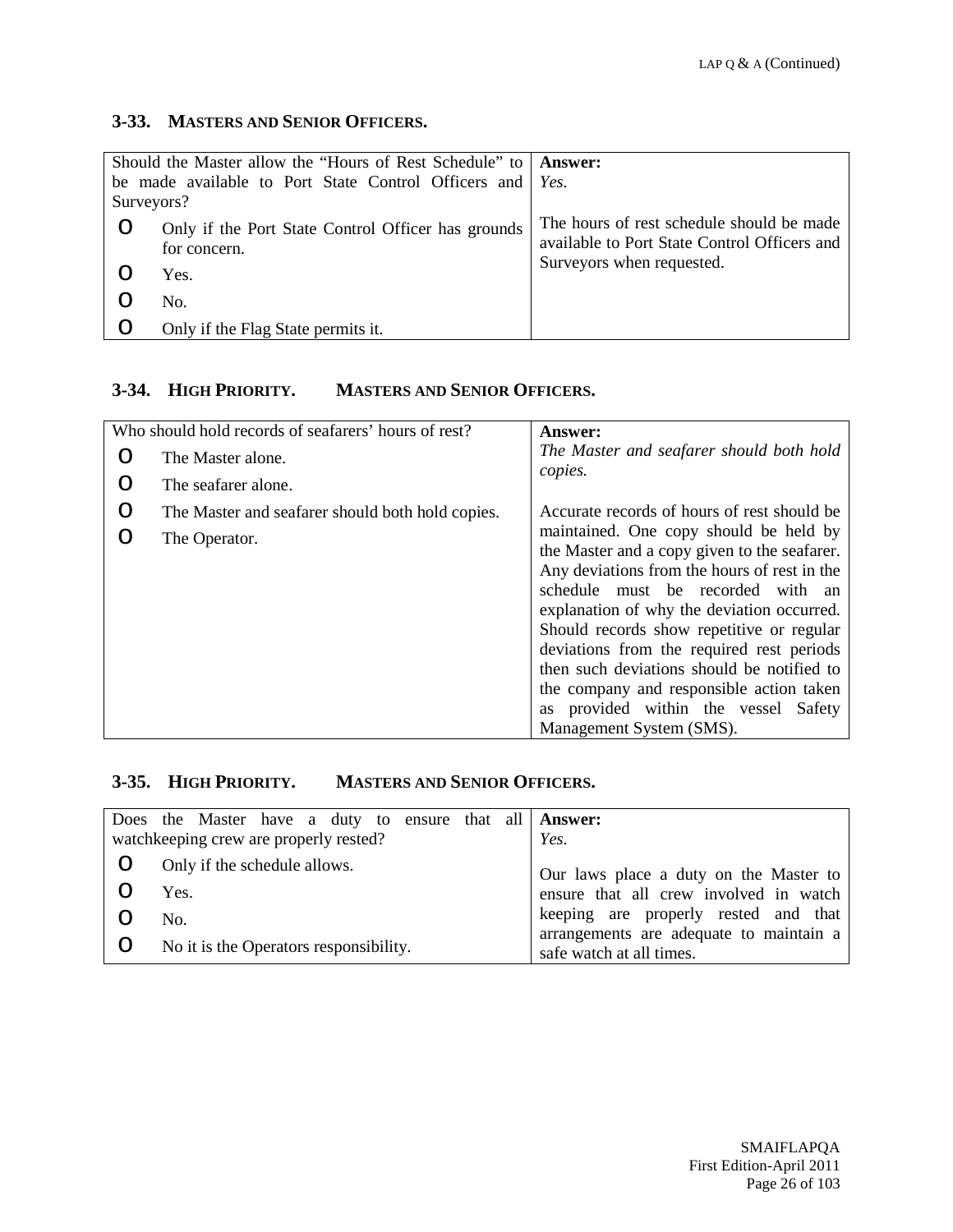# **3-36. MASTERS AND SENIOR OFFICERS.**

|   | What is not an exceptional circumstance permitting<br>crewmembers to miss their minimum rest?      | Answer:<br>Departing early so that the operator may                                                                                                                                                                                                                                                                                                                                                                                                                                                                                                                                                                                                                                                                                                                                                                                                                                                                                                          |  |  |
|---|----------------------------------------------------------------------------------------------------|--------------------------------------------------------------------------------------------------------------------------------------------------------------------------------------------------------------------------------------------------------------------------------------------------------------------------------------------------------------------------------------------------------------------------------------------------------------------------------------------------------------------------------------------------------------------------------------------------------------------------------------------------------------------------------------------------------------------------------------------------------------------------------------------------------------------------------------------------------------------------------------------------------------------------------------------------------------|--|--|
| O | Musters and drills.                                                                                | minimise port dues.                                                                                                                                                                                                                                                                                                                                                                                                                                                                                                                                                                                                                                                                                                                                                                                                                                                                                                                                          |  |  |
| O | Essential work on board which cannot be delayed<br>for safety or environmental protection reasons. | There will obviously be times such as:<br>emergencies and situations likely to<br>(a)                                                                                                                                                                                                                                                                                                                                                                                                                                                                                                                                                                                                                                                                                                                                                                                                                                                                        |  |  |
| O | Factors beyond the control of the master or the<br>operator other than commercial needs.           | become emergencies unless action is<br>taken,<br>Musters and Drills,<br>(b)                                                                                                                                                                                                                                                                                                                                                                                                                                                                                                                                                                                                                                                                                                                                                                                                                                                                                  |  |  |
| O | Departing early so that the operator may minimise<br>port dues.                                    | essential work on board which cannot<br>(c)<br>be delayed for safety or environmental<br>protection reasons; and<br>factors beyond the control of the<br>(d)<br>Master or the operator other than<br>commercial needs.                                                                                                                                                                                                                                                                                                                                                                                                                                                                                                                                                                                                                                                                                                                                       |  |  |
|   |                                                                                                    | It may therefore not be possible, under<br>these exceptional circumstances, for crew<br>members who are involved to miss be<br>given their minimum rest as stated in the<br>hours of rest schedule. The Master has the<br>authority to permit this but must record the<br>reason for the exceptions This provision is<br>to be invoked responsibly and should never<br>be taken as a means of evading the hours of<br>work and rest requirements.                                                                                                                                                                                                                                                                                                                                                                                                                                                                                                            |  |  |
|   |                                                                                                    | In deciding what factors might come within<br>"factors outside the control of the Master or<br>the operator other than commercial needs"<br>the Master must take into account all the<br>circumstances.<br>For<br>example,<br>an<br>exceptional situation could be when a Port<br>Authority requires at short notice that the<br>ship vacates the berth or shifts berth early,<br>and such a demand cannot be postponed<br>because of safety related considerations,.<br>On the other hand a request by the charterer<br>to sail earlier so that he The company's<br>SMS should provide guidance on the<br>keeping of appropriate records and the<br>means of reporting of repeated periods<br>where the statutory minimum rest periods<br>exceeded.<br>Where<br>repeated<br>are<br>infringements of the hours of work and rest<br>provisions occur this may well mean that<br>the crew complement will have to be<br>increased to enable better compliance. |  |  |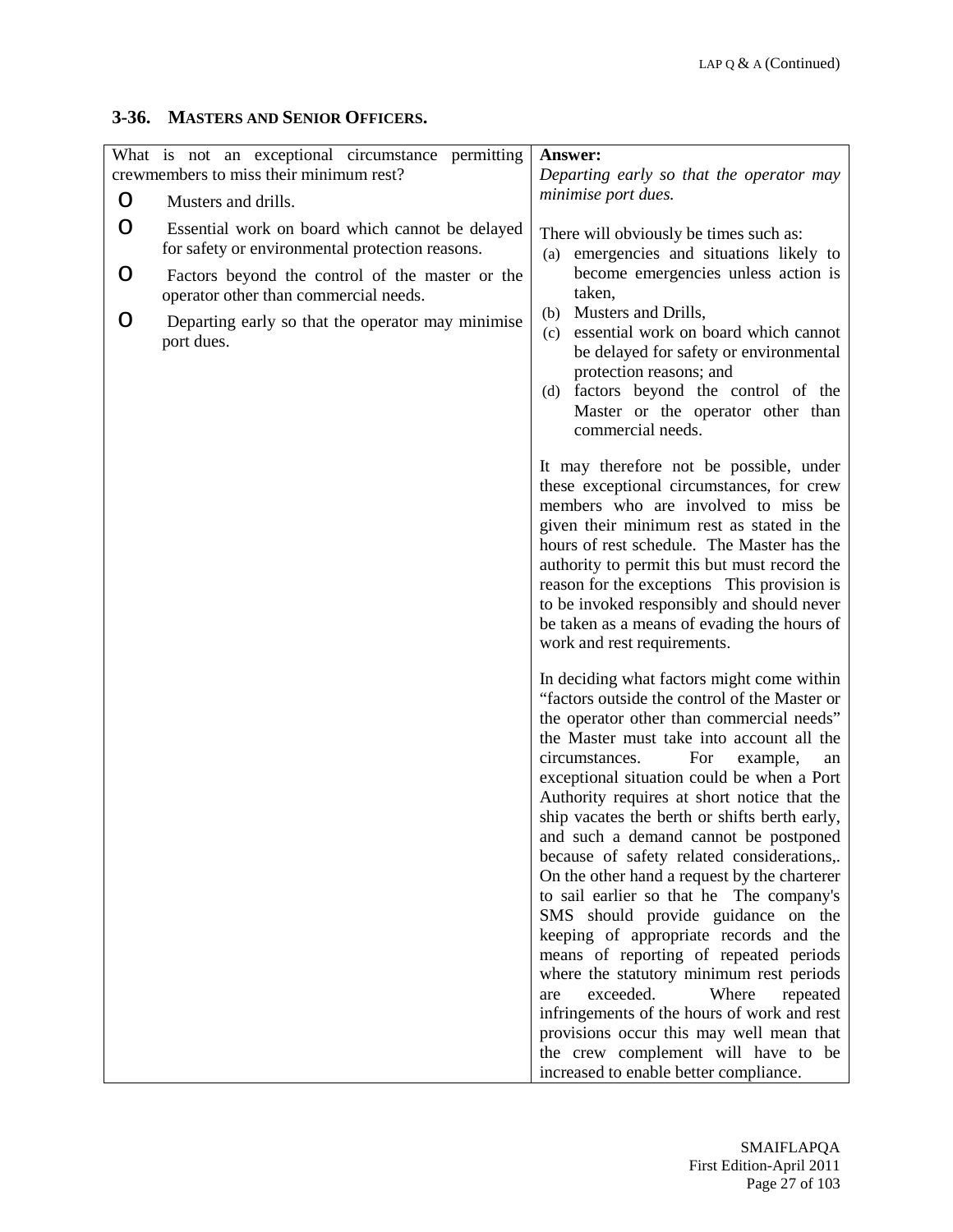#### **3-37. MASTERS AND SENIOR OFFICERS.**

|                       | Who has responsibility for Health and Safety on board a | Answer:                                                                         |
|-----------------------|---------------------------------------------------------|---------------------------------------------------------------------------------|
| Cayman Islands' Ship? |                                                         | Everyone on board.                                                              |
| ∩                     | The Operator.                                           | Every person on board a ship has a                                              |
| O                     | The Master.                                             | responsibility for safety. The UK publishes                                     |
| O                     | The Master and heads of department.                     | the Code of Safe Working Practices                                              |
| ∩                     | Everyone on board.                                      | (CSWP) which advises on specific<br>responsibilities with respect to Health and |
|                       |                                                         | Safety and requires the appointment of                                          |
|                       |                                                         | onboard Safety Officials having designated                                      |
|                       |                                                         | duties to ensure the safety of those on the                                     |
|                       |                                                         | ship. A ship's safety culture is dependent                                      |
|                       |                                                         | upon the strong support and encouragement                                       |
|                       |                                                         | from the ship's senior management and                                           |
|                       |                                                         | therefore MACI strongly recommends that                                         |
|                       |                                                         | all Cayman Islands ships follow the Code                                        |
|                       |                                                         | at all times.                                                                   |

# **3-38. HIGH PRIORITY. MASTERS AND SENIOR OFFICERS.**

| Under what circumstances is it recommended that a ship<br>has a designated Safety Official appointed by the Operator? |                                                                                                  | Answer:<br>When a ship has more than five crew.                           |
|-----------------------------------------------------------------------------------------------------------------------|--------------------------------------------------------------------------------------------------|---------------------------------------------------------------------------|
|                                                                                                                       | The Operator never needs to appoint a Safety<br>Official as this is the Master's responsibility. | The Code of Safe Working Practices<br>provides guidance as set out below. |
|                                                                                                                       | A Safety Official is always required.                                                            | In every ship in which five or more persons                               |
|                                                                                                                       | When a ship has more than five crew.                                                             | are employed the Owner or the manager                                     |
|                                                                                                                       | When a ship has more than ten crew.                                                              | should appoint a Safety Official.                                         |

#### **3-39. MASTERS AND SENIOR OFFICERS.**

|         | What is the minimum experience at sea required by a | Answer:                                                                                                                                                                                                                                  |
|---------|-----------------------------------------------------|------------------------------------------------------------------------------------------------------------------------------------------------------------------------------------------------------------------------------------------|
|         | Safety Representative?                              | Two years since the age of 18.                                                                                                                                                                                                           |
| O       | There is no minimum.                                | The Code of Safe Working Practices                                                                                                                                                                                                       |
| O       | Two years.                                          | provides guidance as set out below.                                                                                                                                                                                                      |
| $\circ$ | Two years since the age of 18.                      |                                                                                                                                                                                                                                          |
| ∩       | Five years.                                         | Safety Representative should<br>A<br>be<br>someone who has at least 2 years sea<br>service since he was 18. If the ship is a<br>tanker he also needs at least 6 months<br>service in tankers (oil, gas, or chemicals as<br>appropriate). |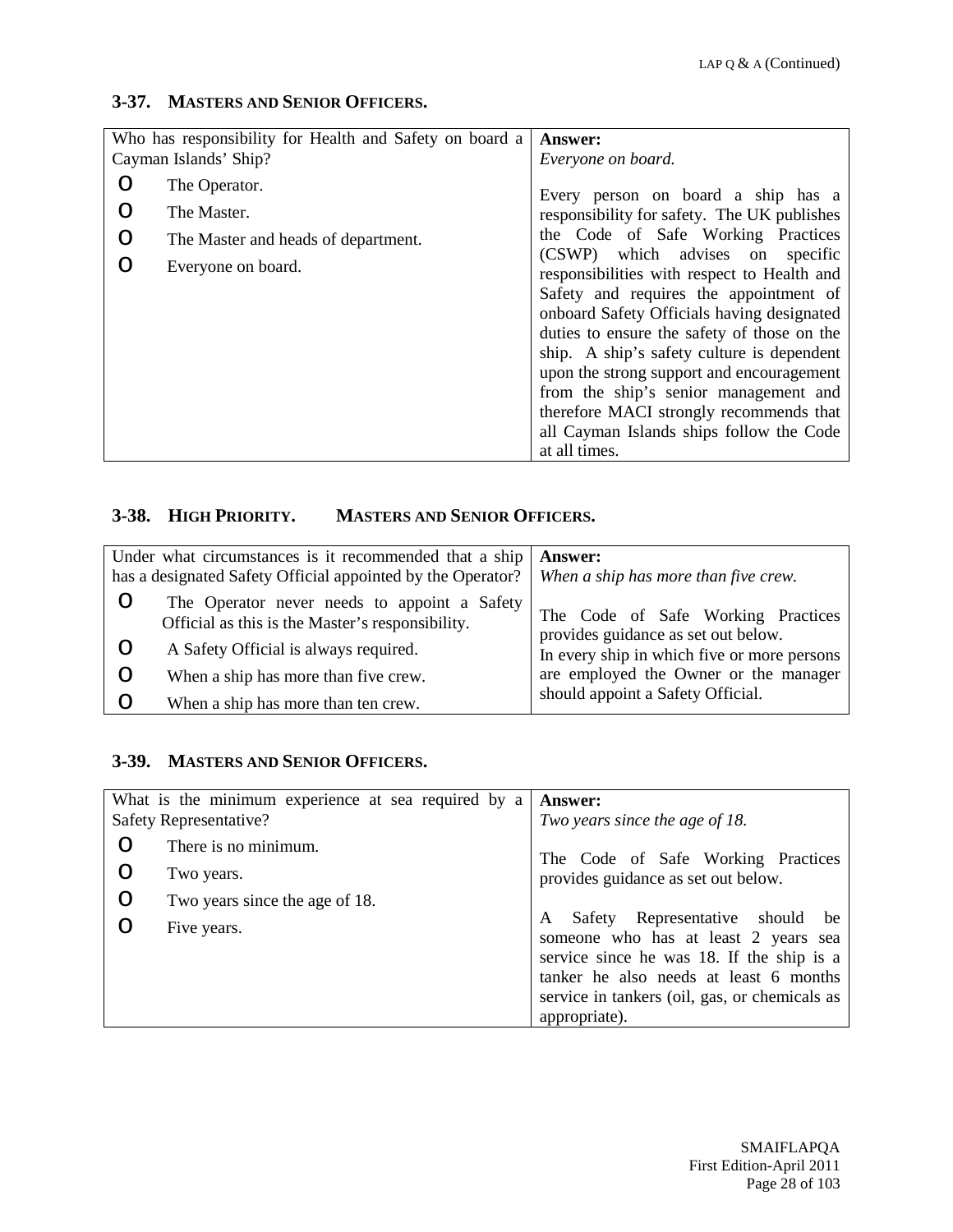## **3-40. HIGH PRIORITY. MASTERS ONLY.**

|         | What is the Master's role in the Safety Committee?                                      | <b>Answer:</b>                                                                                                                                                                                                                                                                                                                                                                                                                                                           |
|---------|-----------------------------------------------------------------------------------------|--------------------------------------------------------------------------------------------------------------------------------------------------------------------------------------------------------------------------------------------------------------------------------------------------------------------------------------------------------------------------------------------------------------------------------------------------------------------------|
| $\circ$ | He has no role.                                                                         | He appoints the Committee and acts as the                                                                                                                                                                                                                                                                                                                                                                                                                                |
| O       | He appoints the Committee and then takes no<br>further role.                            | Chairman of the Committee.<br>The Code of Safe Working Practices                                                                                                                                                                                                                                                                                                                                                                                                         |
| O       | He appoints the Committee and acts as the<br>Chairman of the Committee.                 | provides guidance as set out below.                                                                                                                                                                                                                                                                                                                                                                                                                                      |
| O       | He will be a member of the Committee but the<br>Chairman is always the Safety Official. | Once the Safety Official has been<br>appointed or elected the Master should<br>appoint a Safety Committee which includes<br>the Safety Official and each safety<br>representative. The Master is also on the<br>Safety Committee as Chairman and the<br>creation of this committee should be<br>recorded in the Official Log Book. The<br>Safety Committee should meet whenever it<br>chooses as long as the intervals between<br>meetings are not greater than 6 weeks. |
|         |                                                                                         | It is very important that the Master takes a<br>close interest in the work of the Safety<br>Officials, checking that the Safety Official<br>is fulfilling his responsibilities effectively,<br>while giving support and encouragement.<br>The Master is the best person to ensure that<br>the Safety Committee works successfully<br>by encouraging all crew members to<br>participate in the ship's safety culture.                                                     |

# **3-41. HIGH PRIORITY. MASTERS ONLY.**

| When must the Master carry out a risk assessment? |                                                                             | Answer:                                                                                                                                                                                                                                                                                       |
|---------------------------------------------------|-----------------------------------------------------------------------------|-----------------------------------------------------------------------------------------------------------------------------------------------------------------------------------------------------------------------------------------------------------------------------------------------|
| O                                                 | Risk assessments are never required.                                        | For all activities where there is a realistic<br>risk of harm to personnel.                                                                                                                                                                                                                   |
| O                                                 | Upon joining the ship and then never again.                                 |                                                                                                                                                                                                                                                                                               |
| O                                                 | For all activities where there is a realistic risk of<br>harm to personnel. | The Master should ensure that a risk<br>assessment has been carried out to cover all                                                                                                                                                                                                          |
| ∩                                                 | Only after an incident has occurred causing harm to<br>personnel.           | work activities on board where there is a<br>realistic risk of harm to personnel. Refer to<br>the Code of Safe Working Practices<br>Chapter 1 and to paragraph $1.2.2$ of the<br>International Management Code for the<br>Safe Operation of Ships and for Pollution<br>Prevention (ISM Code). |
|                                                   |                                                                             | The aim of risk assessments is to minimise.<br>accidents and ill health on board. Masters<br>should ensure that not only are risk<br>assessments prepared, but work activities                                                                                                                |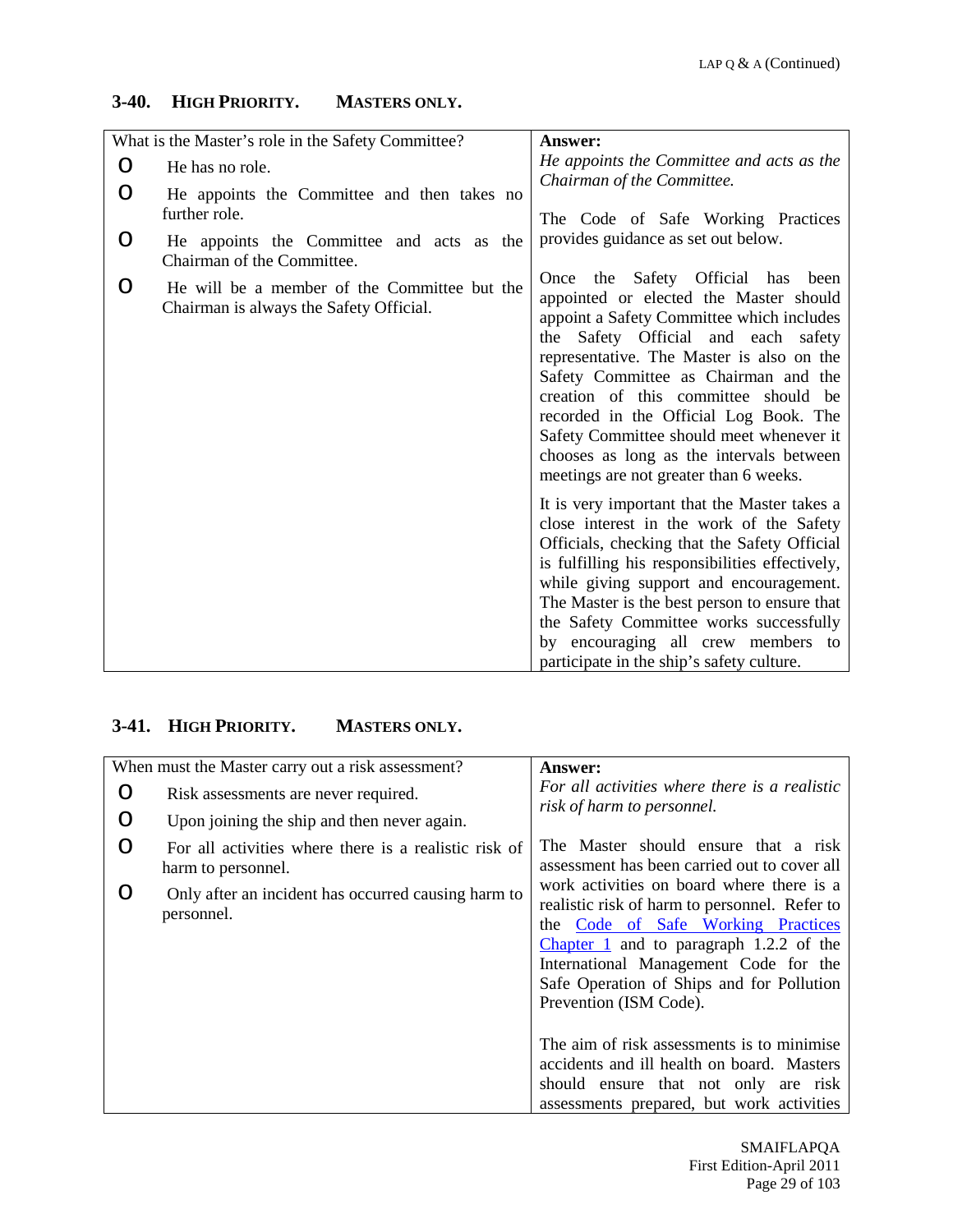| are | carried | out in | accordance                        | with | the |
|-----|---------|--------|-----------------------------------|------|-----|
|     |         |        | findings of the risk assessments. |      |     |

# **3-42. MASTERS AND SENIOR OFFICERS.**

|   | Which of the following Medical Supplies are required to be   Answer:<br>kept onboard the ship? | All of the above.                                                                   |
|---|------------------------------------------------------------------------------------------------|-------------------------------------------------------------------------------------|
| Ő | Analgesics (such as Paracetemol).                                                              |                                                                                     |
| O | Medicines for gastric and duodenal disorders.                                                  | A full list of medical equipment that must<br>be carried on Cayman Islands ships is |
|   | Antibiotics.                                                                                   | contained in the UK's MSN 1768.                                                     |
|   | All of the above.                                                                              |                                                                                     |

## **3-43. MASTERS AND SENIOR OFFICERS.**

|   | If a ship does not have a doctor onboard who is responsible              | Answer:                                                                                                                         |
|---|--------------------------------------------------------------------------|---------------------------------------------------------------------------------------------------------------------------------|
|   | for administering medical attention?                                     | The Master or someone under the Master's                                                                                        |
| Ő | The ship cannot sail.                                                    | supervision.                                                                                                                    |
|   | someone under the Master's<br>The Master<br>- or<br>supervision.         | Where a Cayman Islands ship does not<br>carry a doctor, the Master must make                                                    |
|   | Anyone onboard.                                                          | arrangements for securing that any medical                                                                                      |
|   | The medical attention would be administered at the<br>next port of call. | attention on board the ship is given either<br>by him or under his supervision by a person<br>appointed by him for the purpose. |

#### **3-44. MASTERS AND SENIOR OFFICERS.**

|                                     | What training must a person designated to take charge of                                                      | Answer:                                                                                                                                                                                                                 |
|-------------------------------------|---------------------------------------------------------------------------------------------------------------|-------------------------------------------------------------------------------------------------------------------------------------------------------------------------------------------------------------------------|
| medical care onboard have received? |                                                                                                               | He must have successfully taken an                                                                                                                                                                                      |
|                                     | He must be a doctor.                                                                                          | approved medical care<br>training<br>programme during the last five years.                                                                                                                                              |
|                                     | He must have successfully taken an approved<br>medical care training programme during his career.             |                                                                                                                                                                                                                         |
|                                     | He must have successfully taken an approved<br>medical care training programme during the last<br>five years. | Any person designated to take charge of or<br>provide medical care on board ship, must<br>have successfully completed an approved<br>Medical Care training programme meeting<br>the standards laid down in STCW Code A- |
|                                     | He does not require any training.                                                                             | VI/4-2 within the preceding 5 years.                                                                                                                                                                                    |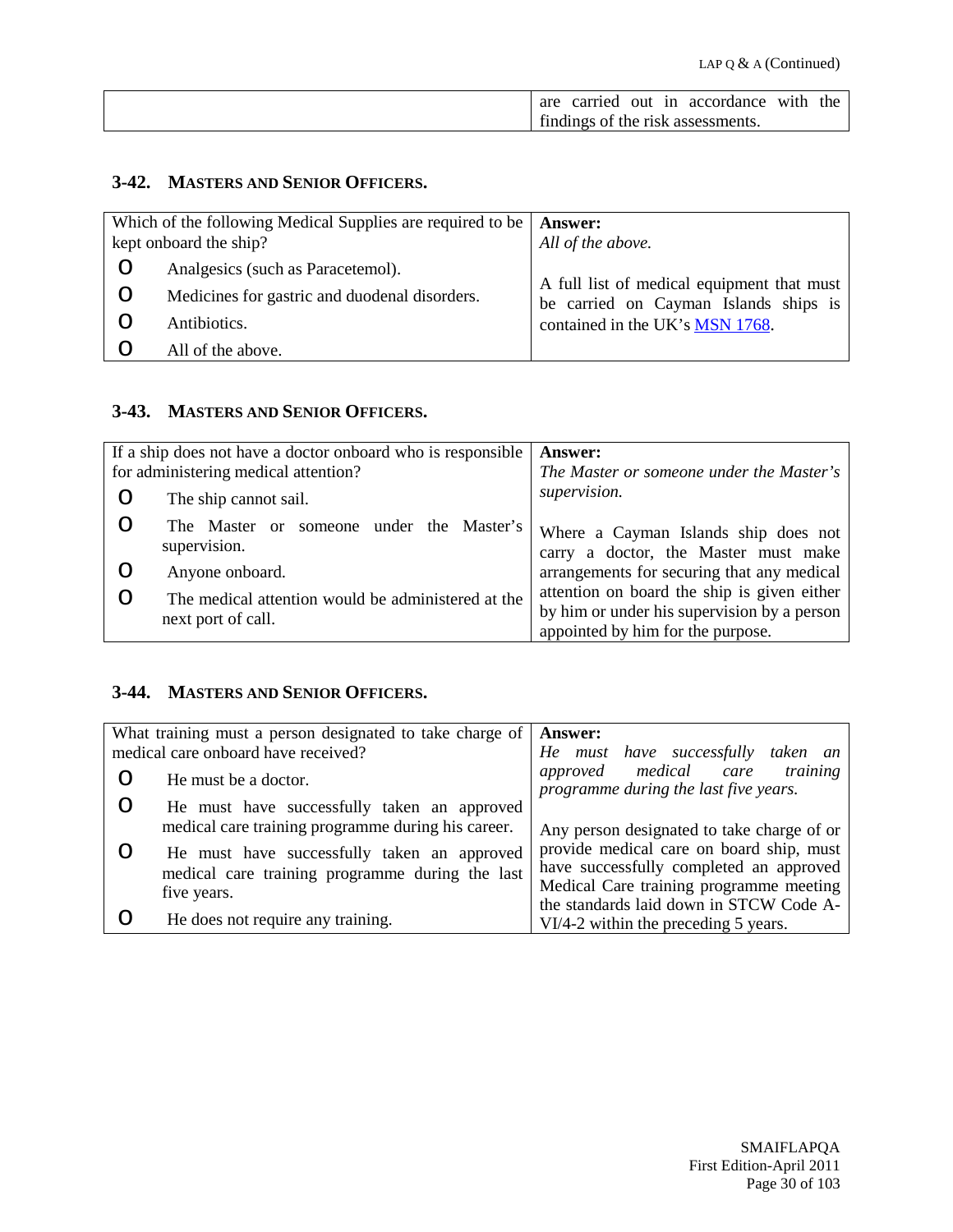# **3-45. MASTERS AND SENIOR OFFICERS.**

|   | Can a seafarer serve without a valid Medical Fitness                     | Answer:                                                                                                                                                                                                |
|---|--------------------------------------------------------------------------|--------------------------------------------------------------------------------------------------------------------------------------------------------------------------------------------------------|
|   | Certificate?                                                             | No, except for short periods in certain                                                                                                                                                                |
| ∩ | Yes.                                                                     | circumstances.                                                                                                                                                                                         |
| O | periods in<br>for<br>short<br>certain<br>No.<br>except<br>circumstances. | The<br>Merchant<br>Shipping<br>(Medical)<br>Examination) Regulations, 2002, apply to                                                                                                                   |
| O | No.                                                                      | sea-going Cayman Islands ships of 1,600                                                                                                                                                                |
| ∩ | Only if the master is satisfied that he is fit.                          | gross tonnage or over other than fishing<br>vessels, pleasure vessels and offshore<br>installations.                                                                                                   |
|   |                                                                          | Under the above Regulations a seafarer<br>may not be employed unless he is the<br>of a valid Medical Fitness<br>holder<br>Certificate (MFC) which must have been<br>issued within the last five years. |

# **3-46. MASTERS AND SENIOR OFFICERS.**

|                                                           | What is the maximum period a seafarer can continue to   | <b>Answer:</b>                                |
|-----------------------------------------------------------|---------------------------------------------------------|-----------------------------------------------|
| serve if his Medical Fitness Certificate expires on board |                                                         | Three months after expiry of the certificate. |
|                                                           | ship and it is not practicable to undertake an approved |                                               |
|                                                           | medical examination at that time?                       | Where a Medical Fitness Certificate (MFC)     |
| O                                                         | He must leave the ship at the next possible             | expires while a seafarer is on board ship in  |
|                                                           | opportunity.                                            | a location where a medical examination in     |
|                                                           |                                                         | accordance with the Regulations is not        |
| O                                                         | Six month after expiry of the certificate.              | practicable he may continue to be             |
| O                                                         | Three months after expiry of the certificate.           | employed in the ship for a period not         |
|                                                           | Until the scheduled voyage ends.                        | exceeding three months from the date of       |
|                                                           |                                                         | expiry of his MFC or until such time as he    |
|                                                           |                                                         | is able to undergo the medical examination    |
|                                                           |                                                         | for the renewal of his MFC, whichever is      |
|                                                           |                                                         | the sooner.                                   |

## **3-47. MASTERS AND SENIOR OFFICERS.**

|   | How often must seafarers of under 18 years renew their   <b>Answer:</b><br><b>Medical Fitness Certificates?</b> | Every 12 months.                                                   |
|---|-----------------------------------------------------------------------------------------------------------------|--------------------------------------------------------------------|
| O | They do not require a Medical Fitness Certificate.                                                              | Seafarers under 18 years of age may not be                         |
|   | Every 12 months.                                                                                                | employed on any ship type unless that                              |
|   | Every 18 months.                                                                                                | seafarer is the holder of a valid Medical                          |
|   | Every two years.                                                                                                | Fitness Certificate (MFC) issued within the<br>previous 12 months. |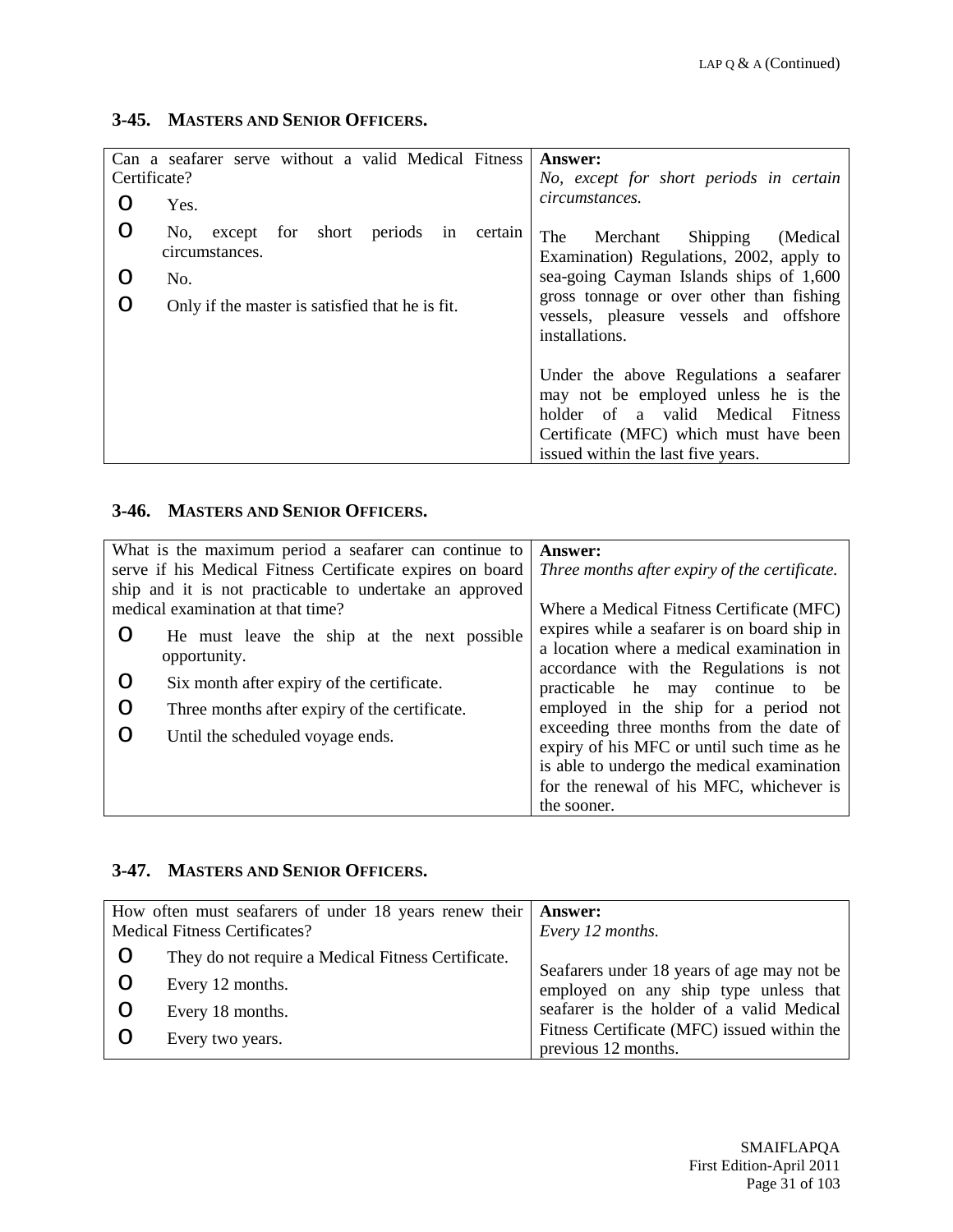#### **3-48. MASTERS AND SENIOR OFFICERS.**

|   | How often must seafarers of forty years and over renew<br>their Medical Fitness Certificates? | <b>Answer:</b><br>Every two years.                                                  |
|---|-----------------------------------------------------------------------------------------------|-------------------------------------------------------------------------------------|
|   | Every five years.                                                                             |                                                                                     |
|   | Every two years.                                                                              | Seafarers aged forty years or more are<br>required to undergo a medical examination |
|   | Every 12 months.                                                                              | at intervals not exceeding two years.                                               |
| O | They no longer require a Certificate.                                                         |                                                                                     |

### **3-49. MASTERS AND SENIOR OFFICERS.**

|   | Does MACI recognise Medical Fitness Certificates from                  | Answer:                                                                                    |
|---|------------------------------------------------------------------------|--------------------------------------------------------------------------------------------|
|   | other administrations?                                                 | Yes, if they are in English and in                                                         |
| O | Yes, if they are in English.                                           | accordance with ILO Conventions.                                                           |
| O | Yes, if they are in accordance with ILO<br>Conventions.                | Medical Fitness Certificates (MFCs) issued<br>to seafarers by countries in accordance with |
|   | Yes, if they are in English and in accordance with<br>ILO Conventions. | the requirements of ILO Convention<br>No.147 or No.73 are acceptable for                   |
|   | On a case-by-case basis.                                               | employment on Cayman Islands vessels.<br>The MFC must be provided in English.              |

#### **3-50. MASTERS AND SENIOR OFFICERS.**

| Is the Owner responsible for the return of a seafarer left  <br>behind or shipwrecked? |                                                        | <b>Answer:</b>                                                                         |
|----------------------------------------------------------------------------------------|--------------------------------------------------------|----------------------------------------------------------------------------------------|
|                                                                                        |                                                        | Yes, always.                                                                           |
| O                                                                                      | Not if the seafarer is dismissed for misconduct.       | The Owner of a Cayman Islands ship must,                                               |
| O                                                                                      | Yes, always.                                           | as soon as practicable, after a seafarer is                                            |
|                                                                                        | No.                                                    | left behind or brought ashore after                                                    |
|                                                                                        | Not if the seafarer is to blame for being left behind. | shipwreck, make such provision as is<br>necessary for his repatriation to his place of |
|                                                                                        |                                                        | return. An Owner who fails to comply with                                              |
|                                                                                        |                                                        | this obligation commits an offence.                                                    |

#### **3-51. MASTERS AND SENIOR OFFICERS.**

|   | Is the Owner responsible for the providing food, lodging   | Answer:                                    |
|---|------------------------------------------------------------|--------------------------------------------|
|   | and other relief to a seafarer left behind or shipwrecked? | Yes, always.                               |
| O | Not if the seafarer is dismissed for misconduct.           | From the time when the seafarer is left    |
| O | Yes, always.                                               | behind or brought ashore after a shipwreck |
|   | No.                                                        | until he is repatriated or until the       |
| O | Not if the seafarer is to blame for being left behind.     | employer's obligation ceases, the Owner    |
|   |                                                            | must make such provision for food and      |
|   |                                                            | lodging and such other relief and          |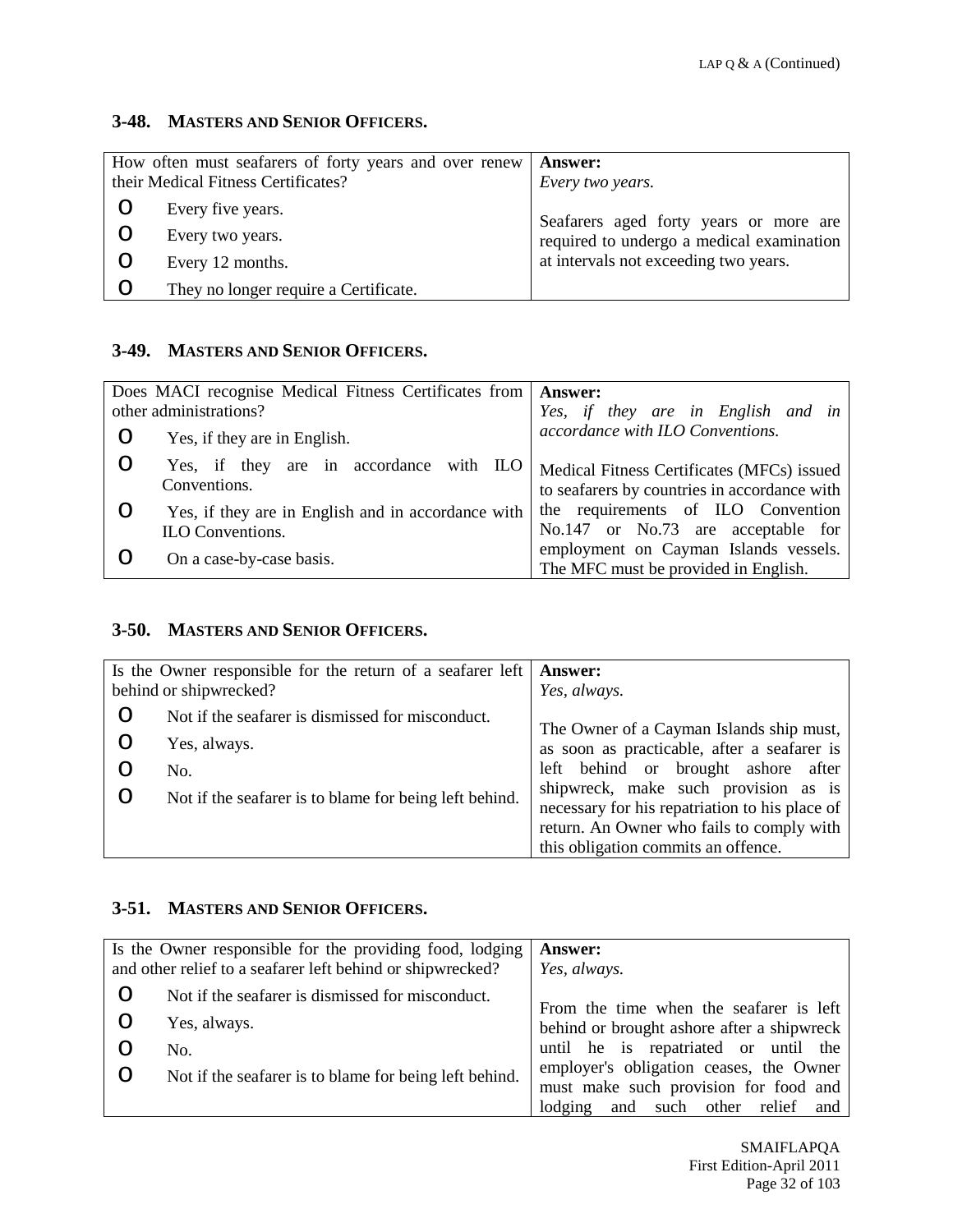| maintenance as may be necessary having        |
|-----------------------------------------------|
| the<br>seafarer's personal<br>regard<br>to    |
| circumstances. Any provision for relief and   |
| maintenance should include:                   |
| (a) clothing, toilet and other personal       |
| necessaries                                   |
| surgical or medical treatment and such<br>(b) |
| dental or optical treatment (including        |
| the repair or replacement of any              |
| appliance) as cannot be postponed             |
| without impairing efficiency                  |
| sufficient money to meet any minor<br>(c)     |
| ancillary<br>necessarily<br>expenses          |
| incurred or likely to be so incurred by       |
| the seafarer for his relief and               |
| maintenance.                                  |
| (d) the repayment of expenses incurred in     |
| bringing a shipwrecked seafarer               |
| ashore and maintaining him until he is        |
| brought ashore; and                           |
| the payment of the expenses of the<br>(e)     |
| burial or cremation of a seafarer who         |
| dies before he can be repatriated.            |

# **3-52. MASTERS ONLY.**

|   | What is the Master required to do after a seafarer is<br>discovered to have been left behind? | <b>Answer:</b><br>Make an entry in the Official Log Book and                                                                                                                                                                                  |
|---|-----------------------------------------------------------------------------------------------|-----------------------------------------------------------------------------------------------------------------------------------------------------------------------------------------------------------------------------------------------|
| O | Report it to the Owner.                                                                       | in the list of crew.                                                                                                                                                                                                                          |
| O | Make an entry in the Official Log Book.                                                       | The Master shall record in the Official Log                                                                                                                                                                                                   |
| O | Make an entry in the list of crew.                                                            | Book (OLB) and in the list of crew-                                                                                                                                                                                                           |
| O | Make an entry in the Official Log Book and in the<br>list of crew.                            | the date and place where the seafarer<br>(a)<br>was left behind and the reason, if<br>known; and<br>any provisions which he has made on<br>(b)<br>the Owner's behalf to ensure that the<br>Shipping Master or proper officer are<br>informed. |
|   |                                                                                               | It is an offence for the Master or Owner to<br>not comply with these requirements.                                                                                                                                                            |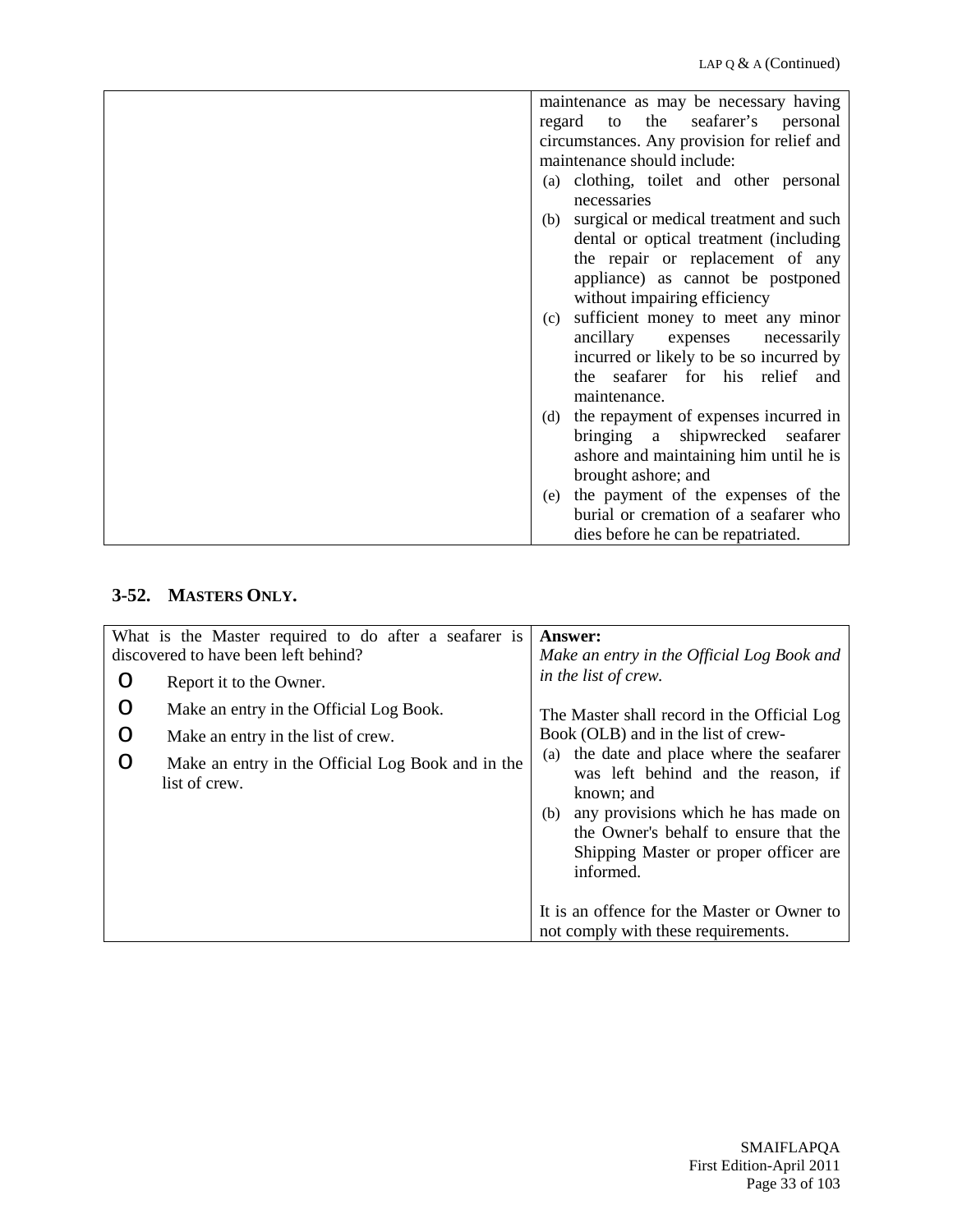# **3-53. MASTERS AND SENIOR OFFICERS.**

| Where must a seafarer who is left behind, or shipwrecked,<br>be returned to? |                                                                                                                 | <b>Answer:</b><br>To any place which may be agreed between                                  |
|------------------------------------------------------------------------------|-----------------------------------------------------------------------------------------------------------------|---------------------------------------------------------------------------------------------|
|                                                                              | To any place which may be agreed between the<br>seafarer and Owner.                                             | the seafarer and Owner, or to a country in<br>which he is resident.                         |
|                                                                              | To a place in the country in which he is resident.                                                              | who is left<br><b>behind</b><br>seafarer<br>A<br>0r                                         |
|                                                                              | To any place which may be agreed between the<br>seafarer and Owner, or to a country in which he is<br>resident. | shipwrecked shall be returned-<br>(a) to a place in the country in which he is<br>resident; |
|                                                                              | There is no requirement to return him.                                                                          | to any other place which may be<br>(b)<br>agreed between the seafarer<br>and<br>Owner.      |

# **3-54. MASTERS AND SENIOR OFFICERS.**

| Is it an offence to commit any act likely to cause loss or |                                                                                                 | Answer:                                                                                                                                                                                                                                                                                                                                                                                                                                                                                                                                                                                                                                                                                                                                                                              |
|------------------------------------------------------------|-------------------------------------------------------------------------------------------------|--------------------------------------------------------------------------------------------------------------------------------------------------------------------------------------------------------------------------------------------------------------------------------------------------------------------------------------------------------------------------------------------------------------------------------------------------------------------------------------------------------------------------------------------------------------------------------------------------------------------------------------------------------------------------------------------------------------------------------------------------------------------------------------|
|                                                            | destruction of the ship?                                                                        | Yes, unless there is reasonable excuse.                                                                                                                                                                                                                                                                                                                                                                                                                                                                                                                                                                                                                                                                                                                                              |
| O<br>O<br>O                                                | Yes, always.<br>Yes, unless there is reasonable excuse.<br>Yes, but only for the Master.<br>No. | A Master or seafarer is guilty of an offence<br>if (without reasonable excuse), while on<br>board his ship or in its immediate vicinity-<br>he does any act which causes or is<br>(a)<br>likely to cause the loss or destruction<br>of or serious damage to his ship or its<br>equipment; or the loss or destruction<br>of or serious damage to any other ship<br>or any structure; or the death of or<br>serious injury to any person; or<br>he omits to do anything required to<br>(b)<br>preserve his ship or its machinery,<br>from being lost, destroyed or seriously<br>damaged; or to preserve any person on<br>board his ship from death or serious<br>injury; or to prevent the ship from<br>causing the loss or destruction of, or<br>serious damage to, any other ship or |
|                                                            |                                                                                                 | any structure, or the death of or<br>serious injury to any person not on<br>board his ship.                                                                                                                                                                                                                                                                                                                                                                                                                                                                                                                                                                                                                                                                                          |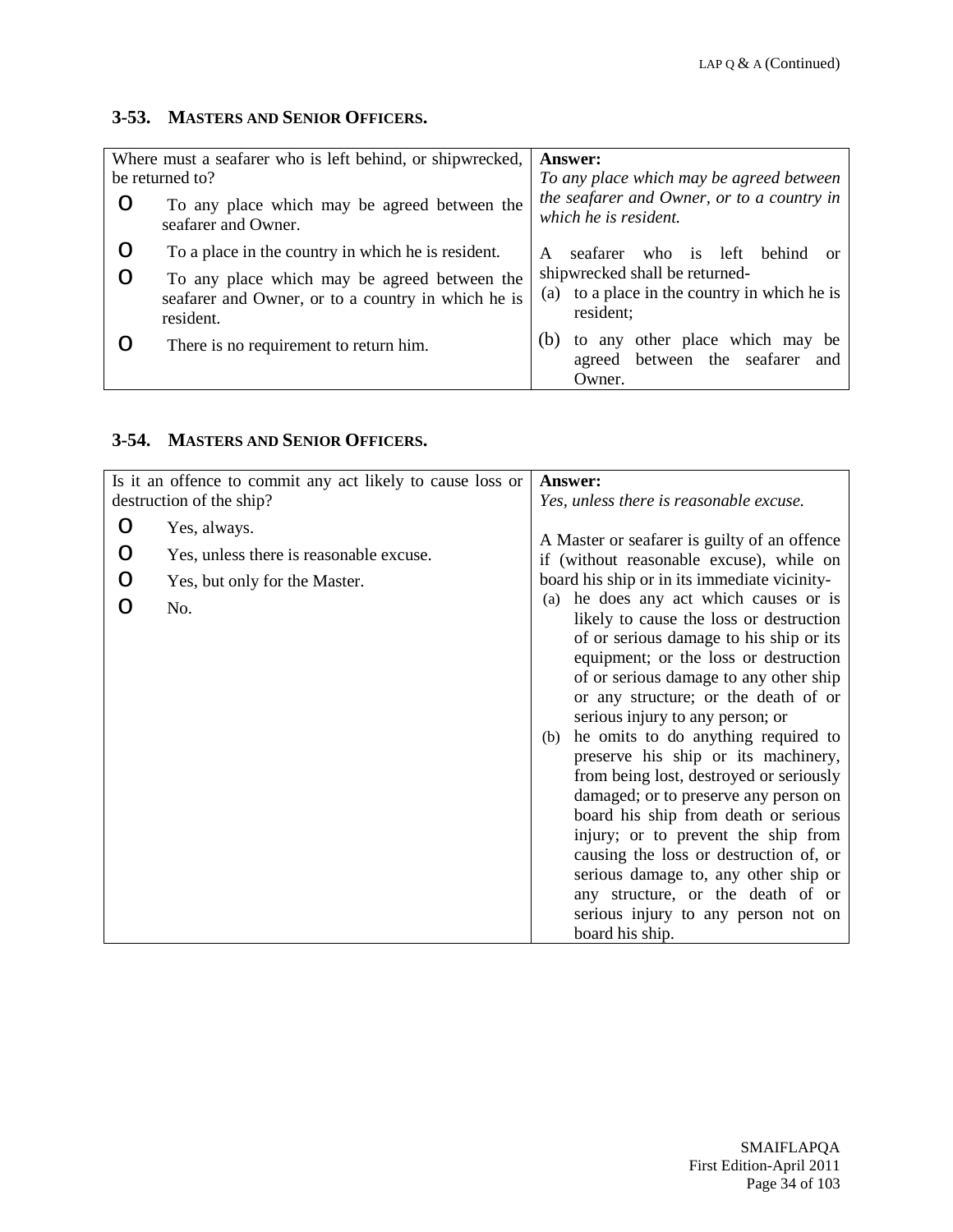## **3-55. MASTERS AND SENIOR OFFICERS.**

| Yes, unless there is reasonable excuse.                                                                                                                                                                                                                                                                                                                                                                                                                                                                                                                                                                                                                                                    |
|--------------------------------------------------------------------------------------------------------------------------------------------------------------------------------------------------------------------------------------------------------------------------------------------------------------------------------------------------------------------------------------------------------------------------------------------------------------------------------------------------------------------------------------------------------------------------------------------------------------------------------------------------------------------------------------------|
|                                                                                                                                                                                                                                                                                                                                                                                                                                                                                                                                                                                                                                                                                            |
|                                                                                                                                                                                                                                                                                                                                                                                                                                                                                                                                                                                                                                                                                            |
| A Master or seafarer is guilty of an offence<br>if (without reasonable excuse), while on                                                                                                                                                                                                                                                                                                                                                                                                                                                                                                                                                                                                   |
| board his ship or in its immediate vicinity-                                                                                                                                                                                                                                                                                                                                                                                                                                                                                                                                                                                                                                               |
| he does any act which causes or is<br>(a)                                                                                                                                                                                                                                                                                                                                                                                                                                                                                                                                                                                                                                                  |
| likely to cause the loss or destruction<br>of or serious damage to his ship or its<br>equipment; or the loss or destruction<br>of or serious damage to any other ship<br>or any structure; or the death of or<br>serious injury to any person; or<br>he omits to do anything required to<br>(b)<br>preserve his ship or its machinery,<br>from being lost, destroyed or seriously<br>damaged; or to preserve any person on<br>board his ship from death or serious<br>injury; or to prevent the ship from<br>causing the loss or destruction of, or<br>serious damage to, any other ship or<br>any structure, or the death of or<br>serious injury to any person not on<br>board his ship. |
|                                                                                                                                                                                                                                                                                                                                                                                                                                                                                                                                                                                                                                                                                            |

#### **3-56. MASTERS AND SENIOR OFFICERS.**

|   | Is it an offence to fail to prevent any act likely to cause loss<br>or destruction of the ship, or any of its equipment, or the<br>loss or destruction of any other ship, or death or injury? | Answer:<br>Yes, unless there is reasonable excuse.                                                                                                                                                                                                                                                                                                                                                                                                                                                                                                                                                                                                                                                                                           |
|---|-----------------------------------------------------------------------------------------------------------------------------------------------------------------------------------------------|----------------------------------------------------------------------------------------------------------------------------------------------------------------------------------------------------------------------------------------------------------------------------------------------------------------------------------------------------------------------------------------------------------------------------------------------------------------------------------------------------------------------------------------------------------------------------------------------------------------------------------------------------------------------------------------------------------------------------------------------|
| O | Yes, unless there is reasonable excuse.<br>Only for the Master.<br>Only if it affects another ship.<br>Only if it results in death or injury.                                                 | A Master or seafarer is guilty of an offence<br>if (without reasonable excuse), while on<br>board his ship or in its immediate vicinity-<br>he does any act which causes or is<br>(a)<br>likely to cause the loss or destruction<br>of or serious damage to his ship or its<br>equipment; or the loss or destruction<br>of or serious damage to any other ship<br>or any structure; or the death of or<br>serious injury to any person; or<br>he omits to do anything required to<br>(b)<br>preserve his ship or its machinery,<br>from being lost, destroyed or seriously<br>damaged; or to preserve any person on<br>board his ship from death or serious<br>injury; or to prevent the ship from<br>causing the loss or destruction of, or |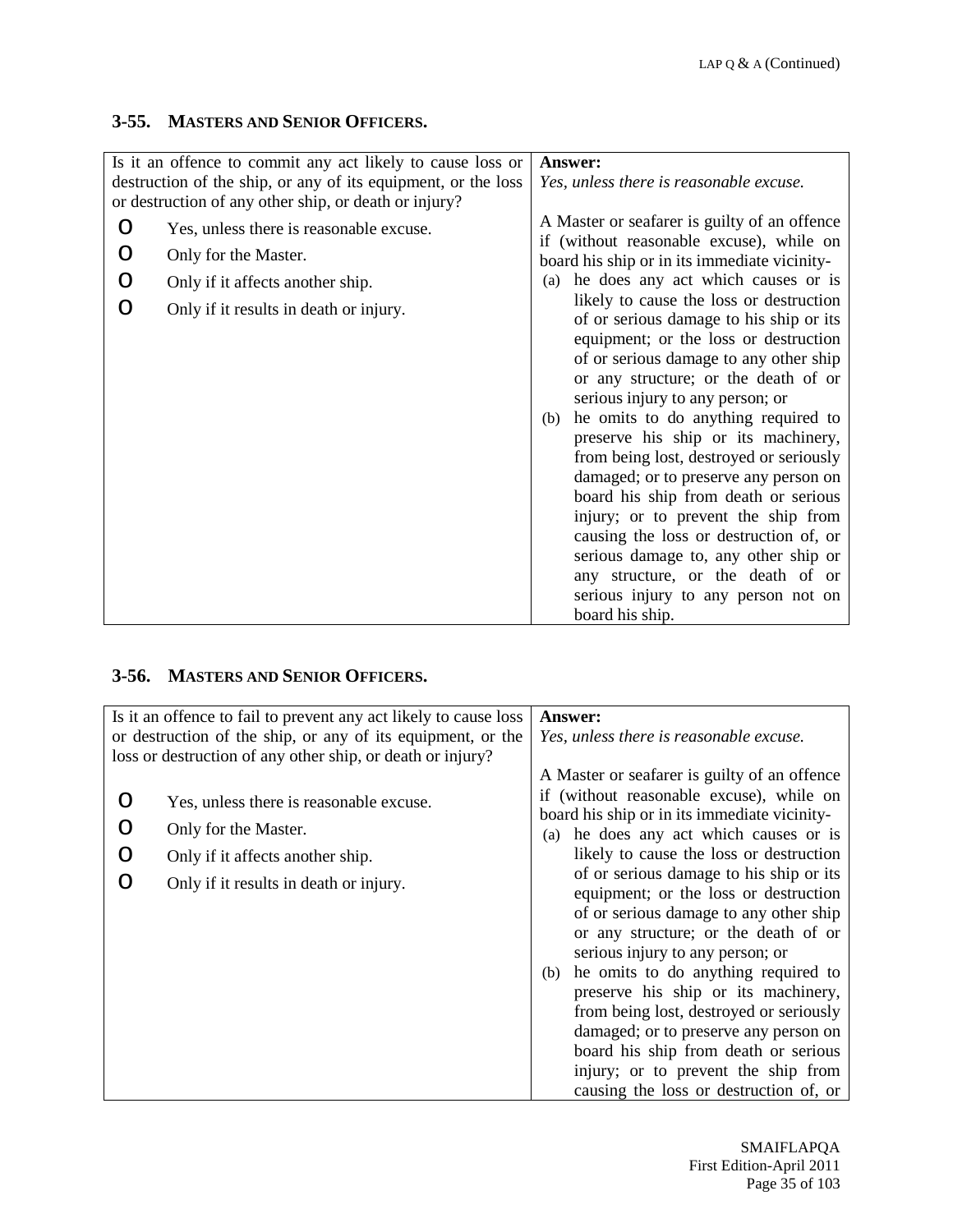| serious damage to, any other ship or |
|--------------------------------------|
| any structure, or the death of or    |
| serious injury to any person not on  |
| board his ship.                      |

# **3-57. MASTERS AND SENIOR OFFICERS.**

|         | Is it an offence for a seafarer to disobey lawful orders? | Answer:                                                                                                           |
|---------|-----------------------------------------------------------|-------------------------------------------------------------------------------------------------------------------|
| O       | Yes, always.                                              | Yes, always.                                                                                                      |
| O       | Yes, if he does it regularly.                             | A seafarer is guilty of an offence if he                                                                          |
| $\circ$ | Yes, if he combines with other seafarers on the<br>ship.  | either individually or in combination with<br>other seafarers employed in that ship-                              |
|         | Only if it results in death or injury.                    | disobeys lawful commands which are<br>(a)<br>required to be obeyed at a time while<br>the ship is at sea;         |
|         |                                                           | neglects any duty which is required to<br>(b)<br>be discharged at a time while the ship<br>is at sea; or          |
|         |                                                           | impedes, at a time while the ship is at<br>(c)<br>sea, the progress of a voyage or the<br>navigation of the ship. |

## **3-58. MASTERS ONLY.**

|   | Is a seafarer financially liable for the costs incurred as a<br>result of him being absent without leave? | <b>Answer:</b><br>Yes, unless there is reasonable excuse for                       |
|---|-----------------------------------------------------------------------------------------------------------|------------------------------------------------------------------------------------|
|   |                                                                                                           |                                                                                    |
| O | Yes always.                                                                                               | his absence.                                                                       |
| O | Yes, unless there is reasonable excuse for his<br>absence.                                                | A seafarer is liable for damages arising<br>through his being absent from the ship |
|   | No.                                                                                                       | whilst he is required to be on board unless                                        |
| O | It depends how long he is absent.                                                                         | he proves that his absence was due to an<br>accident, mistake or some other cause  |
|   |                                                                                                           | beyond his control and that he took all                                            |
|   |                                                                                                           | reasonable precautions to avoid being                                              |
|   |                                                                                                           | absent.                                                                            |

# **3-59. MASTERS ONLY.**

| Is a seafarer financially liable for any costs incurred arising<br>from an act of smuggling he is proved to have taken part<br>in? | <b>Answer:</b><br>Yes.                                                                                                                                                                        |
|------------------------------------------------------------------------------------------------------------------------------------|-----------------------------------------------------------------------------------------------------------------------------------------------------------------------------------------------|
| Yes.<br>No.<br>It depends on what is being smuggled.<br>O<br>Only if such acts are illegal in the country being<br>visited.        | If a seafarer found in civil proceedings<br>before a court in the Islands to have<br>committed an act of smuggling, he shall be<br>liable for any loss or expense that the act<br>has caused. |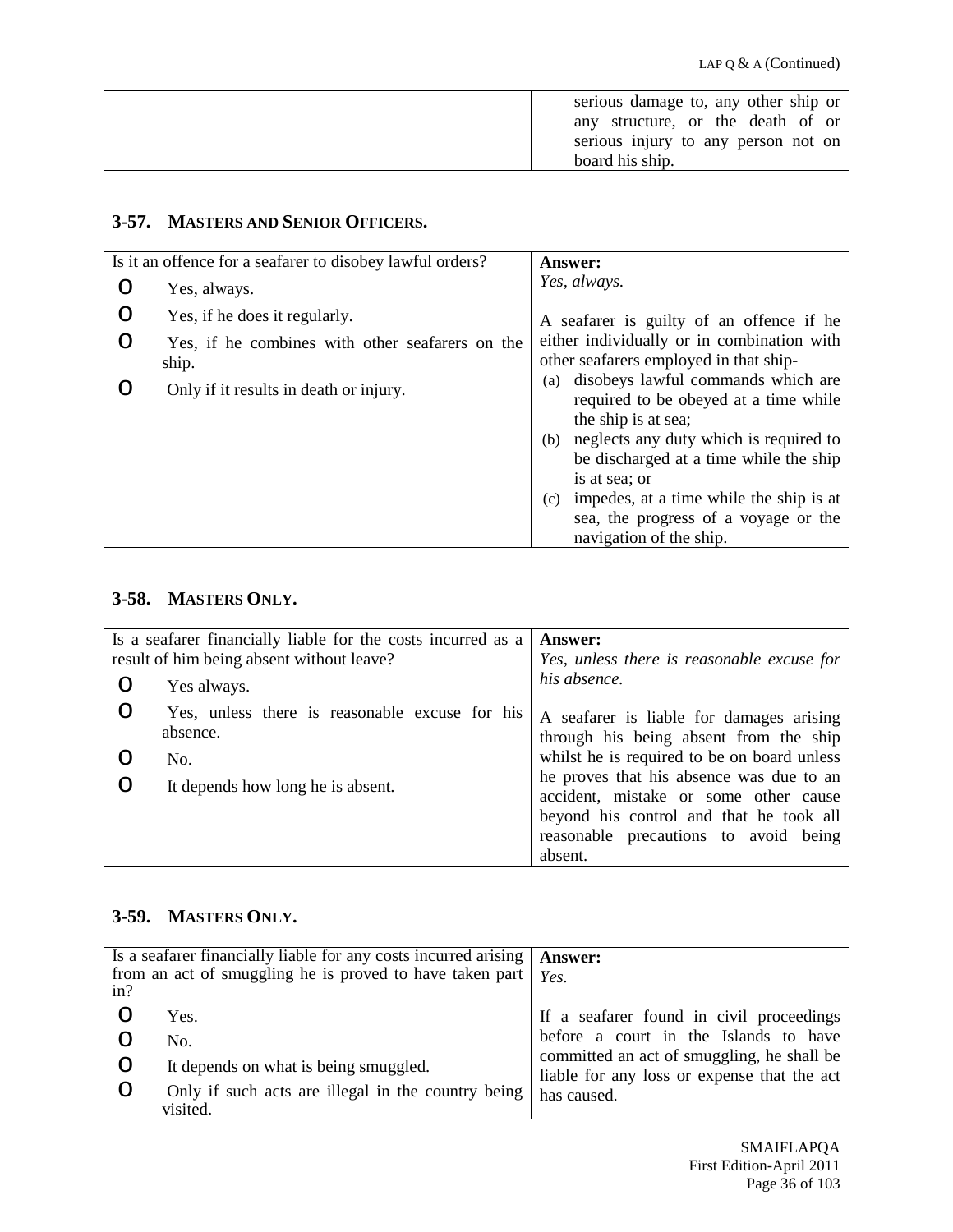#### **3-60. MASTERS ONLY.**

|   | Is a seafarer financially liable if, whilst absent without | <b>Answer:</b>                                                                 |
|---|------------------------------------------------------------|--------------------------------------------------------------------------------|
|   | leave in any foreign country, he incurs any immigration    | Yes, unless there is reasonable excuse for                                     |
|   | fines levied against his employers?                        | his absence.                                                                   |
| ∩ | Yes, always.                                               |                                                                                |
| ∩ | Yes, unless there is reasonable excuse for his             | Under section 135 of MSL 2008, if a<br>seafarer employed in the ship is absent |
|   | absence.                                                   | without leave and present in a country in                                      |
|   | Never.                                                     | contravention of that country's laws, and if                                   |
|   | No, the Operator must pay.                                 | a penalty is incurred under those laws by                                      |
|   |                                                            | the persons employing the seafarer, the                                        |
|   |                                                            | penalty shall be treated as<br>being                                           |
|   |                                                            | attributable to his absence without leave                                      |
|   |                                                            | and may be recovered from him. Under                                           |
|   |                                                            | section however, the amount recoverable is                                     |
|   |                                                            | limited to between CI\$300 and CI\$500,                                        |
|   |                                                            | depending on the nature of the damages                                         |
|   |                                                            | incurred.                                                                      |

#### **3-61. MASTERS AND SENIOR OFFICERS.**

| Under what circumstances can MACI undertake an inquiry      |                                                      | Answer:                                                                                                                                                                                                                                                                                                                                                          |
|-------------------------------------------------------------|------------------------------------------------------|------------------------------------------------------------------------------------------------------------------------------------------------------------------------------------------------------------------------------------------------------------------------------------------------------------------------------------------------------------------|
| into whether an officer is fit to serve in a Cayman Islands |                                                      | All of the above.                                                                                                                                                                                                                                                                                                                                                |
| ship?                                                       |                                                      |                                                                                                                                                                                                                                                                                                                                                                  |
| O                                                           | Misconduct.                                          | If it appears that an officer is unfit to                                                                                                                                                                                                                                                                                                                        |
| O                                                           | Serious Negligence of any kind.                      | discharge his duties, whether by reason of<br>incompetence or misconduct, or has been                                                                                                                                                                                                                                                                            |
| O                                                           | Failure to provide assistance following a collision. | seriously negligent in the discharge of his                                                                                                                                                                                                                                                                                                                      |
| O                                                           | All of the above.                                    | duties, or has failed to provide assistance<br>following a collision, an inquiry may be                                                                                                                                                                                                                                                                          |
|                                                             |                                                      | held, which will include one or more                                                                                                                                                                                                                                                                                                                             |
|                                                             |                                                      | assessors with maritime expertise, to                                                                                                                                                                                                                                                                                                                            |
|                                                             |                                                      | determine if the allegations are founded.                                                                                                                                                                                                                                                                                                                        |
|                                                             |                                                      | The inquiry may suspend, pending the<br>outcome of the inquiry, any Cayman<br>Islands Recognition Endorsement issued to<br>the officer and require that the officer<br>deliver up the Endorsement to MACI. In<br>the event that it is found the allegations are<br>upheld, MACI may permanently cancel the<br>Endorsement or extend the period of<br>suspension. |
|                                                             |                                                      | MACI cannot deal with the underlying<br>Certificate of Competency since this was                                                                                                                                                                                                                                                                                 |
|                                                             |                                                      | issued by another (Issuing) State, but a full                                                                                                                                                                                                                                                                                                                    |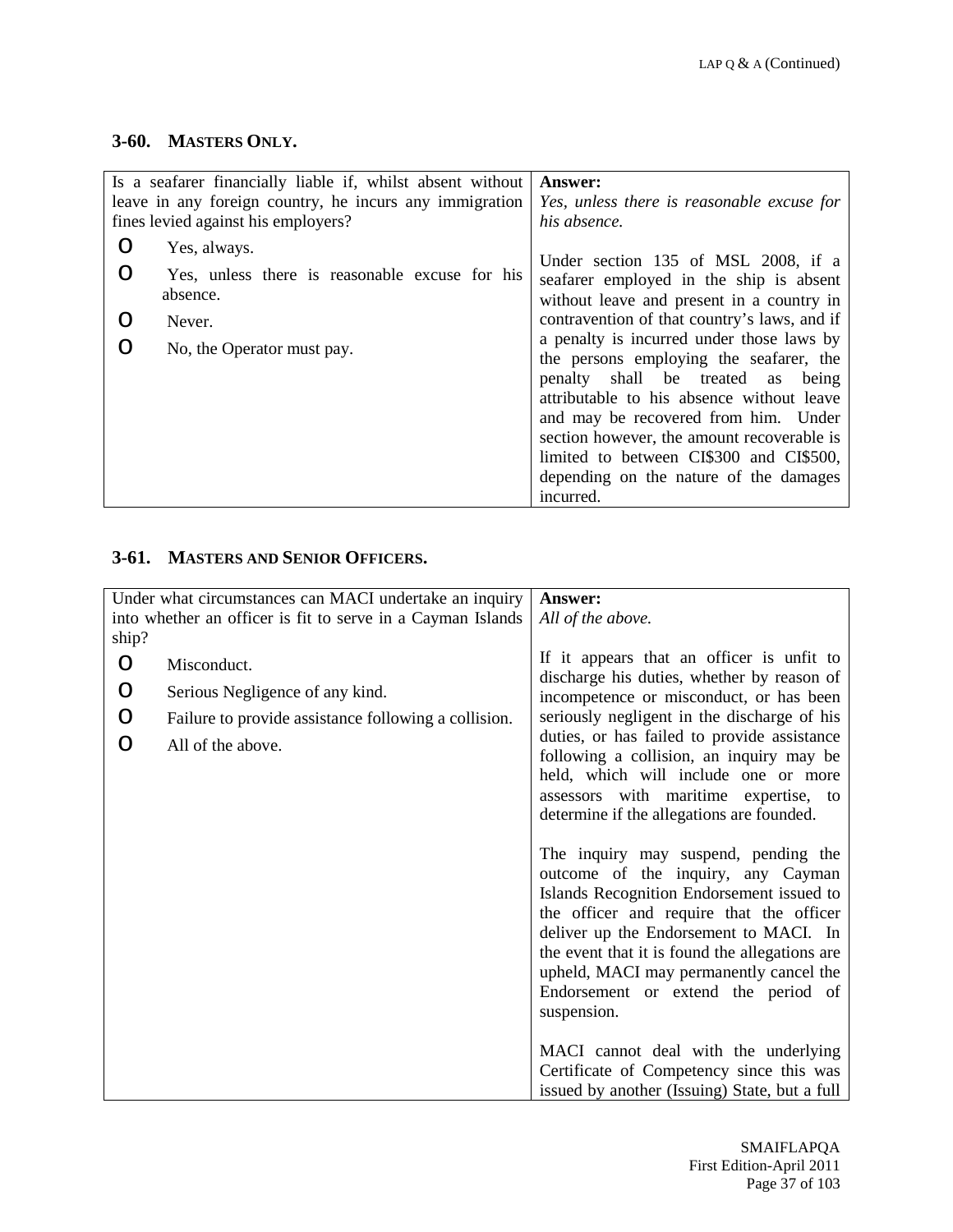| report on the inquiry would be forward to |
|-------------------------------------------|
| the Issuing State for its consideration.  |

#### **3-62. MASTERS AND SENIOR OFFICERS.**

| If an inquiry into the fitness of an officer to serve finds that         | <b>Answer:</b>                                                                                                                      |
|--------------------------------------------------------------------------|-------------------------------------------------------------------------------------------------------------------------------------|
| he is unfit to serve what must the officer do?                           | Surrender any Endorsement issued by                                                                                                 |
| Surrender any Endorsement issued by MACI<br>immediately to MACI.         | <b>MACI</b> immediately to MACI.                                                                                                    |
| Surrender any Endorsement issued by MACI<br>within three months to MACI. | If as a result of the inquiry the officer is<br>deemed to be unfit to hold a Certificate<br>then any Recognition Endorsement issued |
| Appeal and continue working whilst the appeal is<br>considered.          | by MACI will be cancelled or suspended,<br>and the officer must deliver it to MACI                                                  |
| Surrender any Endorsement issued by MACI at the<br>next port of call.    | immediately.                                                                                                                        |

## **3-63. MASTERS AND SENIOR OFFICERS.**

| When must a seafarer who is left behind, or shipwrecked, |                                                                                                         | <b>Answer:</b>                                                                                                                                                                                                                                                                                                                                                                                                                                                                                                                                           |
|----------------------------------------------------------|---------------------------------------------------------------------------------------------------------|----------------------------------------------------------------------------------------------------------------------------------------------------------------------------------------------------------------------------------------------------------------------------------------------------------------------------------------------------------------------------------------------------------------------------------------------------------------------------------------------------------------------------------------------------------|
| be paid?                                                 |                                                                                                         | In full within 28 days.                                                                                                                                                                                                                                                                                                                                                                                                                                                                                                                                  |
| ∩                                                        | In full upon discovery of being left behind.                                                            |                                                                                                                                                                                                                                                                                                                                                                                                                                                                                                                                                          |
|                                                          | In full within 28 days.                                                                                 | In the case of a seafarer left behind in any<br>country the wages due under a Crew                                                                                                                                                                                                                                                                                                                                                                                                                                                                       |
| O                                                        | In full within 28 days, less any expenses incurred<br>in returning the seafarer to his place of return. | Agreement to a seafarer (except when he<br>leaves the ship upon being discharged)                                                                                                                                                                                                                                                                                                                                                                                                                                                                        |
| ∩                                                        | There is no time limit.                                                                                 | should be paid to him in full by the person<br>employing him (or the Master acting on the<br>employers behalf) within 28 days from the<br>time when he was returned to his place of<br>return. When the Owner's obligation to<br>return a seafarer ceases the wages shall be<br>paid within 28 days from the date the<br>obligation ceased. If the employer does not<br>know the seafarer's current address, an<br>account and notice that the wages may be<br>had on application to the employer shall be<br>sent to the seafarer's last known address. |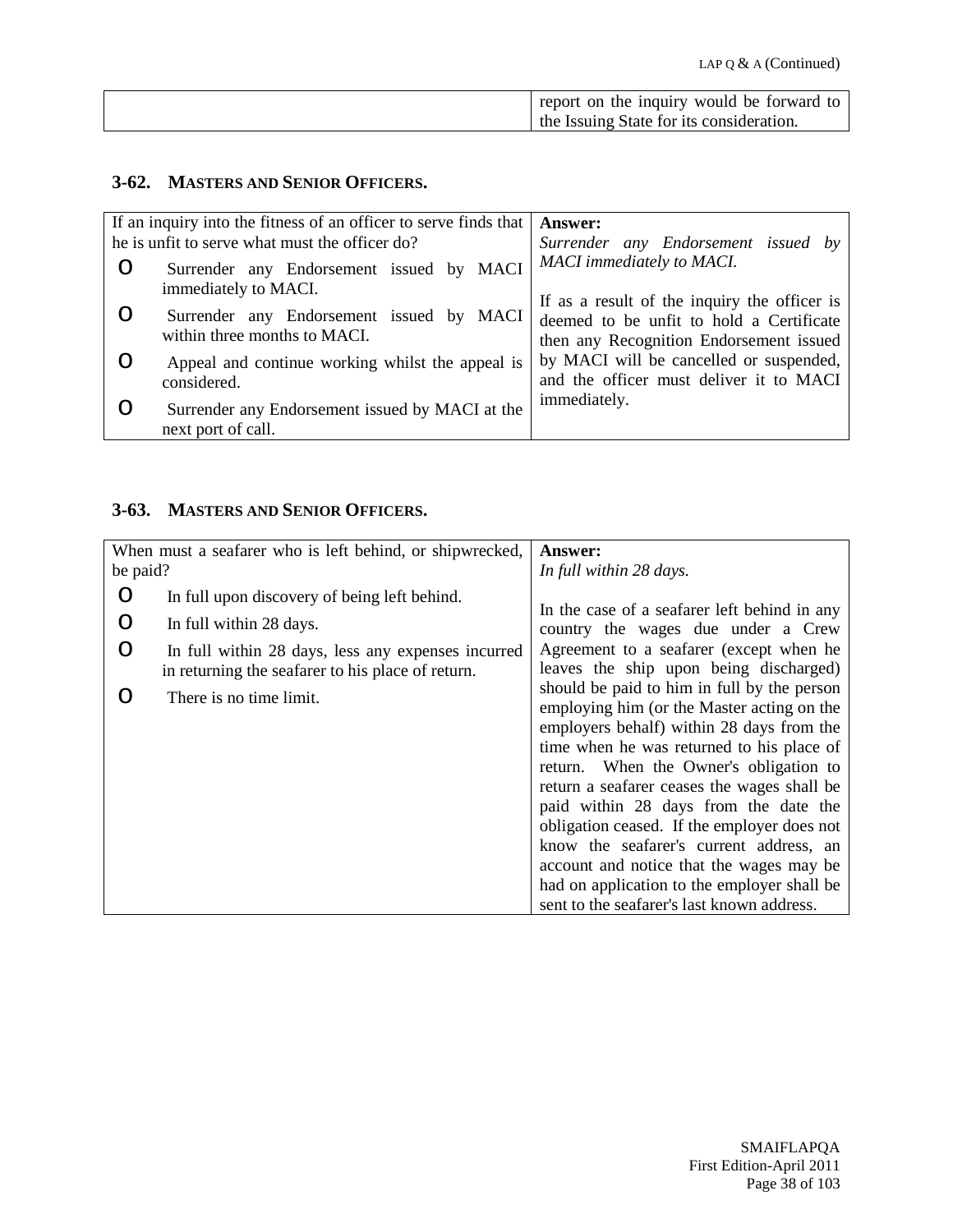#### **3-64. MASTERS ONLY.**

|   | Who is responsible for the expenses incurred in the               | <b>Answer:</b>                                                                                                                                                                                         |
|---|-------------------------------------------------------------------|--------------------------------------------------------------------------------------------------------------------------------------------------------------------------------------------------------|
|   | repatriation of a seafarer from a port abroad?                    | The employer.                                                                                                                                                                                          |
| ∩ | The seafarer.                                                     | Section 136 of the MSL 2008 addresses the                                                                                                                                                              |
| O | The employer.                                                     | repatriation of seafarers. Essentially the                                                                                                                                                             |
| O | The employer, unless the seafarer has breached his<br>contract.   | remains<br>employer<br>responsible<br>for<br>repatriation costs.                                                                                                                                       |
|   | The authorities of the State where the expenses<br>were incurred. | a seafarer dies before he is<br>Where<br>repatriated the employer is responsible for<br>the payment of the expenses of the burial or<br>cremation of a seafarer who dies before he<br>can be returned. |

# **3-65. HIGH PRIORITY. MASTERS ONLY.**

| Can the Official Log Book or extracts from it be submitted   Answer:<br>as evidence in court? | Yes.                                                                                                              |
|-----------------------------------------------------------------------------------------------|-------------------------------------------------------------------------------------------------------------------|
| Only if it is incorrectly completed.<br>Yes.<br>No.                                           | The Official Log book or extracts from it<br>may be submitted as evidence in the courts<br>of the Cayman Islands. |
| It depends on the nature of the court investigation.                                          |                                                                                                                   |

#### **3-66. MASTERS AND SENIOR OFFICERS.**

|   | Can the Master delegate responsibility for making entries to | <b>Answer:</b>                                                            |
|---|--------------------------------------------------------------|---------------------------------------------------------------------------|
|   | the Official Log Book?                                       | Yes, but only for entries that do not                                     |
| O | Yes, always.                                                 | specifically require an entry by the Master<br>in person.                 |
| O | Yes, but only for entries that do not specifically           |                                                                           |
|   | require an entry by the Master in person.                    | The Master is permitted to delegate the                                   |
| O | Yes, but only to the Chief Mate.                             | making of certain entries to an officer so                                |
|   | No.                                                          | authorised by him. No delegation of<br>authority may be granted where the |
|   |                                                              | schedule shows that the Master in person                                  |
|   |                                                              | must sign the entry and only duly                                         |
|   |                                                              | Certificated officers may be authorised by                                |
|   |                                                              | the Master to act in his stead. Where an                                  |
|   |                                                              | officer is so authorised an entry should be                               |
|   |                                                              | made in the narrative section of OLB.                                     |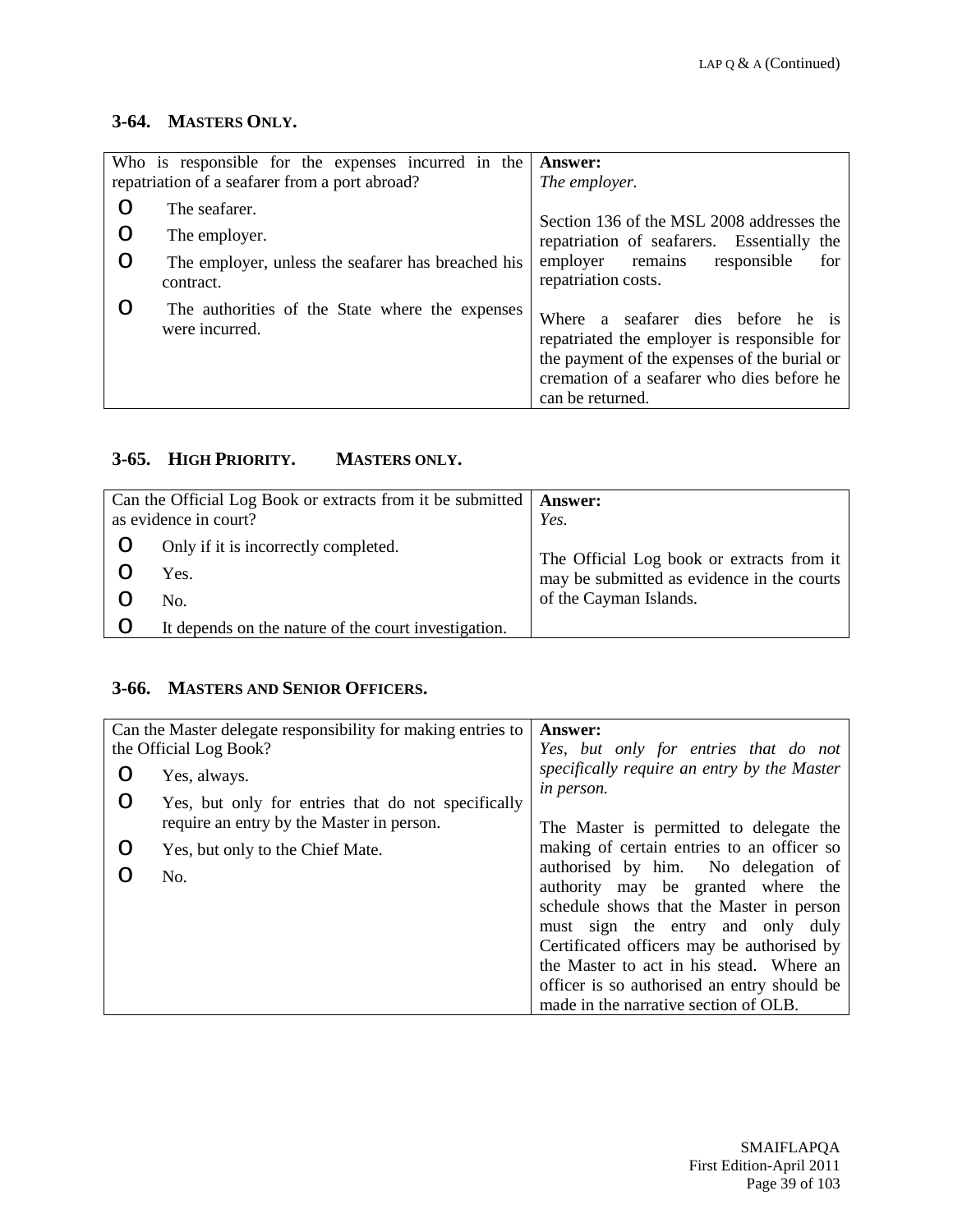#### **3-67. HIGH PRIORITY. MASTERS AND SENIOR OFFICERS.**

| What is the procedure for amending or cancelling an entry<br>in the Official Log Book? |                                                               | <b>Answer:</b><br>Make a further entry, without altering the                                                                                  |
|----------------------------------------------------------------------------------------|---------------------------------------------------------------|-----------------------------------------------------------------------------------------------------------------------------------------------|
|                                                                                        | Delete or remove the original entry in its entirety.          | original entry.                                                                                                                               |
|                                                                                        | Amend the entry to correct the error.                         | If it is necessary to amend or cancel an                                                                                                      |
|                                                                                        | Make a further entry, without altering the original<br>entry. | entry in the OLB this must be done by a<br>further entry, not by altering the original                                                        |
|                                                                                        | Draw a line through the original entry.                       | Any person, who intentionally<br>entry.<br>destroys, mutilates or renders illegible any<br>entry in any log book, is guilty of an<br>offence. |

#### **3-68. MASTERS AND SENIOR OFFICERS.**

| Which date format should be used for entries into the                                                          | <b>Answer:</b>                              |
|----------------------------------------------------------------------------------------------------------------|---------------------------------------------|
| <b>Official Log Book?</b>                                                                                      | DD/MM/YYYY.                                 |
| DD/MM/YYYY.                                                                                                    | The date format for entries in Official Log |
| MM/DD/YYYY.                                                                                                    | Books for Cayman Islands Registered ships   |
| It does not matter, as long as the same format is $\vert$ is DD/MM/YYYY e.g. 01/04/2010.<br>used at all times. |                                             |
| Any format the Master wishes.                                                                                  |                                             |

#### **3-69. MASTERS AND SENIOR OFFICERS.**

|   | From where should the details of the ship's particulars for<br>the cover sheet of the Official Log Book be taken? | <b>Answer:</b><br>The Ship's Certificate of British Registry.                   |
|---|-------------------------------------------------------------------------------------------------------------------|---------------------------------------------------------------------------------|
| O | Information provided by the operator.                                                                             | The first entries are simply the details of                                     |
| O | The Ship's Certificate of British Registry.                                                                       | the ship, name, Port of Registry, official                                      |
|   | The Design Specification.                                                                                         | number, gross tonnage, and net tonnage.                                         |
|   | The Class Certificate.                                                                                            | The details should be taken from the ship's<br>Certificate of British Registry. |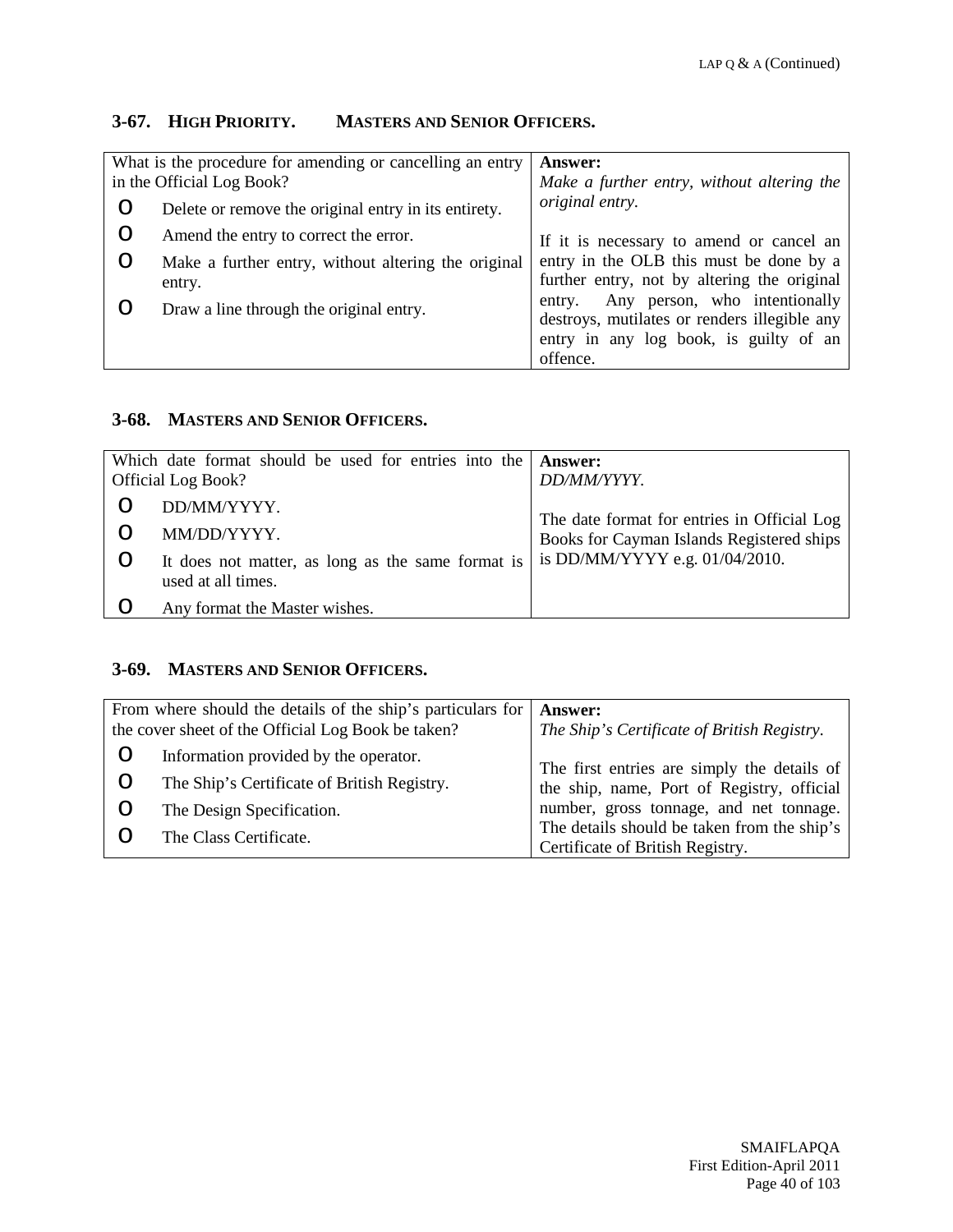#### **3-70. MASTERS AND SENIOR OFFICERS.**

| Which of the following Radio Installation tests need NOT                                                                                                                                 | <b>Answer:</b>                                                                                                                                                                                                                          |
|------------------------------------------------------------------------------------------------------------------------------------------------------------------------------------------|-----------------------------------------------------------------------------------------------------------------------------------------------------------------------------------------------------------------------------------------|
| be carried out daily?<br>The proper functioning of the Digital Selective<br>Calling (DSC) facilities without radiation of signals.                                                       | The functioning of the reserve source of<br>energy if the reserve source of energy is not<br>a battery (for example, a motor generator).                                                                                                |
| The condition of batteries providing a source of<br>energy for any part of the radio installations to<br>ensure, where necessary, they are brought up to the<br>fully charged condition. | Daily tests are required of-<br>The proper functioning of the Digital<br>(a)<br>Selective Calling (DSC) facilities<br>shall be tested at least once each day,                                                                           |
| The checking of Printer(s) to ensure there is an<br>adequate supply of paper.                                                                                                            | without radiation of signals, by use of<br>the means provided on the equipment.                                                                                                                                                         |
| The functioning of the reserve source of energy if<br>the reserve source of energy is not a battery (for<br>example, a motor generator).                                                 | Batteries providing a source of energy<br>(b)<br>for any part of the radio installations<br>shall be tested daily, and where<br>necessary, brought up to the fully<br>charged condition.<br>Printer(s) shall be checked daily to<br>(c) |
|                                                                                                                                                                                          | ensure there is an adequate supply of<br>paper.                                                                                                                                                                                         |

#### **3-71. MASTERS AND SENIOR OFFICERS.**

|   | Which of the following Radio Installation tests should be<br>carried out more regularly than weekly?                                                                      | Answer:                                                                                                                                                                                                                                             |
|---|---------------------------------------------------------------------------------------------------------------------------------------------------------------------------|-----------------------------------------------------------------------------------------------------------------------------------------------------------------------------------------------------------------------------------------------------|
| O | The proper operation of the DSC facilities shall be<br>tested by means of a test call when within<br>communication range of a coast station fitted with<br>DSC equipment. | $P\text{rinter}(s)$ shall be checked to ensure there<br>is an adequate supply of paper.<br>Weekly tests are required of-                                                                                                                            |
| O | Printer(s) shall be checked to ensure there is an<br>adequate supply of paper.                                                                                            | (a) the proper operation of the DSC<br>facilities shall be tested at least once a<br>week by means of a test call when                                                                                                                              |
| O | The reserve source of energy if the reserve source of<br>energy is not a battery (for example, a motor<br>generator).                                                     | within communication range of a<br>station fitted with DSC<br>coast<br>equipment. Where a ship has been out                                                                                                                                         |
|   | No tests are required to be carried out more often<br>than weekly.                                                                                                        | of communication range of a coast<br>station fitted with DSC equipment for<br>a period of longer than one week, a<br>test call shall be made on the first<br>opportunity that the ship is within<br>communication range such as a coast<br>station. |
|   |                                                                                                                                                                           | (b) where the reserve source of energy is<br>not a battery (for example, a motor<br>generator), the reserve source of<br>energy shall be tested weekly.                                                                                             |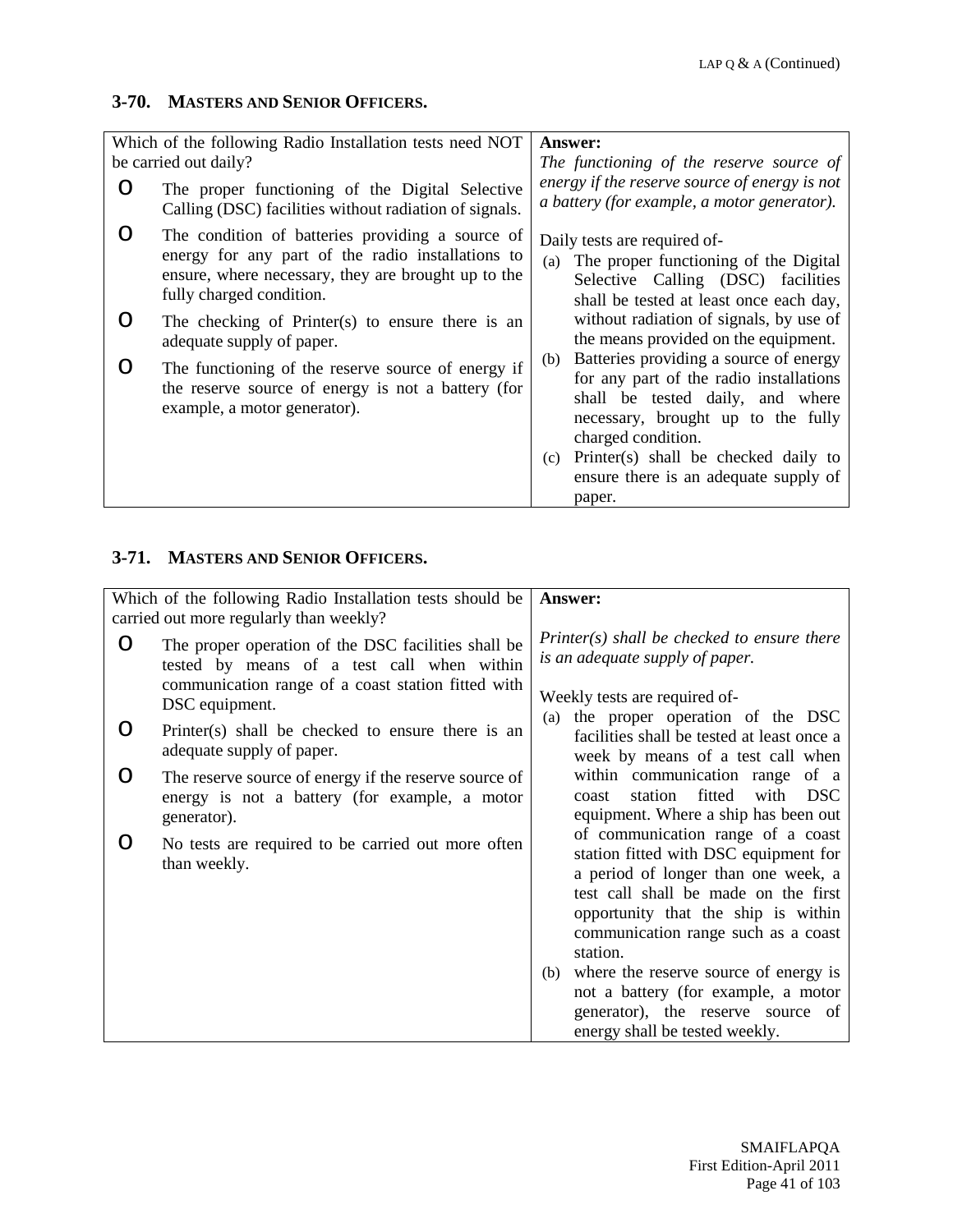#### **3-72. MASTERS AND SENIOR OFFICERS.**

|   | Which of the following Radio Installation tests should be                                                                                                                 | Answer:                                                                                                                                                                                                                                                                                                                                                                                                                                                                           |
|---|---------------------------------------------------------------------------------------------------------------------------------------------------------------------------|-----------------------------------------------------------------------------------------------------------------------------------------------------------------------------------------------------------------------------------------------------------------------------------------------------------------------------------------------------------------------------------------------------------------------------------------------------------------------------------|
|   | carried out more regularly than monthly?                                                                                                                                  | The proper operation of the DSC facilities                                                                                                                                                                                                                                                                                                                                                                                                                                        |
| O | Each Search and Rescue (SAR) radar transponder<br>shall be tested and checked for security and signs of<br>damage.                                                        | shall be tested by means of a test call when<br>within communication range of a coast<br>station fitted with DSC equipment.                                                                                                                                                                                                                                                                                                                                                       |
| O | The proper operation of the DSC facilities shall be<br>tested by means of a test call when within<br>communication range of a coast station fitted with<br>DSC equipment. | Monthly tests are required of-<br>each Emergency position indicating<br>(a)<br>radio beacon (EPIRB) and satellite<br>EPIRB shall be tested at least once a                                                                                                                                                                                                                                                                                                                        |
| O | The conditions of all aerials and insulators.                                                                                                                             | month to determine its capability to                                                                                                                                                                                                                                                                                                                                                                                                                                              |
| O | Each survival craft two-way VHF equipment.                                                                                                                                | operate properly using the means<br>provided on the device and without<br>using the satellite system.                                                                                                                                                                                                                                                                                                                                                                             |
|   |                                                                                                                                                                           | each search and rescue (SAR) radar<br>(b)<br>transponder shall be checked at least<br>once a month using the in-built test<br>facility and checked for security and<br>signs of damage.<br>a check shall be made at least once a<br>(c)                                                                                                                                                                                                                                           |
|   |                                                                                                                                                                           | month on the security and condition of<br>all batteries providing a source of<br>energy for any part of a radio<br>installation. The battery connections<br>and compartment shall<br>also<br>be<br>checked.<br>a check shall be made at least once a<br>(d)<br>month on the conditions of all aerials<br>and insulators.<br>each survival craft two-way VHF<br>(e)<br>equipment shall be tested at least once<br>a month on a frequency other than<br>156.8 MHz (VHF Channel 16). |

### **3-73. MASTERS AND SENIOR OFFICERS.**

| Other than the Official Log Book and the GMDSS Log   Answer:<br>Book are any other log or record books required to be $\mid$ Yes. |                                                                                                                              |
|-----------------------------------------------------------------------------------------------------------------------------------|------------------------------------------------------------------------------------------------------------------------------|
| carried onboard?                                                                                                                  |                                                                                                                              |
| None, as long as you record everything in the<br>Official Log Book.                                                               | Section $140(6)$ of the MSL 2008 requires<br>that Deck Log Book and Engine Room Log<br>book are kept on every Cayman Islands |
| Yes.                                                                                                                              | Ship. Other record / Log Books to be                                                                                         |
| No.                                                                                                                               | carried on board Cayman Islands<br>Registered vessels vary depending on the                                                  |
| Only if the ship is over 1000 gross tonnage.                                                                                      | type and size of vessel and may include Oil                                                                                  |
|                                                                                                                                   | Record Books, Garbage Record Books and                                                                                       |
|                                                                                                                                   | Cargo Record Books as well as the                                                                                            |
|                                                                                                                                   | <b>GMDSS</b> Log Book.                                                                                                       |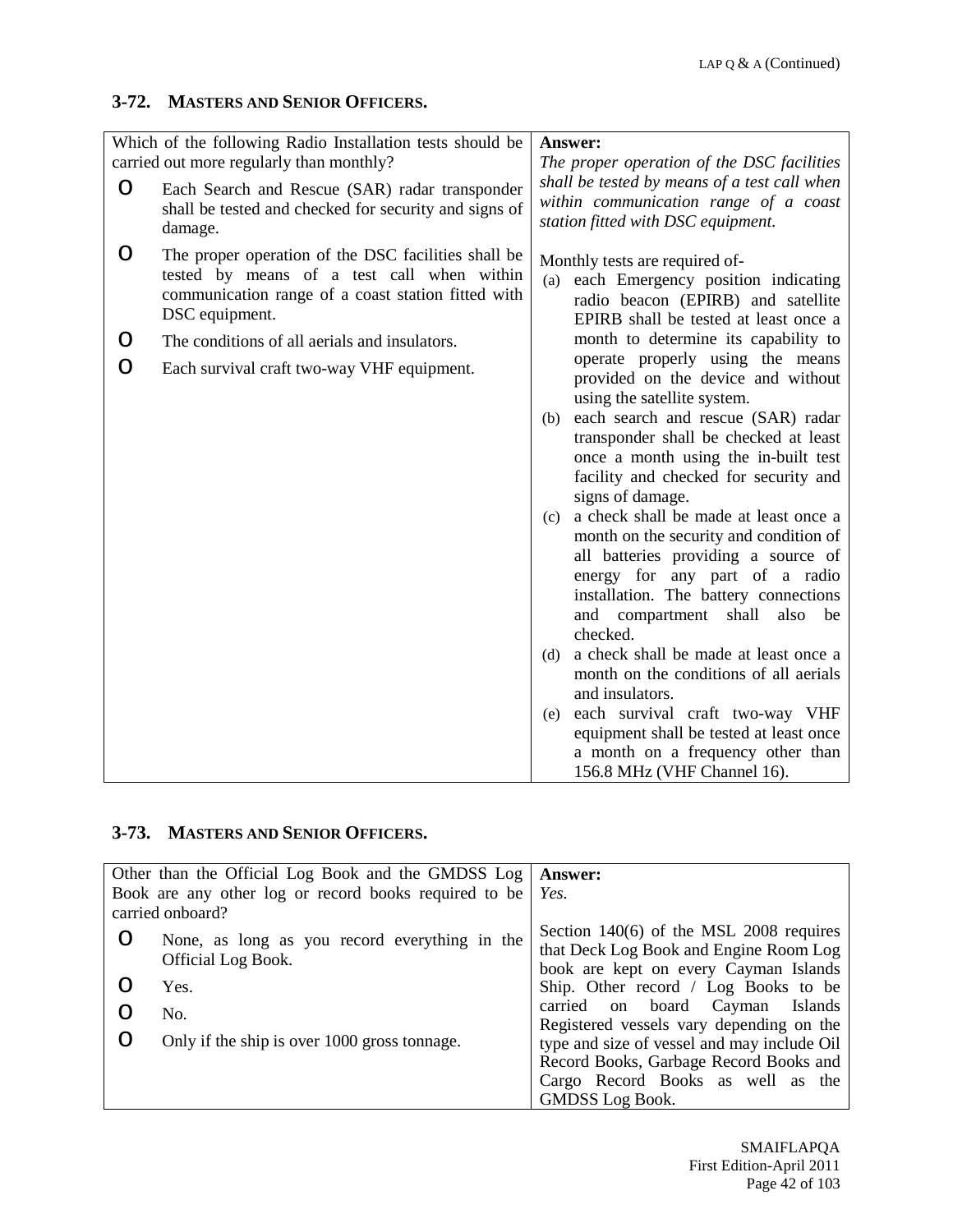## **3-74. HIGH PRIORITY. MASTERS ONLY.**

| When the Master hands over command to an incoming         |                       | <b>Answer:</b>                                |
|-----------------------------------------------------------|-----------------------|-----------------------------------------------|
| Master to whom must he give the documents relating to the |                       | The incoming Master.                          |
| ship and crew?                                            |                       |                                               |
|                                                           | The Owner / Operator. | If the Master ceases to be Master of the      |
|                                                           | The first officer.    | ship during a voyage of the ship he shall     |
|                                                           |                       | deliver to his successor the documents        |
|                                                           | The incoming Master.  | relating to the ship or its crew which are in |
|                                                           | MACL.                 | his custody. If, without reasonable excuse,   |
|                                                           |                       | the Master fails to comply then he is guilty  |
|                                                           |                       | of an offence.                                |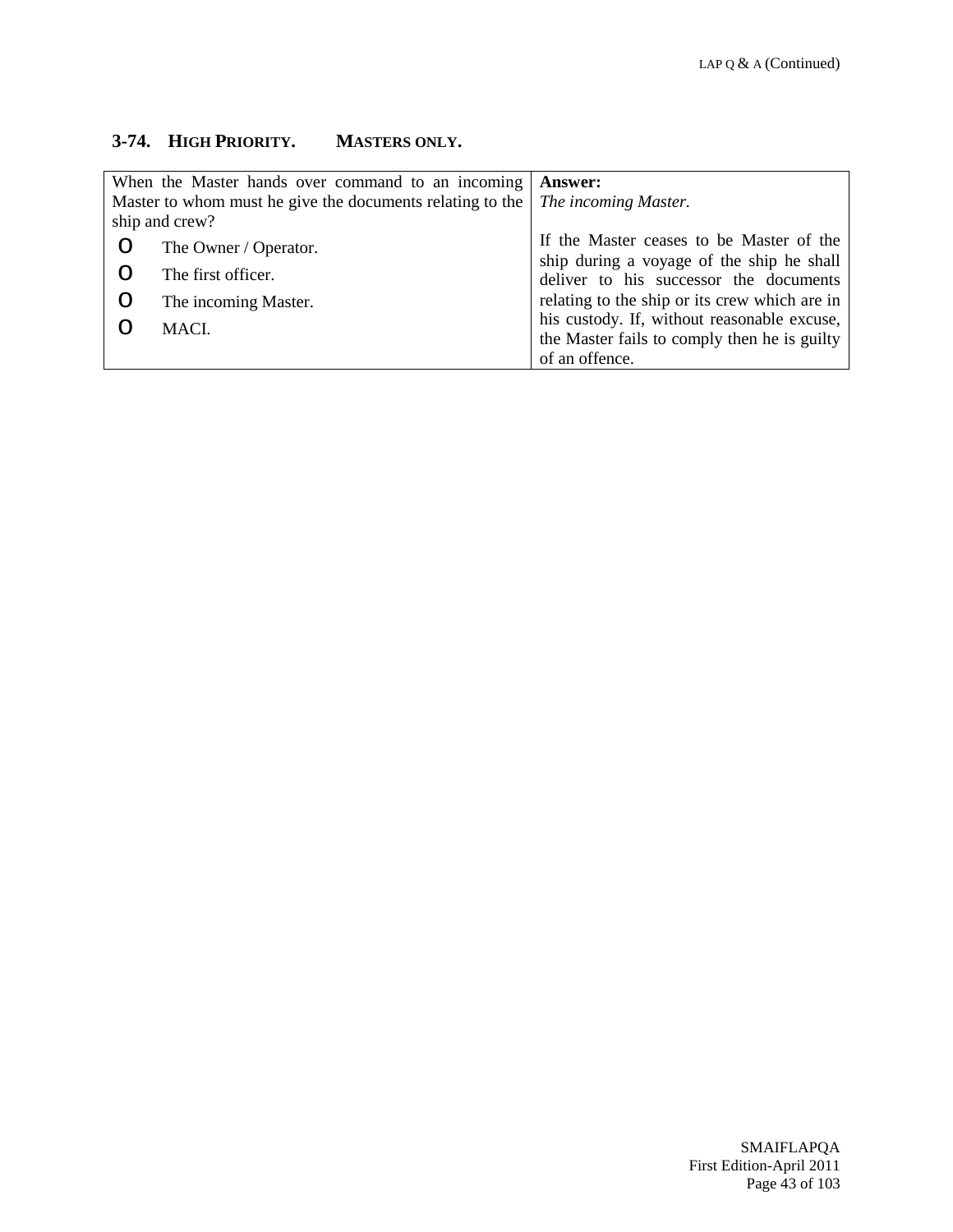### **4. PREVENTION OF COLLISIONS AND SAFETY OF NAVIGATION - PART VI OF MSL 2008:**

All questions within this section may be set for both Masters and Senior Officers.

#### **4-1. HIGH PRIORITY.**

| Is it essential that the International Regulations for<br>Preventing Collisions at Sea are complied with whilst upon<br>the high seas? | <b>Answer:</b><br>Yes, always.                                                                                                                                                                                                                                                                                                                                                                                                                                                                                                                                              |
|----------------------------------------------------------------------------------------------------------------------------------------|-----------------------------------------------------------------------------------------------------------------------------------------------------------------------------------------------------------------------------------------------------------------------------------------------------------------------------------------------------------------------------------------------------------------------------------------------------------------------------------------------------------------------------------------------------------------------------|
| Yes, always.<br>No.<br>Yes, except in extreme circumstances.<br>Only if it is necessary for the voyage.                                | The UK has extended the Convention on<br>International Regulations for Preventing<br>Collisions at Sea 1972, as amended<br>(COLREG 72) to the Cayman Islands<br>therefore all Owners and Masters must<br>follow these International Regulations<br>which are implemented by the Merchant<br>Shipping (Safety of Navigation)<br>Regulations, 2004 and Merchant Shipping<br>(Prevention of Collisions and Use of<br>Distress Signals) Regulations,<br>2003.<br>Failure to comply with these Regulations is<br>an offence and the penalty may incur two<br>years imprisonment. |

#### **4-2.**

| Must vessels comply with the provisions of Rule 10 of   Answer:                                       |                                            |
|-------------------------------------------------------------------------------------------------------|--------------------------------------------|
| Regulations for Preventing Collisions at Sea whilst in a $\mid$ Yes, except in certain circumstances. |                                            |
| Traffic Separation Scheme adopted by the IMO?                                                         |                                            |
| Yes, always.                                                                                          | All Cayman Islands vessels using a Traffic |
|                                                                                                       | Separation Scheme must comply with all     |
| No.                                                                                                   | relevant requirements relating to such use |
| Yes, except in certain circumstances.                                                                 | unless exempted under Rule $10(k)$ and (1) |
| Only if other ships are around.                                                                       | of COLREG 72 (vessels restricted in their  |
|                                                                                                       | ability to manoeuvre).                     |

# **4-3.**

| Which of the following vessels may be exempt from <b>Answer:</b> |                                          |
|------------------------------------------------------------------|------------------------------------------|
| complying with Traffic Separation Scheme $(TSS)   (b)$ and (d).  |                                          |
| requirements?                                                    |                                          |
|                                                                  | Vessels restricted in their ability to   |
| (a) Fishing Vessels.                                             | manoeuvre due to carrying<br>out         |
| (b) Vessels laying or picking up a submarine cable.              | maintenance of safety of navigation in a |
| (c) Pleasure vessels under 24m.                                  | Traffic Separation Scheme (TSS), or when |
| (d) Vessels maintaining aids to navigation within the            | engaged in an operation for the laying,  |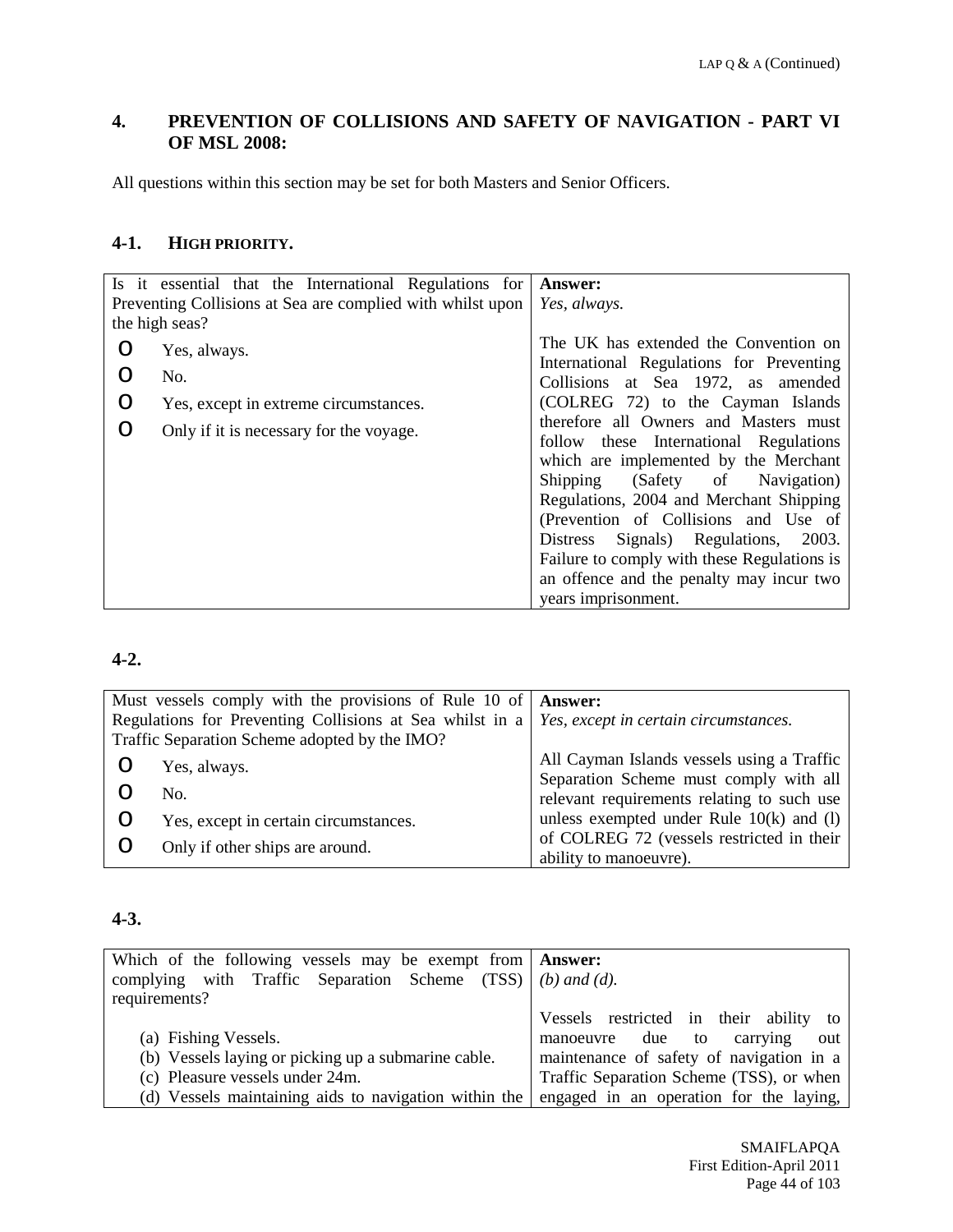| TSS.               | servicing or picking up of a submarine |
|--------------------|----------------------------------------|
| None of the above. | cable within a TSS, are exempt to the  |
| Only $(c)$ .       | extent necessary.                      |
| All of the above.  |                                        |
| $(b)$ and $(d)$ .  |                                        |

#### **4-4.**

|             | Who is liable if a collision occurs between two vessels?                                                                               | Answer:                                                                                                                                                                                                                                                                                                                                                                                                                                                                                                                                                                                                                                                                                                                                            |
|-------------|----------------------------------------------------------------------------------------------------------------------------------------|----------------------------------------------------------------------------------------------------------------------------------------------------------------------------------------------------------------------------------------------------------------------------------------------------------------------------------------------------------------------------------------------------------------------------------------------------------------------------------------------------------------------------------------------------------------------------------------------------------------------------------------------------------------------------------------------------------------------------------------------------|
| $\circ$     | Both are equally liable.                                                                                                               | Liability depends on degree of fault by                                                                                                                                                                                                                                                                                                                                                                                                                                                                                                                                                                                                                                                                                                            |
|             |                                                                                                                                        | each vessel.                                                                                                                                                                                                                                                                                                                                                                                                                                                                                                                                                                                                                                                                                                                                       |
| O<br>O<br>O | Neither is liable.<br>Liability depends on degree of fault by each vessel.<br>It depends on which vessel sustains the worse<br>damage. | In cases where liability arises for collision<br>damage, including damage to vessels,<br>cargo, property of the crew, passengers or<br>other persons on board, or to third parties,<br>the courts will apportion liability according<br>to the degree of fault of each ship involved.<br>Where it is not possible to determine the<br>degree of fault of each vessel, or if it<br>appears that the faults are equal, liability<br>would be apportioned equally.<br>There<br>should be no presumption of fault against a<br>ship for a contravention of the collision<br>regulations without proof of fault or<br>negligence. If the collision is accidental or<br>caused by force majeure the damages<br>would be borne by those who have suffered |
|             |                                                                                                                                        | them even if any of the vessels were at<br>anchor at the time of the collision.<br>If the collision is caused by the fault of one<br>of the vessels, liability to make good the<br>damage should normally attach to the one<br>which has committed the fault. In respect<br>of death or personal injury, the vessels at<br>fault shall be jointly and severally liable to<br>third parties.<br>It should also be noted that these provisions<br>regarding liability apply even where the<br>collision is caused by the fault of a pilot on<br>board the vessel, whether in a compulsory<br>pilotage area or otherwise.                                                                                                                             |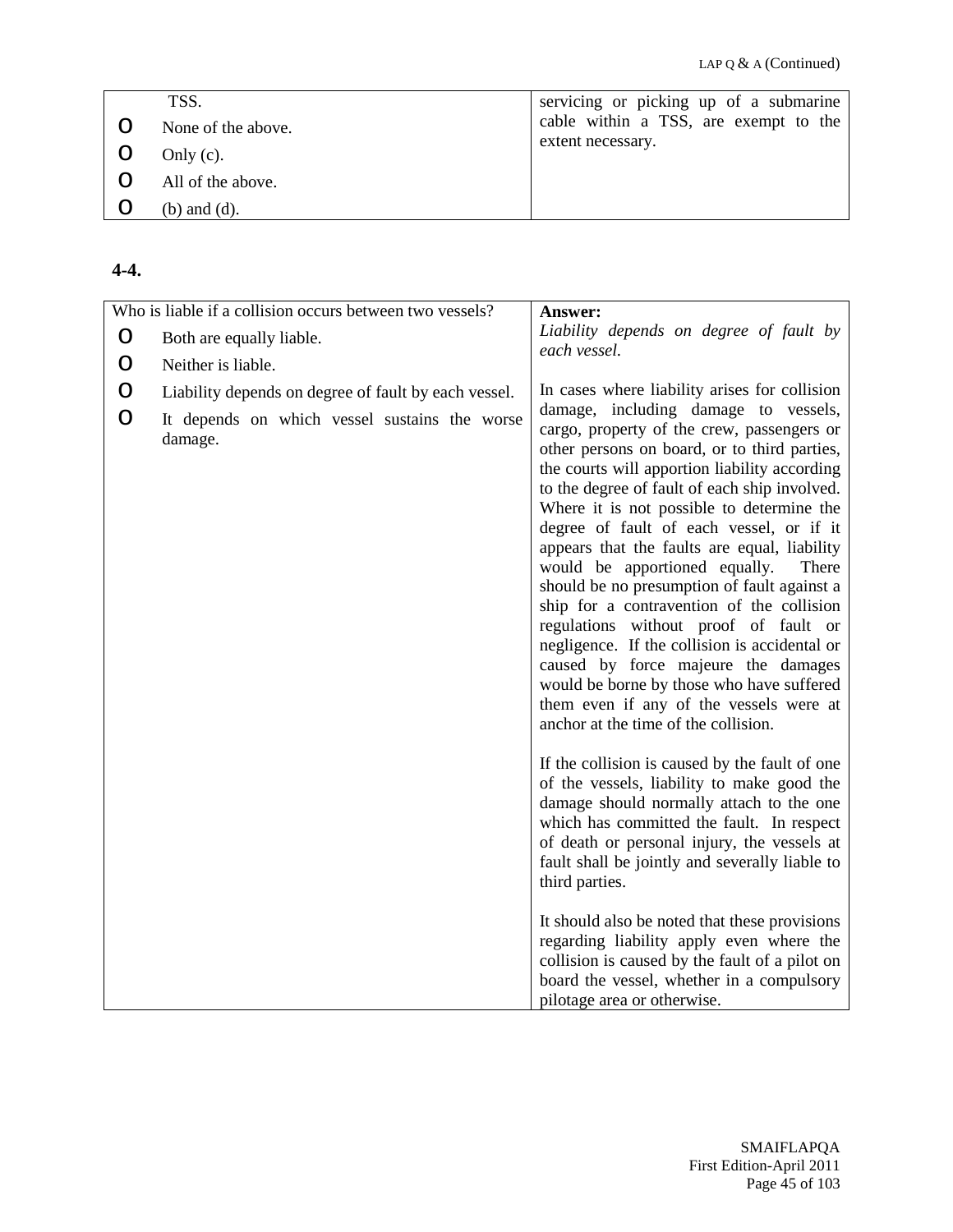#### **4-5.**

| What must the Master do upon receiving a distress signal of<br>any kind? |                                                                  | <b>Answer:</b><br>Provide<br>assistance,<br>unless<br>it<br>is                                                                                                                                                        |
|--------------------------------------------------------------------------|------------------------------------------------------------------|-----------------------------------------------------------------------------------------------------------------------------------------------------------------------------------------------------------------------|
| O                                                                        | He is not obliged to do anything.                                | unreasonable or unnecessary.                                                                                                                                                                                          |
| O                                                                        | Report the signal to the nearest authorities.                    | The Master of a Cayman Islands ship must,                                                                                                                                                                             |
|                                                                          | Provide assistance, unless it is unreasonable or<br>unnecessary. | without serious danger to his own ship,<br>render assistance to anyone in danger of                                                                                                                                   |
|                                                                          | Provide assistance under all circumstances.                      | being lost at sea.                                                                                                                                                                                                    |
|                                                                          |                                                                  | If the Master receives a signal from any<br>source that a ship (or aircraft or liferaft) is<br>in distress, he must provide assistance to<br>anyone in distress, informing them, if<br>possible, that he is doing so. |

### **4-6.**

| If the Master decides it is unreasonable or unnecessary to<br>provide assistance following a distress signal what must he<br>do? |                                                                                                                                          | <b>Answer:</b><br>Make an entry in the Official Log Book<br>explaining why he didn't respond and     |
|----------------------------------------------------------------------------------------------------------------------------------|------------------------------------------------------------------------------------------------------------------------------------------|------------------------------------------------------------------------------------------------------|
|                                                                                                                                  | Call the operator.<br>He is not obliged to do anything.                                                                                  | inform the appropriate Search and Rescue<br><i>authorities.</i>                                      |
|                                                                                                                                  | Report the signal to the nearest authorities.                                                                                            | If the master considers it unreasonable or<br>unnecessary to proceed to their assistance,            |
|                                                                                                                                  | Make an entry in the Official Log Book, explaining<br>why he didn't respond and inform the appropriate<br>Search and Rescue authorities. | he must enter the reasons in the OLB and<br>inform the appropriate Search and Rescue<br>authorities. |

# **4-7.**

| If the Master discovers that other ships have responded to a |                                                               | <b>Answer:</b>                                                                                                                                                                                                                                                  |
|--------------------------------------------------------------|---------------------------------------------------------------|-----------------------------------------------------------------------------------------------------------------------------------------------------------------------------------------------------------------------------------------------------------------|
|                                                              | distress signal does he still have to respond?                | Not if the vessel is "released" by the                                                                                                                                                                                                                          |
| ∩                                                            | Yes.                                                          | Search and Rescue authorities or the<br>Master of the ship in distress.                                                                                                                                                                                         |
| O                                                            | Not if the vessel is "released" by the Search and             |                                                                                                                                                                                                                                                                 |
|                                                              | Rescue authorities, or the Master of the ship in<br>distress. | SOLAS 74, Chapter V, Regulation 33,<br>provides that if the Master is informed by                                                                                                                                                                               |
| 0                                                            | Yes, but only if his ship is nearest.                         | the Search and Rescue authorities or the                                                                                                                                                                                                                        |
|                                                              | No.                                                           | Master of the ship in distress that one or<br>more other ships have responded to the<br>distress call then he is released from the<br>requirement to comply. Under Cayman<br>Islands law, these requirements apply to<br>Cayman Islands ships wherever they may |
|                                                              |                                                               | be and to all other ships whilst they are<br>within Cayman Islands waters.                                                                                                                                                                                      |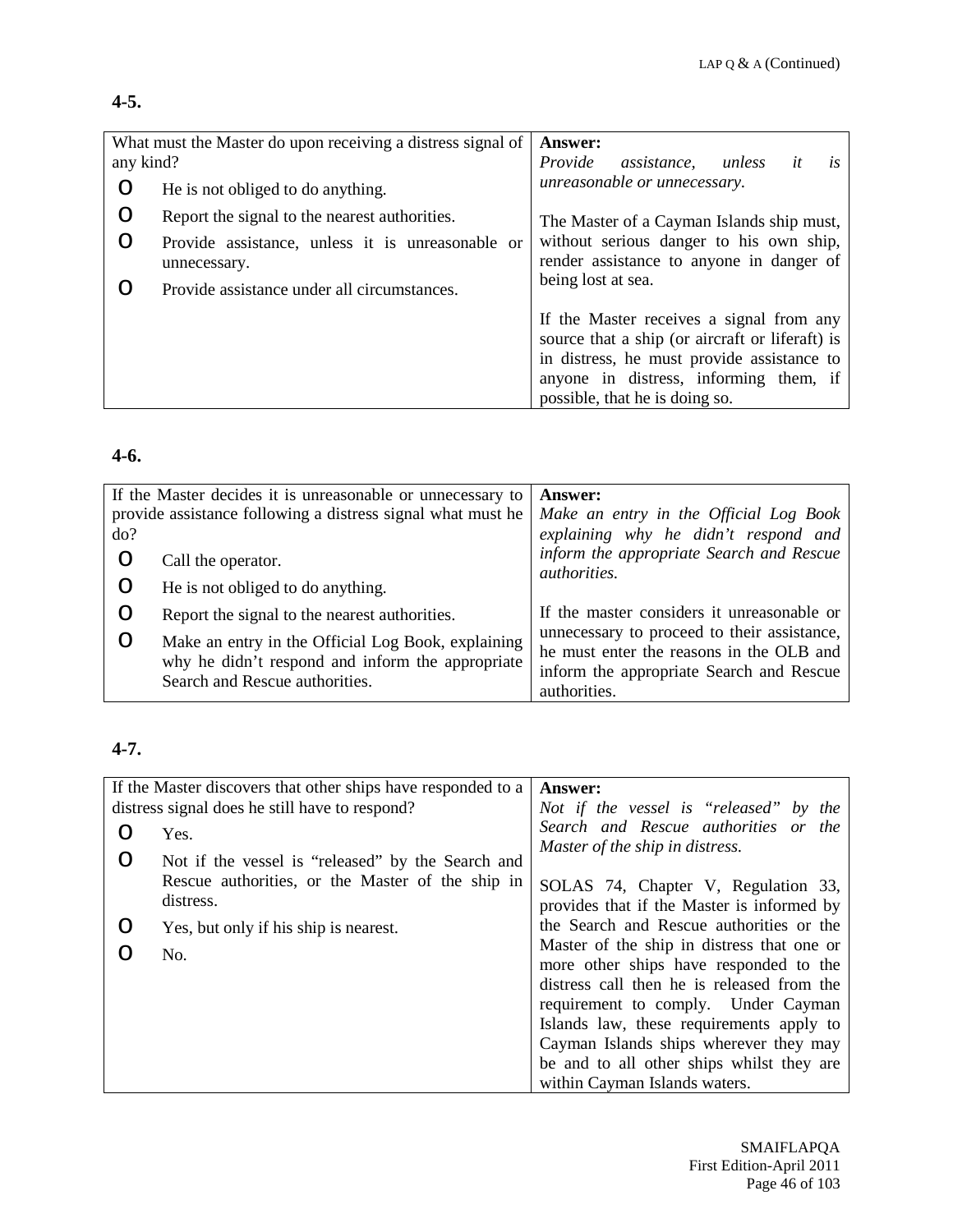### **4-8. HIGH PRIORITY.**

|             | When should an incident or casualty resulting in the total<br>loss or abandonment of the vessel be reported to MACI?               | <b>Answer:</b><br>Immediately upon discovery.                                                                                                                                |
|-------------|------------------------------------------------------------------------------------------------------------------------------------|------------------------------------------------------------------------------------------------------------------------------------------------------------------------------|
| O<br>O<br>O | Immediately upon discovery.<br>When the Master's time permits.<br>As soon as practicable, but within 24 hours.<br>Within 72 hours. | Any incident resulting in the loss or<br>abandonment of the vessel must be<br>reported by the Owner to MACI<br>immediately upon the Owner becoming<br>aware of the incident. |
|             |                                                                                                                                    | For all incidents a report of the accident or<br>damage should be submitted by email to<br>$\frac{\text{survey@cishing.com}}{}$                                              |

## **4-9.**

| When should you report to MACI an incident or casualty<br>resulting in collision? |                                             | <b>Answer:</b><br>As soon as practicable, but within 24                        |
|-----------------------------------------------------------------------------------|---------------------------------------------|--------------------------------------------------------------------------------|
| O                                                                                 | Immediately upon discovery.                 | hours.                                                                         |
| O                                                                                 | When the Master's time permits.             | When a vessel is involved in any collision                                     |
| $\circ$                                                                           | As soon as practicable, but within 24 hours | the Owner and the Master should inform                                         |
|                                                                                   | Within 72 hours.                            | MACI as soon as practicable but not more<br>than 24 hours after the collision. |
|                                                                                   |                                             | For all incidents a report of the accident or                                  |
|                                                                                   |                                             | damage should be submitted by email to                                         |
|                                                                                   |                                             | $surve\$ @cishipping.com.                                                      |

### **4-10.**

|   | When should you report to MACI an incident or casualty<br>resulting in a fire or explosion onboard? | <b>Answer:</b><br>As soon as practicable.                                                                             |
|---|-----------------------------------------------------------------------------------------------------|-----------------------------------------------------------------------------------------------------------------------|
| Ő | Immediately upon discovery.                                                                         | When a fire of explosion occurs onboard                                                                               |
| O | When the Master's time permits.                                                                     | the Owner and the Master should inform                                                                                |
|   | As soon as practicable.                                                                             | MACI as soon as is practicable.                                                                                       |
|   | Within 72 hours.                                                                                    | For all incidents a report of the accident or<br>damage should be submitted by email to<br>$surve\$ Q cishipping.com. |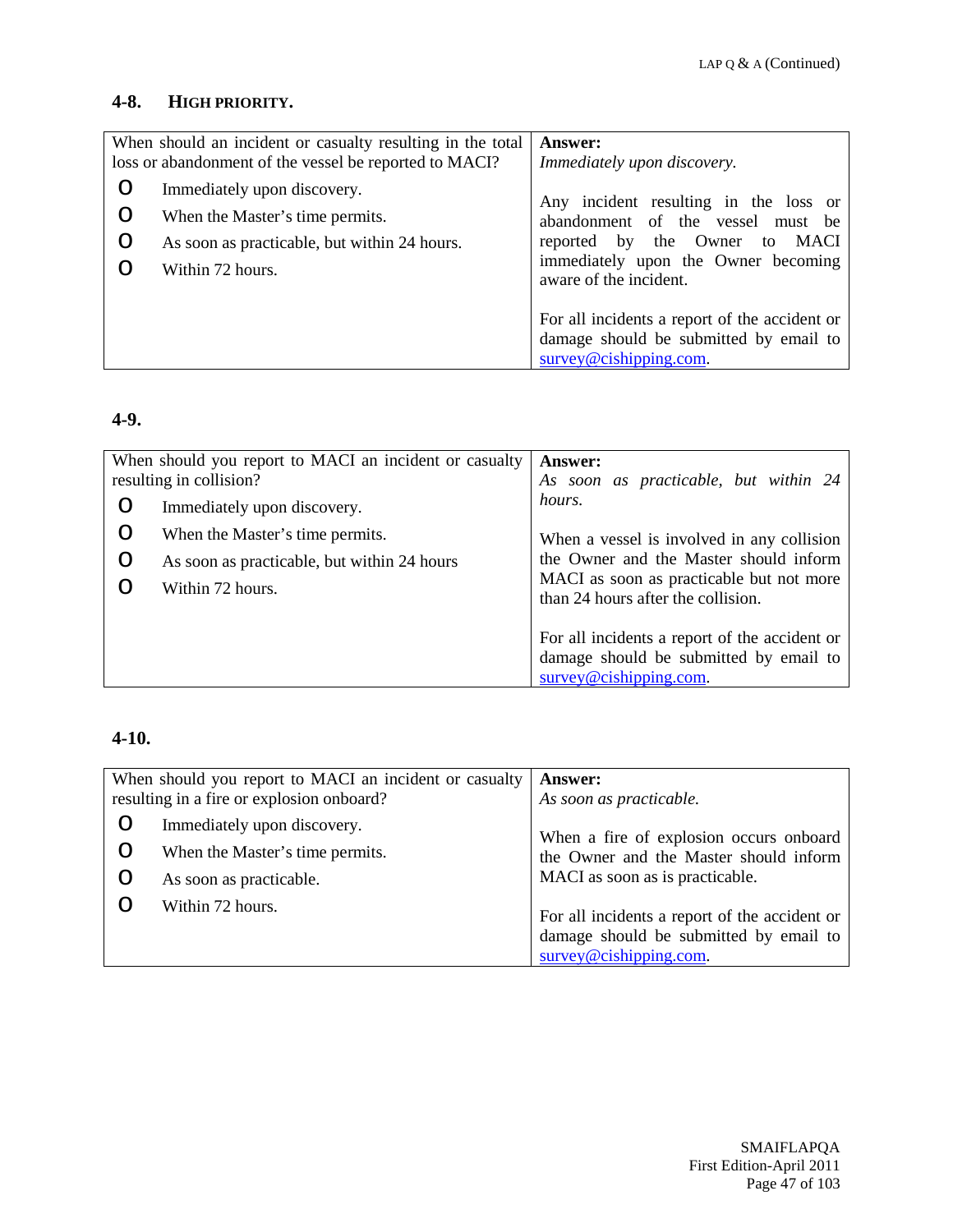### **4-11.**

| When should you report to MACI an incident or casualty<br>resulting in the grounding of a vessel? | <b>Answer:</b><br>As soon as practicable, but within 24                                                        |
|---------------------------------------------------------------------------------------------------|----------------------------------------------------------------------------------------------------------------|
| Immediately upon discovery.                                                                       | hours.                                                                                                         |
| When the Master's time permits.                                                                   | When a vessel runs aground the Master and                                                                      |
| As soon as practicable.                                                                           | Owner should inform MACI as soon as is                                                                         |
| Within 48 hours.                                                                                  | practicable even if the vessel<br><b>1S</b><br>successfully refloated.                                         |
|                                                                                                   | For all incidents a report of the accident or<br>damage should be submitted by email to<br>survey@cishing.com. |

## **4-12. HIGH PRIORITY.**

| When should you report to MACI an incident or casualty |                                                           | <b>Answer:</b>                                                               |
|--------------------------------------------------------|-----------------------------------------------------------|------------------------------------------------------------------------------|
|                                                        | resulting in death or serious injury to a crewmember or a | Immediately upon discovery.                                                  |
| passenger?                                             |                                                           |                                                                              |
| O                                                      | Immediately upon discovery.                               | When an accident results in a death or<br>serious injury to a crew member or |
|                                                        | When the Master's time permits.                           | passenger onboard, ashore or elsewhere the                                   |
|                                                        | As soon as practicable, but within 24 hours.              | Owner and Master must report this to                                         |
|                                                        | Within 72 hours.                                          | MACI immediately.                                                            |
|                                                        |                                                           | For all incidents a report of the accident or                                |
|                                                        |                                                           | damage should be submitted by email to                                       |
|                                                        |                                                           | $surve\$ @cishing.com.                                                       |

### **4-13.**

|                                                              | When should an incident or casualty resulting in injury to a | <b>Answer:</b>                                                                        |
|--------------------------------------------------------------|--------------------------------------------------------------|---------------------------------------------------------------------------------------|
| crewmember which results in the crewmember being unfit       |                                                              | Within 24 hours.                                                                      |
| to discharge their duties for more than 72 hours be reported |                                                              |                                                                                       |
| to MACI?                                                     |                                                              | Any accident that results in a crew member                                            |
| Ő                                                            | Immediately upon discovery.                                  | being unfit to discharge their duties for<br>more than 72 hours should be reported to |
| O                                                            | When the Master's time permits.                              | MACI within 24 hours.                                                                 |
|                                                              | Within 24 hours.                                             |                                                                                       |
|                                                              | Within a week of the accident.                               | For all incidents a report of the accident or                                         |
|                                                              |                                                              | damage should be submitted by email to                                                |
|                                                              |                                                              | survey@cishing.com.                                                                   |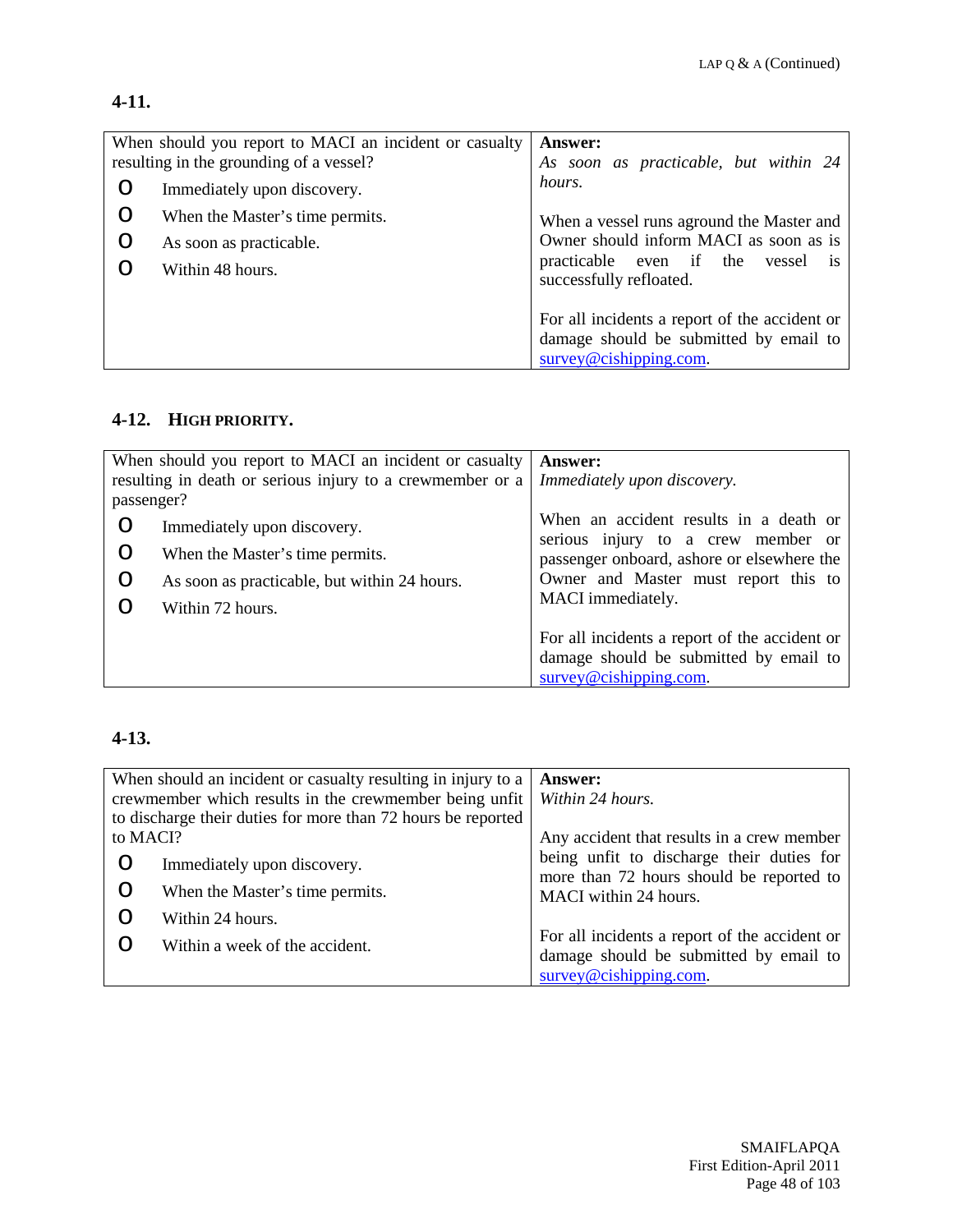#### **4-14.**

| When should you report to MACI an incident or casualty    |                                 | Answer:                                                                                 |
|-----------------------------------------------------------|---------------------------------|-----------------------------------------------------------------------------------------|
| resulting in injury to a crewmember which results in the  |                                 | Within a week of the accident.                                                          |
| crewmember being unfit to discharge their duties for more |                                 |                                                                                         |
| than 24 hours but less than 72 hours?                     |                                 | Any accident that results in a crew member                                              |
|                                                           | Immediately upon discovery.     | being unfit to discharge their duties for<br>more than 24 but less than 72 hours should |
|                                                           | When the Master's time permits. | be reported to MACI within seven days of                                                |
|                                                           | Within 24 hours.                | the incident.                                                                           |
|                                                           | Within a week of the accident.  |                                                                                         |
|                                                           |                                 | For all incidents a report of the accident or                                           |
|                                                           |                                 | damage should be submitted by email to                                                  |
|                                                           |                                 | $\text{survey@cishing.com.}$                                                            |

# **4-15.**

|             | When reporting an accident to MACI what minimum<br>information must be provided?                                                                                              | Answer:<br>All of the above.                                                                                                                                                                                                                                                                                                                                                                                                                                                                                                                                                             |
|-------------|-------------------------------------------------------------------------------------------------------------------------------------------------------------------------------|------------------------------------------------------------------------------------------------------------------------------------------------------------------------------------------------------------------------------------------------------------------------------------------------------------------------------------------------------------------------------------------------------------------------------------------------------------------------------------------------------------------------------------------------------------------------------------------|
| O<br>O<br>O | The place where the ship is located.<br>The circumstances in which the accident or damage.<br>occurred.<br>The probable cause of the accident or damage.<br>All of the above. | Every report of accident or damage shall be<br>signed by the Owner or Master of the ship,<br>and shall state-<br>the name of the ship, the port to which<br>(a)<br>the ship belongs, the official number,<br>if any, of the ship and the place where<br>the ship is located;<br>the nature and extent of the accident<br>(b)<br>or damage incurred;<br>the circumstances in which<br>the<br>(c)<br>accident or damage occurred; and<br>the probable cause of the accident or<br>(d)<br>damage.<br>Whoever who fails to report an accident<br>and follow the correct procedures is guilty |
|             |                                                                                                                                                                               | of an offence.                                                                                                                                                                                                                                                                                                                                                                                                                                                                                                                                                                           |

#### **4-16. HIGH PRIORITY.**

| ships? | How often must lifeboat drills be conducted on cargo | <b>Answer:</b><br>Monthly.                                                                 |
|--------|------------------------------------------------------|--------------------------------------------------------------------------------------------|
|        | Monthly.                                             |                                                                                            |
|        | Never.                                               | Lifeboat and fire drills are to be conducted<br>at least every week on passenger ships and |
|        | Every two months.                                    | at least monthly on cargo ships. The Master                                                |
|        | Every three months.                                  | must enter a statement in the official log<br>book on every occasion when a drill is       |
|        |                                                      | practised on board, and when the                                                           |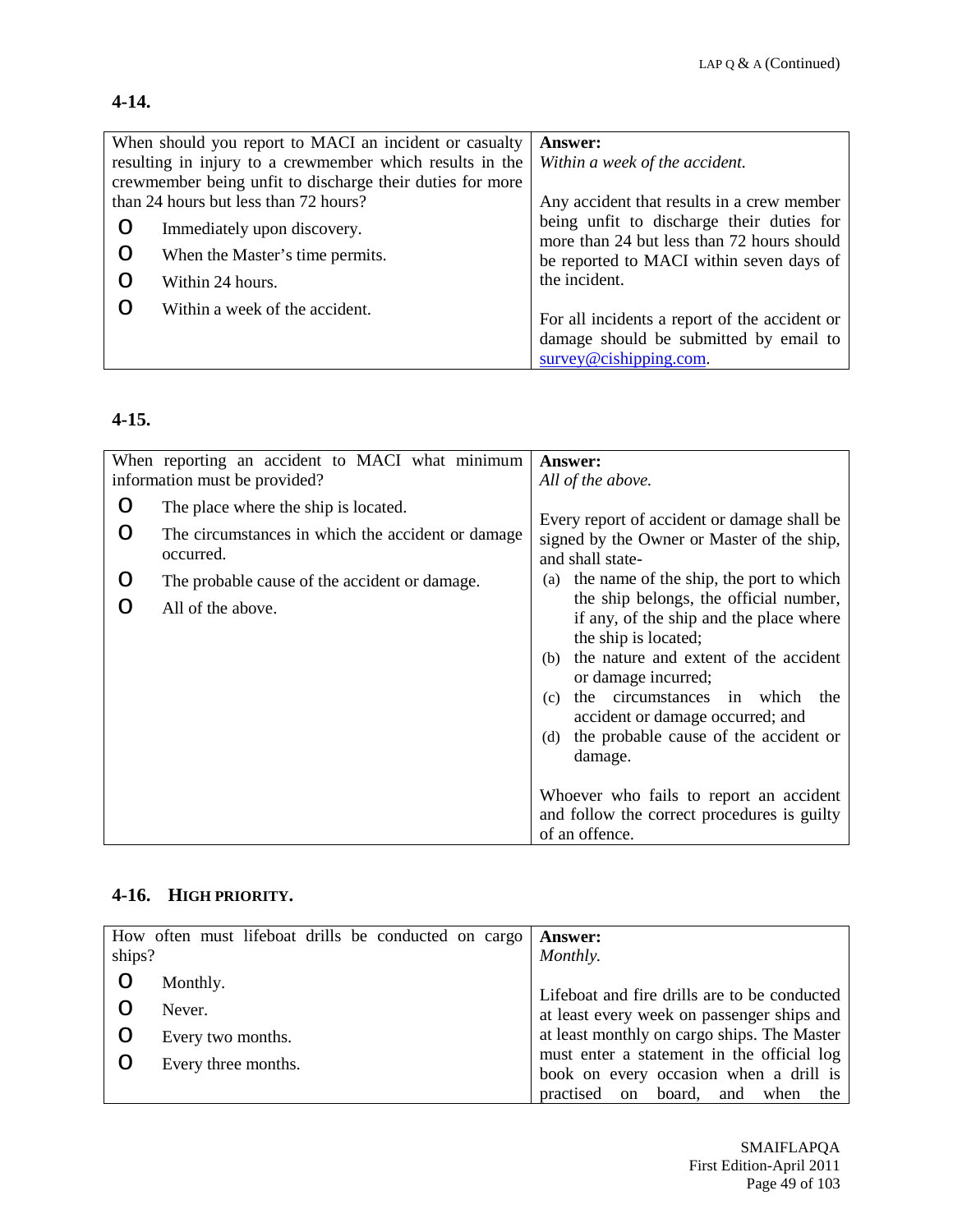| appliances and equipment required to be  |
|------------------------------------------|
| carried are examined to see whether they |
| are fit and ready for use, including the |
| result of any such examination.          |

### **4-17. HIGH PRIORITY.**

|   | How often must fire drills take place on a cargo ship? | <b>Answer:</b>                                                                            |
|---|--------------------------------------------------------|-------------------------------------------------------------------------------------------|
|   | Monthly.                                               | Monthly.                                                                                  |
|   | Never.                                                 | Lifeboat and fire drills are to be conducted                                              |
| O | Every two months.                                      | at least every week on passenger ships and                                                |
| ∩ | Every three months.                                    | at least monthly on cargo ships. The Master<br>must enter a statement in the official log |
|   |                                                        | book on every occasion when a drill is<br>practised on board, and when the                |
|   |                                                        | appliances and equipment required to be                                                   |
|   |                                                        | carried are examined to see whether they                                                  |
|   |                                                        | are fit and ready for use, including the                                                  |
|   |                                                        | result of any such examination.                                                           |

## **4-18.**

| take place? | If a fire drill or lifeboat test is postponed, when must a test $\vert$ <b>Answer:</b> | At the next suitable opportunity.            |
|-------------|----------------------------------------------------------------------------------------|----------------------------------------------|
|             | At the next suitable opportunity.                                                      | If a drill is postponed or cancelled then it |
|             | When the next drill would have been due.                                               | should take place at the next suitable       |
|             | It cannot be postponed.                                                                | opportunity.                                 |
|             | Within two weeks.                                                                      |                                              |

### **4-19.**

| On a ship over 1000 gross tonnage, how often must drills<br>take place simulating a rescue from a dangerous space? |                     | <b>Answer:</b><br>Every two months.                                                                                                                                                                                                                                                                                                                   |
|--------------------------------------------------------------------------------------------------------------------|---------------------|-------------------------------------------------------------------------------------------------------------------------------------------------------------------------------------------------------------------------------------------------------------------------------------------------------------------------------------------------------|
|                                                                                                                    | Monthly.            | Regulation 6 of the Merchant Shipping                                                                                                                                                                                                                                                                                                                 |
| O                                                                                                                  | Every two months.   | into Dangerous<br>Spaces)<br>(Entry                                                                                                                                                                                                                                                                                                                   |
| O                                                                                                                  | Every three months. | Regulations, 2004, requires that the Master                                                                                                                                                                                                                                                                                                           |
|                                                                                                                    | Never.              | of any tanker or gas carrier of 500 gross<br>tonnage and above, and any other ship of<br>1000 gross tonnage and above, must ensure<br>that drills simulating the rescue of a crew<br>member from a dangerous space are held at<br>intervals not exceeding two months, and<br>that a record of each such drill is entered in<br>the Official Log Book. |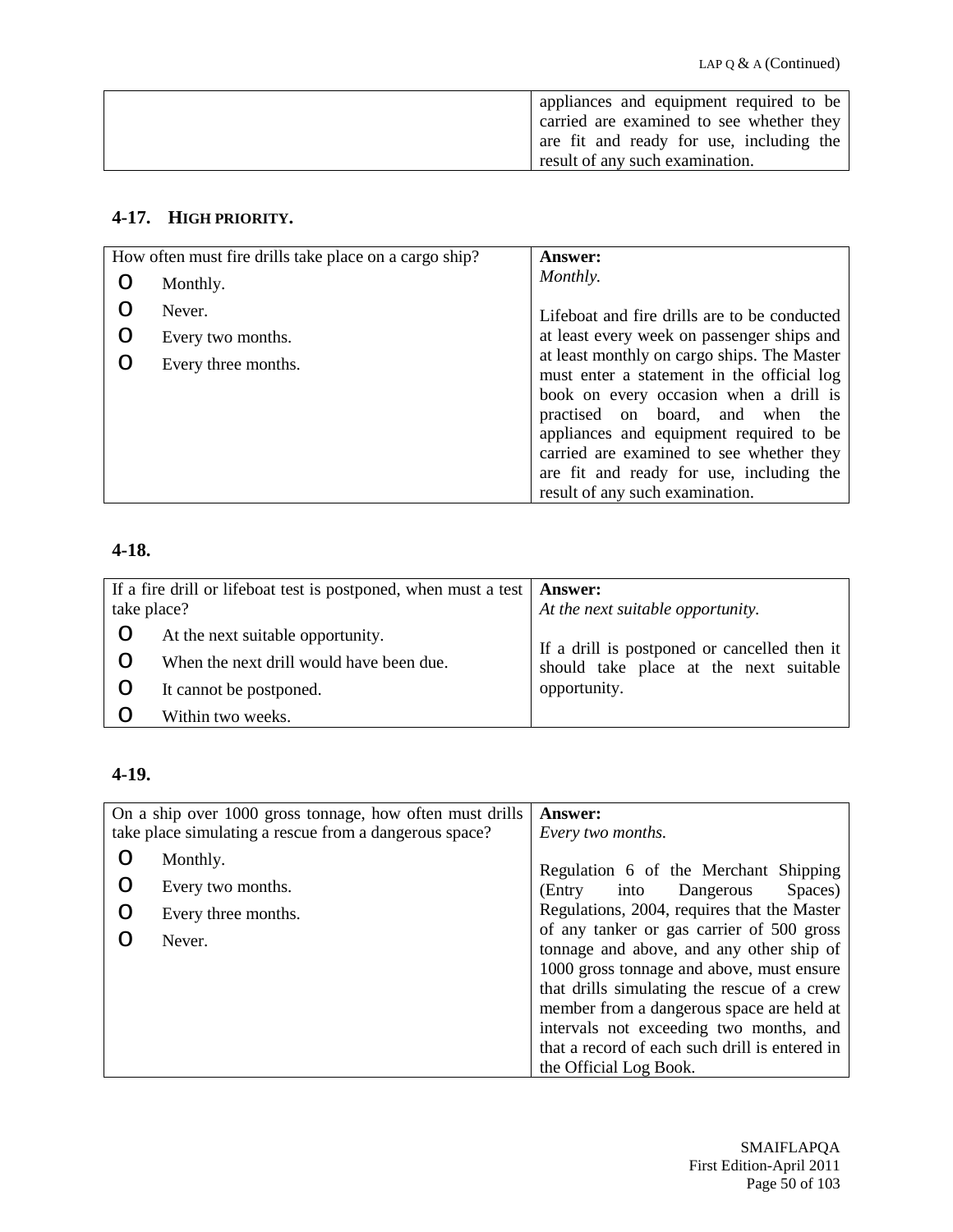## **4-20.**

| Who must sign the record of musters, boat drills etc in the<br><b>Official Log Book?</b> | <b>Answer:</b><br>The Master and one other crewmember.                                                                   |
|------------------------------------------------------------------------------------------|--------------------------------------------------------------------------------------------------------------------------|
| The Master only.                                                                         |                                                                                                                          |
| The Master's designated officer only.                                                    | Every entry in the Official Log Book<br>(OLB) must be signed by the Master and<br>by one other crew member. If it is not |
| The Master and one other crewmember.                                                     |                                                                                                                          |
| The Master's designated office and one other                                             | signed by both, the entry is invalid and will<br>not be accepted as proof that the drills have                           |
| crewmember.                                                                              | been carried out.                                                                                                        |

### **4-21. HIGH PRIORITY.**

| How often must the emergency steering systems be tested? | <b>Answer:</b>                          |
|----------------------------------------------------------|-----------------------------------------|
| Once a month.                                            | Once every three months.                |
| Once every three months.                                 | Cayman Islands Laws require that        |
| Every six months.                                        | emergency steering systems to be tested |
| Never.                                                   | every 3 months.                         |

## **4-22. HIGH PRIORITY.**

| What is the maximum period prior to departure in which $\vert$ <b>Answer:</b><br>the steering gear must be tested? | 12 hours prior to departure.                 |
|--------------------------------------------------------------------------------------------------------------------|----------------------------------------------|
| 48 hours prior to departure.                                                                                       | Chapter V of SOLAS 74 requires that          |
| 24 hours prior to departure.                                                                                       | within 12 hours before departure, the ship's |
| 12 hours prior to departure.                                                                                       | steering gear shall be checked and tested by |
| Immediately prior to departure.                                                                                    | the ship's crew.                             |

#### **4-23.**

|         | Who is responsible for signing entries in the Official Log $\vert$ Answer:           |                                                                                          |
|---------|--------------------------------------------------------------------------------------|------------------------------------------------------------------------------------------|
|         | Book, regarding records of test drills and inspections of The Master and an officer. |                                                                                          |
|         | steering gear?                                                                       |                                                                                          |
|         | The Master only.                                                                     | All entries regarding records of test drills<br>and inspections of steering gear must be |
|         | The Master and an officer.                                                           | signed by the Master and an officer to be                                                |
|         | An officer only.                                                                     | valid.                                                                                   |
| $\circ$ | The Safety Official.                                                                 |                                                                                          |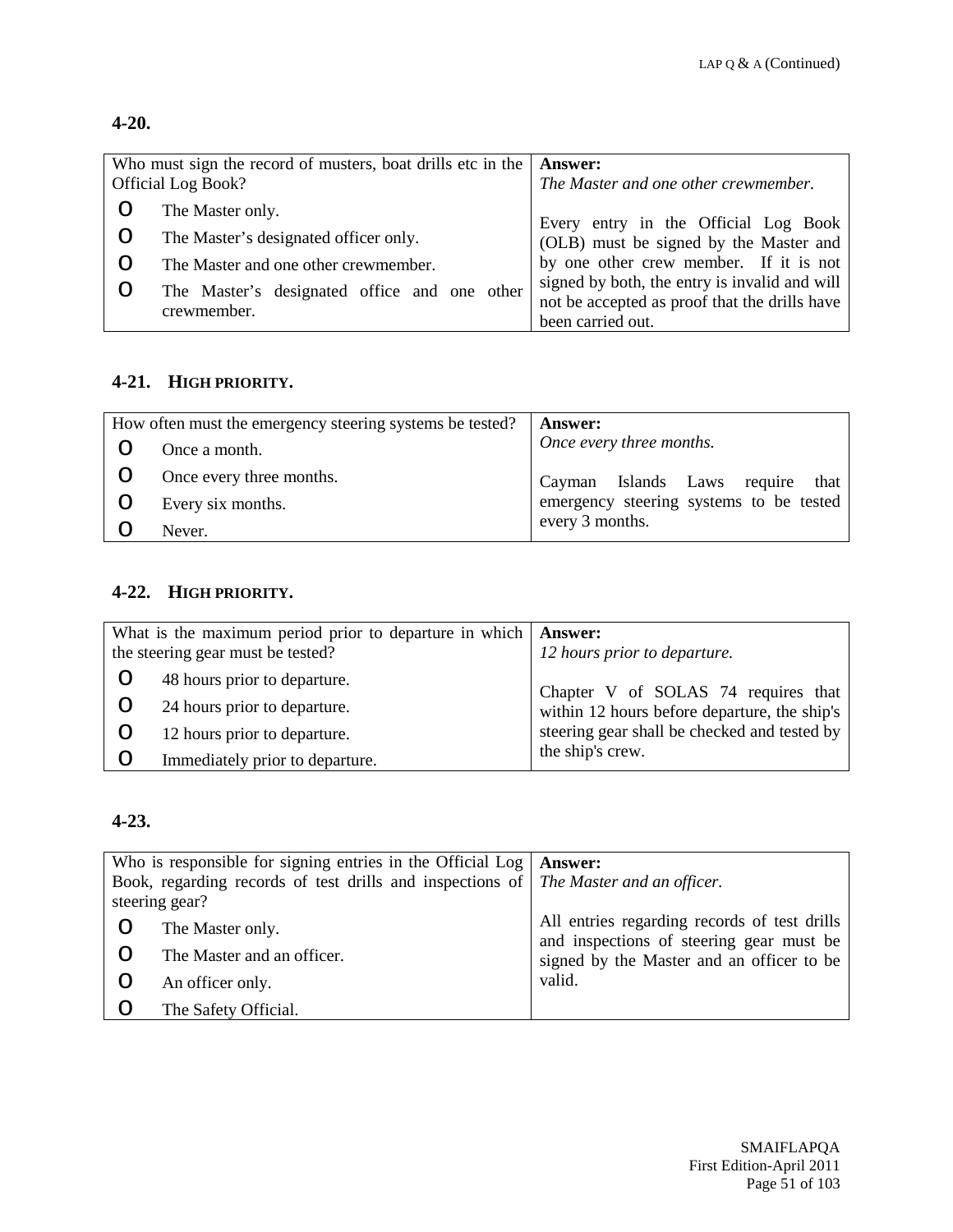#### **4-24.**

|     | Which if the following should be tested under a SOLAS                             | <b>Answer:</b>                                                                                                                                                                                                                                                                                                                                                                                                                           |
|-----|-----------------------------------------------------------------------------------|------------------------------------------------------------------------------------------------------------------------------------------------------------------------------------------------------------------------------------------------------------------------------------------------------------------------------------------------------------------------------------------------------------------------------------------|
|     | steering gear test?                                                               | All of the above.                                                                                                                                                                                                                                                                                                                                                                                                                        |
| ∩   | The auxiliary steering gear.                                                      | The test procedure shall include, where                                                                                                                                                                                                                                                                                                                                                                                                  |
|     | The rudder angle indicators, in relation to the actual<br>position of the rudder. | applicable, the operation of the following-<br>the main steering gear;<br>(a)                                                                                                                                                                                                                                                                                                                                                            |
| O   | The remote steering gear control system power<br>failure alarms.                  | the auxiliary steering gear;<br>(b)<br>the remote steering gear<br>(c)<br>control                                                                                                                                                                                                                                                                                                                                                        |
| ( ) | All of the above.                                                                 | systems;<br>the steering positions located on the<br>(d)<br>navigation bridge;<br>the emergency power supply;<br>(e)<br>the rudder angle indicators in relation<br>(f)<br>to the actual position of the rudder;<br>the remote steering gear<br>control<br>(g)<br>system power failure alarms;<br>the steering gear power unit failure<br>(h)<br>alarms; and<br>automatic isolating arrangements and<br>(i)<br>other automatic equipment. |

#### **4-25.**

|         | What Nautical Publications must be carried on board? (not | Answer:                                        |
|---------|-----------------------------------------------------------|------------------------------------------------|
| yachts) |                                                           | All the publications, in the recent edition as |
| O       | There are no requirements.                                | required by the 2002 Nautical Publications     |
|         |                                                           | Regulations.                                   |
| O       | All the publications, in the most recent edition, as      |                                                |
|         | required by the<br>2002 Nautical Publications             | Shipping Notice $13/2004$ states the current   |
|         | Regulations.                                              | statutory and other requirements for           |
| O       | Versions of all the publications, as required by the      | publications, log books and manuals on         |
|         | 2002 Nautical Publications Regulations.                   | Cayman Islands vessels to be carried by        |
| O       | The publications required by the 2002 Nautical            | Cayman Islands ships. The Carriage of          |
|         | Publications Regulations, that the Master and             | Nautical Publications Regulations, 2002,       |
|         | Operator deem appropriate for the vessel.                 | requires all ships, except those less than     |
|         |                                                           | 12m in registered length and pleasure          |
|         |                                                           | vessels, to carry the Nautical Publications    |
|         |                                                           | as specified in those Regulations. It is to    |
|         |                                                           | be noted that some Publications are            |
|         |                                                           | required to be carried regardless of the       |
|         |                                                           | vessel's type or scope of voyage, whilst       |
|         |                                                           | others are to be carried as appropriate for    |
|         |                                                           | the intended voyage. In all cases the          |
|         |                                                           | Publications should be the latest obtainable   |
|         |                                                           | edition and incorporate the latest relevant    |
|         |                                                           | supplements and corrections. Pleasure          |
|         |                                                           | vessels are not required by law to carry any   |
|         |                                                           | of the prescribed documents. However,          |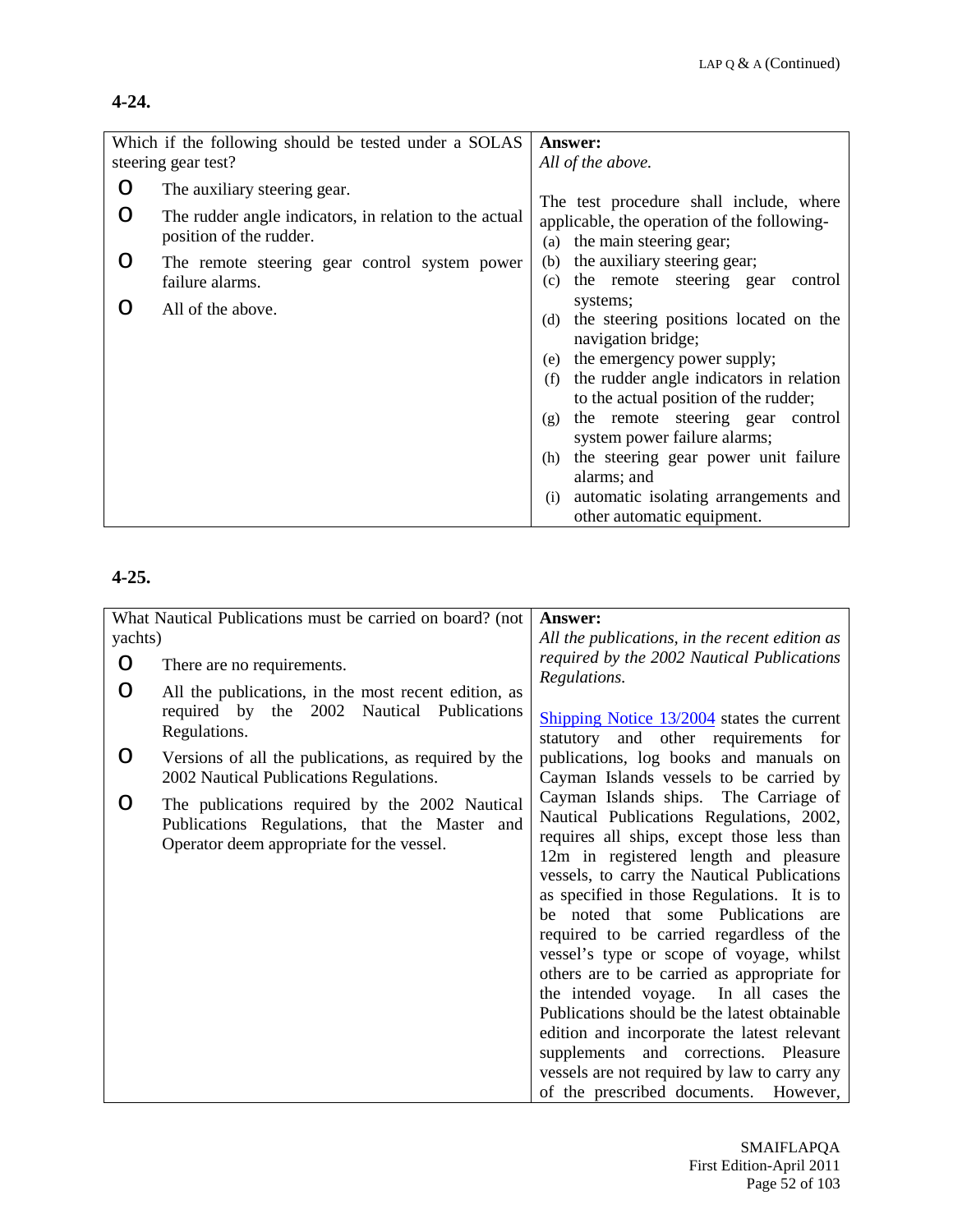| MACI policy is to recommend carriage of    |
|--------------------------------------------|
|                                            |
| all relevant documents, subject to         |
| applicable tonnage requirements, in the    |
| interests of safe, proper and professional |
| operation of the vessel.                   |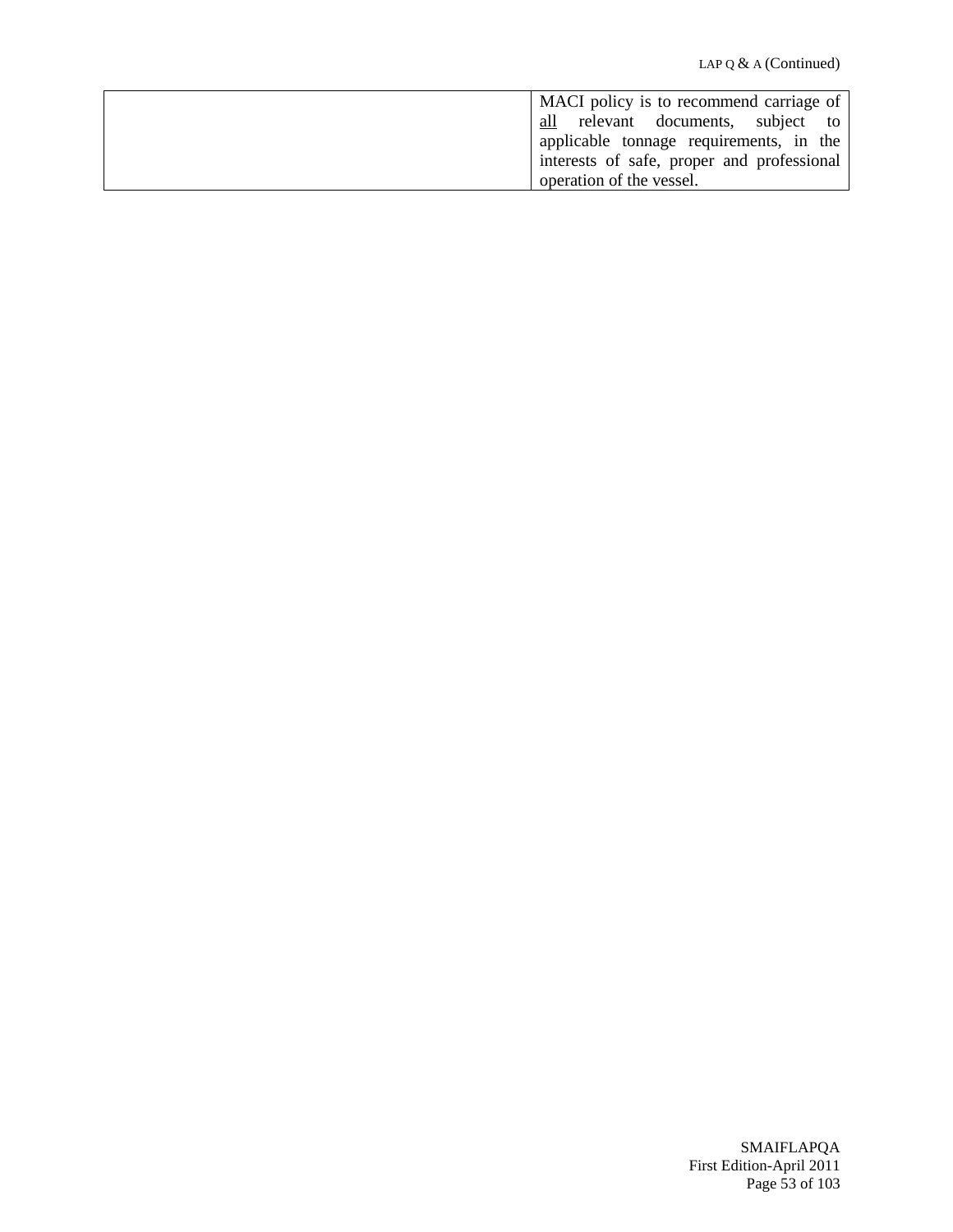### **5. INTERNATIONAL SAFETY MANAGEMENT (ISM) CODE - SECTION 183 OF MSL 2008:**

All questions within this section may be set for both Masters and Senior Officers.

## **5-1.**

| What is the ISM Code?                                                                              | <b>Answer:</b>                                                                                                                      |
|----------------------------------------------------------------------------------------------------|-------------------------------------------------------------------------------------------------------------------------------------|
| The International Management Code for the Safe<br>Operation of Ships and for Pollution Prevention. | The International Management Code for<br>the Safe Operation of Ships and for<br>Pollution Prevention.                               |
| A Code to enhance the security of ships and port<br>facilities.                                    | The<br>the International<br>- of<br>purpose                                                                                         |
| The International Code for the Safe Manning of<br>Ships.                                           | Management Code for the Safe Operation<br>of Ships and for Pollution Prevention (ISM                                                |
| A Code for the independent survey and monitoring<br>of ships.                                      | Code) is to provide an international<br>standard for the safe management and<br>operation of ships and for pollution<br>prevention. |

## **5-2.**

| Must Cayman Islands ships abide by the ISM Code?                                   | <b>Answer:</b>                                                                     |
|------------------------------------------------------------------------------------|------------------------------------------------------------------------------------|
| Only cargo ships over 500 gross tonnage (subject to<br>SOLAS).                     | Only cargo ships over 500 gross tonnage<br>and passenger ships (subject to SOLAS). |
| Only passenger ships (subject to SOLAS).                                           | All Cayman Islands registered commercial                                           |
| Only cargo ships over 500 gross tonnage and<br>passenger ships (subject to SOLAS). | ships over 500 gross<br>tonnage, on<br>international voyages and passenger ships   |
| No.                                                                                | and such other ships whilst in Cayman<br>Islands waters must adhere to the Code.   |

## **5-3.**

| required? | When is an interim verification under the ISM Code     | <b>Answer:</b><br>Upon initial registration.                                                                                                                                                                                                                                                                |
|-----------|--------------------------------------------------------|-------------------------------------------------------------------------------------------------------------------------------------------------------------------------------------------------------------------------------------------------------------------------------------------------------------|
| O         | Upon initial registration.                             | On initial registration a Cayman Islands                                                                                                                                                                                                                                                                    |
| O         | After the first six months of operation.               | ship undergoes an "interim" verification to                                                                                                                                                                                                                                                                 |
| O         | Between the $2nd$ and $3rd$ year of operation.         | ascertain that a Safety Management System                                                                                                                                                                                                                                                                   |
| O         | Before any verification or audit conducted by<br>MACI. | (SMS) is in place. Following this interim<br>assessment, which may exceptionally be<br>delegated to Class, an interim Safety<br>Management Certificate (SMC), valid for<br>up to six months, will be issued. Towards<br>the end of the period of validity of the<br>SMC an initial audit will be<br>interim |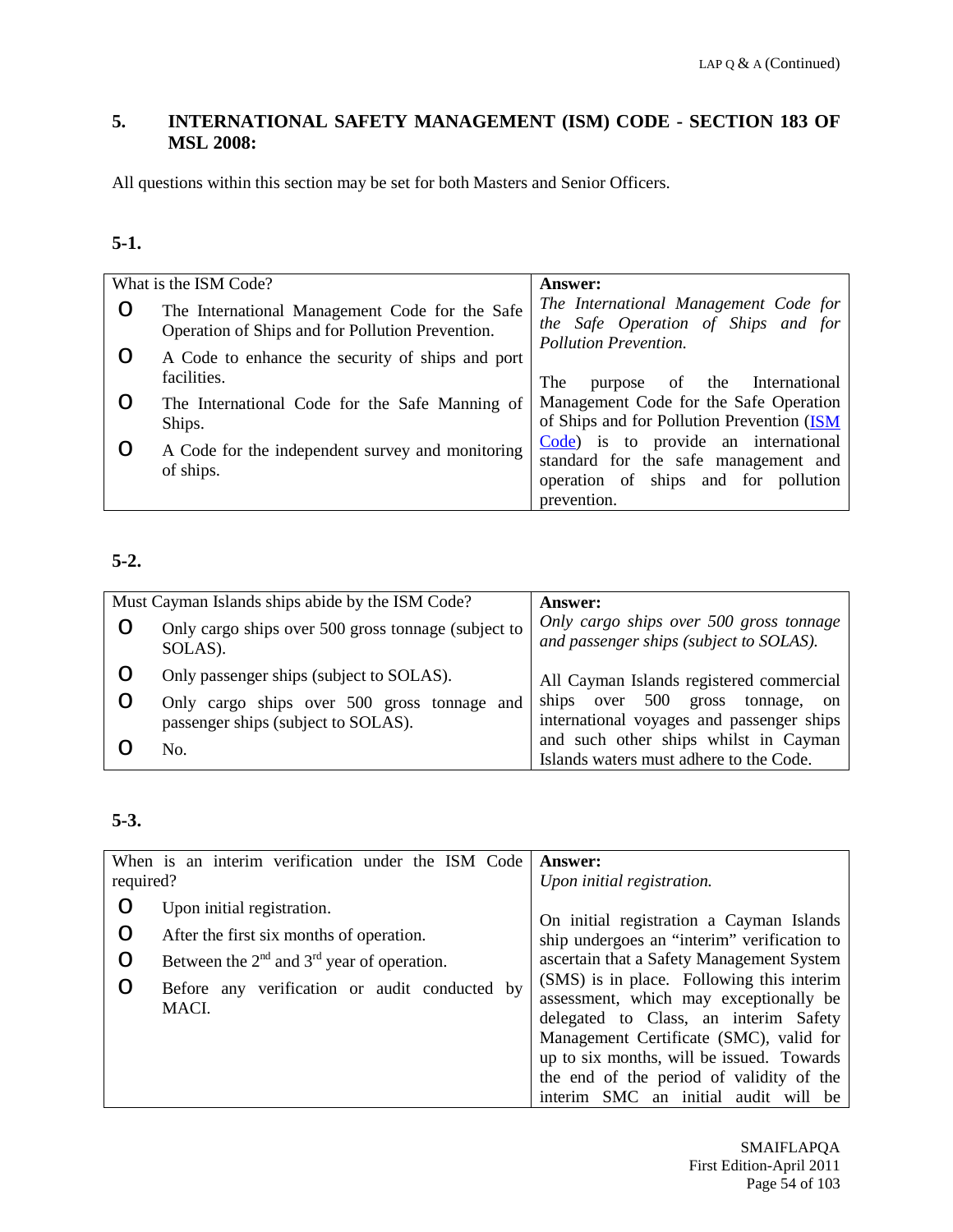| conducted by MACI to ascertain that the |
|-----------------------------------------|
| SMS is being operated satisfactorily.   |

## **5-4.**

| When must an intermediate shipboard verification for the<br><b>Answer:</b>                   |                                                                                        |
|----------------------------------------------------------------------------------------------|----------------------------------------------------------------------------------------|
| ISM Code take place?                                                                         | Between the $2^{nd}$ and $3^{rd}$ anniversary of the                                   |
| After six months.                                                                            | Safety Management Certificate (SMC).                                                   |
| Between the $2^{nd}$ and $3^{rd}$ anniversary of the Safety<br>Management Certificate (SMC). | An intermediate shipboard verification is<br>required and it should take place between |
| After five years.                                                                            | the second and third anniversary of the                                                |
| SMC.<br>None of the above.                                                                   |                                                                                        |

#### **5-5.**

| valid for? | How long is a full Safety Management Certificate (SMC) | <b>Answer:</b><br>For up to 5 years.         |
|------------|--------------------------------------------------------|----------------------------------------------|
|            | Six months.                                            | Following successful audit, the ship will be |
| O          | For up to 2 years.                                     | issued with a full time International SMC,   |
| O          | For up to 3 years.                                     | where it meets all requisite provisions,     |
|            | For up to 5 years.                                     | valid for up to five years.                  |

### **5-6.**

| How long may a DOC be valid for? | <b>Answer:</b>                                                                                                                 |
|----------------------------------|--------------------------------------------------------------------------------------------------------------------------------|
| Six months.                      | For up to 5 years.                                                                                                             |
| For up to 2 years.               | A Document of Compliance (DOC) will be                                                                                         |
| For up to 3 years.               | issued to the Company<br>following                                                                                             |
| For up to 5 years.               | satisfactory audit to ensure compliance<br>with the Code by the Company. A DOC is<br>issued with a period of validity of up to |
|                                  | five years after which it must be renewed.<br>The DOC is subject to annual verification.                                       |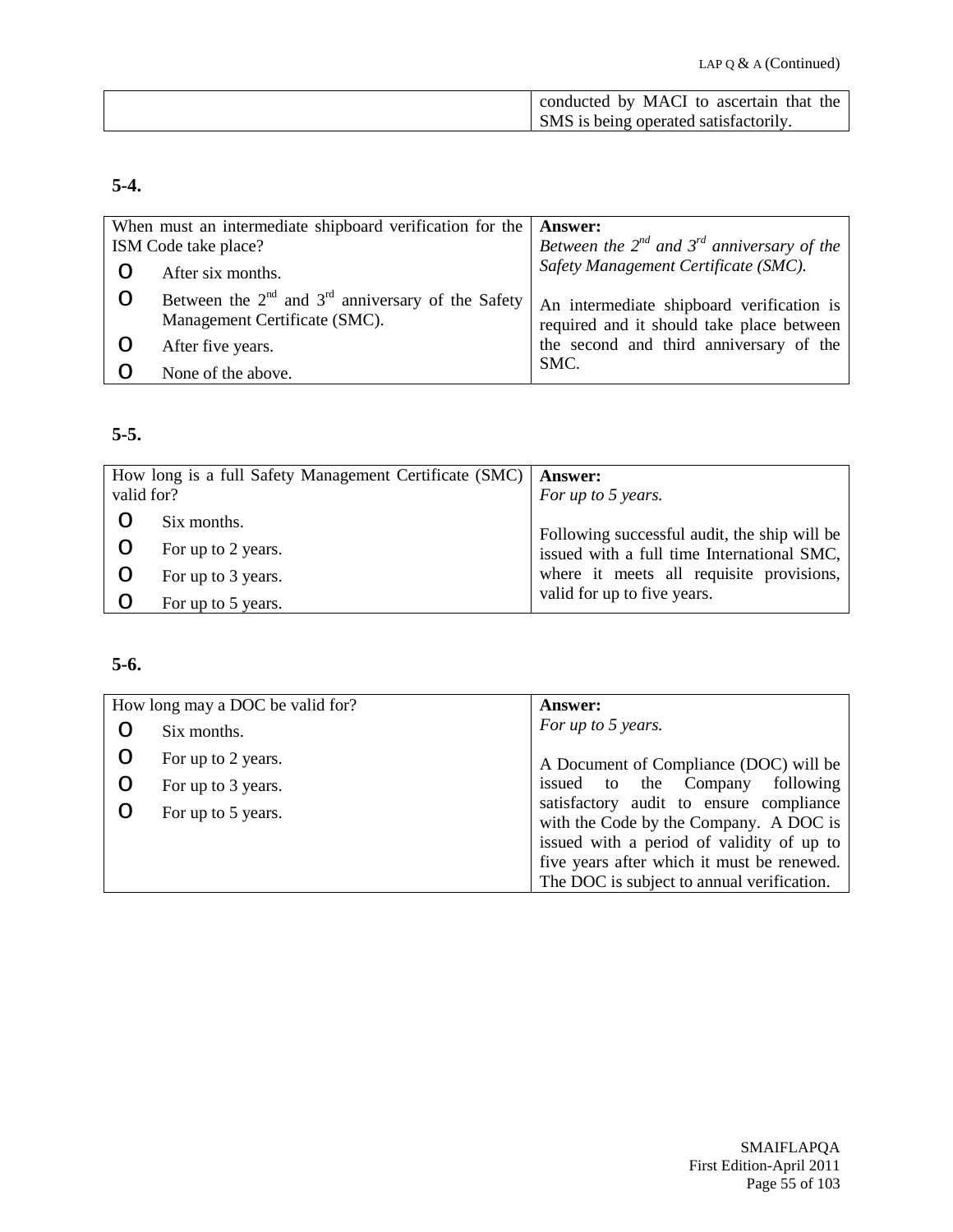### **5-7.**

| What documents must be carried onboard to comply with<br>the ISM Code? |                                                         | <b>Answer:</b><br>The original SMC Certificate and a copy of                                                                      |
|------------------------------------------------------------------------|---------------------------------------------------------|-----------------------------------------------------------------------------------------------------------------------------------|
|                                                                        | A copy of the SMC Certificate and a copy of the<br>DOC. | the DOC.                                                                                                                          |
|                                                                        | The original SMC Certificate and a copy of the<br>DOC.  | The original SMC issued to the ship must<br>be carried onboard and available for<br>inspection at all times, along with a copy of |
|                                                                        | A copy of the SMC Certificate and the original<br>DOC.  | the DOC. It is an offence to attempt to<br>proceed to sea without these Certificates                                              |
|                                                                        | The original SMC Certificate and the original<br>DOC.   | onboard and the ship is subject to<br>detention.                                                                                  |

## **5-8.**

| Who should carry out the shipboard audit for compliance<br>with the International Safety Management (ISM) Code? | <b>Answer:</b><br>MACI.                                      |
|-----------------------------------------------------------------------------------------------------------------|--------------------------------------------------------------|
| The Operator.                                                                                                   | In most cases all shipboard audits for the                   |
| Your Classification Society.                                                                                    | ISM Code will be carried out by CISR                         |
| MACL.                                                                                                           | Surveyors. ISM shipboard audits should be                    |
| None of the above.                                                                                              | arranged in plenty of time through contact<br>with the CISR. |

## **5-9.**

|     |                                                          |     | Answer:                                  |
|-----|----------------------------------------------------------|-----|------------------------------------------|
|     | In complying with the ISM Code what must the Owner and   |     | $(a)$ , $(b)$ and $(c)$ .                |
|     | Master ensure?                                           |     |                                          |
|     |                                                          |     | The Owner and Master shall ensure that-  |
| (a) | The condition of the ship, including its structure,      | (a) | the condition of the ship, including its |
|     | machinery and equipment, is maintained so as to          |     | structure, machinery and equipment,      |
|     | comply with the relevant provisions of the ISM Code      |     | is maintained so as to comply with the   |
|     | applicable to the ship and that the ship in all respects |     | relevant provisions of the ISM Code      |
|     | will remain fit to proceed to sea without danger to      |     | applicable to the ship and that the ship |
|     | the ship or persons on board.                            |     | in all respects will remain fit to       |
| (b) | After any survey required by the ISM Code has been       |     | proceed to sea without danger to the     |
|     | completed, no material change is made to the             |     | ship or persons on board;                |
|     | structure, machinery and equipment of the ship           | (b) | after any survey required by the ISM     |
|     | which was subject to the survey without the approval     |     | Code has been completed, no material     |
|     | of a surveyor, except by direct replacement.             |     | change is made to the structure,         |
| (c) | Whenever an accident occurs to a ship or a defect is     |     | machinery and equipment of the ship      |
|     | discovered either of which affects the safety of the     |     | which was subject to the survey          |
|     | ship or the efficiency or completeness of the ship,      |     | without the approval of a surveyor,      |
|     | including its structure, machinery and equipment it is   |     | except by direct replacement; and        |
|     | reported.                                                | (c) | whenever an accident occurs to a ship    |
|     |                                                          |     | or a defect is discovered either of      |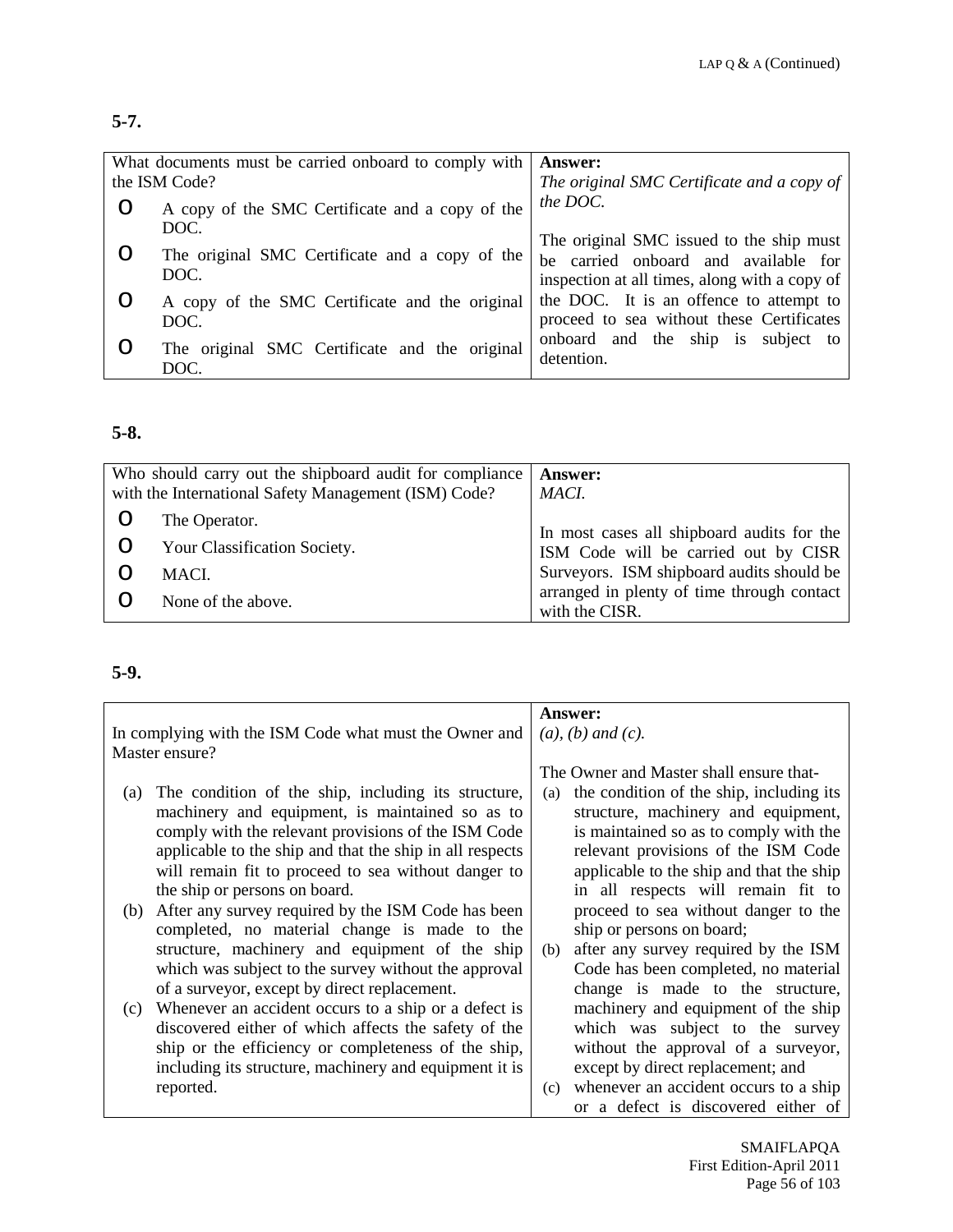| O<br>$\circ$<br>$\circ$ | $(a)$ , $(b)$ and $(c)$ .<br>$(a)$ and $(b)$ .<br>$(a)$ and $(c)$ . | which affects the safety of the ship or<br>the efficiency or completeness of the<br>including<br>ship,<br>its<br>structure,<br>machinery and equipment-                                                                                                                                               |
|-------------------------|---------------------------------------------------------------------|-------------------------------------------------------------------------------------------------------------------------------------------------------------------------------------------------------------------------------------------------------------------------------------------------------|
|                         | $(b)$ and $(c)$ .                                                   | it is reported at the earliest<br>(i)<br>opportunity to a surveyor or a<br>proper officer; and<br>(ii)<br>if a Cayman Islands ship is, in<br>such a case, in a port outside the<br>Islands, it is also reported to the<br>appropriate authorities of the<br>country in which the port is<br>situated. |

## **5-10.**

|                  | When an accident occurs to a ship or a defect is discovered                                                                                                                                                    | Answer:                                                                                                                |
|------------------|----------------------------------------------------------------------------------------------------------------------------------------------------------------------------------------------------------------|------------------------------------------------------------------------------------------------------------------------|
|                  | which affects the safety of the ship who should it be                                                                                                                                                          | To a MACI surveyor or a proper officer at                                                                              |
| reported to?     |                                                                                                                                                                                                                | the earliest opportunity and, if in a port                                                                             |
| O                | To a MACI Surveyor or a proper officer at the<br>earliest opportunity and, if in a port outside the<br>Islands, it should also be reported to the authorities<br>of the country in which the port is situated. | outside the Islands, it should also be<br>reported to the authorities of the country in<br>which the port is situated. |
|                  |                                                                                                                                                                                                                | Whenever an accident occurs to a ship or a                                                                             |
| $\left( \right)$ | Only to a MACI Surveyor or a proper Officer at the<br>earliest opportunity regardless of the location.                                                                                                         | defect is discovered either of which affects<br>the safety of the ship or the efficiency or                            |
| $\left( \right)$ | Only to the authorities of the country in which the<br>port is situated.                                                                                                                                       | completeness of the ship, including its<br>structure, machinery and equipment-                                         |
| 0                | To the Classification Society.                                                                                                                                                                                 | it is reported at the earliest<br>(a)<br>opportunity to a surveyor or a proper<br>officer; and                         |
|                  |                                                                                                                                                                                                                | (b) if a Cayman Islands ship is in such a                                                                              |
|                  |                                                                                                                                                                                                                | case in a port outside the Islands, it is                                                                              |
|                  |                                                                                                                                                                                                                | also reported to the appropriate                                                                                       |
|                  |                                                                                                                                                                                                                | authorities of the country in which the                                                                                |
|                  |                                                                                                                                                                                                                | port is situated.                                                                                                      |

# **5-11.**

| Does every Shipping Company require a Designated | <b>Answer:</b>                                                                     |
|--------------------------------------------------|------------------------------------------------------------------------------------|
| Person Ashore (DPA)?                             | Yes.                                                                               |
| Yes.                                             |                                                                                    |
| No.                                              | To ensure that there is an effective link<br>between the Company and those onboard |
| Not if the Master is able to assume the role.    | ship every Company must appoint a                                                  |
| Only for certain ships.                          | Designated Person or Persons Ashore                                                |
|                                                  | (DPA) having direct access to the highest                                          |
|                                                  | levels of management within the Company.                                           |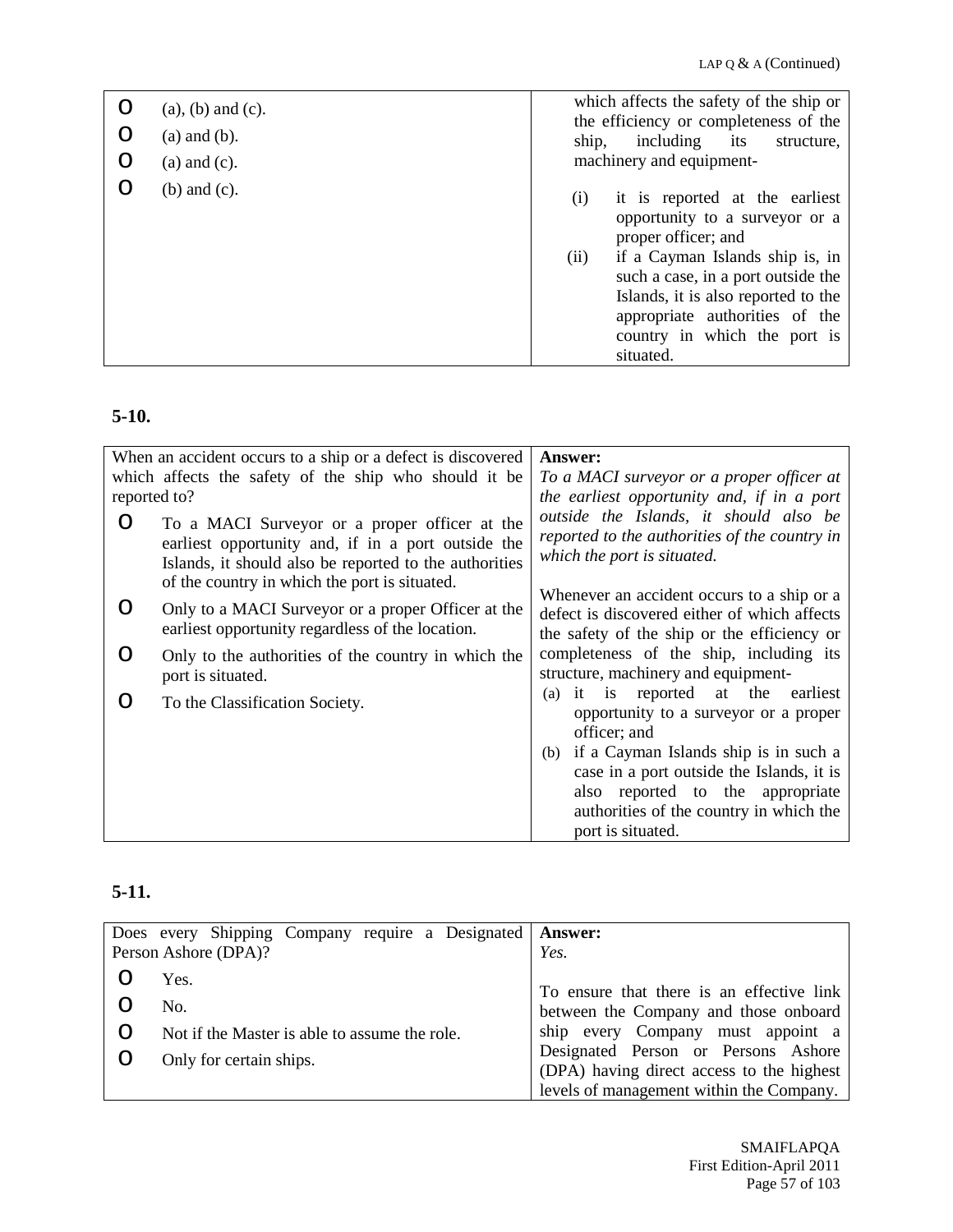| The responsibility and role of the DPA         |
|------------------------------------------------|
| includes the monitoring of the operation of    |
| each ship with respect to safety and           |
| pollution prevention and ensuring that         |
| adequate resource and shore based support      |
| are readily available to the ship as required. |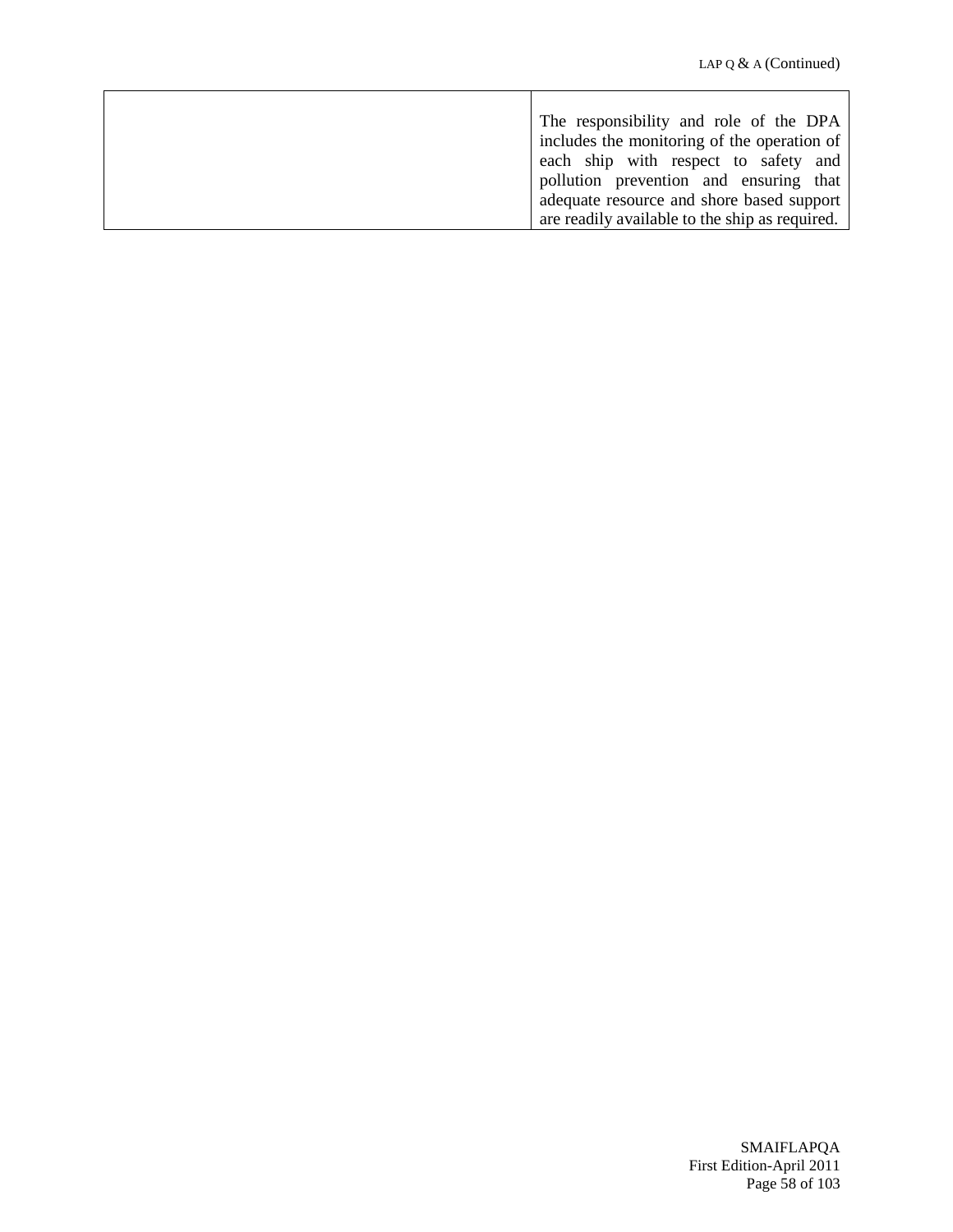### **6. INTERNATIONAL SHIP AND PORT FACILITY SECURITY (ISPS) CODE - SECTIONS 206 TO 211 OF MSL 2008:**

All questions within this section may be set for both Masters and Senior Officers.

#### **6-1.**

|   | What is the ISPS Code?                                                                             | <b>Answer:</b>                                                                                                                                                                                                                                                                                                                                                                                                                                                                                                                                                                                                                                                                                                                                                                                                                                                                                                                                                                              |
|---|----------------------------------------------------------------------------------------------------|---------------------------------------------------------------------------------------------------------------------------------------------------------------------------------------------------------------------------------------------------------------------------------------------------------------------------------------------------------------------------------------------------------------------------------------------------------------------------------------------------------------------------------------------------------------------------------------------------------------------------------------------------------------------------------------------------------------------------------------------------------------------------------------------------------------------------------------------------------------------------------------------------------------------------------------------------------------------------------------------|
| O | The International Salvage of Property from Ships<br>Code.                                          | The International Ship and Port Facility<br>Security Code.                                                                                                                                                                                                                                                                                                                                                                                                                                                                                                                                                                                                                                                                                                                                                                                                                                                                                                                                  |
| O | The International Ship and Port Facility Security<br>Code.                                         | The International Ship and Port Facility<br>Security Code (ISPS Code) contains a                                                                                                                                                                                                                                                                                                                                                                                                                                                                                                                                                                                                                                                                                                                                                                                                                                                                                                            |
| O | The International Management Code for the Safe<br>Operation of Ships and for Pollution Prevention. | comprehensive set of measures to enhance<br>the security of ships and port facilities,                                                                                                                                                                                                                                                                                                                                                                                                                                                                                                                                                                                                                                                                                                                                                                                                                                                                                                      |
| O | The International Special Purpose Ships Code.                                                      | developed in response to the perceived<br>threats to ships and port facilities in the<br>wake of the 9/11 attacks in the United<br>The ISPS Code is implemented<br>States.<br>through chapter XI-2 of the $(SOLAS 74)$ -<br>Special Measures to Enhance Maritime<br>Security. The Code has two parts, one<br>mandatory and one recommendatory.<br>In essence, the Code takes the approach<br>that ensuring the security of ships and port<br>facilities is a risk management activity and<br>that, to determine what security measures<br>are appropriate, an assessment of the risks<br>must be made in each particular case. The<br>purpose of the Code is to provide a<br>standardised, consistent framework for<br>evaluating risk, thus enabling Governments<br>to offset changes in threat with changes in<br>vulnerability levels for ships and port<br>facilities<br>through<br>determination<br>of<br>appropriate<br>security<br>levels<br>and<br>corresponding security measures. |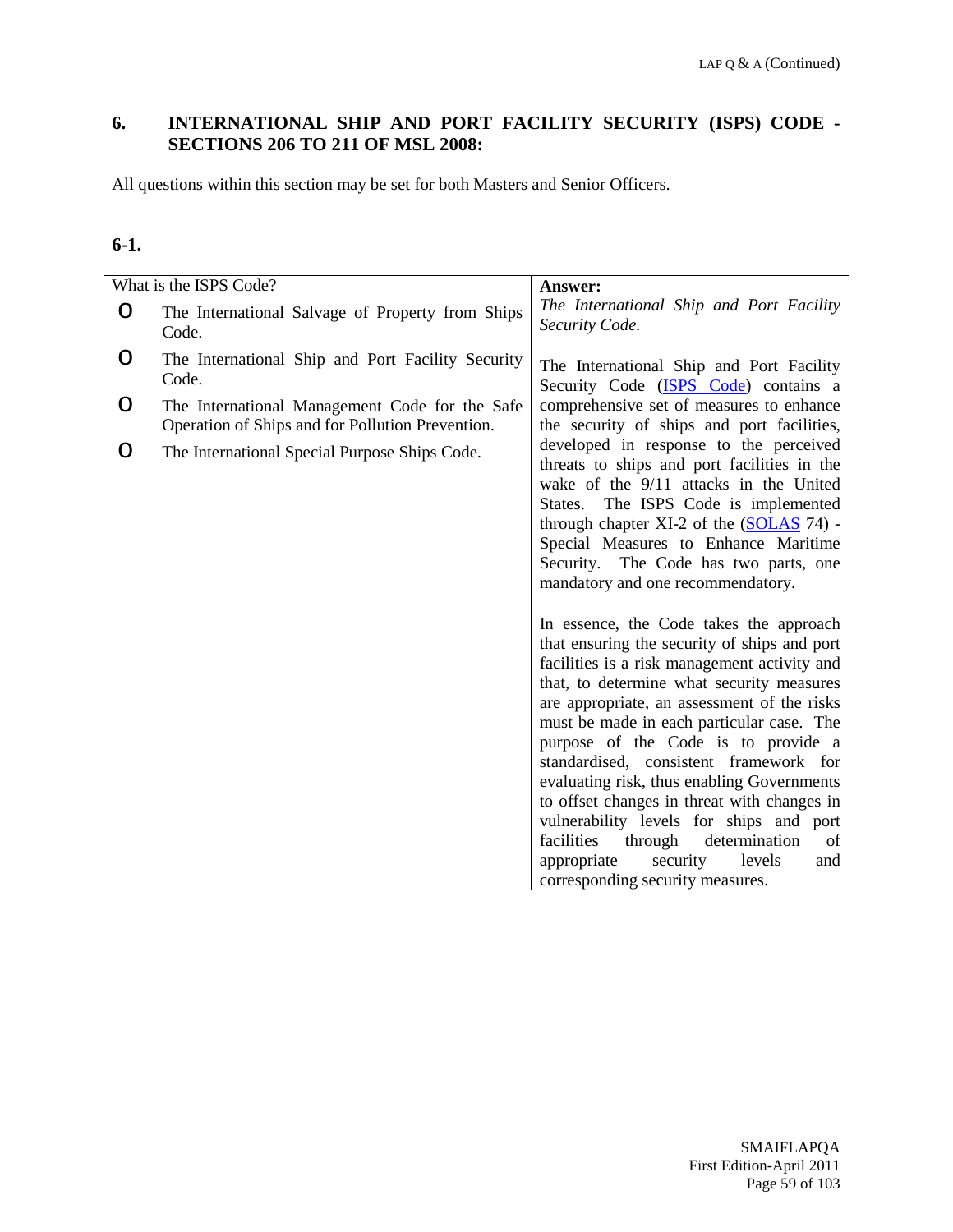#### **6-2.**

|       | Which Cayman Islands ships must comply with the ISPS           | <b>Answer:</b>                             |
|-------|----------------------------------------------------------------|--------------------------------------------|
| Code? |                                                                | Only cargo ships over 500 gross tonnage    |
| O     | Only cargo ships over 500 gross tonnage (subject to<br>SOLAS). | and passenger ships (subject to SOLAS).    |
|       |                                                                | The ISPS Code is part of SOLAS 74 and so   |
| Ő     | Only passenger ships (subject to SOLAS).                       | compliance is mandatory<br>for<br>the      |
| O     | Only cargo ships over 500 gross tonnage and                    | Contracting Parties. The UK has extended   |
|       | passenger ships (subject to SOLAS).                            | its ratification of SOLAS 74 to the Cayman |
|       | No.                                                            | Islands and therefore all Cayman Islands   |
|       |                                                                | registered commercial ships over 500 gross |
|       |                                                                | tonnage, and all passenger ships, on       |
|       |                                                                | international voyages, must adhere to the  |
|       |                                                                | Code.                                      |

### **6-3.**

| required? | When is an interim verification under the ISPS Code    | Answer:<br>Upon initial registration.                                                                                                                                                                                                                                                        |
|-----------|--------------------------------------------------------|----------------------------------------------------------------------------------------------------------------------------------------------------------------------------------------------------------------------------------------------------------------------------------------------|
| O         | Upon initial registration.                             |                                                                                                                                                                                                                                                                                              |
| $\circ$   | After the first six months of operation.               | All Cayman Islands registered commercial<br>ships over 500 gross tonnage,<br>and                                                                                                                                                                                                             |
| $\circ$   | Between the $2nd$ and $3rd$ year of operation.         | passenger ships, on international voyages,                                                                                                                                                                                                                                                   |
| O         | Before any verification or audit conducted by<br>MACI. | shall, on initial registration, undergo an<br>"interim" assessment for compliance with<br>the Code. Following this interim<br>assessment, which may be delegated to<br>Class, an interim International<br>Ship<br>Security Certificate (SSC), valid for up to<br>six months, will be issued. |

### **6-4.**

|   | When must an intermediate shipboard verification under<br>the ISPS Code take place? | <b>Answer:</b><br>Between the $2^{nd}$ and $3^{rd}$ anniversary of the             |
|---|-------------------------------------------------------------------------------------|------------------------------------------------------------------------------------|
|   | After six months.                                                                   | International Ship Security Certificate                                            |
| O | Between the $2^{nd}$ and $3^{rd}$ anniversary of the                                | $(SSC)$ .                                                                          |
|   | International Ship Security Certificate (SSC).                                      | An intermediate shipboard verification is                                          |
|   | After five years.                                                                   | required and it should take place between                                          |
|   | None of the above.                                                                  | the second and third anniversary of the<br>International Ship Security Certificate |
|   |                                                                                     | $(SSC)$ .                                                                          |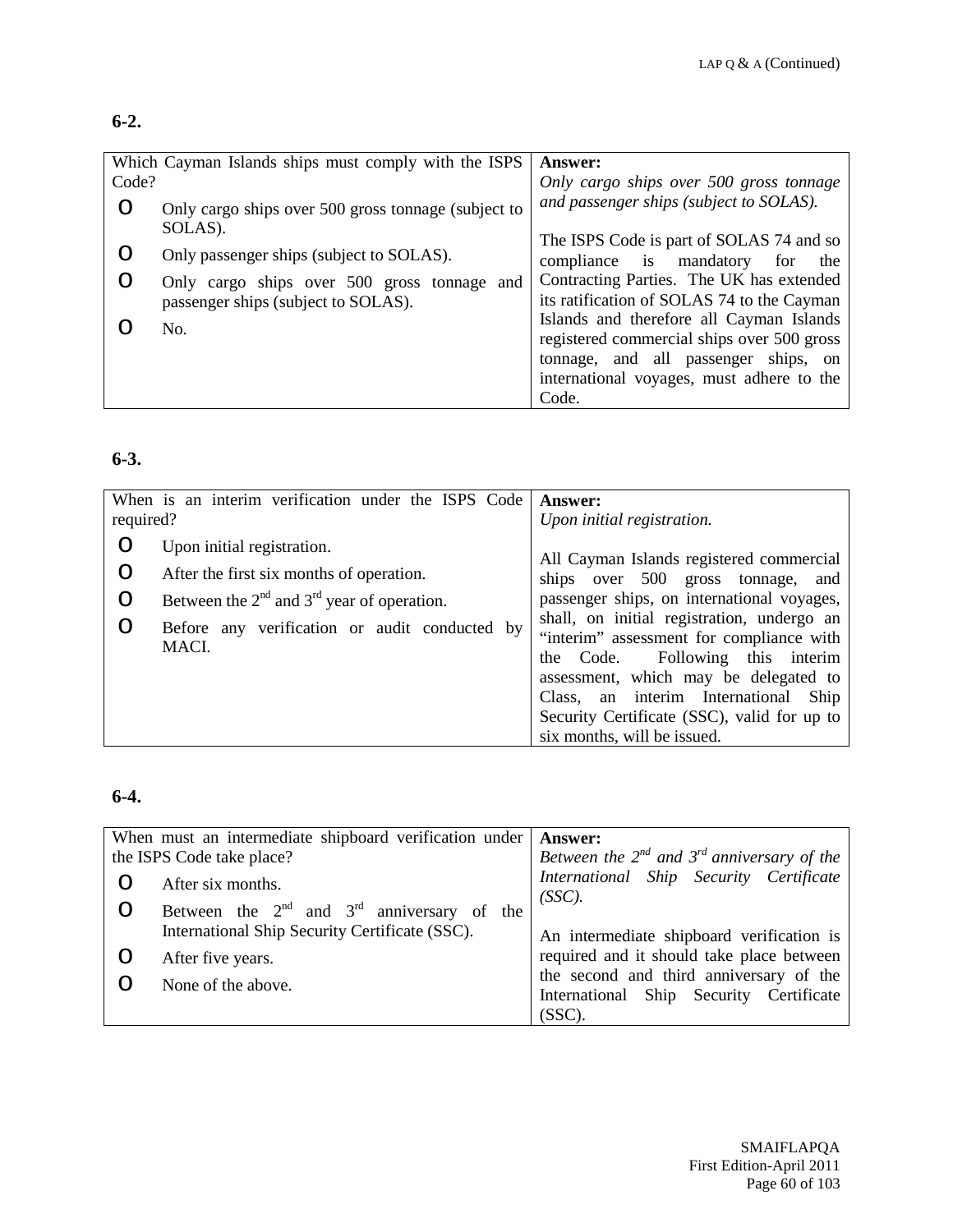## **6-5.**

| How long may a full International Ship Security Certificate<br>(SSC) be valid for? |                    | <b>Answer:</b><br>For up to 5 years.                                                          |
|------------------------------------------------------------------------------------|--------------------|-----------------------------------------------------------------------------------------------|
|                                                                                    |                    |                                                                                               |
|                                                                                    | Six months.        |                                                                                               |
|                                                                                    | For up to 2 years. | Following successful initial audit, the ship<br>will be issued with a full time International |
|                                                                                    |                    |                                                                                               |
|                                                                                    | For up to 3 years. | Ship Security Certificate (SSC) where it                                                      |
|                                                                                    |                    | meets all requisite provisions, valid for up                                                  |
|                                                                                    | For up to 5 years. | to five years.                                                                                |

### **6-6.**

| What documents must be carried onboard to comply with |                                                                                            | <b>Answer:</b>                                                                                |
|-------------------------------------------------------|--------------------------------------------------------------------------------------------|-----------------------------------------------------------------------------------------------|
| the ISPS Code?                                        |                                                                                            | The original International Ship Security                                                      |
|                                                       | None, compliance is voluntary.                                                             | Certificate (SSC).                                                                            |
|                                                       | A copy of the International Ship Security Certificate<br>(SSC).                            | Following successful initial audit, the ship<br>will be issued with a full time International |
|                                                       | The original International Ship Security Certificate<br>$(SSC)$ .                          | Ship Security Certificate (SSC) where it<br>meets all requisite provisions, valid for up      |
|                                                       | A copy of the Document of Compliance (DOC) and<br>International Ship Security Certificate. | to five years. The original International<br>SSC should be carried onboard at all times.      |

# **6-7.**

| Who should carry out the shipboard audit for compliance<br>with the ISPS Code? |                                       | Answer:<br>MACI.                            |
|--------------------------------------------------------------------------------|---------------------------------------|---------------------------------------------|
|                                                                                | The Operator.                         | In most cases all shipboard audits for the  |
|                                                                                | An authorised Classification Society. | ISPS Code will be carried out by MACI       |
|                                                                                | MACI.                                 | Surveyors, normally at the same time as the |
|                                                                                | An approved security consultant.      | ISM audit.                                  |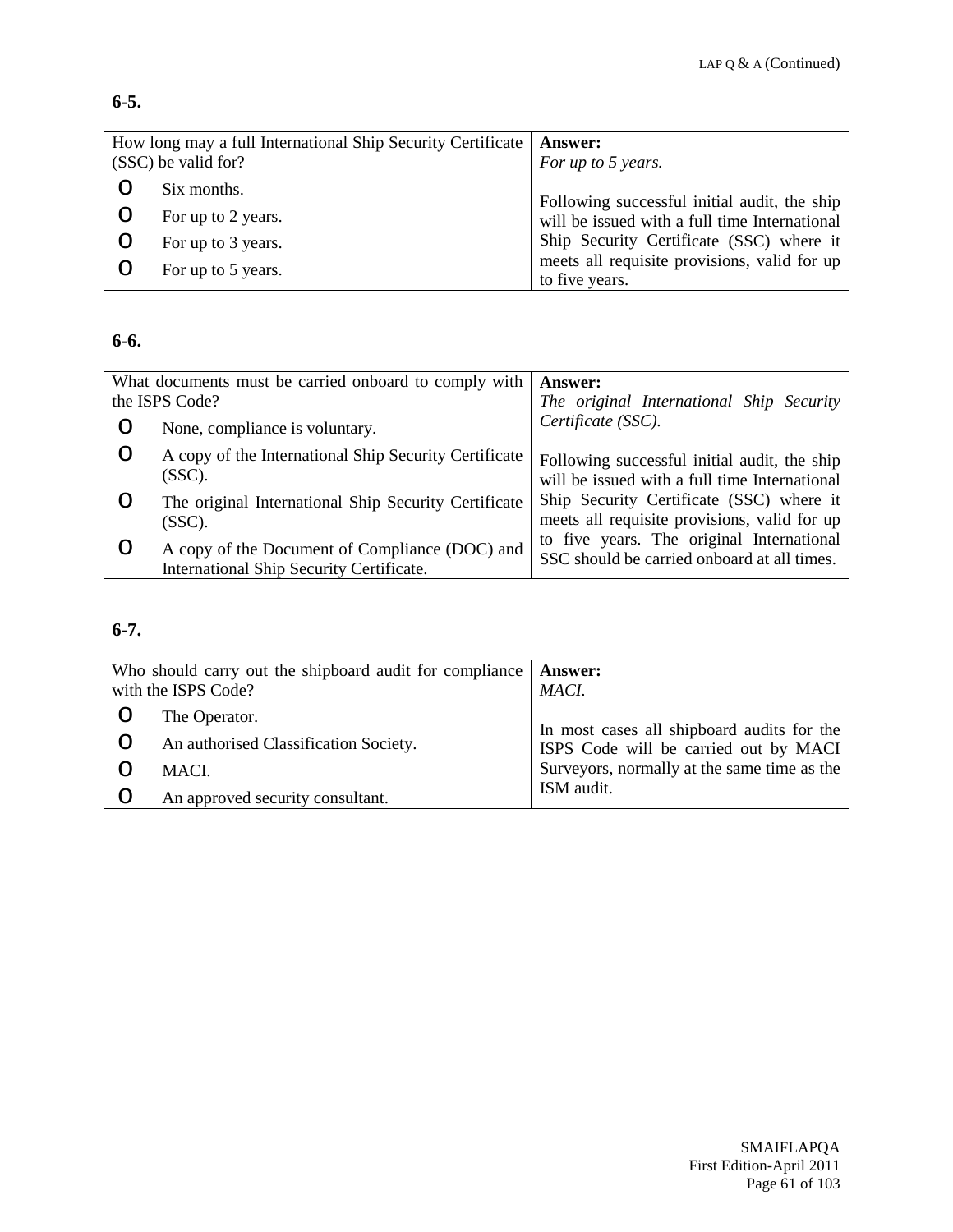#### **6-8.**

| What is Ship Security Level 1? |                                                                                                                                                                                                                                        | <b>Answer:</b>                                                                                                                                                                                            |
|--------------------------------|----------------------------------------------------------------------------------------------------------------------------------------------------------------------------------------------------------------------------------------|-----------------------------------------------------------------------------------------------------------------------------------------------------------------------------------------------------------|
| O                              | The level for which minimum appropriate protective<br>security measures are to be maintained at all times.                                                                                                                             | The level for which minimum appropriate<br>protective security measures are to be<br>maintained at all times.                                                                                             |
| O                              | The level at which appropriate additional protective<br>security measures shall be maintained during a<br>period of heightened security risk.                                                                                          | Ship Security level 1: the level for which<br>minimum appropriate protective security                                                                                                                     |
| O                              | The level for which further specific protective<br>security measures are maintained, for a limited time<br>when a security incident is probable or imminent,<br>even though it may not be possible to identify the<br>specific target. | measures are to be maintained at all times.<br>The ship must always match the security<br>level applicable in the port (which are<br>similar to ship security levels) but a ship                          |
|                                | None of the above.                                                                                                                                                                                                                     | can be at a higher level, but never at a<br>lower level than the port. For each level of<br>security the relevant tasks and procedures<br>as set out in the Ship Security Plan should<br>be put in place. |

#### **6-9.**

|           | What is Ship Security Level 2?                                                                                                                                                                                     | <b>Answer:</b>                                                                                                                               |
|-----------|--------------------------------------------------------------------------------------------------------------------------------------------------------------------------------------------------------------------|----------------------------------------------------------------------------------------------------------------------------------------------|
| O         | The level for which minimum appropriate protective<br>security measures are to be maintained at all times.                                                                                                         | The level at which appropriate additional<br>protective security measures shall be<br>maintained during a period of heightened               |
| $\bigcap$ | The level at which appropriate additional protective<br>security measures shall be maintained during a                                                                                                             | security risk.                                                                                                                               |
|           | period of heightened security risk.                                                                                                                                                                                | Ship Security level 2: the level at which                                                                                                    |
| ( )       | The level for which further specific protective<br>security measures are maintained, for a limited time<br>when a security incident is probable or imminent,<br>even though it may not be possible to identify the | appropriate additional protective security<br>measures shall be maintained during a<br>period of heightened security risk.                   |
|           | specific target.                                                                                                                                                                                                   | The ship must always match the security                                                                                                      |
|           | None of the above.                                                                                                                                                                                                 | level in the port (which are similar to ship<br>security levels) but a ship can be at a higher<br>level, but never at a lower level than the |
|           |                                                                                                                                                                                                                    | port. For each level of security the relevant                                                                                                |
|           |                                                                                                                                                                                                                    | tasks and procedures as set out in the Ship                                                                                                  |
|           |                                                                                                                                                                                                                    | Security Plan should be put in place.                                                                                                        |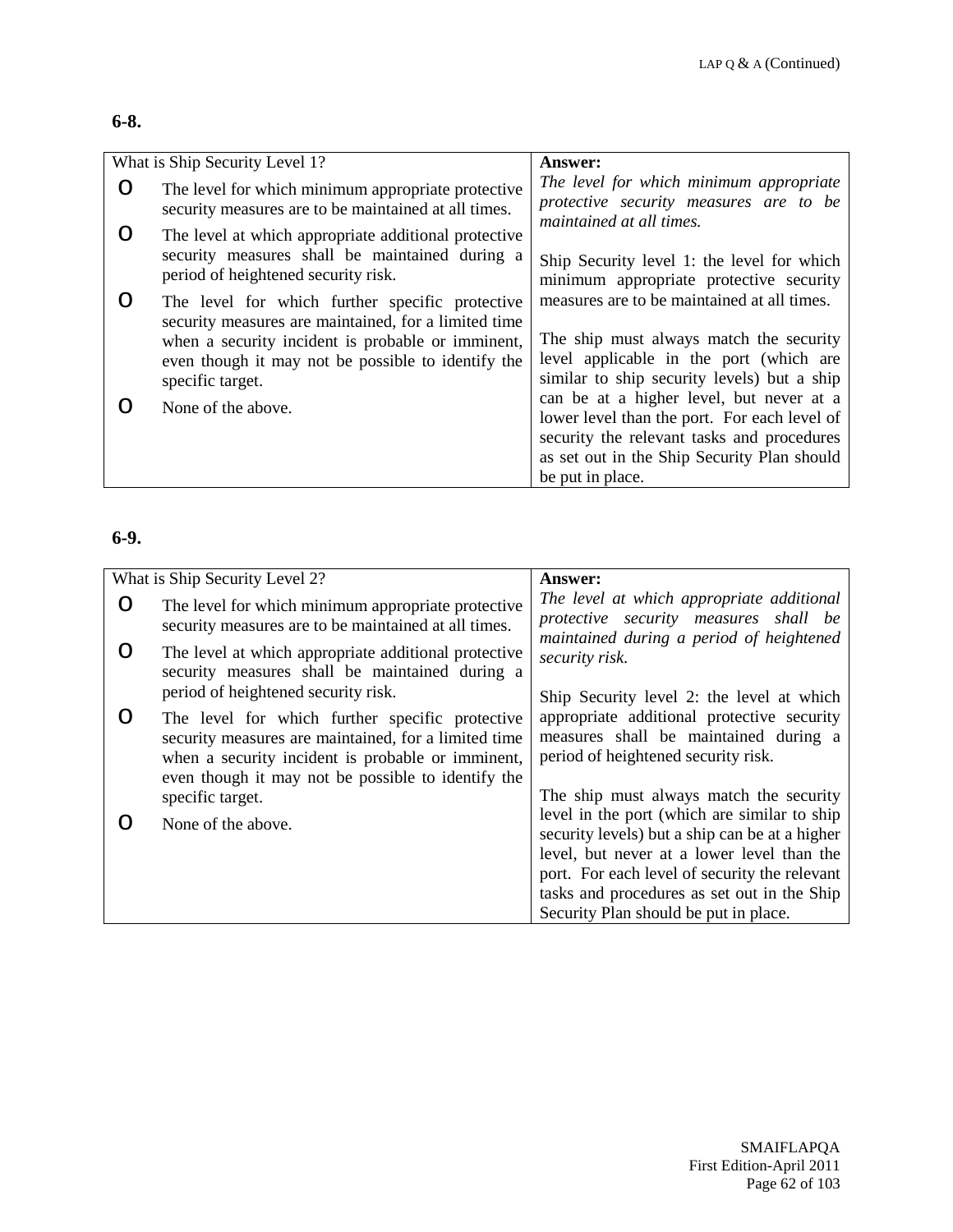#### **6-10.**

|   | What is Ship Security Level 3?                                                                                                                                                                                                         | <b>Answer:</b>                                                                                                                                                                                                                                                                                                                   |
|---|----------------------------------------------------------------------------------------------------------------------------------------------------------------------------------------------------------------------------------------|----------------------------------------------------------------------------------------------------------------------------------------------------------------------------------------------------------------------------------------------------------------------------------------------------------------------------------|
| O | The level for which minimum appropriate protective<br>security measures are to be maintained at all times                                                                                                                              | The level for which further specific<br>protective<br>security<br>measures<br>are<br>maintained, for a limited time when a                                                                                                                                                                                                       |
| O | The level at which appropriate additional protective<br>security measures shall be maintained during a<br>period of heightened security risk                                                                                           | security incident is probable or imminent,<br>even though it may not be possible to<br><i>identify the specific target.</i>                                                                                                                                                                                                      |
| O | The level for which further specific protective<br>security measures are maintained, for a limited time<br>when a security incident is probable or imminent,<br>even though it may not be possible to identify the<br>specific target. | Ship Security level 3: the level for which<br>further<br>specific<br>protective<br>security<br>measures are maintained for a limited time<br>when a security incident is probable or<br>imminent even though it may not be                                                                                                       |
| ∩ | None of the above                                                                                                                                                                                                                      | possible to identify the specific target.                                                                                                                                                                                                                                                                                        |
|   |                                                                                                                                                                                                                                        | The ship must always match the security<br>level in the port (which are similar to ship<br>security levels) but a ship can be at a higher<br>level, but never at a lower level than the<br>port. For each level of security the relevant<br>tasks and procedures as set out in the Ship<br>Security Plan should be put in place. |

# **6-11.**

|   | Must all relevant ships have a Ship Security Plan? | <b>Answer:</b>                                                                                                                                                                                                                                                                                                                                                                                                                                                                                     |
|---|----------------------------------------------------|----------------------------------------------------------------------------------------------------------------------------------------------------------------------------------------------------------------------------------------------------------------------------------------------------------------------------------------------------------------------------------------------------------------------------------------------------------------------------------------------------|
| ∩ | Yes, always.                                       | Yes, always.                                                                                                                                                                                                                                                                                                                                                                                                                                                                                       |
| O | It is only recommended.                            | Merchant Shipping (Maritime<br>The                                                                                                                                                                                                                                                                                                                                                                                                                                                                 |
| O | Only if there is a perceived security risk.        | Security) Regulations 2007 made under                                                                                                                                                                                                                                                                                                                                                                                                                                                              |
|   | No.                                                | section 208 of MSL 2008 require that all<br>relevant Cayman Islands ships must<br>maintain an approved Ship Security Plan<br>which should indicate<br>(SSP)<br>the<br>operational and physical security measures<br>the ship itself should take to ensure it<br>always operates at security level 1. The<br>SSP should also indicate the additional, or<br>intensified, security measures and actions<br>the ship should take to move to or operate<br>at security level 2 or 3 when instructed to |
|   |                                                    | do so.                                                                                                                                                                                                                                                                                                                                                                                                                                                                                             |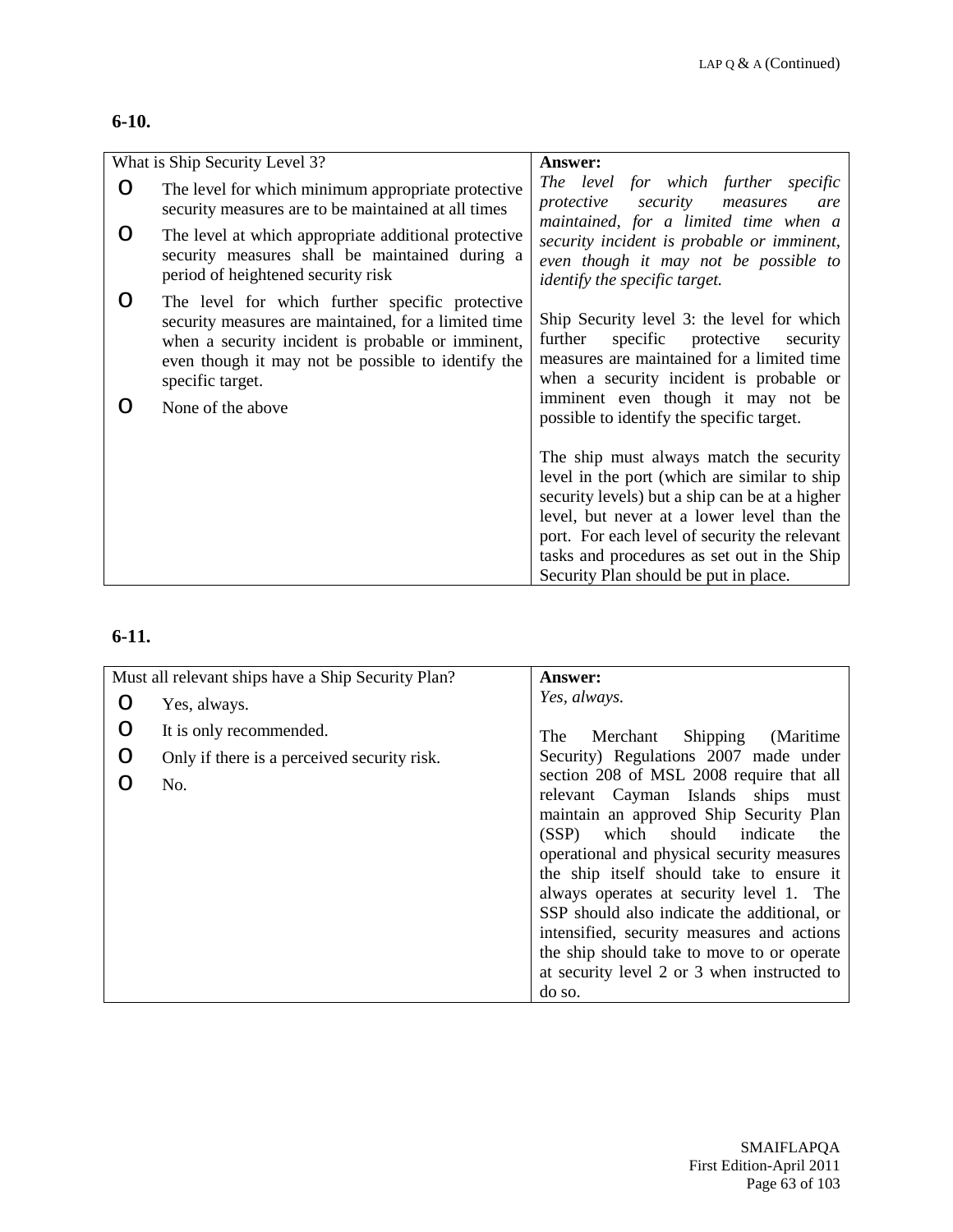#### **6-12.**

|   | Can a Port State request to see a Ship Security Plan?                                            | <b>Answer:</b>                                                                          |
|---|--------------------------------------------------------------------------------------------------|-----------------------------------------------------------------------------------------|
|   | Yes, always.                                                                                     | No, except in specific circumstances and<br>only with the agreement of the Master and / |
|   | Only if the port is at Security level 2 or higher.                                               | or MACI.                                                                                |
| O | No, except in specific circumstances and only with<br>the agreement of the Master and / or MACI. | Ships using any port facilities may be                                                  |
|   | No, never.                                                                                       | subject to Port State Control inspections<br>and additional control measures.<br>The    |
|   |                                                                                                  | authorities may request information<br>regarding the ship, cargo, passengers and        |
|   |                                                                                                  | personnel prior to entry into port. There                                               |
|   |                                                                                                  | may be circumstances in which entry into<br>port could be denied. However, the          |
|   |                                                                                                  | authorities should not make a request to                                                |
|   |                                                                                                  | examine the Ship Security Plan.                                                         |

### **6-13.**

|          | Must a ship subject to the ISPS Code have a Ship Security |     | Answer:                                                                |
|----------|-----------------------------------------------------------|-----|------------------------------------------------------------------------|
| Officer? |                                                           |     | Yes, always.                                                           |
| O        | Yes, always.                                              |     |                                                                        |
| O        | Yes, except in certain circumstances.                     |     | All ships shall have a designated Ship                                 |
| O        | Only if there is a perceived security risk.               |     | Security Officer (SSO) and his duties and<br>responsibilities include- |
|          |                                                           |     | (a) Undertaking<br>regular<br>security                                 |
| O        | It is only recommended.                                   |     | inspections of the ship to ensure the                                  |
|          |                                                           |     | appropriate security measures<br>are<br>maintained;                    |
|          |                                                           | (b) | Maintaining and supervising<br>the                                     |
|          |                                                           |     | implementation of the ships security                                   |
|          |                                                           |     | plan and any amendments;                                               |
|          |                                                           | (c) | Ensuring all security aspects of the                                   |
|          |                                                           |     | cargo, stores, personnel, and luggage                                  |
|          |                                                           |     | are co-ordinated with the security                                     |
|          |                                                           |     | officer in the port;                                                   |
|          |                                                           | (d) | Proposing any modifications to the<br>security plans;                  |
|          |                                                           | (e) | Reporting deficiencies<br>the<br>to                                    |
|          |                                                           |     | Company Security Officer;                                              |
|          |                                                           | (f) | Enhancing security awareness among                                     |
|          |                                                           |     | the crew:                                                              |
|          |                                                           | (g) | Ensuring adequate training is given to                                 |
|          |                                                           |     | shipboard personnel;                                                   |
|          |                                                           | (h) | Reporting of all security incidents;                                   |
|          |                                                           | (i) | Implementing the security plan at the<br>appropriate level; and        |
|          |                                                           | (i) | Ensuring all security equipment is                                     |
|          |                                                           |     | functioning.                                                           |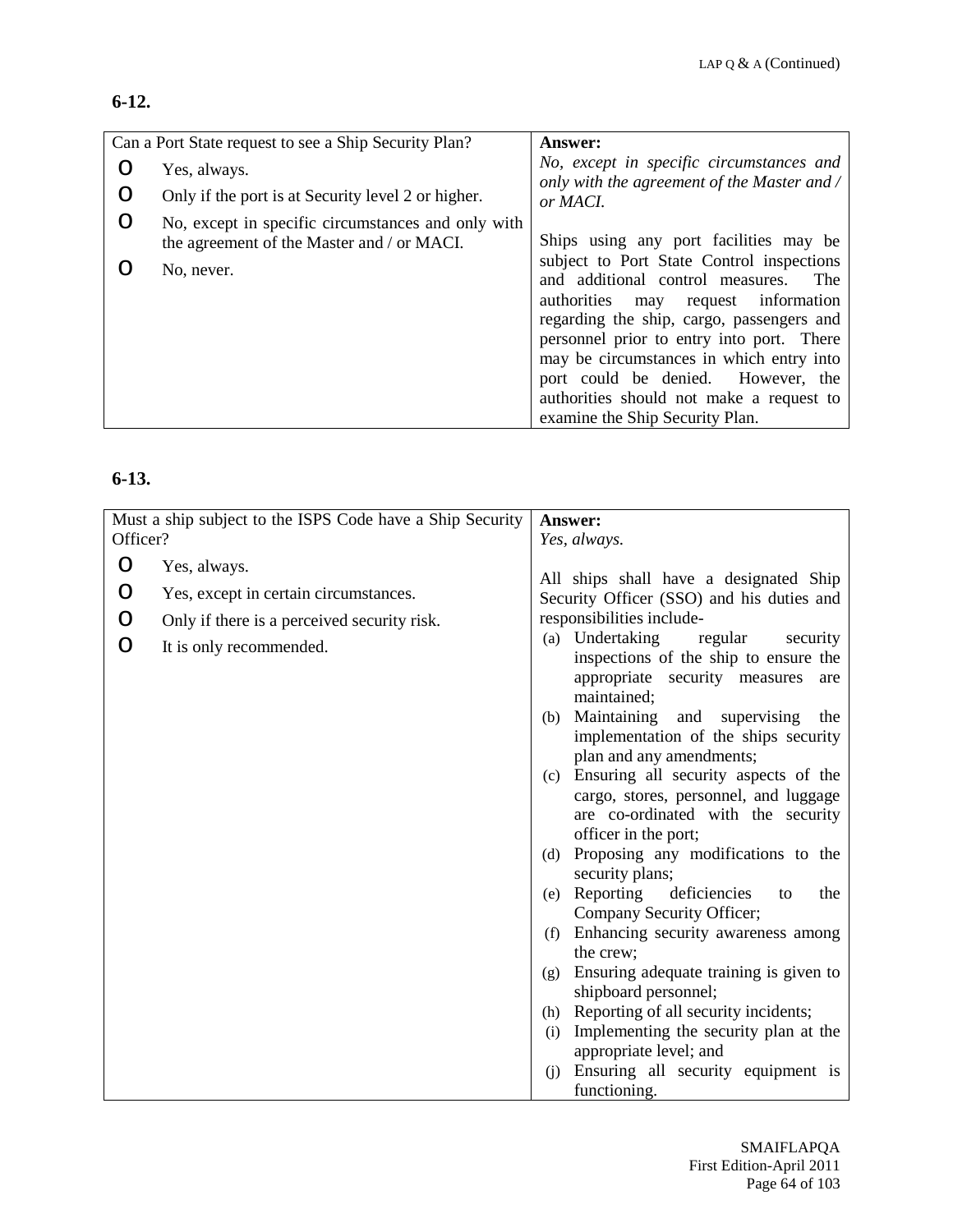## **6-14.**

| How often must the Ship Security Alarm System (SSAS)<br>be tested |                                              | <b>Answer:</b><br>Every three months or when the crew                                                                                                                                                                                                                                                                                                                                                                                                                                                                            |
|-------------------------------------------------------------------|----------------------------------------------|----------------------------------------------------------------------------------------------------------------------------------------------------------------------------------------------------------------------------------------------------------------------------------------------------------------------------------------------------------------------------------------------------------------------------------------------------------------------------------------------------------------------------------|
|                                                                   | Never.                                       | changes.                                                                                                                                                                                                                                                                                                                                                                                                                                                                                                                         |
| O                                                                 | Every three months.                          | To ensure the effective implementation of                                                                                                                                                                                                                                                                                                                                                                                                                                                                                        |
| O                                                                 | When the crew changes.                       | Ship Security Plans on relevant<br>the                                                                                                                                                                                                                                                                                                                                                                                                                                                                                           |
| ∩                                                                 | Every three months or when the crew changes. | Cayman Islands vessels, drills for the Ship<br>Security Alarm System (SSAS) must be<br>carried out at three month intervals, or<br>more frequently upon changes of crew.<br>Drills should take into account the ship<br>type, personnel changes, facilities and<br>countries to be visited in the future.<br>Records of the drills and any deficiencies<br>found must be kept in an appropriate form<br>(which may include electronic format) to<br>prove to Port State Control that the ship is<br>in compliance with the Code. |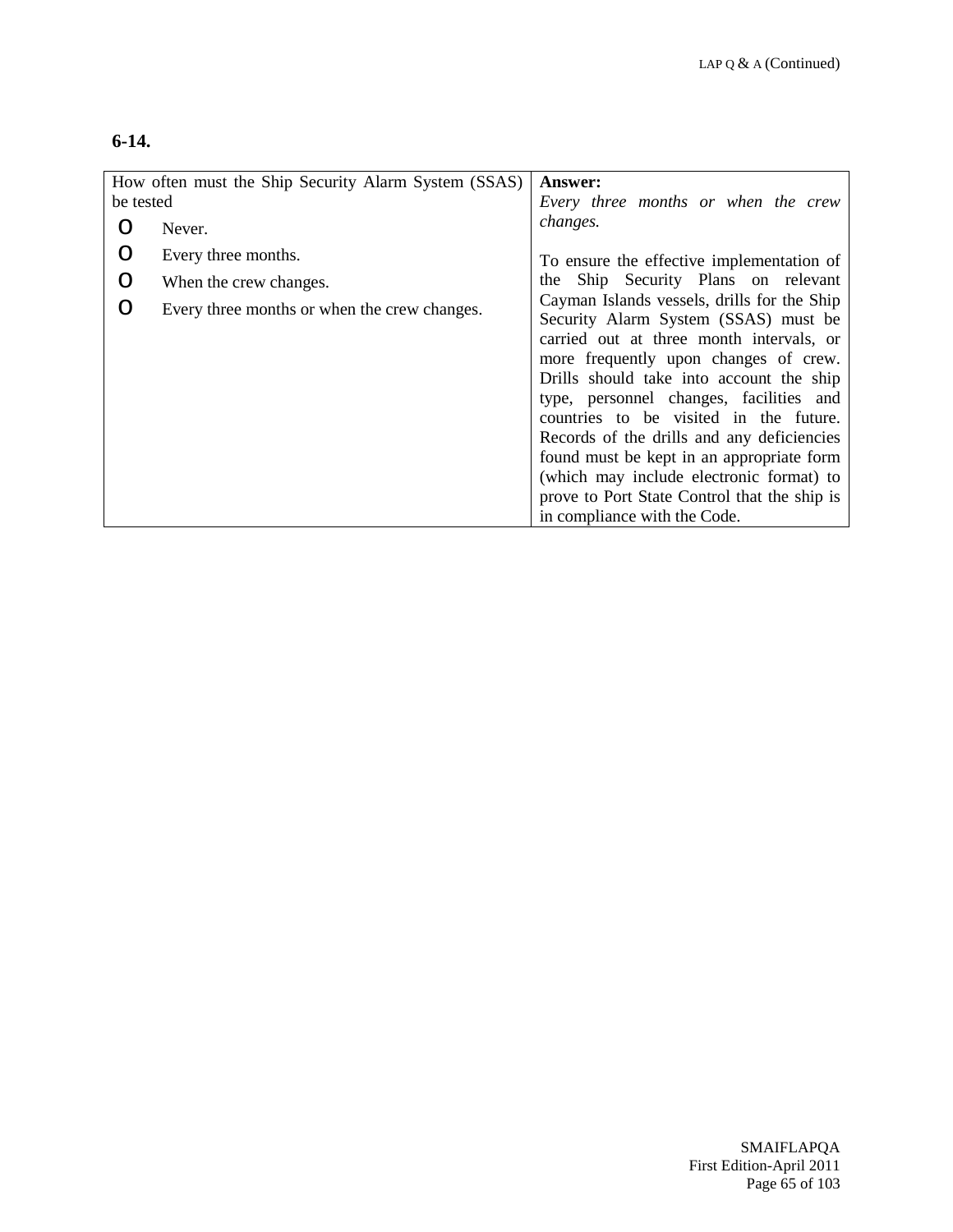### **7. SAFETY OF LIFE AT SEA AND MARITIME SECURITY - PART VII OF MSL 2008:**

#### **7-1. MASTERS ONLY.**

| Where must any Certificate issued under the SOLAS | <b>Answer:</b>                                                                              |
|---------------------------------------------------|---------------------------------------------------------------------------------------------|
| regime be posted on the ship?                     | In a prominent and accessible place.                                                        |
| It doesn't need to be posted on the ship.         | The Owner and Master of every ship issued                                                   |
| Anywhere.                                         | with a Certificate under the SOLAS regime                                                   |
| In the Master's office.                           | (including those for the ISM and ISPS                                                       |
| In a prominent and accessible place.              | Codes) must ensure that it is posted up in a<br>prominent and accessible place in the ship. |

#### **7-2. MASTERS ONLY.**

|                         | Can a Cayman Islands vessel proceed to sea without being                         | Answer:                                                                                                                                                                                                                                                                                                                                                                                                                                                     |
|-------------------------|----------------------------------------------------------------------------------|-------------------------------------------------------------------------------------------------------------------------------------------------------------------------------------------------------------------------------------------------------------------------------------------------------------------------------------------------------------------------------------------------------------------------------------------------------------|
|                         | surveyed and issued with the appropriate Certificates?                           | No.                                                                                                                                                                                                                                                                                                                                                                                                                                                         |
| $\Omega$<br>O<br>O<br>O | No.<br>Yes.<br>Only if the voyage is urgent.<br>Only if an exemption is granted. | No Cayman Islands ship shall proceed to<br>sea unless it has been surveyed and holds,<br>as appropriate the following Certificates-<br>(a) in the case of a passenger ship<br>engaged on international voyages, a<br>Passenger Ship Safety Certificate, or,<br>if the ship is only engaged on short<br>international<br>voyages,<br>short<br>a<br>international Voyage Passenger Ship<br>Safety Certificate;<br>in the case of a cargo ship of three<br>(b) |
|                         |                                                                                  | hundred tons or over engaged on<br>international voyages, a Cargo Ship<br>Safety Radio Certificate;<br>in the case of a cargo ship of five<br>(c)<br>hundred tons or over engaged on<br>international voyages, a Cargo Ship<br>Safety Equipment Certificate; or<br>in the case of a cargo ship of five<br>(d)<br>hundred tons or over engaged on<br>international voyages, a Cargo Ship<br>Safety Construction Certificate.                                 |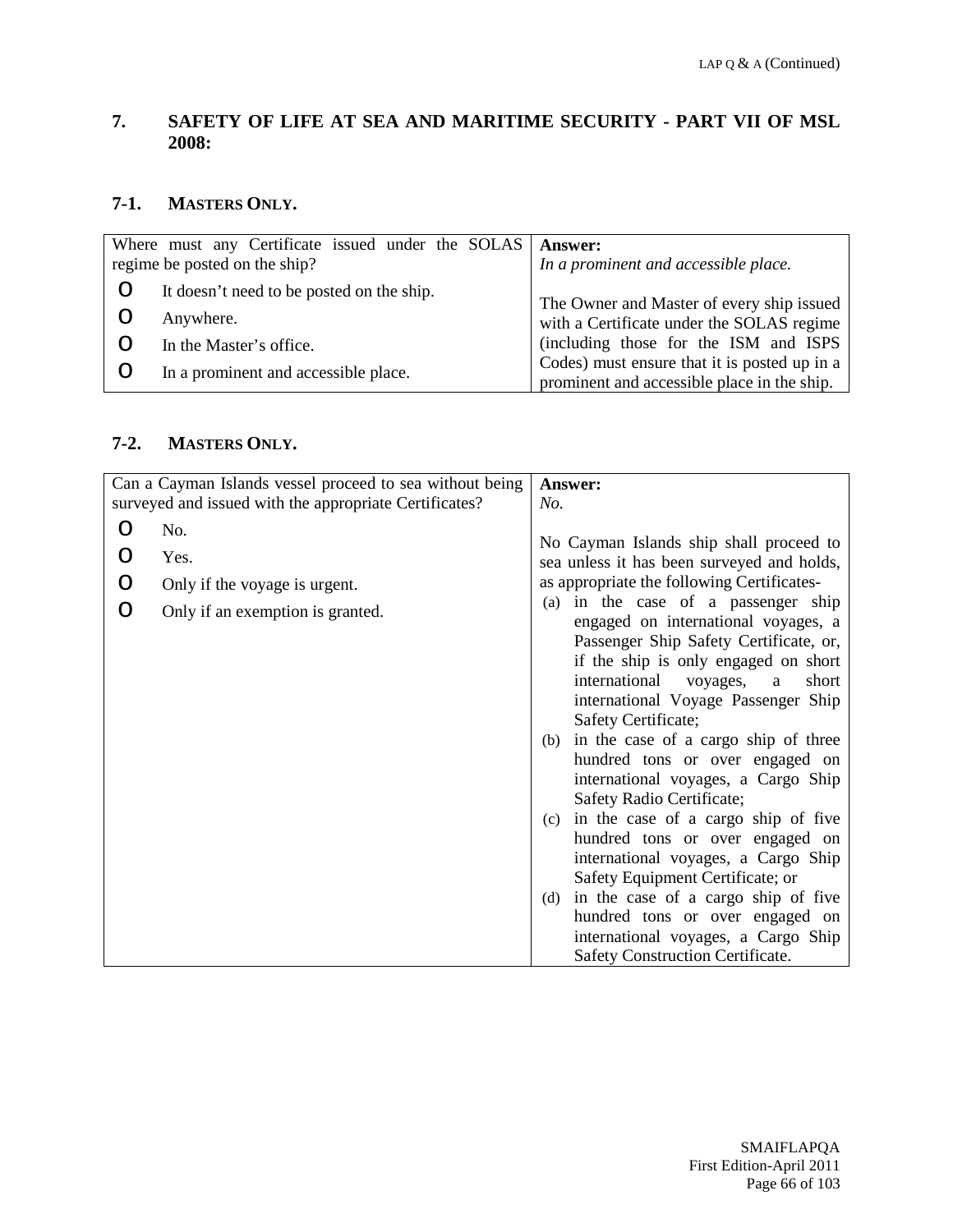### **7-3. MASTERS ONLY**

|   | What Certificate must the ship have received and hold on   Answer: |                                                                                       |
|---|--------------------------------------------------------------------|---------------------------------------------------------------------------------------|
|   | board the ship if it is a passenger ship engaged on                | A Passenger Ship Safety Certificate.                                                  |
|   | international voyages?                                             |                                                                                       |
| Ő | A Passenger Ship Safety Certificate.                               | A passenger ship engaged on international<br>voyages requires a Passenger Ship Safety |
| Ő | A short international Voyage Passenger Ship Safety                 | Certificate.                                                                          |
|   | Certificate.                                                       |                                                                                       |
| Ő | A Cargo Ship Safety Radio Certificate.                             |                                                                                       |
|   | A Cargo Ship Safety Construction Certificate.                      |                                                                                       |

## **7-4. MASTERS ONLY.**

| What Certificate must the ship have received and hold on<br>board the ship if it is a cargo ship of three hundred tons or<br>over engaged on international voyages? | <b>Answer:</b><br>A Cargo Ship Safety Radio Certificate.                                |
|---------------------------------------------------------------------------------------------------------------------------------------------------------------------|-----------------------------------------------------------------------------------------|
| A Cargo Ship Safety Radio Certificate.                                                                                                                              | A cargo ship of three hundred tons or over<br>engaged on international voyages requires |
| A Cargo Ship Safety Equipment Certificate.                                                                                                                          | a Cargo Ship Safety Radio Certificate.                                                  |
| A Cargo Ship Safety Construction Certificate.                                                                                                                       |                                                                                         |
| A Cayman Islands Cargo Ship Safety Construction<br>Certificate.                                                                                                     |                                                                                         |

### **7-5. MASTERS ONLY.**

| received and hold on board the ship if it is a cargo ship of<br>$(a)$ , $(b)$ and $(c)$ .<br>five hundred tons or over engaged on international<br>voyages?<br>engaged on international voyages requires<br>a Cargo Ship Safety Equipment Certificate.<br>a Cargo Ship Safety Radio Certificate.<br>(a) | Which of the following Certificates must the ship have | <b>Answer:</b>                                                                      |
|---------------------------------------------------------------------------------------------------------------------------------------------------------------------------------------------------------------------------------------------------------------------------------------------------------|--------------------------------------------------------|-------------------------------------------------------------------------------------|
|                                                                                                                                                                                                                                                                                                         |                                                        |                                                                                     |
|                                                                                                                                                                                                                                                                                                         |                                                        |                                                                                     |
|                                                                                                                                                                                                                                                                                                         |                                                        | A cargo ship of five hundred tons or over                                           |
|                                                                                                                                                                                                                                                                                                         |                                                        |                                                                                     |
|                                                                                                                                                                                                                                                                                                         |                                                        |                                                                                     |
| a Cargo Ship Safety Equipment Certificate.<br>(b)                                                                                                                                                                                                                                                       |                                                        | A cargo ship of five hundred tons or over                                           |
|                                                                                                                                                                                                                                                                                                         |                                                        | engaged on international voyages requires                                           |
| a Cargo Ship<br>a Cargo Ship Safety Construction Certificate.<br>(c)                                                                                                                                                                                                                                    |                                                        | Safety Construction                                                                 |
| Certificate.<br>O<br>$(a)$ and $(c)$ .                                                                                                                                                                                                                                                                  |                                                        |                                                                                     |
| O<br>$(a)$ and $(b)$ .                                                                                                                                                                                                                                                                                  |                                                        |                                                                                     |
| O<br>$(b)$ and $(c)$ .                                                                                                                                                                                                                                                                                  |                                                        | No cargo ship of five hundred tons and<br>over not engaged on international voyages |
| ∩<br>$(a)$ , $(b)$ and $(c)$ .                                                                                                                                                                                                                                                                          |                                                        | shall proceed to sea unless it has been                                             |
|                                                                                                                                                                                                                                                                                                         |                                                        | surveyed and there is in force a Cayman                                             |
|                                                                                                                                                                                                                                                                                                         |                                                        | Islands Cargo Ship Safety Construction                                              |
| Certificate.                                                                                                                                                                                                                                                                                            |                                                        |                                                                                     |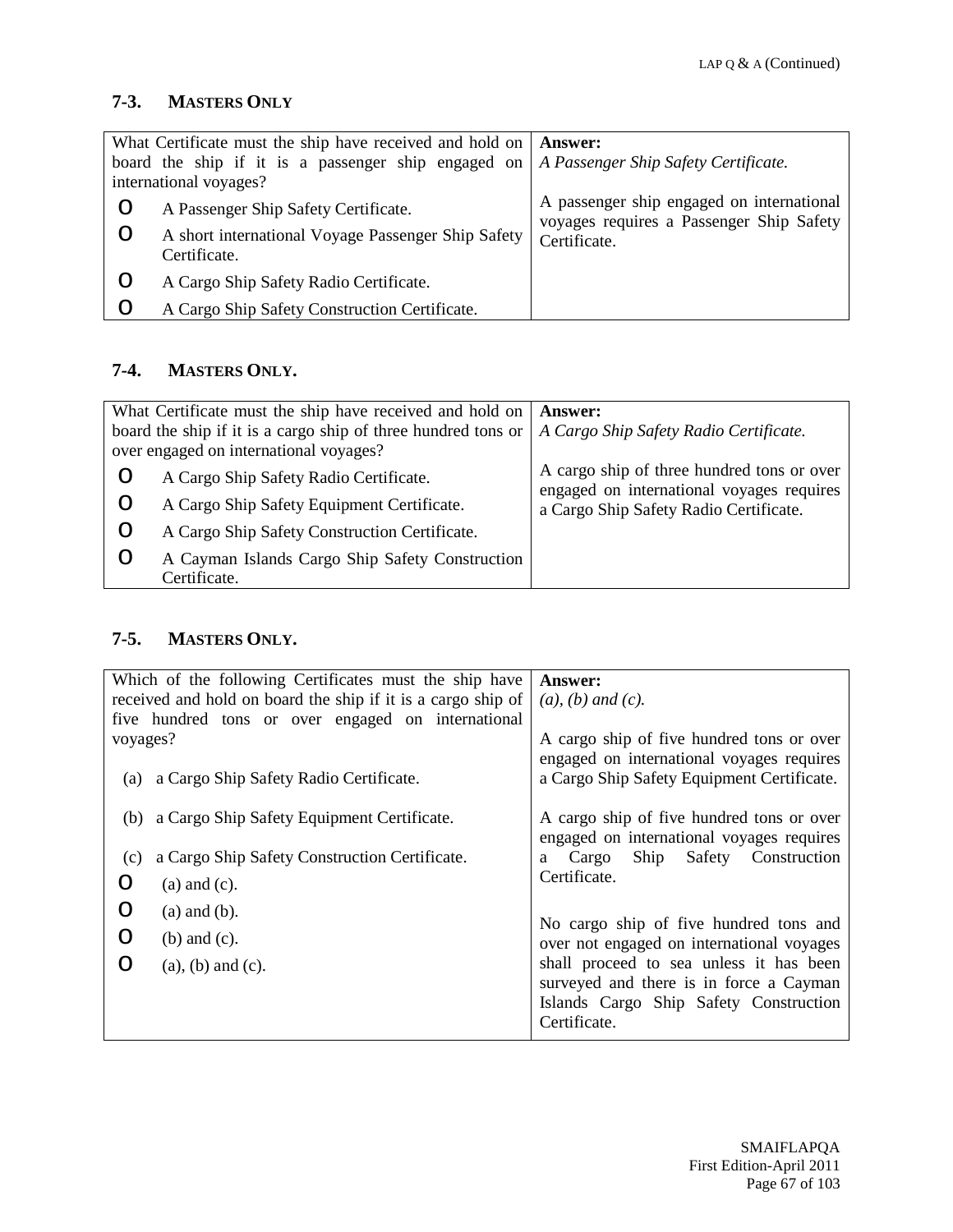# **7-6. MASTERS ONLY.**

|             | If demanded by port authorities must the Master show any<br>and all documentation prior to leaving a port?                                               | <b>Answer:</b><br>Yes, other than the Ship Security Plan.                                                                                                                                                                                                                                                                                                                                                                                                                    |
|-------------|----------------------------------------------------------------------------------------------------------------------------------------------------------|------------------------------------------------------------------------------------------------------------------------------------------------------------------------------------------------------------------------------------------------------------------------------------------------------------------------------------------------------------------------------------------------------------------------------------------------------------------------------|
| O<br>O<br>O | Only if the flag state permits.<br>Yes, other than the Ship Security Plan.<br>No.<br>Not unless the Port State Control Officer has<br>grounds to demand. | The Master must produce such Certificates<br>or documentation (other than the Ship<br>Security Plan) on demand to<br>port<br>authorities in order for the vessel to clear<br>into or depart from a port. They must also<br>be produced to a Port State Control<br>Inspector if requested. In addition, any<br>person authorised by MACI to inspect<br>Cayman islands ships may require the<br>production of any of the Certificates issued<br>to the ship or its complement. |

## **7-7. MASTERS AND SENIOR OFFICERS.**

|   | If a Certificate required by SOLAS expires whilst the ship | Answer:                                      |
|---|------------------------------------------------------------|----------------------------------------------|
|   | is not in the Cayman Islands or in a port where it can be  | Yes but only so the ship can complete a      |
|   | surveyed can the Certificate be extended?                  | voyage to the Cayman Islands or to a port    |
| ∩ | Yes always.                                                | where it can be surveyed.                    |
| O | Yes but only so the ship can complete a voyage to          | If any of the Certificates required by the   |
|   | the Cayman Islands or to a port where it can be            | SOLAS 74 regime expire whilst the ship is    |
|   | surveyed.                                                  | not in a port in the Cayman Islands or in a  |
|   | No.                                                        | port in which it is not possible to be       |
| ∩ | No, but the vessel can sail for three months after         | surveyed, MACI may extend the period of      |
|   |                                                            | validity of the Certificate, but this        |
|   | expiry.                                                    | extension shall be granted only for the      |
|   |                                                            | purpose of allowing the ship to complete its |
|   |                                                            | voyage to a port in the Islands or a port in |
|   |                                                            | which it is to be surveyed, and then only in |
|   |                                                            | cases where it appears proper<br>and         |
|   |                                                            | reasonable to do so.                         |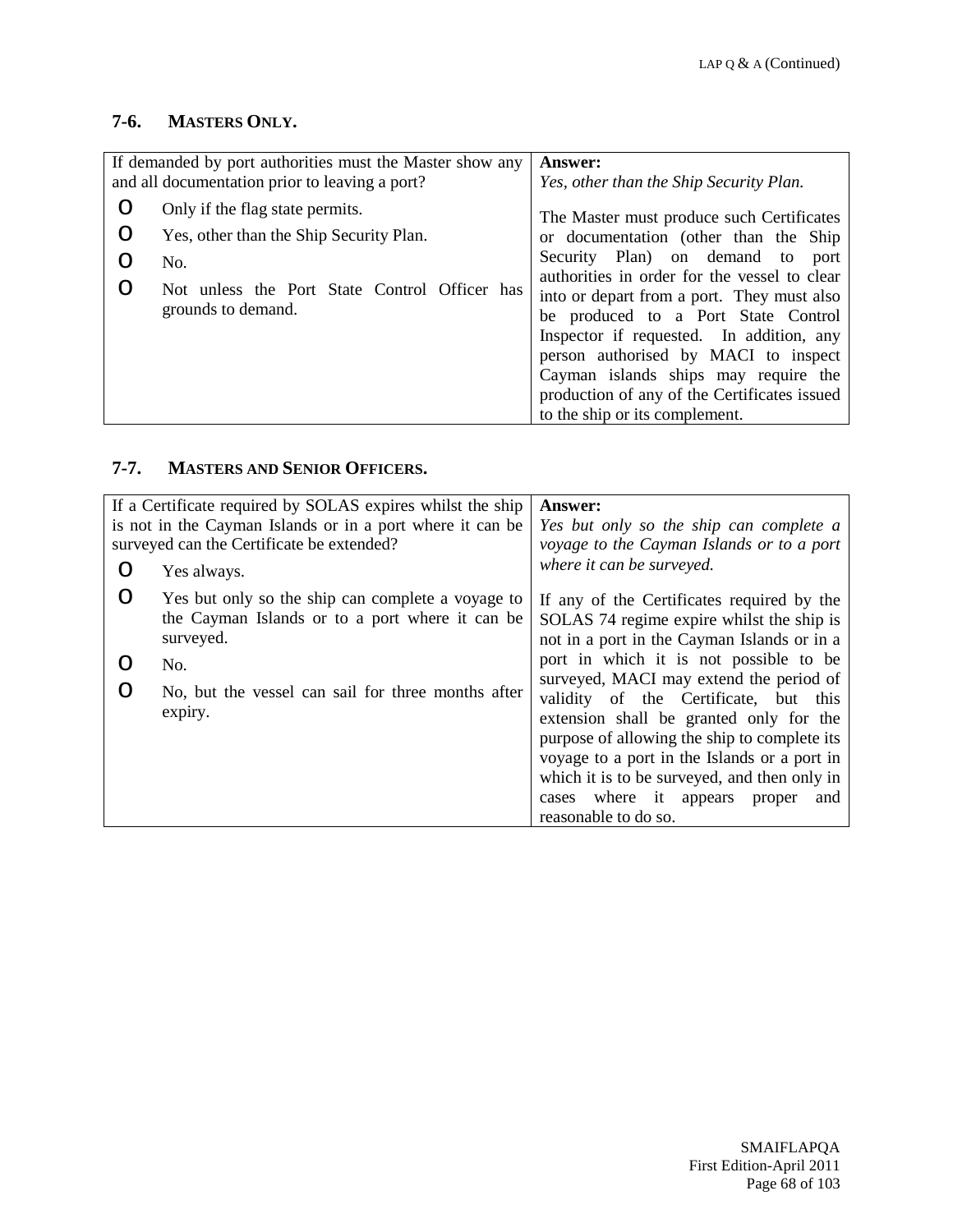#### **7-8. MASTERS AND SENIOR OFFICERS.**

| If a Certificate required by SOLAS expires whilst the ship | Answer:                                        |
|------------------------------------------------------------|------------------------------------------------|
| is not in the Cayman Islands or in a port where it can be  | So it can complete the voyage to a port        |
| surveyed for how long can the Certificate be extended?     | where the survey can be carried out but in     |
| Until the following Certificate is required (i.e. no       | any case for not more than three months.       |
| inspection is required on this instance).                  | No Certificate shall be extended for a         |
| Until the voyage is completed however long that            | period longer than three months, and a ship    |
| may take.                                                  | to which the extension is granted shall not,   |
| So it can complete the voyage to a port where the          | on its arrival in a port in the Islands or the |
| survey can be carried out but in any case for not          | port in which it is to be surveyed, be         |
| more than three months.                                    | entitled by virtue of the extension to leave   |
|                                                            | that port or the Islands without having        |
| It cannot be extended.                                     | obtained a new Certificate.                    |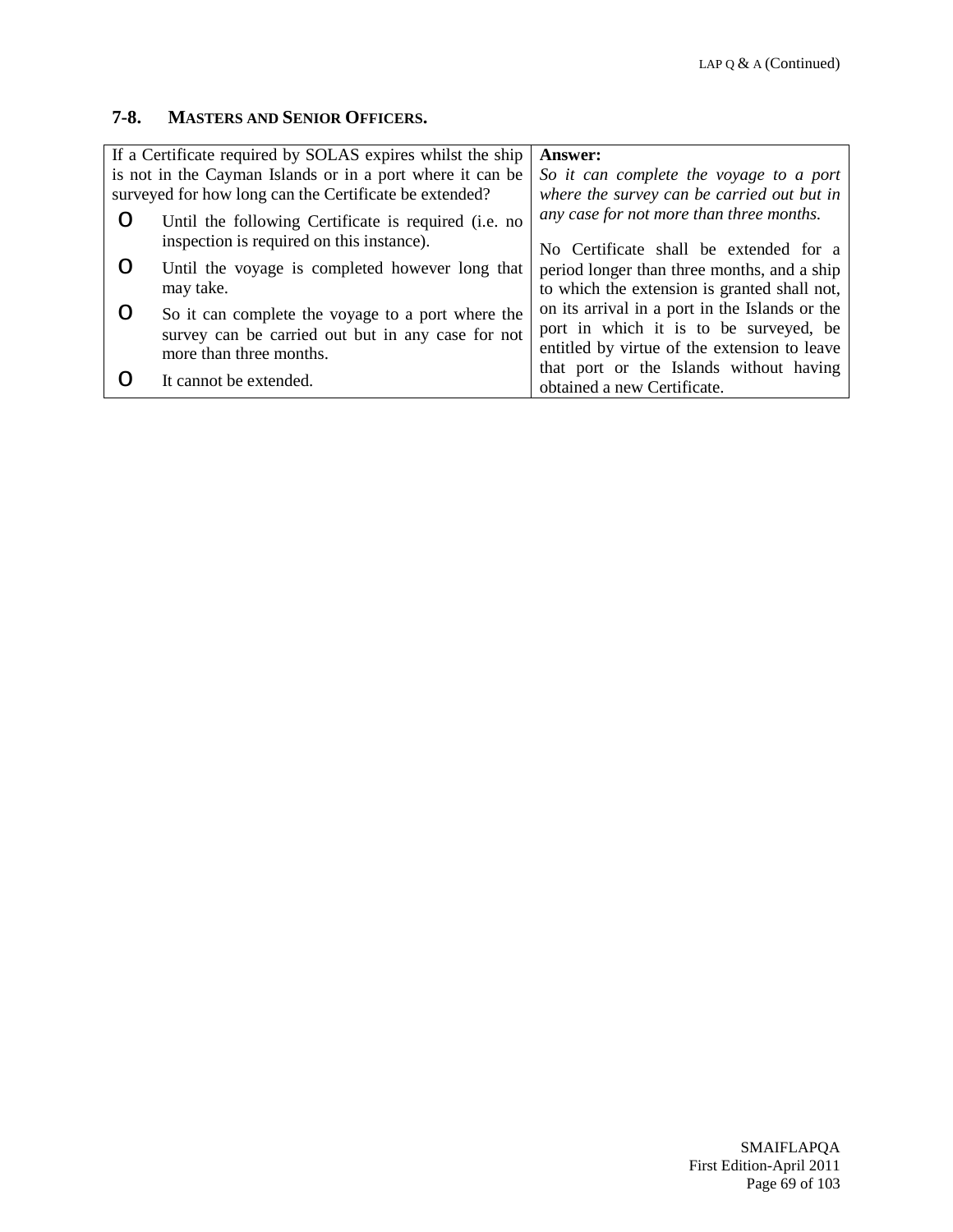# **8. LOAD LINES - PART IX OF MSL 2008:**

#### **8-1. MASTERS AND SENIOR OFFICERS.**

|   | Do Cayman Islands ships need to comply with the Load<br>Lines Convention?              | Answer:<br>Yes, but only vessels over 24m in length<br>that are engaged in commercial activities.                                                                                                                                                                                                                                                                    |
|---|----------------------------------------------------------------------------------------|----------------------------------------------------------------------------------------------------------------------------------------------------------------------------------------------------------------------------------------------------------------------------------------------------------------------------------------------------------------------|
| O | No, never.                                                                             | The International Convention on Load                                                                                                                                                                                                                                                                                                                                 |
| O | Yes, but only cargo ships.                                                             | Lines, 1966, as amended, (LL 66) applies                                                                                                                                                                                                                                                                                                                             |
| O | Yes, but only vessels over 24m in length that are<br>engaged in commercial activities. | to all commercial vessels including charter<br>and commercially registered yachts over 24                                                                                                                                                                                                                                                                            |
| O | Yes, always.                                                                           | metres in length. The UK has extended its<br>ratification of the Convention to the<br>Cayman Islands and therefore all such<br>vessels must comply with the Convention<br>and carry an International Load Line (ILL)<br>Certificate. The ILL Certificate is issued to<br>indicate compliance with the requirements<br>of LL 66.                                      |
|   |                                                                                        | LL 66 essentially covers water-tight and<br>weather-tight integrity, protection<br>of<br>personnel on deck, and the marking of<br>freeboards to prevent overloading.<br>The<br>freeboard is broadly defined as the distance<br>between the freeboard deck and waterline,<br>and the freeboard may vary according to<br>seasonal zones and the salinity of the water. |

### **8-2. MASTERS AND SENIOR OFFICERS.**

| Can a vessel subject to the Load Line regulations proceed  <br>to sea without a Load Line Certificate? | <b>Answer:</b><br>No, never.                                                                                      |
|--------------------------------------------------------------------------------------------------------|-------------------------------------------------------------------------------------------------------------------|
| No, never.                                                                                             |                                                                                                                   |
| If one has been applied for and has not yet been<br>issued.                                            | No ship shall proceed or attempt to proceed<br>to sea unless a Load Line Certificate is in<br>force for the ship. |
| Yes.                                                                                                   |                                                                                                                   |
| Only if an exemption has been granted.                                                                 | The Load Line Certificate may need to be                                                                          |
|                                                                                                        | produced to appropriate officials in order to<br>clear the vessel into or out of port                             |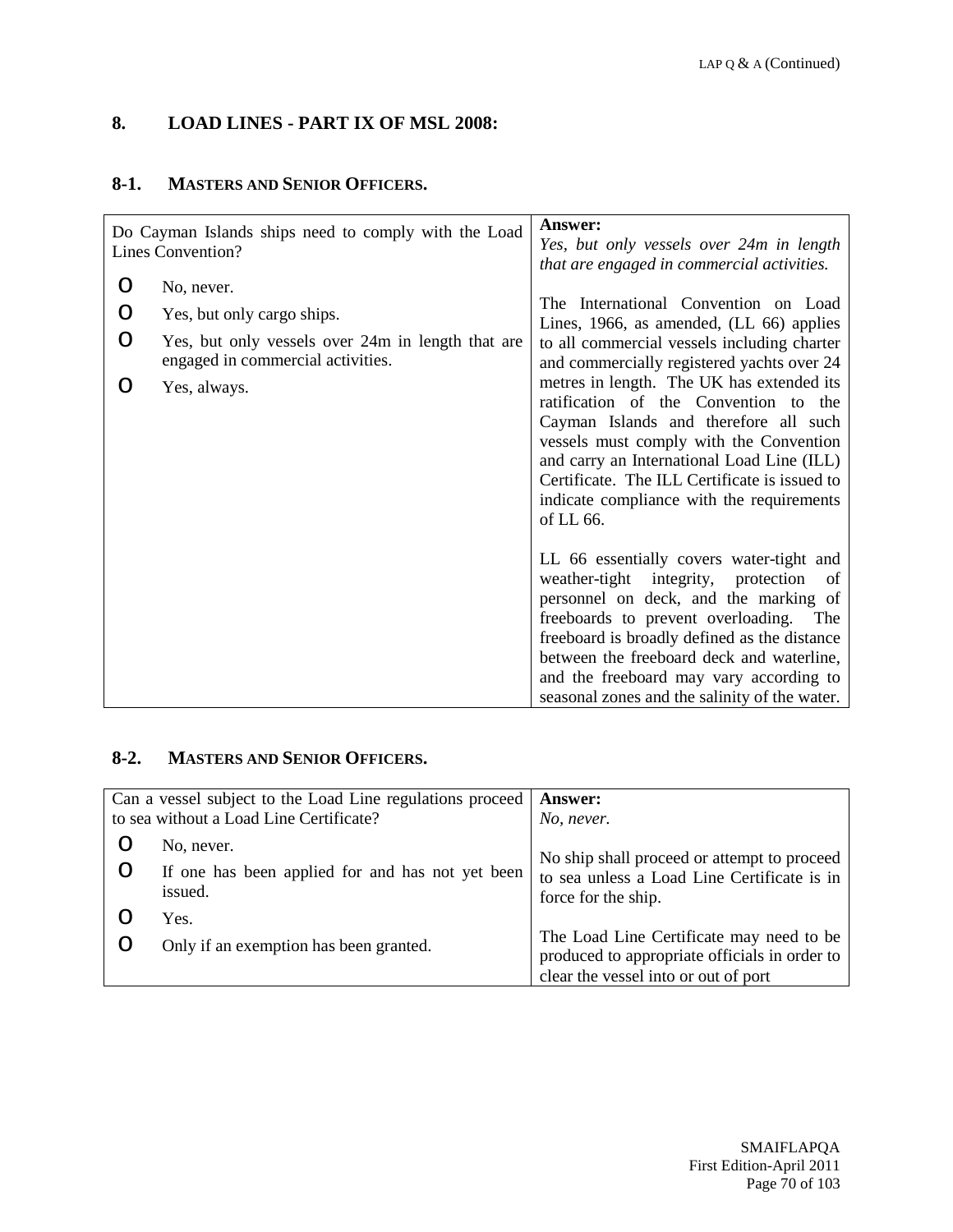#### **8-3. MASTERS AND SENIOR OFFICERS.**

| Where must a Load Line Certificate be posted onboard? |                                           | <b>Answer:</b><br>In a conspicuous place.                                              |
|-------------------------------------------------------|-------------------------------------------|----------------------------------------------------------------------------------------|
|                                                       | It doesn't need to be posted on the ship. |                                                                                        |
|                                                       | Anywhere.                                 | The Load Line Certificate must be posted<br>up in a conspicuous place onboard ship and |
|                                                       | In the Master's office.                   | kept so posted for the period of its validity.                                         |
|                                                       | In a conspicuous place.                   |                                                                                        |

#### **8-4. MASTERS AND SENIOR OFFICERS.**

|            | Can a ship be put to sea and loaded so that-                                                                                                                                                                                                                              | <b>Answer:</b><br>No.                                                                                                                                                                                                                                                                                                                                                           |
|------------|---------------------------------------------------------------------------------------------------------------------------------------------------------------------------------------------------------------------------------------------------------------------------|---------------------------------------------------------------------------------------------------------------------------------------------------------------------------------------------------------------------------------------------------------------------------------------------------------------------------------------------------------------------------------|
| (a)<br>(b) | if the ship is in salt water and has no list, the<br>appropriate load line on each side of the ship is<br>submerged; or<br>in any other case, the appropriate load line on each<br>side of the ship would be submerged if the ship were<br>in salt water and had no list. | A ship shall not be put to sea or arrives in<br>port and be loaded so that-<br>if the ship is in salt water and has no<br>(a)<br>list, the appropriate load line on each<br>side of the ship is submerged; or<br>in any other case, the appropriate load<br>(b)                                                                                                                 |
|            | No.                                                                                                                                                                                                                                                                       | line on each side of the ship would be                                                                                                                                                                                                                                                                                                                                          |
|            | Yes.                                                                                                                                                                                                                                                                      | submerged if the ship were in salt<br>water and had no list.                                                                                                                                                                                                                                                                                                                    |
| O          | Only if the ships stability is satisfactory.                                                                                                                                                                                                                              |                                                                                                                                                                                                                                                                                                                                                                                 |
| ∩          | Only if an exemption is granted.                                                                                                                                                                                                                                          | If the appropriate load line is submerged<br>then the Owner and Master are each guilty<br>of an offence and the ship may be detained.<br>If the Master of a ship takes the ship to sea<br>when it is illegally loaded then without<br>prejudice to the offence of being illegally<br>loaded he is also guilty of an offence in the<br>context of sending an unsafe ship to sea. |

### **8-5. MASTERS AND SENIOR OFFICERS.**

|                                  | What must the Master do regarding the draft and freeboard  | Answer:                                          |
|----------------------------------|------------------------------------------------------------|--------------------------------------------------|
| of the ship before leaving port? |                                                            | He must note the details in the Official Log     |
|                                  |                                                            | Book and post them up in a conspicuous           |
| O                                | He must note the details in the Official Log Book.         | place on board using the appropriate LL<br>Form. |
|                                  | He must provide the information to the port                |                                                  |
|                                  | authorities.                                               | Section 34 of Merchant Shipping (Load            |
| ( )                              | He must note the details in the Official Log Book          | Line) Regulations, 2002, requires that with      |
|                                  | and post them up in a conspicuous place on board           | respect to any Cayman Islands ship which         |
|                                  | using the appropriate LL Form.                             | has been assigned freeboards in accordance       |
|                                  | He must post the notice in a conspicuous place<br>onboard. | with the requirements of the Regulations         |
|                                  |                                                            | that the Master must ensure that a notice        |
|                                  |                                                            | (Form FRE 13) is posted in a conspicuous         |
|                                  |                                                            | place in the ship signed by the Master and       |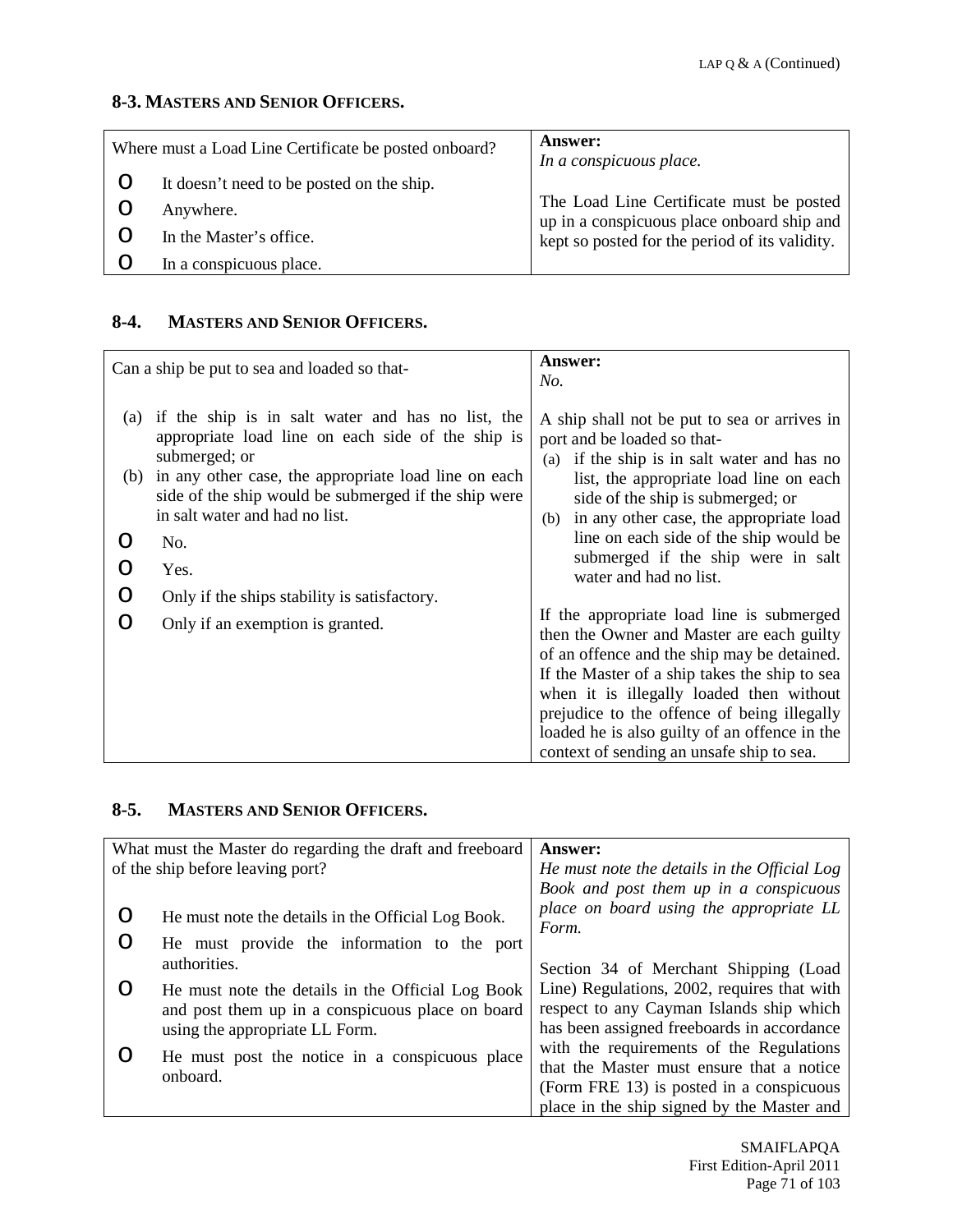| an officer detailing the particulars of     |
|---------------------------------------------|
| loading, including the drafts and freeboard |
| of the ship, before proceeding to sea. The  |
| details must be entered in the OLB at the   |
| same time and signed by the Master and an   |
| officer.                                    |

#### **8-6. MASTERS AND SENIOR OFFICERS.**

| How must the Deck Lines and Load Lines be marked? |                                                                     | Answer:                                                                                                                                                                                                                                                                                                                     |
|---------------------------------------------------|---------------------------------------------------------------------|-----------------------------------------------------------------------------------------------------------------------------------------------------------------------------------------------------------------------------------------------------------------------------------------------------------------------------|
| O                                                 | In accordance with the information on the Load<br>Line Certificate. | In accordance with the information on the<br>Load Line Certificate.                                                                                                                                                                                                                                                         |
|                                                   | In accordance with business needs.                                  | The actual positions of deck line and load                                                                                                                                                                                                                                                                                  |
| O                                                 | As long as the ship is marked it does not matter.                   | lines must be marked and maintained in                                                                                                                                                                                                                                                                                      |
| O                                                 | In accordance with the ships Certificate of British<br>Registry.    | accordance with the information on the<br>Load Line Certificate. If the Owner or<br>Master of the ship fails without reasonable<br>excuse to keep the ship marked as required<br>or alters, or permits a person under his<br>control to alter, any mark with which the<br>ship is so marked, he is guilty of an<br>offence. |

## **8-7. MASTERS ONLY.**

| When should the Master insert the information required   Answer:<br>regarding the Load Lines in the Load Lines section of the   Upon opening the log book.<br><b>Official Log Book?</b> |                                   |                                                      |
|-----------------------------------------------------------------------------------------------------------------------------------------------------------------------------------------|-----------------------------------|------------------------------------------------------|
| $\cup$                                                                                                                                                                                  | He does not have to complete it.  | The information should be completed by               |
|                                                                                                                                                                                         | Each time he departs from a port. | the Master at the same time as the OLB is<br>opened. |
|                                                                                                                                                                                         | Upon opening the log book.        |                                                      |
|                                                                                                                                                                                         | On arrival in a new port.         |                                                      |

#### **8-8. MASTERS ONLY.**

| When should the Master insert in the Official Log Book the<br>information required about the draft and freeboards of the $\vert$ <i>Prior to the vessel leaving each port and</i><br>ship on leaving a port? |                                                                 | <b>Answer:</b><br>proceeding to sea.            |
|--------------------------------------------------------------------------------------------------------------------------------------------------------------------------------------------------------------|-----------------------------------------------------------------|-------------------------------------------------|
| Ő                                                                                                                                                                                                            | He does not have to complete it.                                | The information should be completed by          |
| Ő                                                                                                                                                                                                            | Prior to the vessel leaving each port and proceeding<br>to sea. | the master each time he departs from a<br>port. |
|                                                                                                                                                                                                              | Upon opening the log book.                                      |                                                 |
|                                                                                                                                                                                                              | On arrival in a new port.                                       |                                                 |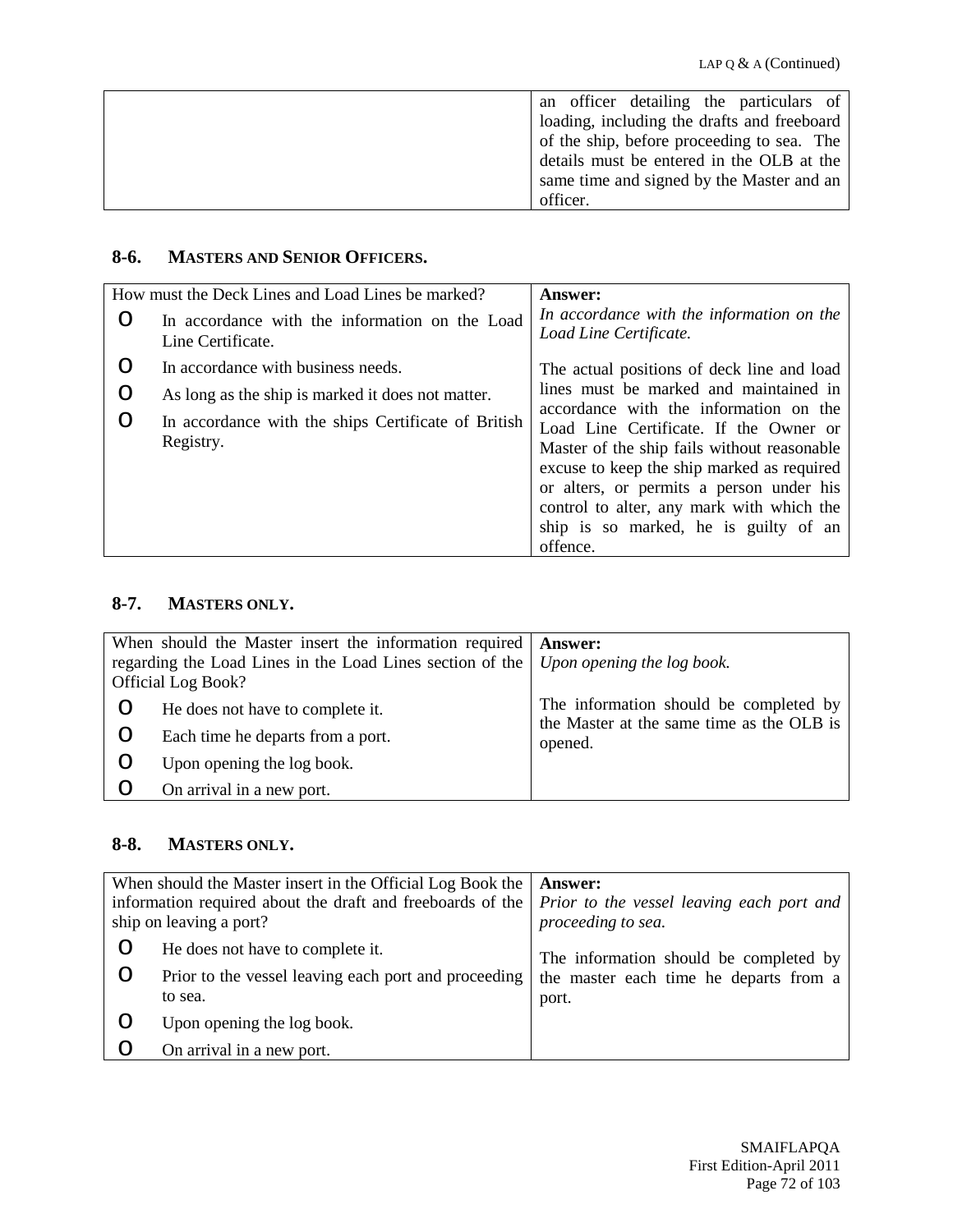# **9. CARRIAGE OF DANGEROUS GOODS AND BULK CARGOES - PART X OF MSL 2008:**

All questions within this section may be set for Masters only.

#### **9-1.**

|   | How must Dangerous Goods be carried onboard?                  | <b>Answer:</b>                                                                                                                                                                                                                                                                                                          |
|---|---------------------------------------------------------------|-------------------------------------------------------------------------------------------------------------------------------------------------------------------------------------------------------------------------------------------------------------------------------------------------------------------------|
| O | According to business needs.                                  | According to International Regulations.                                                                                                                                                                                                                                                                                 |
| ∩ | They cannot be carried.                                       | The carriage of Dangerous Goods is to be<br>in accordance with SOLAS 74 and the                                                                                                                                                                                                                                         |
|   | According to International Regulations.<br>None of the above. | related International Maritime Dangerous<br>Goods (IMDG) Code and any Regulations<br>giving effect to these requirements.<br>Contravention of these requirements is an<br>offence which may invoke a fine of up to<br>\$20,000. In addition, the ship shall be<br>deemed to be unsafe by reason of improper<br>loading. |
|   |                                                               | Where any Dangerous Goods have been<br>sent by or carried in any ship in a manner<br>contravening international requirements or<br>any requirements in Cayman Islands law,<br>this constitutes an offence and the Court<br>may order the goods, and any packaging or<br>container thereof, to be forfeited.             |

| When grain is carried what special measures, if any, are be |                                                                      | <b>Answer:</b>                                                                                                                                                                                                                     |
|-------------------------------------------------------------|----------------------------------------------------------------------|------------------------------------------------------------------------------------------------------------------------------------------------------------------------------------------------------------------------------------|
| taken?                                                      |                                                                      | Precautions to prevent the grain from                                                                                                                                                                                              |
| O                                                           | It depends on the type of grain.                                     | shifting.                                                                                                                                                                                                                          |
| O                                                           | Precautions to prevent the grain from shifting.                      | Where grain is loaded on board any ship all                                                                                                                                                                                        |
|                                                             | None.                                                                | necessary and reasonable precautions must                                                                                                                                                                                          |
|                                                             | Precautions against shifting unless an Exemption<br>has been issued. | be taken to prevent the grain from shifting,<br>and if such precautions are not taken the<br>Owner or the Master of the ship is guilty of<br>an offence and the ship will be deemed to<br>be unsafe by reason of improper loading. |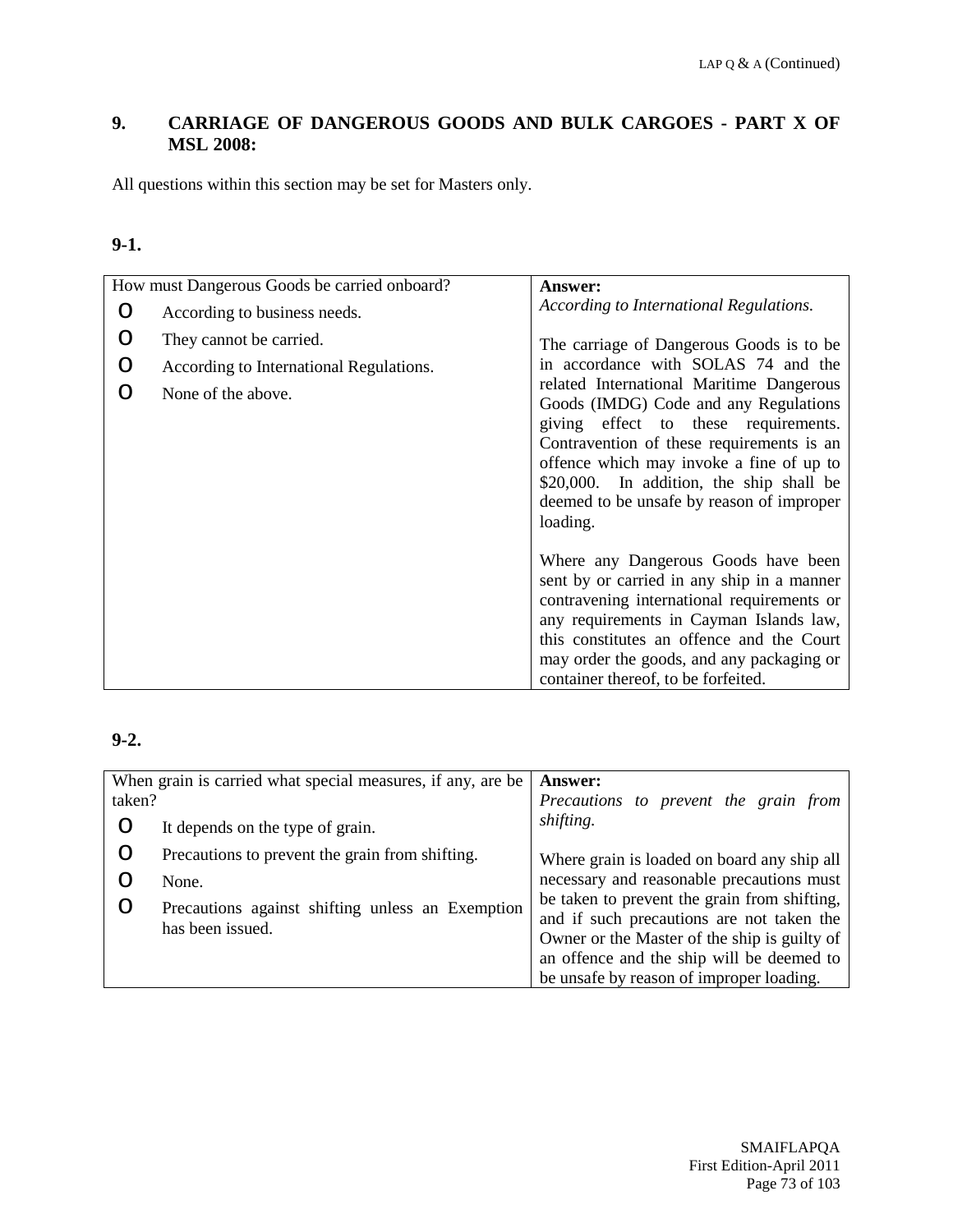# **9-3.**

| If the Master suspects a parcel or package to be dangerous |                                                               | <b>Answer:</b>                                                                      |
|------------------------------------------------------------|---------------------------------------------------------------|-------------------------------------------------------------------------------------|
| can he refuse to take it onboard?                          |                                                               | Yes, always.                                                                        |
|                                                            | Yes, always.                                                  | The Master or Owner of any ship may                                                 |
|                                                            | Yes, but only if it is unmarked and discovered by<br>opening. | refuse to take on board any package or<br>parcel that he suspects might contain any |
|                                                            | No, he must accept the goods on the bill of lading.           | Dangerous Goods and may require the                                                 |
|                                                            | Only in certain circumstances.                                | package to be opened to ascertain its<br>nature.                                    |

## **9-4.**

|        | If the Master finds unmarked dangerous goods can he have<br>them thrown overboard? | <b>Answer:</b><br>Yes always.                                                                                                                                                                                                                                                                       |
|--------|------------------------------------------------------------------------------------|-----------------------------------------------------------------------------------------------------------------------------------------------------------------------------------------------------------------------------------------------------------------------------------------------------|
| O<br>∩ | Yes, always.<br>Yes, but only with agreement from the Owner of the<br>ship.        | When any Dangerous Goods, or any goods<br>that, in the opinion of the Master or Owner                                                                                                                                                                                                               |
| O      | Yes, but only with agreement from the owner of the<br>goods.<br>No.                | of the ship, are Dangerous Goods, have<br>been sent on board any ship without being<br>so marked, the Master or Owner of the ship<br>may have the goods thrown overboard<br>without penalty.                                                                                                        |
|        |                                                                                    | Where any Dangerous Goods have been<br>sent by or carried in any ship in a manner<br>contravening international requirements or<br>any requirements in Cayman law, this<br>constitutes an offence and the Court may<br>order the goods, and any packaging or<br>container thereof, to be forfeited. |

# **9-5.**

|   | How should bulk cargoes be loaded and carried? | <b>Answer:</b>                            |
|---|------------------------------------------------|-------------------------------------------|
|   | According to business needs.                   | According to International Regulations.   |
|   | They cannot be carried.                        | Bulk cargoes are to be loaded and carried |
| O | According to International Regulations.        | in accordance with the Code of Safe       |
|   | None of the above.                             | Practice for Bulk Cargoes issued by the   |
|   |                                                | International Maritime Organization       |
|   |                                                | $(MO)$ .                                  |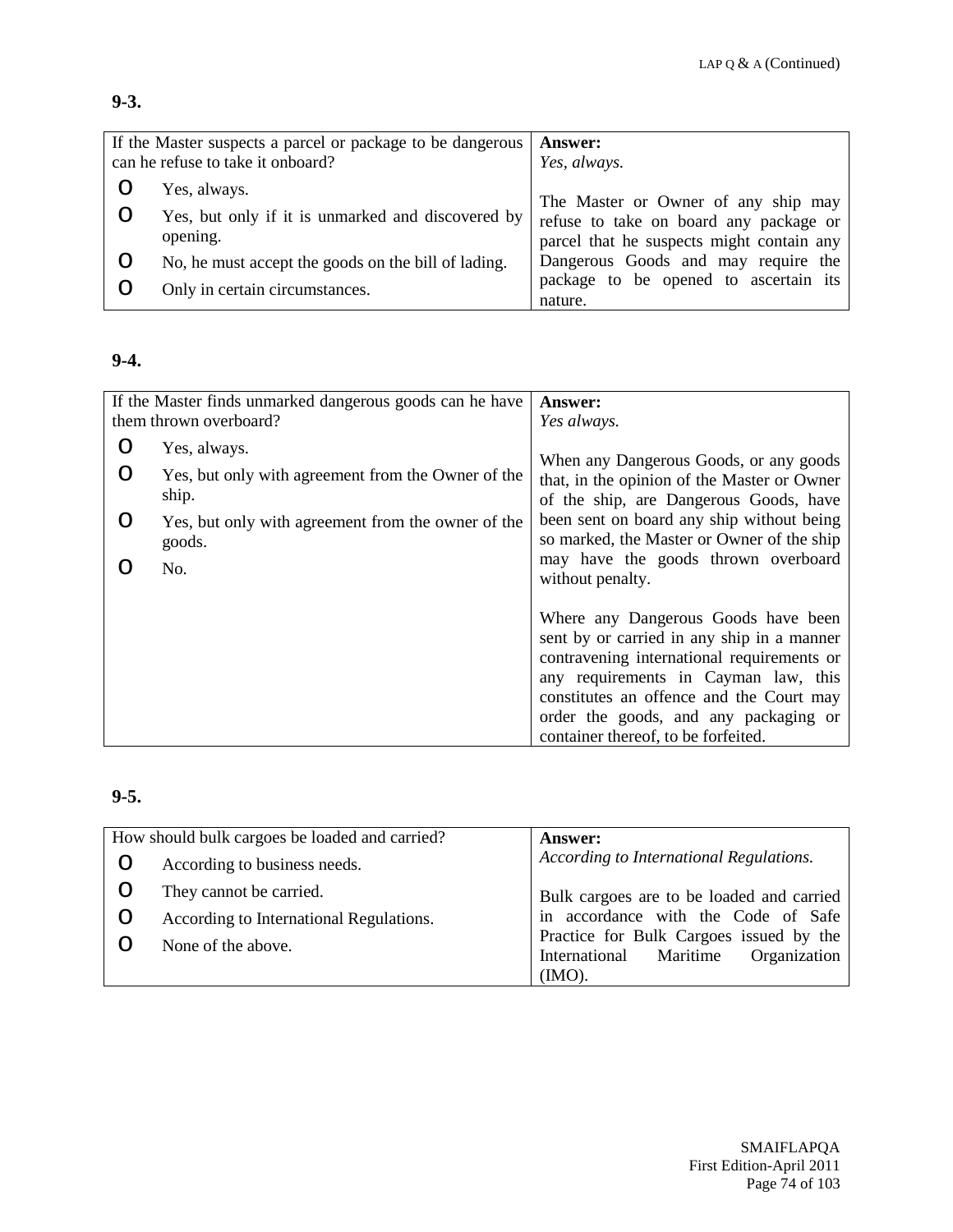# **10. UNSAFE SHIPS - PART XI OF MSL 2008:**

All questions within this section may be set for Masters only.

# **10-1.**

| Which of the following could result in a ship being<br>considered unsafe?                                                                                                                                 |                                                                                                                                                          | <b>Answer:</b><br>$(a), (b), (c)$ and $(d).$                                                                                                                                                                                                                                                                                                                                                                                                                    |
|-----------------------------------------------------------------------------------------------------------------------------------------------------------------------------------------------------------|----------------------------------------------------------------------------------------------------------------------------------------------------------|-----------------------------------------------------------------------------------------------------------------------------------------------------------------------------------------------------------------------------------------------------------------------------------------------------------------------------------------------------------------------------------------------------------------------------------------------------------------|
| (a)<br>Undermanning.<br>(b)<br>Overloading or unsafe or improper loading.<br>(c)<br>(d)<br>None of the above.<br>∩<br>$(a)$ , $(b)$ , $(c)$ and $(d)$ .<br>$(a)$ , $(b)$ and $(c)$ .<br>$(a)$ and $(b)$ . | Poor condition or unsuitability of the ship, its<br>machinery, or equipment or any part thereof.<br>Any other matter relevant to the safety of the ship. | An unsafe ship is one which is unfit to<br>remain at sea or proceed to sea without<br>serious danger to human life. The<br>following conditions are among those<br>which can give rise to a ship being unsafe-<br>(a) Poor condition or unsuitability of the<br>ship, its machinery, or equipment or<br>any part thereof;<br>Undermanning;<br>(b)<br>Overloading or unsafe or improper<br>(c)<br>loading; and<br>Any other matter relevant to the safety<br>(d) |
|                                                                                                                                                                                                           |                                                                                                                                                          | of the ship.                                                                                                                                                                                                                                                                                                                                                                                                                                                    |

#### **10-2.**

| Who is liable if a Cayman Islands ship is considered to be |                       | <b>Answer:</b>                                                                        |
|------------------------------------------------------------|-----------------------|---------------------------------------------------------------------------------------|
| unsafe?                                                    |                       | The Owner and Master.                                                                 |
|                                                            | The Master.           |                                                                                       |
|                                                            | The Owner.            | If a ship is considered to be unsafe under<br>Cayman islands law, then the Master and |
|                                                            | The Owner and Master. | the Owner of the ship are guilty of an                                                |
|                                                            | None of the above.    | offence and liable to a fine of up to \$20,000                                        |
|                                                            |                       | and imprisonment for up to six months,                                                |
|                                                            |                       | unless there is reasonable excuse.                                                    |

## **10-3.**

| Who is liable if a Cayman Islands ship is considered to be |                             | <b>Answer:</b>                                |
|------------------------------------------------------------|-----------------------------|-----------------------------------------------|
|                                                            | operating in an unsafe way? | The Owner.                                    |
|                                                            | The Master.                 |                                               |
|                                                            | The Owner.                  | It is the duty of the Owners of a ship to     |
|                                                            |                             | take all reasonable steps to ensure that the  |
|                                                            | The Owner and Master.       | ship is operated in a safe manner. If the     |
|                                                            | None of the above.          | Owner (or demise charterer) fails to do so    |
|                                                            |                             | then he is guilty of an offence and liable to |
|                                                            |                             | a fine of up to \$20,000 and imprisonment     |
|                                                            |                             | for up to six months.                         |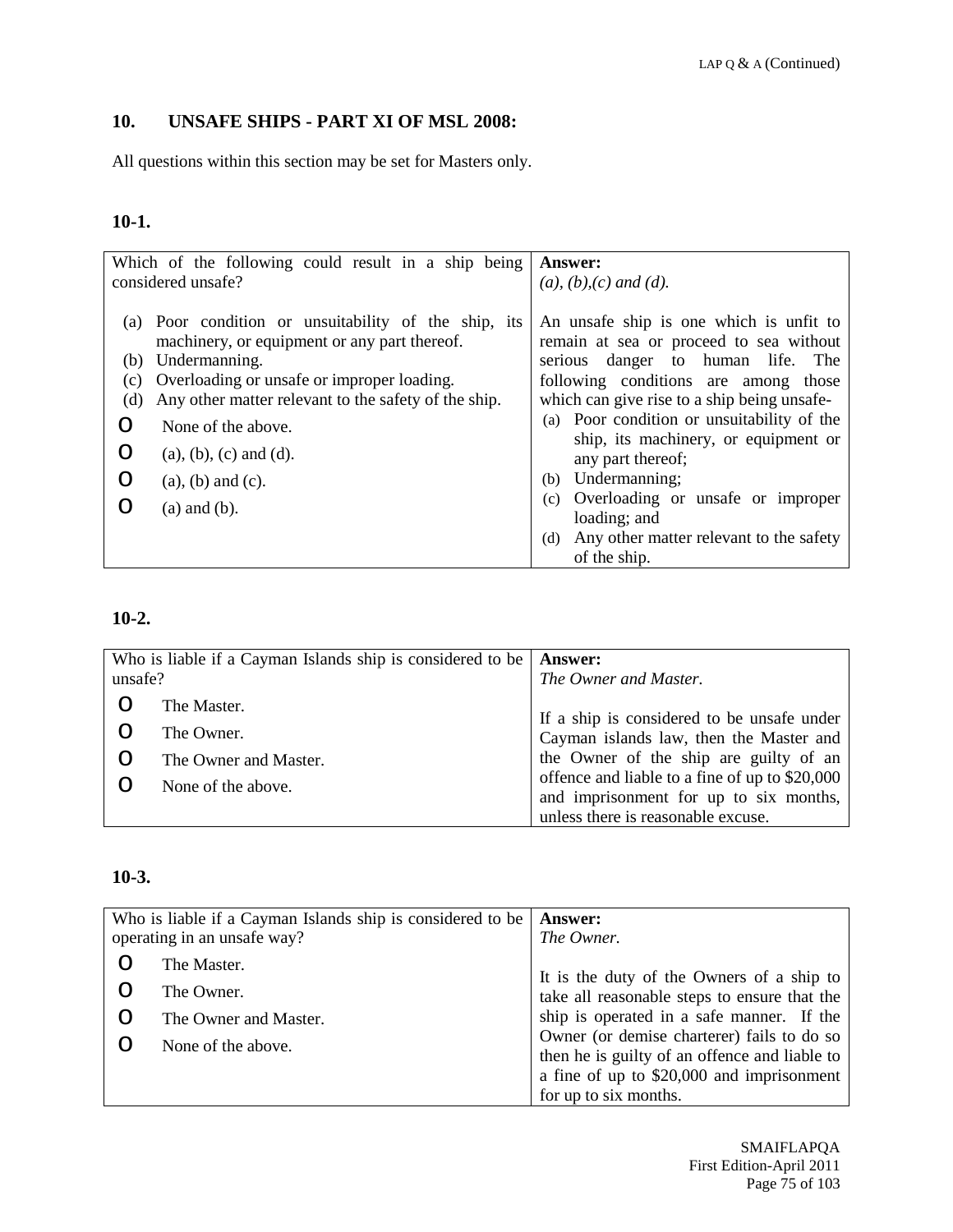# **11. WRECK AND SALVAGE - PART XII OF MSL 2008:**

All questions within this section may be set for Masters only.

# **11-1.**

| Which of the following constitutes wreck? | Answer:                                                                                                                                                                                                                                                                    |
|-------------------------------------------|----------------------------------------------------------------------------------------------------------------------------------------------------------------------------------------------------------------------------------------------------------------------------|
|                                           | $(a), (b), (c), (d)$ and $(e).$                                                                                                                                                                                                                                            |
| A sunken vessel.<br>(a)                   |                                                                                                                                                                                                                                                                            |
| Flotsam.<br>(b)                           | A Wreck is a sunken vessel but it also                                                                                                                                                                                                                                     |
| Jetsam.<br>(c)                            | includes-                                                                                                                                                                                                                                                                  |
| (d)<br>Lagan.                             | flotsam and jetsam, which are terms<br>(a)                                                                                                                                                                                                                                 |
| Derelict.<br>(e)                          | used to describe cargo or goods which                                                                                                                                                                                                                                      |
| O<br>$(a)$ and $(b)$ .                    | is floating in the water,<br>Flotsam                                                                                                                                                                                                                                       |
| O<br>$(a)$ , $(b)$ and $(c)$ .            | describes goods (including cargo) that<br>are floating on the water without                                                                                                                                                                                                |
| O<br>$(a), (b), (c)$ and $(d)$ .          | having been thrown in deliberately,                                                                                                                                                                                                                                        |
| O<br>$(a), (b), (c), (d)$ and $(e).$      | often after a shipwreck, while jetsam<br>is cargo that has been voluntarily cast<br>into the sea (jettisoned) in<br>an<br>emergency by the crew of a ship, for<br>example in order to lighten the ship in<br>an emergency;<br>lagan, which describes goods or cargo<br>(b) |
|                                           | that have put off the ship at sea but<br>have been buoyed otherwise marked<br>so that it may later be recovered; and                                                                                                                                                       |
|                                           | derelict, which is property which has<br>(c)<br>been abandoned and deserted at sea,<br>by those who were in charge, without<br>any hope of recovering it.                                                                                                                  |

| To whom must finding of Wreck material found in Cayman |                             | <b>Answer:</b>                                                                   |
|--------------------------------------------------------|-----------------------------|----------------------------------------------------------------------------------|
|                                                        | Islands waters be reported? | The Receiver of Wreck.                                                           |
| O                                                      | You do not need to report.  |                                                                                  |
| O                                                      | The Shipping Master.        | Any wreck material found in Cayman<br>Islands territorial waters, or outside the |
| O                                                      | The Receiver of Wreck.      | Cayman Islands and brought within                                                |
|                                                        | The Owner.                  | Cayman Islands territorial waters, must by                                       |
|                                                        |                             | law be reported to the Receiver of Wreck                                         |
|                                                        |                             | (ROW) under section 279 of the MSL                                               |
|                                                        |                             | 2008. Once a report has been received, the                                       |
|                                                        |                             | ROW will investigate Ownership of the                                            |
|                                                        |                             | wreck items.                                                                     |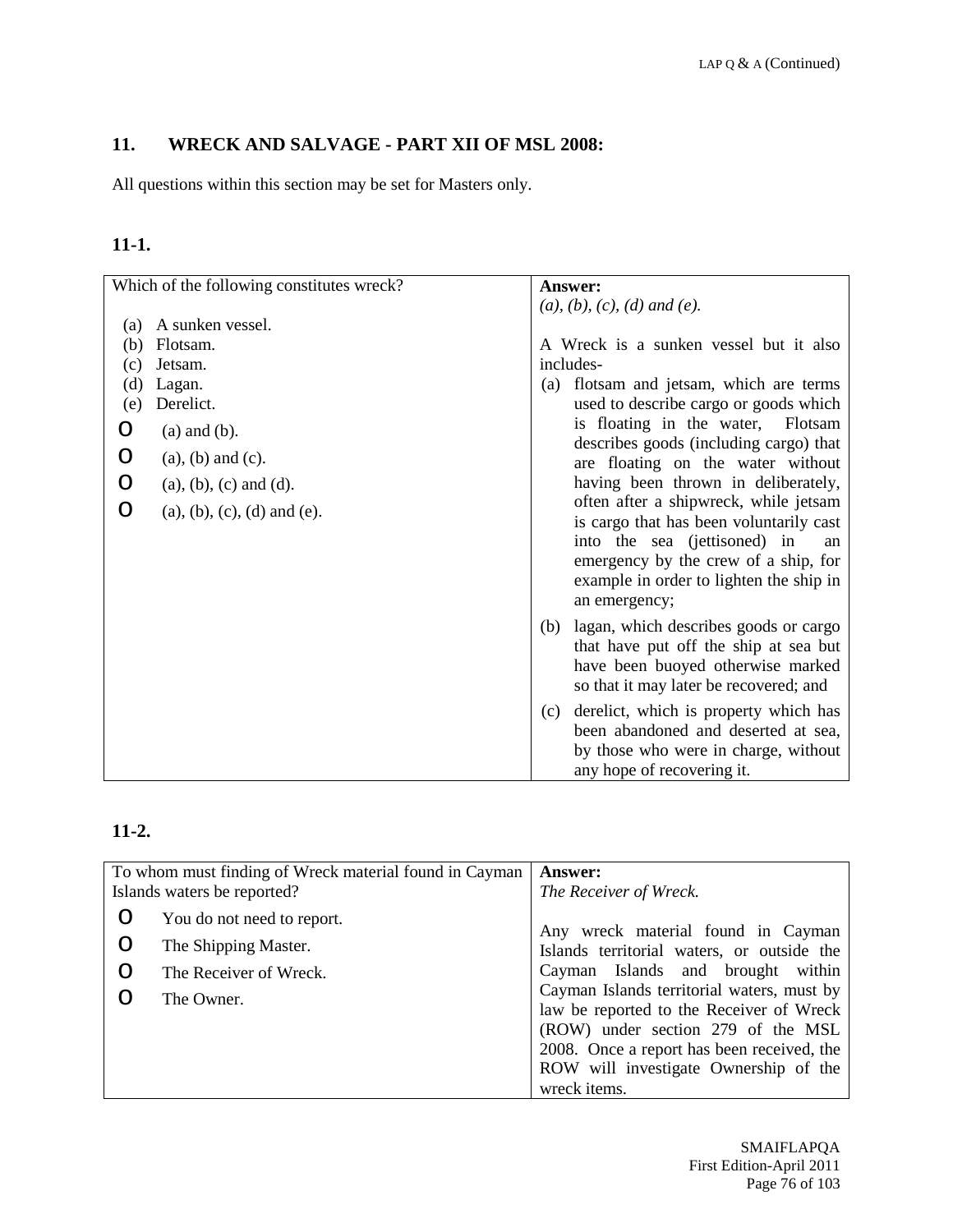|         | Under what circumstances may special compensation be<br>paid to a salvor under the Article 14 of the Salvage | Answer:<br>If the salvor has prevented or minimised                                                                                                                                                                                                                                                                                                                                                                                                                                                                                                                                                                                                                                                                                                                                                                                                                                                                                                                                                                                                                                                                                                                                                                                                                                                                                                                     |
|---------|--------------------------------------------------------------------------------------------------------------|-------------------------------------------------------------------------------------------------------------------------------------------------------------------------------------------------------------------------------------------------------------------------------------------------------------------------------------------------------------------------------------------------------------------------------------------------------------------------------------------------------------------------------------------------------------------------------------------------------------------------------------------------------------------------------------------------------------------------------------------------------------------------------------------------------------------------------------------------------------------------------------------------------------------------------------------------------------------------------------------------------------------------------------------------------------------------------------------------------------------------------------------------------------------------------------------------------------------------------------------------------------------------------------------------------------------------------------------------------------------------|
|         | Convention, 1989?                                                                                            | damage to the environment.                                                                                                                                                                                                                                                                                                                                                                                                                                                                                                                                                                                                                                                                                                                                                                                                                                                                                                                                                                                                                                                                                                                                                                                                                                                                                                                                              |
| O       | It never is.                                                                                                 |                                                                                                                                                                                                                                                                                                                                                                                                                                                                                                                                                                                                                                                                                                                                                                                                                                                                                                                                                                                                                                                                                                                                                                                                                                                                                                                                                                         |
| $\circ$ | Always.                                                                                                      | The "Special Compensation P & I Clause"<br>SCOPIC) created under Article 14 of the                                                                                                                                                                                                                                                                                                                                                                                                                                                                                                                                                                                                                                                                                                                                                                                                                                                                                                                                                                                                                                                                                                                                                                                                                                                                                      |
| $\circ$ | If the salvor has prevented or minimised damage to<br>the environment.                                       | 1989 Salvage Convention provides an<br>alternative regime for dealing with claims                                                                                                                                                                                                                                                                                                                                                                                                                                                                                                                                                                                                                                                                                                                                                                                                                                                                                                                                                                                                                                                                                                                                                                                                                                                                                       |
| O       | If the salvor has prevented or minimised damage to<br>the ship.                                              | by a salvor for "special compensation" and<br>is intended to enable such claims to be<br>settled outside the ambit of Lloyds Open<br>Form (LOF), principally by reference to<br>agreed tariffs for tugs, personnel and<br>equipment. Where a salvor has carried out<br>salvage operations in respect of a vessel or<br>cargo which threatened damage to the<br>environment and has failed to earn a<br>reward equivalent at least to the special<br>compensation assessable he shall be<br>entitled to special compensation from the<br>Owner of that vessel equivalent to his<br>expenses. If the salvor has prevented or<br>minimised damage to the environment, the<br>special compensation payable by the<br>Owner to the salvor may be increased up to<br>a maximum of thirty per cent of the<br>expenses incurred by the salvor, and the<br>Court or person determining the award<br>may, where it or he deems it fair and just,<br>increase such special compensation further<br>but in no event shall the total increase be<br>more than one hundred per cent of the<br>expenses incurred by the salvor. In fixing a<br>salvage reward and assessing special<br>compensation, the Court or arbitrator is<br>under no duty to fix a reward, up to the<br>maximum salved value of the vessel and<br>other property, before assessing the special<br>compensation. |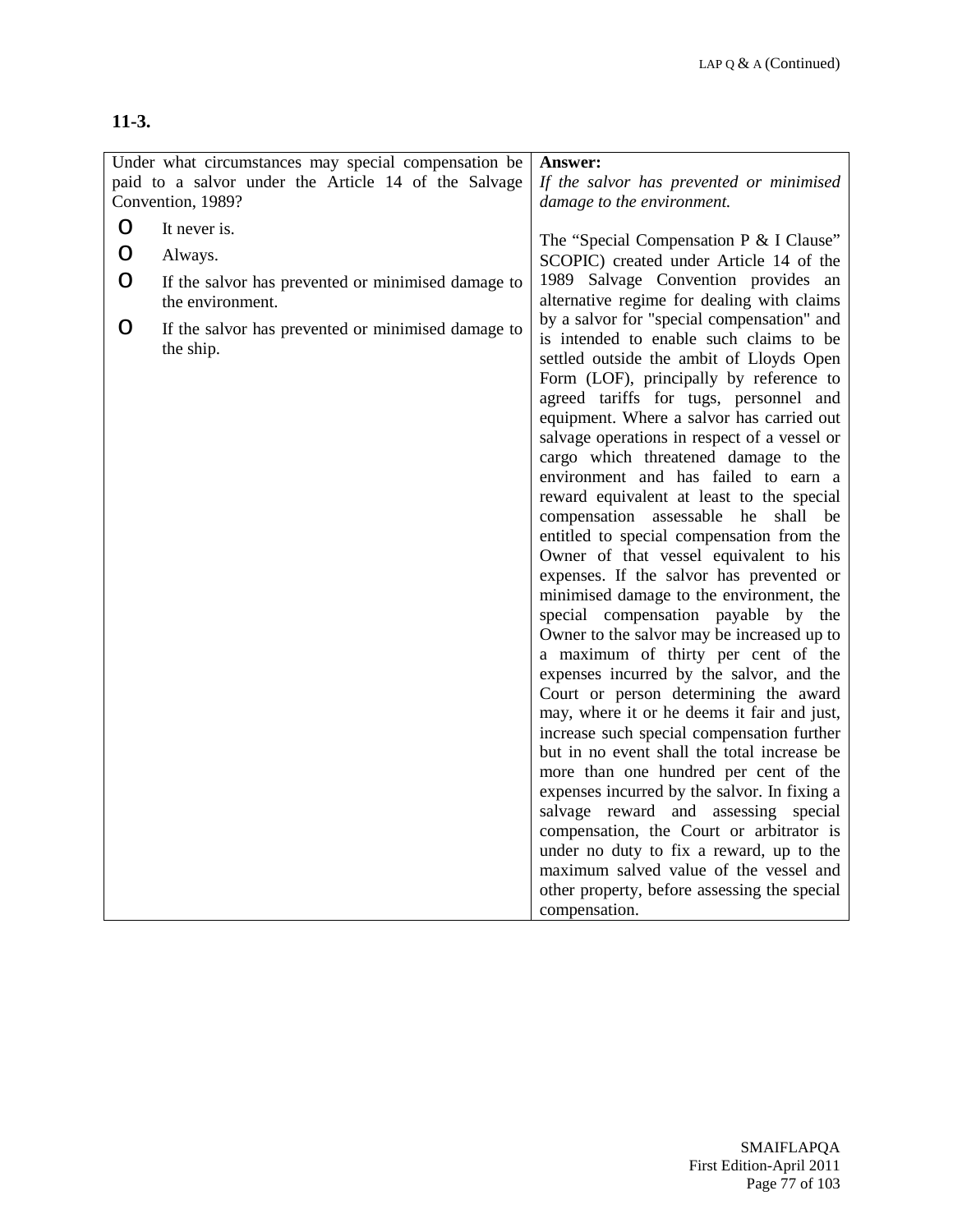## **12. CONTROL OF PERSONS ON SHIPS - PART XIII OF MSL 2008:**

# **12-1. MASTERS AND SENIOR OFFICERS.**

| Where must an inquiry take place into the cause of any<br>death on board a vessel take place? | <b>Answer:</b><br>At the next port of call or where directed by                                                                                            |
|-----------------------------------------------------------------------------------------------|------------------------------------------------------------------------------------------------------------------------------------------------------------|
| Always at the next port of call.                                                              | MACI.                                                                                                                                                      |
| At the end of the planned voyage.                                                             | Section 434 of the MSL 2008 requires that                                                                                                                  |
| By returning to the port of embarkation.                                                      | an inquiry into the cause of death be held                                                                                                                 |
| At the next port of call or where directed by MACI.                                           | by the Shipping Master or proper officer at<br>the next port where the ship calls after the<br>death or at such other place as may be<br>directed by MACI. |

# **12-2. MASTERS ONLY.**

|   | What action should the Master take in regard to records<br>following a death on board a Cayman Islands ship? | Answer:<br>Complete<br>Deaths<br>Return<br>$\sigma f$<br>Form                                                                                                                                                                                                                                                             |
|---|--------------------------------------------------------------------------------------------------------------|---------------------------------------------------------------------------------------------------------------------------------------------------------------------------------------------------------------------------------------------------------------------------------------------------------------------------|
| O | Make an entry in the Official Log Book.                                                                      | SMAFMRD1 and make an entry in the                                                                                                                                                                                                                                                                                         |
| O | Complete Return of Deaths Form SMAFMRD1.                                                                     | Official Log Book.                                                                                                                                                                                                                                                                                                        |
| O | Complete Return of Deaths Form SMAFMRD1 and<br>make an entry in the Official Log Book.                       | At the first opportunity the Master should<br>also inform MACI with details of estimated                                                                                                                                                                                                                                  |
| O | None of the above.                                                                                           | time of arrival and his agents in the next<br>port and send a copy of Return of Deaths<br>Form SMAFMRD1 and statements to<br>MACI.                                                                                                                                                                                        |
|   |                                                                                                              | The cabin and personal belongings of the<br>deceased should be secured. The Master<br>should obtain signed and dated witness<br>statements from witnesses, duty officers,<br>co-workers and supervising personnel of<br>the deceased regarding the circumstances<br>surrounding the death.                                |
|   |                                                                                                              | The Master should complete Return of<br>Deaths Form SMAFMD1 along with the<br>appropriate pages of the Official Log Book.<br>The notes in the official log book provide<br>the instructions as to how and what entries<br>should be made in the Official Log Book.<br>The attending proper officer will check<br>entries. |
|   |                                                                                                              | The<br>Master<br>should<br>that<br>ensure<br>no<br>crewmember leaves the vessel until the                                                                                                                                                                                                                                 |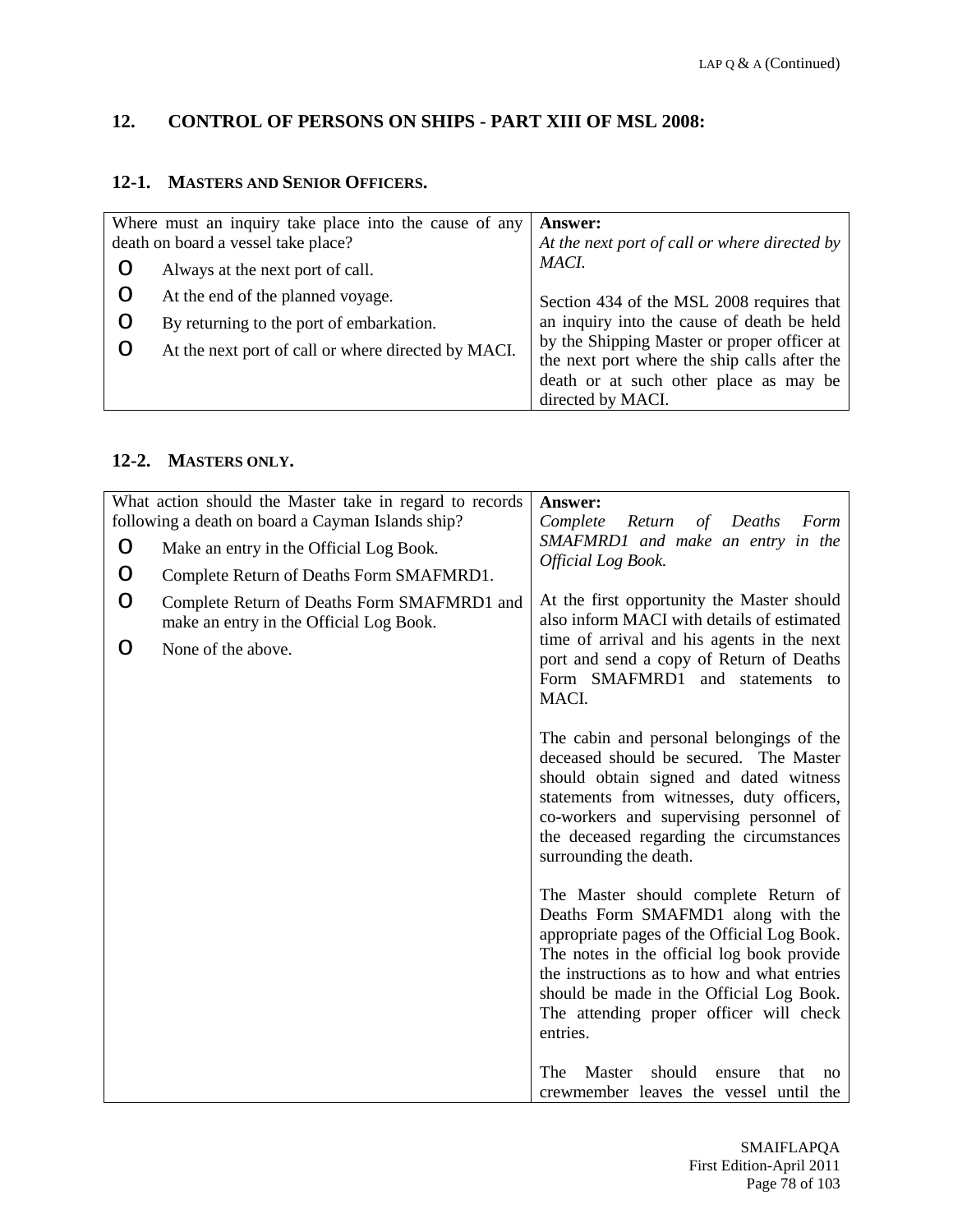| formalities of the death inquiry are          |
|-----------------------------------------------|
| complete. In the case of a death occurring    |
| while the vessel is in port a copy of the     |
| doctors or coroner's report should be         |
| attached to the Return of Deaths Form         |
| SMAFMRD1. In the case of a death              |
| occurring on a passenger ship, or where a     |
| qualified ship's doctor is otherwise carried, |
| the ship's doctor should attach a medical     |
| statement to the Return of Deaths Form        |
| SMAFMRD1 stating the circumstances of         |
| the death on board.                           |

## **12-3. MASTERS AND SENIOR OFFICERS.**

| Can any crewmember leave the vessel prior to the $\Delta$ <b>Answer:</b><br>completion of death inquiry formalities? | No.                                                                              |
|----------------------------------------------------------------------------------------------------------------------|----------------------------------------------------------------------------------|
| Yes, if he feels he has nothing to offer the<br>investigation.                                                       | Master should ensure<br>The<br>that no<br>crewmember leaves the vessel until the |
| Yes.                                                                                                                 | formalities of the death inquiry<br>are                                          |
| No.                                                                                                                  | complete.                                                                        |
| Only in certain circumstances.                                                                                       |                                                                                  |

#### **12-4. MASTERS AND SENIOR OFFICERS.**

| No-one.                       | Anyone onboard.                                                                                                                                                                                     |
|-------------------------------|-----------------------------------------------------------------------------------------------------------------------------------------------------------------------------------------------------|
|                               |                                                                                                                                                                                                     |
| Only seafarers, not officers. | The Master may cause any person on board                                                                                                                                                            |
| Only officers.                | the ship to be put under restraint for so long                                                                                                                                                      |
| Anyone onboard.               | as it appears to him necessary or expedient<br>if, in the interest of safety or for the<br>preservation of good order or discipline on<br>board the ship, the Master deems this to be<br>necessary. |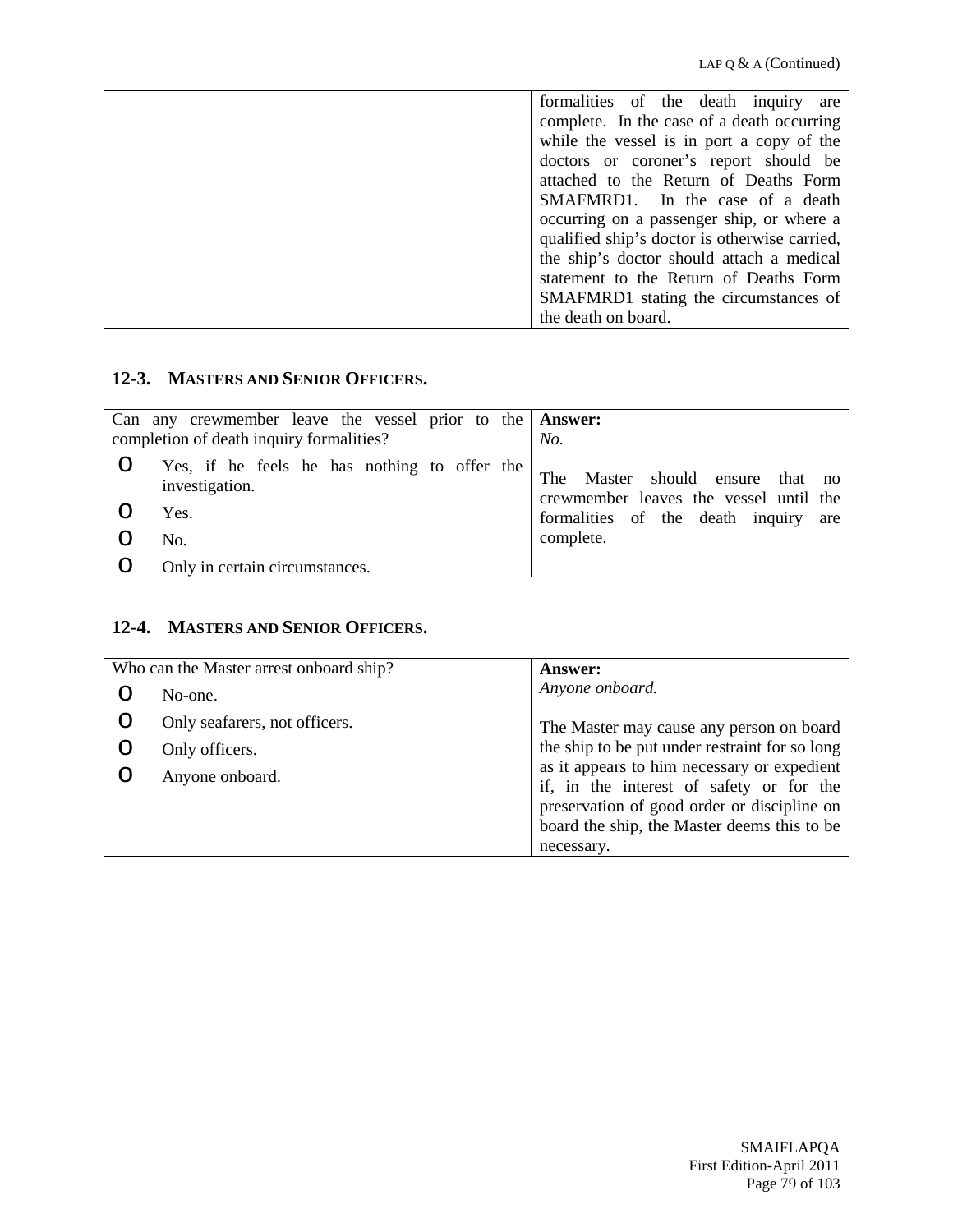#### **12-5. MASTERS AND SENIOR OFFICERS.**

| Is it an offence to go to sea in a Cayman Islands ship |                                            | <b>Answer:</b>                                                                      |
|--------------------------------------------------------|--------------------------------------------|-------------------------------------------------------------------------------------|
|                                                        | without the prior approval of the Master?  | Yes.                                                                                |
|                                                        | No.                                        |                                                                                     |
|                                                        | Yes.                                       | Where a person goes to sea in a ship<br>without the consent of the Master or of any |
|                                                        | Yes, unless the Flag State permits.        | other person authorised to give such                                                |
|                                                        | Not if the person is invited by the Owner. | consent, the person going to sea shall be                                           |
|                                                        |                                            | subject to the offences in sections 121 and                                         |
|                                                        |                                            | 122 of MSL 2008 as if he were a seafarer                                            |
|                                                        |                                            | employed in the ship.                                                               |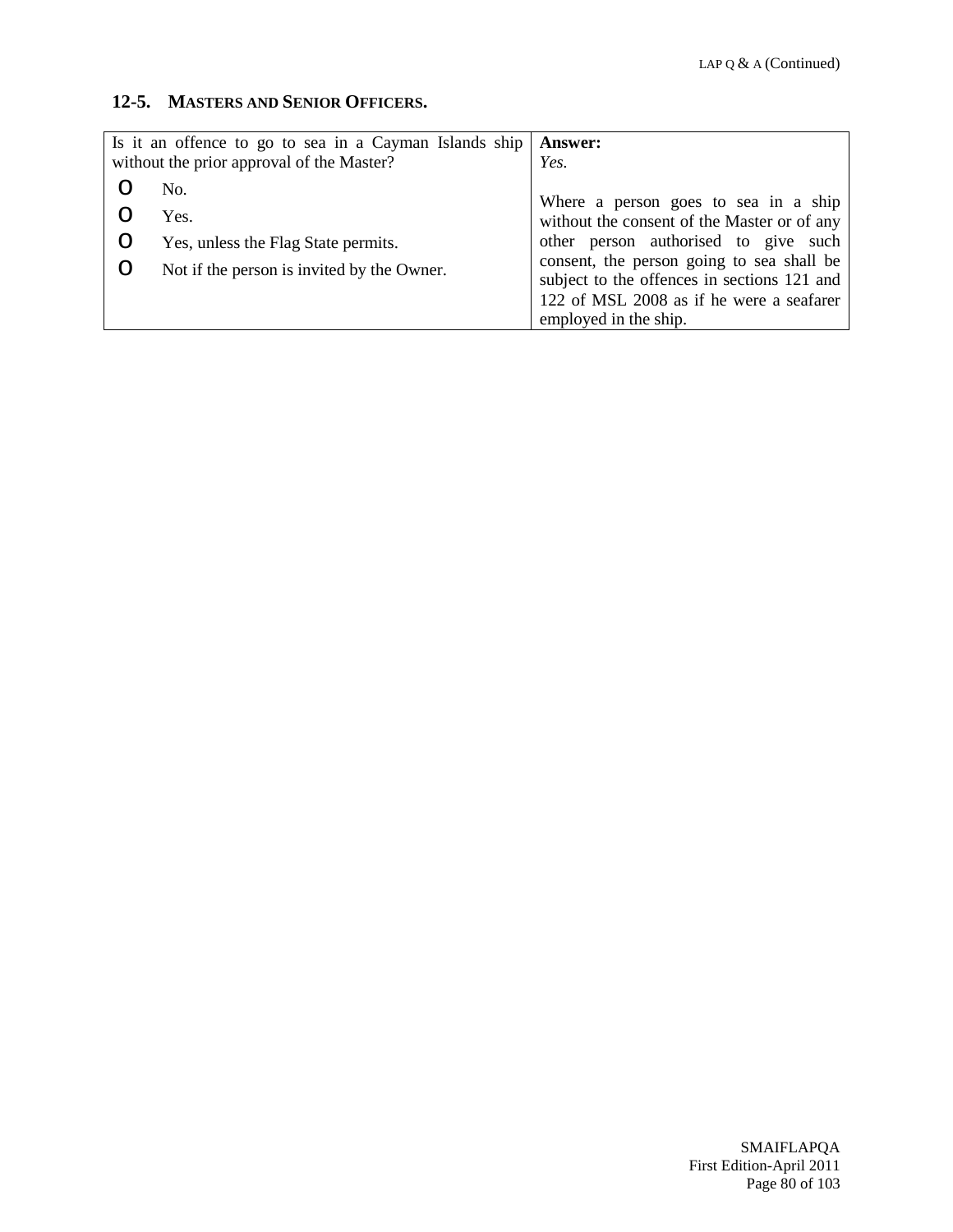# **13. LIABILITY AND COMPENSATION FOR OIL POLLUTION DAMAGE - PART XIV OF MSL 2008:**

All questions within this section may be set for both Masters and Senior Officers.

# **13-1.**

| Which ships must carry a valid Certificate attesting to the                                                                               | <b>Answer:</b>                                                                                                                                                                                                                                                                                                                                                                                                                                                                                                                                                                                                                          |
|-------------------------------------------------------------------------------------------------------------------------------------------|-----------------------------------------------------------------------------------------------------------------------------------------------------------------------------------------------------------------------------------------------------------------------------------------------------------------------------------------------------------------------------------------------------------------------------------------------------------------------------------------------------------------------------------------------------------------------------------------------------------------------------------------|
| maintenance of insurance as required by the 1992 Civil                                                                                    | All ships carrying 2000 tonnes or above of                                                                                                                                                                                                                                                                                                                                                                                                                                                                                                                                                                                              |
| <b>Liability Convention?</b>                                                                                                              | Oil as cargo.                                                                                                                                                                                                                                                                                                                                                                                                                                                                                                                                                                                                                           |
| No-one.<br>All ships.<br>∩<br>O<br>All ships over 1000 gross tonnage.<br>All ships carrying 2000 tonnes or above of Oil as<br>∩<br>cargo. | All Cayman Islands ships carrying in bulk<br>cargo 2000 tonnes or above of oil (as<br>defined by the Convention) require a State<br>issued Certificate<br>attesting<br>to<br>the<br>maintenance of insurance to cover the ships<br>liabilities<br>under the Civil Liability<br>Convention to operate in a port or terminal<br>in any State Party to the Convention. The<br>Certificate must be carried on board the<br>vessel at all times. This certificate must be<br>backed up by third party protection and<br>indemnity insurance (P&I) of the type<br>issued by the International Group of P&I<br>Clubs or a financial guarantee. |

| Who must issue a Certificate attesting to the maintenance      |                                                     | <b>Answer:</b>                              |
|----------------------------------------------------------------|-----------------------------------------------------|---------------------------------------------|
| of insurance as required by the 1992 Civil Liability $ $ MACI. |                                                     |                                             |
|                                                                | Convention to Cayman Islands Ships?                 |                                             |
|                                                                | MACI.                                               | The Certificate is issued by and under the  |
|                                                                |                                                     | authority of MACI and will need to be       |
| O                                                              | Any authority of any State Party to the Convention. | reapplied for annually prior to the         |
| O                                                              | The Shipowner.                                      | insurance expiration (in January / February |
|                                                                | The insurer.                                        | in most cases where the insurer is a        |
|                                                                |                                                     | member of the International Group) please   |
|                                                                |                                                     | contact the George Town office.             |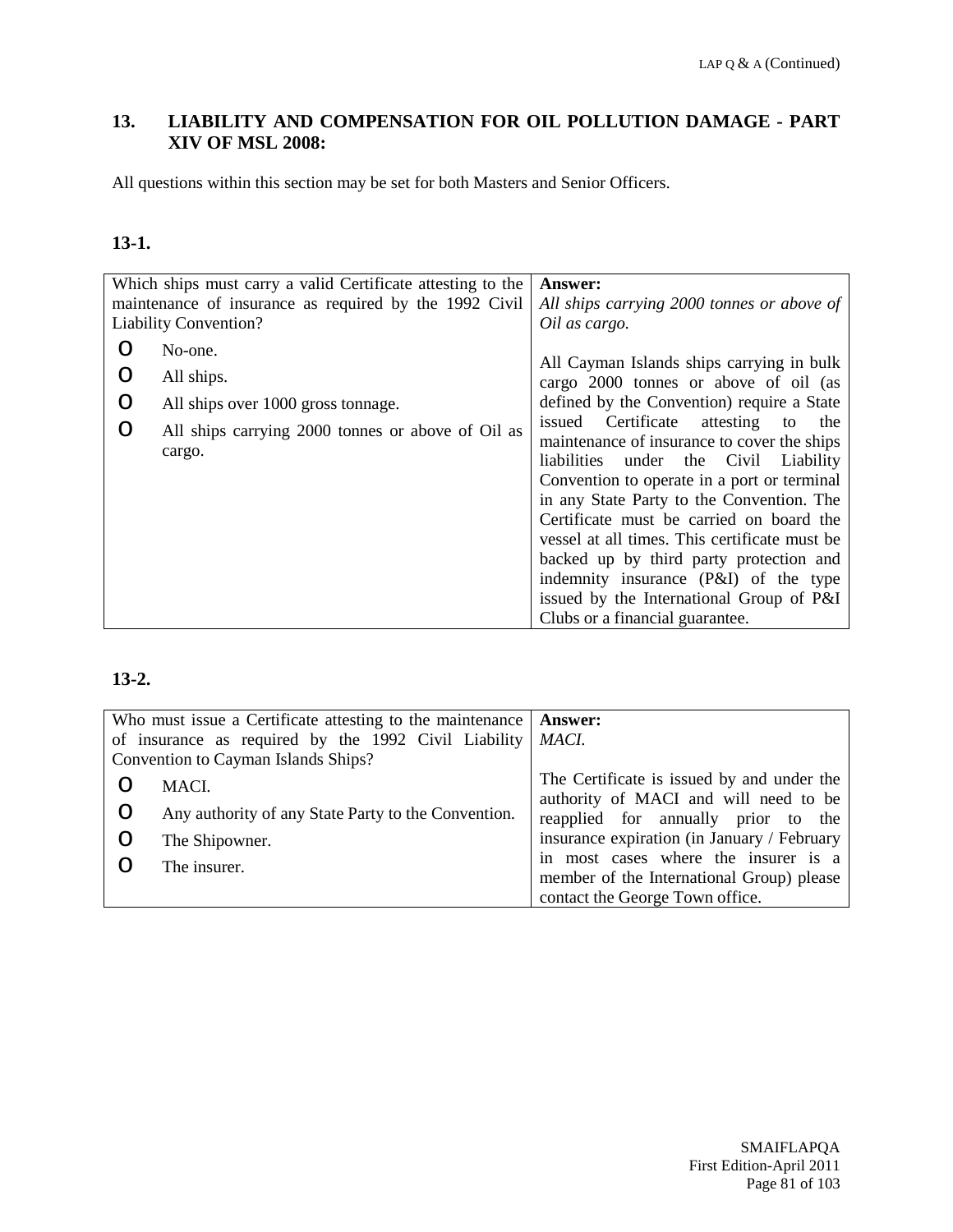| When must a Certificate attesting to the maintenance of   Answer: |                                              |
|-------------------------------------------------------------------|----------------------------------------------|
| insurance as required by the 1992 Civil Liability   At all times. |                                              |
| Convention be carried?                                            |                                              |
| It is not required.                                               | All Cayman Islands ships carrying in bulk    |
|                                                                   | cargo 2000 tonnes or above of oil (as        |
| At all times.                                                     | defined by the convention) require a State   |
| It is required, but does not need to be carried on                | Certificate attesting to the maintenance of  |
| board.                                                            | insurance to cover the ships liabilities     |
| It depends whether the port of call is a State Party to           | under the Civil Liability Convention and     |
| the Convention.                                                   | the Certificate must be carried on board the |
|                                                                   | vessel at all times.                         |

# **13-4.**

| What is the penalty for entering or leaving a port without<br>there being in force a Certificate attesting to the<br>maintenance of insurance as required by the 1992 Civil<br><b>Liability Convention?</b> |                                                                                                                                                | Answer:<br>The Master or Registered Owner will be<br>guilty of an offence with a substantial fine<br>as penalty and the ship will be liable to                                                                                                                                                                                                                                                                                                                                                                                                                                                   |
|-------------------------------------------------------------------------------------------------------------------------------------------------------------------------------------------------------------|------------------------------------------------------------------------------------------------------------------------------------------------|--------------------------------------------------------------------------------------------------------------------------------------------------------------------------------------------------------------------------------------------------------------------------------------------------------------------------------------------------------------------------------------------------------------------------------------------------------------------------------------------------------------------------------------------------------------------------------------------------|
| O                                                                                                                                                                                                           | There is no penalty.                                                                                                                           | detention.                                                                                                                                                                                                                                                                                                                                                                                                                                                                                                                                                                                       |
| O                                                                                                                                                                                                           | The Master will be guilty of an offence with a<br>substantial fine as penalty.                                                                 | Section 348 of MSL 2008 provides that-<br>if a ship enters or leaves, or attempts<br>(a)                                                                                                                                                                                                                                                                                                                                                                                                                                                                                                         |
| O                                                                                                                                                                                                           | The Master or Registered Owner will be guilty of an<br>offence with a substantial fine as penalty and the<br>ship will be liable to detention. | to enter or leave, a port or arrives at or<br>leaves, or attempts to arrive at or<br>leave, a terminal without there being                                                                                                                                                                                                                                                                                                                                                                                                                                                                       |
| O                                                                                                                                                                                                           | The Master is liable to summary dismissal.                                                                                                     | in force a Certificate attesting to the<br>maintenance of insurance as required<br>1992<br>Liability<br>Civil<br>by<br>the<br>Convention, the Master or Owner is<br>guilty of an offence and liable on<br>summary conviction to a fine of fifty<br>thousand dollars;<br>if a ship fails to carry, or the Master of<br>(b)<br>a ship fails to produce, a Certificate as<br>required in paragraph (a) above, the<br>master is guilty of an offence and<br>liable on summary conviction to a fine<br>not exceeding level 4 on the standard<br>scale.<br>Any contravention regarding the Certificate |
|                                                                                                                                                                                                             |                                                                                                                                                | being in force or being carried or produced<br>will also subject the ship to detention.                                                                                                                                                                                                                                                                                                                                                                                                                                                                                                          |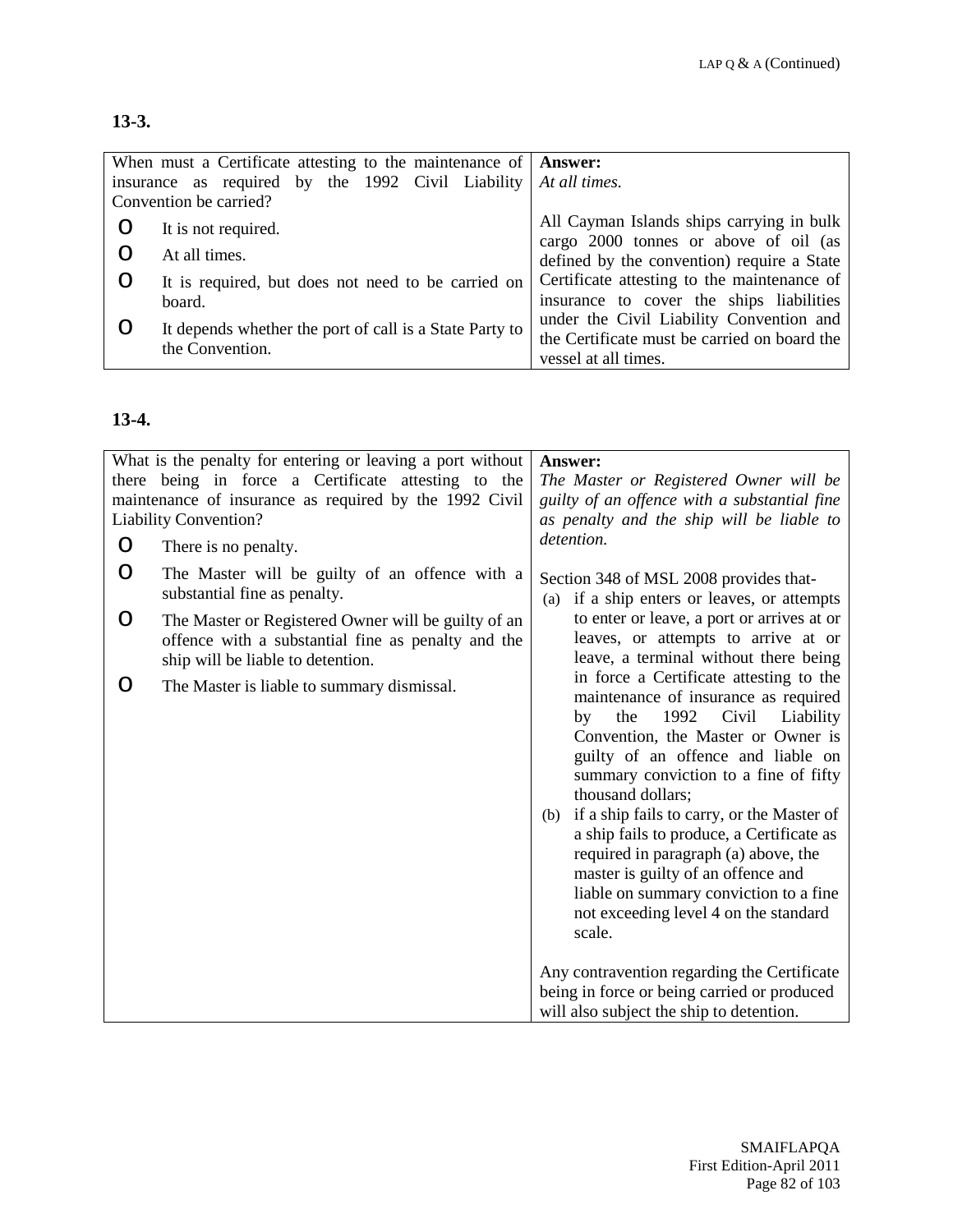## **13-5.**

| What is the penalty for entering or leaving a port without                                                        | Answer:                                                                                                                                                                                                                                                                                                                                                                                                                                                                                                |
|-------------------------------------------------------------------------------------------------------------------|--------------------------------------------------------------------------------------------------------------------------------------------------------------------------------------------------------------------------------------------------------------------------------------------------------------------------------------------------------------------------------------------------------------------------------------------------------------------------------------------------------|
| having on board, or failing to produce, a Certificate                                                             | The Master will be guilty of an offence with                                                                                                                                                                                                                                                                                                                                                                                                                                                           |
| attesting to the maintenance of insurance as required by the                                                      | a fine as penalty and the ship will be liable                                                                                                                                                                                                                                                                                                                                                                                                                                                          |
| 1992 Civil Liability Convention, even though the                                                                  | to detention.                                                                                                                                                                                                                                                                                                                                                                                                                                                                                          |
| Certificate may have been issued?                                                                                 |                                                                                                                                                                                                                                                                                                                                                                                                                                                                                                        |
| O<br>There is no penalty.                                                                                         | Section 348 of MSL 2008 provides that-<br>(a) if a ship enters or leaves, or attempts                                                                                                                                                                                                                                                                                                                                                                                                                  |
| The Master will be guilty of an offence, with a fine<br>O<br>as penalty and the ship will be liable to detention. | to enter or leave, a port or arrives at or<br>leaves, or attempts to arrive at or                                                                                                                                                                                                                                                                                                                                                                                                                      |
| The Master will be guilty of an offence, with a fine<br>O<br>as penalty.                                          | leave, a terminal without there being<br>in force a Certificate attesting to the                                                                                                                                                                                                                                                                                                                                                                                                                       |
| The Master will be subject to severe reprimand.<br>O                                                              | maintenance of insurance as required<br>Civil<br>1992<br>Liability<br>the<br>by<br>Convention, the Master or Owner is<br>guilty of an offence and liable on<br>summary conviction to a fine of fifty<br>thousand dollars;<br>if a ship fails to carry, or the Master of<br>(b)<br>a ship fails to produce, a Certificate as<br>required in paragraph (a) above, the<br>Master is guilty of an offence and<br>liable on summary conviction to a fine<br>not exceeding level 4 on the standard<br>scale. |
|                                                                                                                   | Any contravention regarding the Certificate                                                                                                                                                                                                                                                                                                                                                                                                                                                            |
|                                                                                                                   | being in force or being carried or produced                                                                                                                                                                                                                                                                                                                                                                                                                                                            |
|                                                                                                                   | will also subject the ship to detention.                                                                                                                                                                                                                                                                                                                                                                                                                                                               |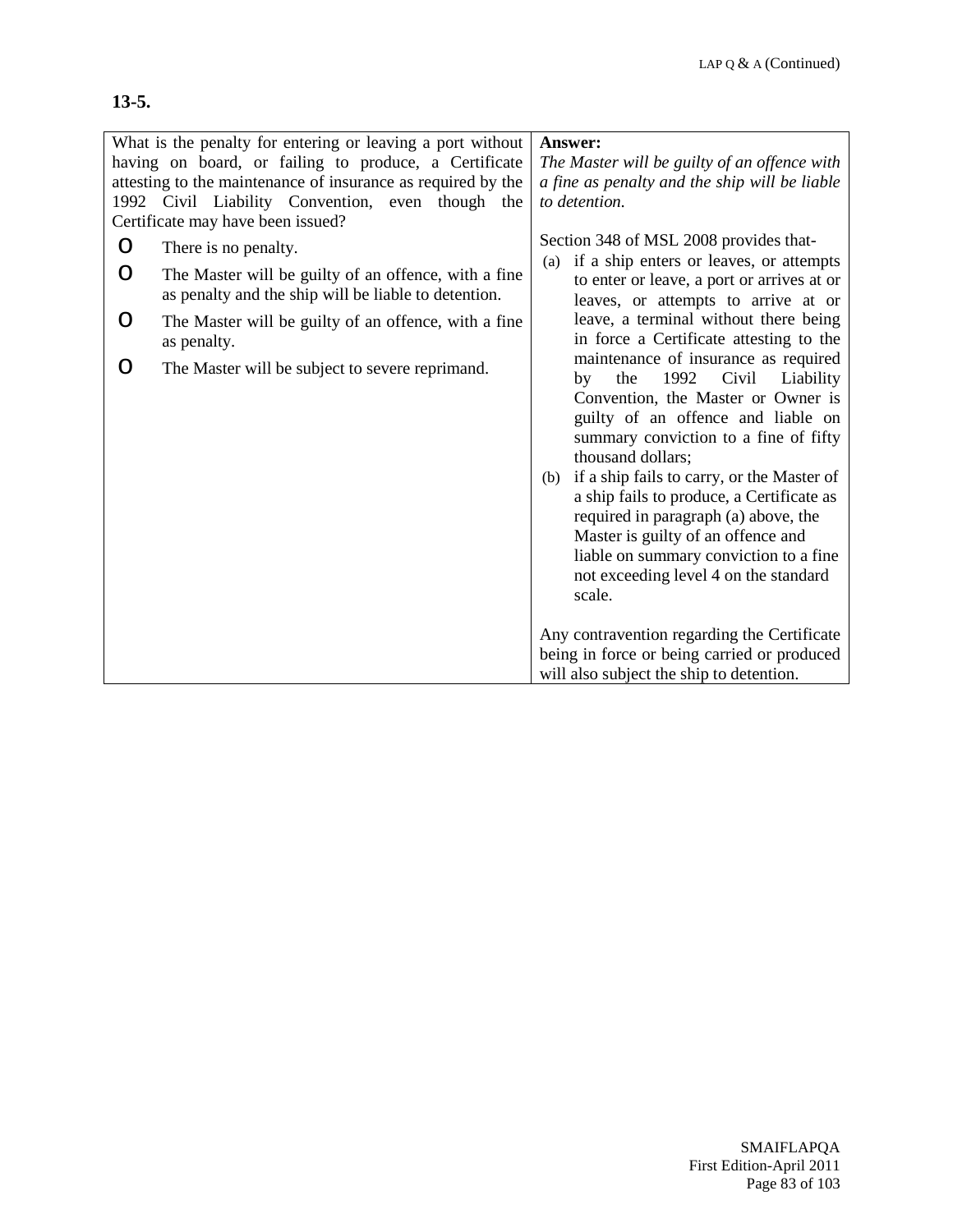## **14. LIABILITY AND COMPENSATION FOR BUNKER OIL POLLUTION DAMAGE - 2010 AMENDMENTS TO MSL 2008 (MSL 2010 AMENDMENTS):**

All questions within this section may be set for both Masters and Senior Officers.

# **14-1.**

| Which ships must maintain a Certificate attesting to the |                                                             | Answer:                                                                                                                                                                                                                                                                                                                                                                                                                                |
|----------------------------------------------------------|-------------------------------------------------------------|----------------------------------------------------------------------------------------------------------------------------------------------------------------------------------------------------------------------------------------------------------------------------------------------------------------------------------------------------------------------------------------------------------------------------------------|
| maintenance of insurance as required by the 2001 Bunkers |                                                             | All Ships over 1000 gross tonnage.                                                                                                                                                                                                                                                                                                                                                                                                     |
| Convention?                                              |                                                             |                                                                                                                                                                                                                                                                                                                                                                                                                                        |
|                                                          | No-one.                                                     | All Cayman Islands ships of 1000 gross<br>tonnage or above require a Bunkers CLC                                                                                                                                                                                                                                                                                                                                                       |
|                                                          | All Ships.                                                  | attesting to the maintenance of insurance to                                                                                                                                                                                                                                                                                                                                                                                           |
| O                                                        | All Ships over 1000 gross tonnage.                          | cover the ships liabilities under the Bunkers                                                                                                                                                                                                                                                                                                                                                                                          |
|                                                          | All ships carrying 2000 tonnes or above of Oil as<br>cargo. | Convention to operate in a port or terminal<br>in any State Party to the Convention. The<br>Certificate must be carried on board the<br>vessel at all times. This Certificate must be<br>backed up by third party protection and<br>indemnity insurance (P&I) of the type<br>issued by the International Group of P&I<br>Clubs or a financial guarantee.<br>Whilst all shipowners are liable for<br>pollution damage under the Bunkers |
|                                                          |                                                             | Convention, only those operating vessels of<br>1000 gross tonnage and over will be                                                                                                                                                                                                                                                                                                                                                     |
|                                                          |                                                             | required to maintain insurance to cover                                                                                                                                                                                                                                                                                                                                                                                                |
|                                                          |                                                             | their liability.                                                                                                                                                                                                                                                                                                                                                                                                                       |

| Who must issue a Certificate attesting to the maintenance |                                                     | Answer:                                     |  |
|-----------------------------------------------------------|-----------------------------------------------------|---------------------------------------------|--|
| of insurance as required by the 2001 Bunkers Convention   |                                                     | MACI.                                       |  |
| to Cayman Islands Ships?                                  |                                                     |                                             |  |
|                                                           | MACI.                                               | The Bunkers CLC is issued by and under      |  |
|                                                           |                                                     | the authority of MACI and will need to be   |  |
| $\circ$                                                   | Any authority of any State Party to the Convention. | reapplied for annually prior to the         |  |
| O                                                         | The Shipowner.                                      | insurance expiration (in January / February |  |
|                                                           |                                                     | in most cases where the insurer is a        |  |
| O                                                         | The insurer.                                        |                                             |  |
|                                                           |                                                     | member of the International Group) please   |  |
|                                                           |                                                     | contact the European Regional Office.       |  |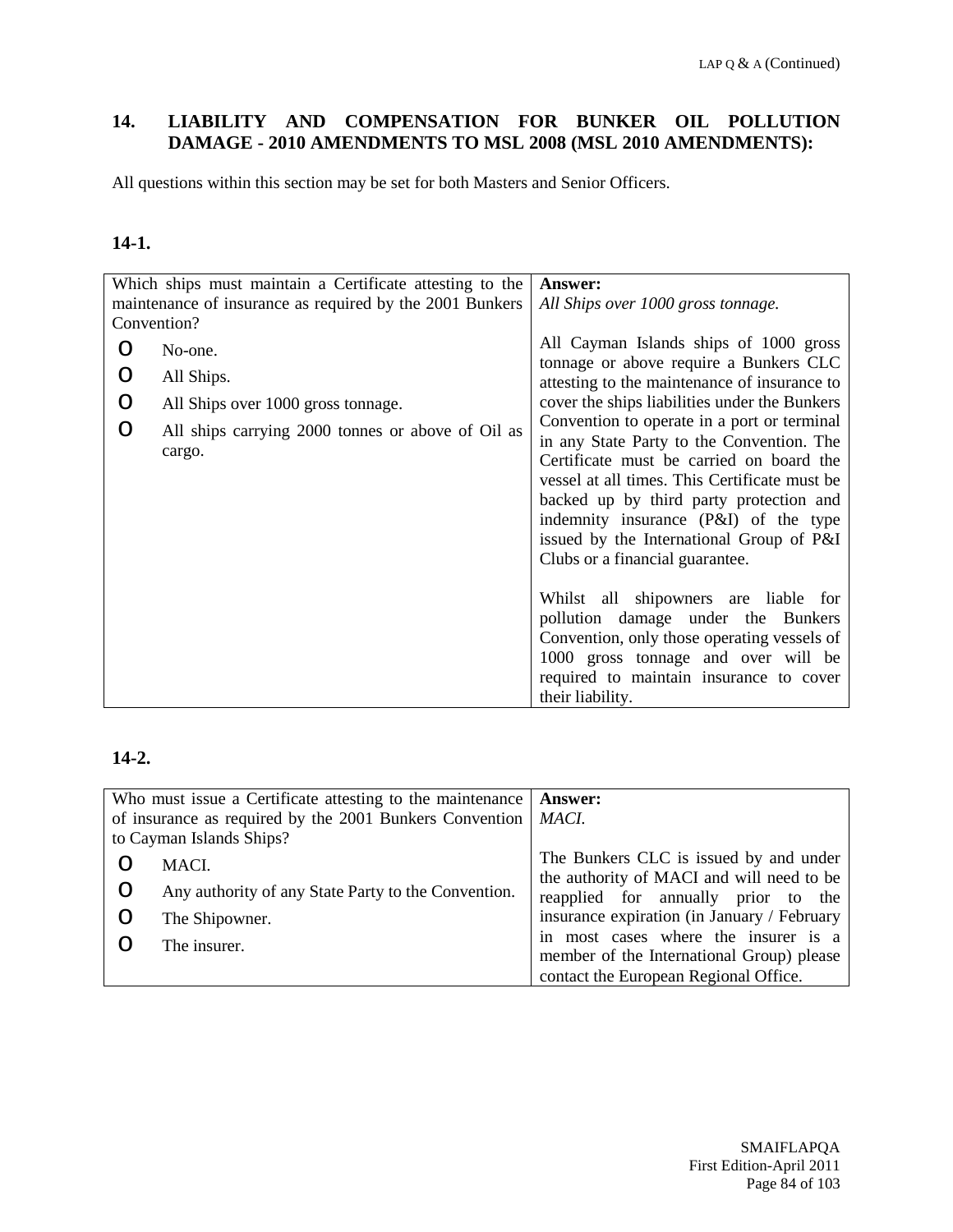# **14-3.**

|          | When must a Certificate attesting to the maintenance of Answer:               |                                                                                        |
|----------|-------------------------------------------------------------------------------|----------------------------------------------------------------------------------------|
| carried? | insurance as required by the 2001 Bunkers Convention be $\vert$ At all times. |                                                                                        |
|          | It is not required.                                                           | All Cayman Islands ships over 1000 gross<br>tonnage require a Bunkers CLC attesting to |
|          | At all times.                                                                 | the maintenance of insurance to cover the                                              |
|          | It is required, but does not need to be carried on                            | ships liabilities under the Bunkers                                                    |
|          | board.                                                                        | Convention and the certificate must be<br>carried on board the vessel at all times.    |
|          | It depends whether the port of call is a State Party to<br>the Convention.    |                                                                                        |

### **14-4.**

|   | What is the penalty for entering or leaving a port without         | Answer:                                                                            |
|---|--------------------------------------------------------------------|------------------------------------------------------------------------------------|
|   | there being in force a Certificate attesting to the                | The Master or Registered Owner will be                                             |
|   | maintenance of insurance as required by the 2001 Bunkers           | guilty of an offence with a substantial fine                                       |
|   | Convention?                                                        | as penalty and the ship will be liable to                                          |
| O | There is no penalty.                                               | detention.                                                                         |
| O | The Master will be guilty of an offence with a fine<br>as penalty. | Under provisions contained in section 20<br>the Merchant Shipping (Amendment Law), |
| O | The Master or Registered Owner will be guilty of an                | 2010, which incorporates a new section                                             |
|   | offence with a substantial fine as penalty and the                 | 348A into MSL 2008-                                                                |
|   | ship will be liable to detention.                                  | (a) if a ship enters or leaves, or attempts                                        |
| O | The Master will be subject to summary dismissal.                   | to enter or leave a port or arrives at or<br>leaves, or attempts to arrive at or   |
|   |                                                                    | leave, a terminal without there being                                              |
|   |                                                                    | in force a Certificate attesting to the                                            |
|   |                                                                    | maintenance of insurance as required                                               |
|   |                                                                    | by the 2001 Bunkers Convention, the                                                |
|   |                                                                    | Master or Owner is guilty of an                                                    |
|   |                                                                    | offence and liable<br>on<br>summary                                                |
|   |                                                                    | conviction to a fine of fifty thousand<br>dollars;                                 |
|   |                                                                    | (b) if a ship fails to carry, or the Master of                                     |
|   |                                                                    | a ship fails to produce, a Certificate as                                          |
|   |                                                                    | required in paragraph (a) above, the                                               |
|   |                                                                    | Master is guilty of an offence and                                                 |
|   |                                                                    | liable on summary conviction to a fine                                             |
|   |                                                                    | not exceeding level 5 on the standard                                              |
|   |                                                                    | scale.                                                                             |
|   |                                                                    | Any contravention regarding the Certificate                                        |
|   |                                                                    | being in force or being carried or produced                                        |
|   |                                                                    | will also subject the ship to detention.                                           |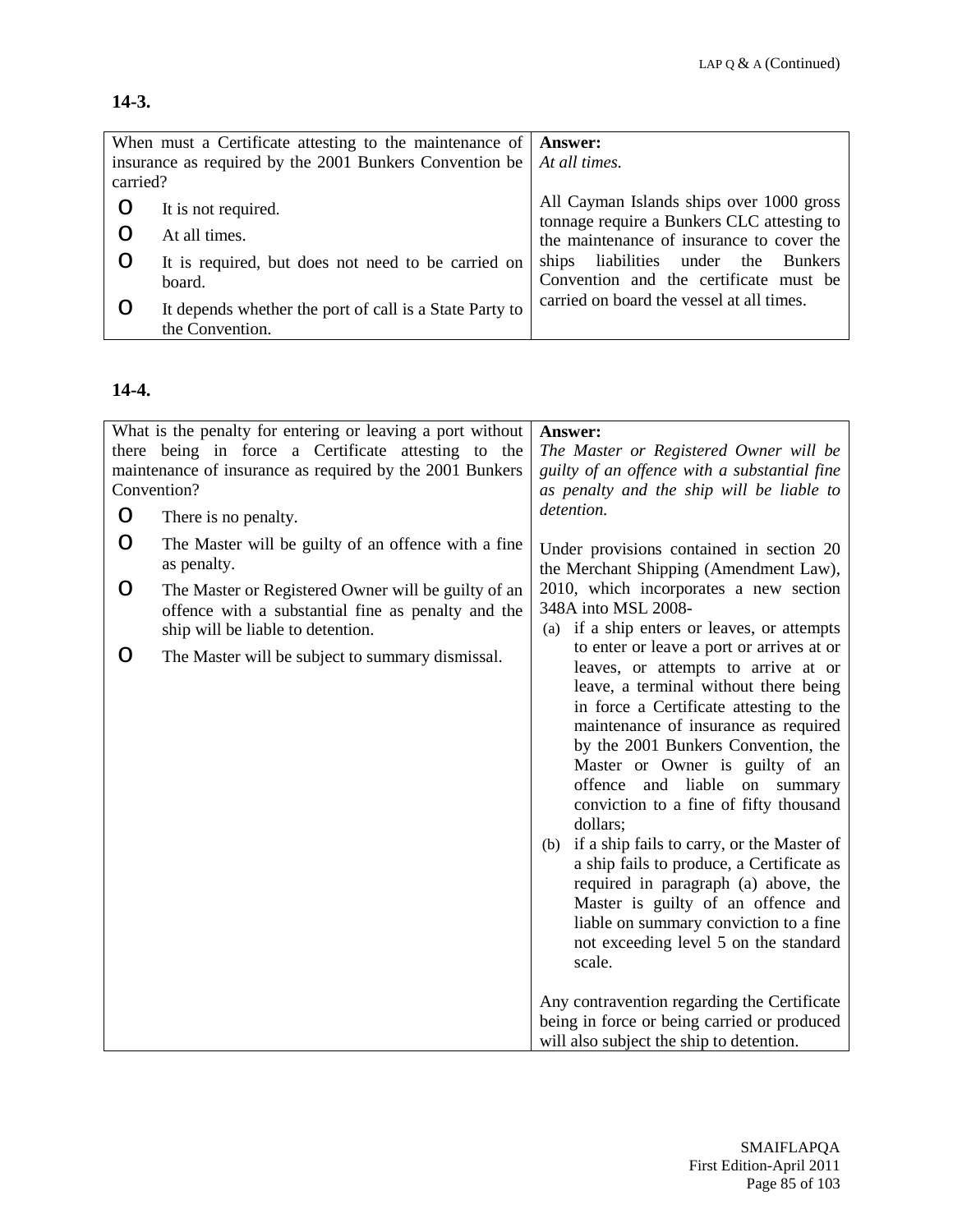### **14-5.**

|         | What is the penalty for entering or leaving a port without                                                                                                                         | Answer:                                                                                                                                                                                                                                                                                                                                                                                                                                                                                                                                           |
|---------|------------------------------------------------------------------------------------------------------------------------------------------------------------------------------------|---------------------------------------------------------------------------------------------------------------------------------------------------------------------------------------------------------------------------------------------------------------------------------------------------------------------------------------------------------------------------------------------------------------------------------------------------------------------------------------------------------------------------------------------------|
|         | having on board, or failing to produce, a Certificate<br>attesting to the maintenance of insurance as required by the<br>2001 Bunkers Convention, even if the Certificate has been | The Master will be guilty of an offence with<br>a fine as penalty and the ship will be liable<br>to detention.                                                                                                                                                                                                                                                                                                                                                                                                                                    |
| issued? |                                                                                                                                                                                    | Under provisions contained in section 20 the                                                                                                                                                                                                                                                                                                                                                                                                                                                                                                      |
| O       | There is no penalty.                                                                                                                                                               | Merchant Shipping (Amendment Law),                                                                                                                                                                                                                                                                                                                                                                                                                                                                                                                |
| O       | The Master will be guilty of an offence with a fine<br>as penalty.                                                                                                                 | 2010, which incorporates a new section<br>348A into MSL 2008-                                                                                                                                                                                                                                                                                                                                                                                                                                                                                     |
| O       | The Master will be guilty of an offence with a fine<br>as penalty and the ship will be liable to detention.                                                                        | If a ship enters or leaves, or attempts to<br>(a)<br>enter or leave a port or arrives at or                                                                                                                                                                                                                                                                                                                                                                                                                                                       |
| O       | The Master will be subject to severe reprimand.                                                                                                                                    | leaves, or attempts to arrive at or leave,<br>terminal in<br>contravention<br>- of<br>a<br>subsection (2), the master or registered<br>owner commits an offence and is liable<br>on summary conviction to a fine of<br>fifty thousand dollars.<br>if a ship fails to carry, or the Master of<br>(b)<br>a ship fails to produce, a Bunkers CLC<br>as required, the Master is guilty of an<br>offence.<br>Any contravention regarding the Bunkers<br>CLC being in force or being carried or<br>produced will also subject the ship to<br>detention. |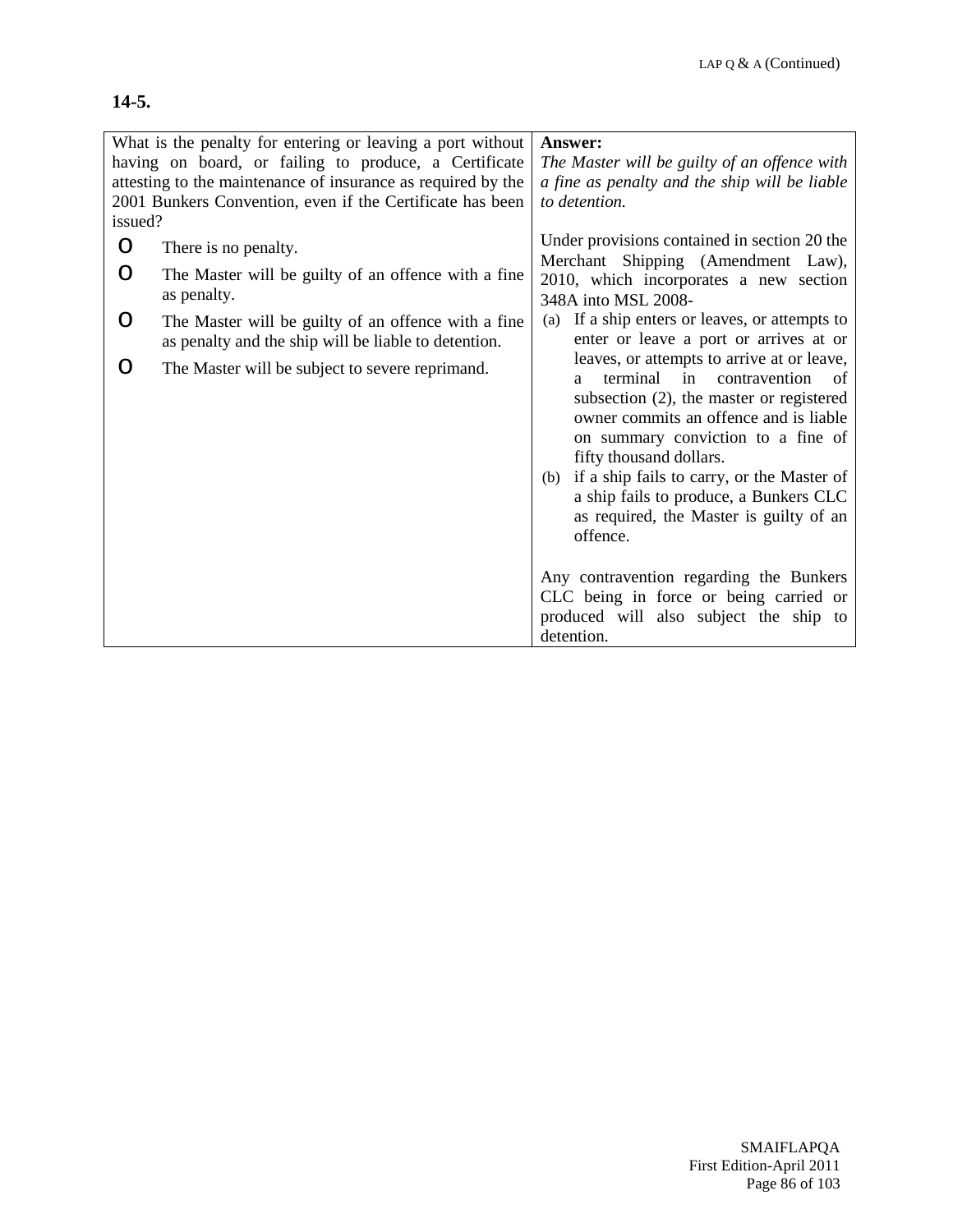# **15. PREVENTION OF OIL SPILLS AND ACTION IN THE EVENT OF A SPILL:**

All questions within this section may be set for both Masters and Senior Officers.

## **15-1.**

|                  | What ships must carry on board a Shipboard Oil Pollution<br>Emergency Plan (SOPEP) or a Shipboard Marine Pollution<br>Emergency Plan (SMPEP)?                                                                                                               | Answer:<br>All oil tankers over 150 gross tonnage and<br>all ships over 400 gross tonnage.                                                                                                                                                                                                                                                                                                                                                                                                                                                                                                                                                                                                                                    |
|------------------|-------------------------------------------------------------------------------------------------------------------------------------------------------------------------------------------------------------------------------------------------------------|-------------------------------------------------------------------------------------------------------------------------------------------------------------------------------------------------------------------------------------------------------------------------------------------------------------------------------------------------------------------------------------------------------------------------------------------------------------------------------------------------------------------------------------------------------------------------------------------------------------------------------------------------------------------------------------------------------------------------------|
| O<br>O<br>O<br>O | All oil tankers over 150 gross tonnage.<br>All ships over 400 gross tonnage.<br>All oil tankers over 150 gross tonnage and all<br>Merchant Ships over 400 gross tonnage.<br>All oil tankers over 150 gross tonnage and all Ships<br>over 400 gross tonnage. | Shipping Notice 01/1995<br>provides<br>information on Shipboard Oil Pollution<br>Emergency Plans (SOPEPs).<br>It is a<br>statutory requirement under MARPOL<br>73/78 that every Cayman Islands oil tanker<br>of 150 gross tonnage and above and every<br>ship other than an oil tanker (including<br>pleasure vessels) of 400 gross tonnage and<br>above shall carry on board a SOPEP<br>approved by MACI and that the Plan be in<br>accordance with guidelines developed by<br>IMO. The SOPEP must be retained on<br>board and be made available to MACI or<br>Port State Surveyors as requested.<br>Chemical tankers and certain Offshore<br>Supply Vessels are required to carry a<br>Shipboard Marine Pollution Emergency |
|                  |                                                                                                                                                                                                                                                             | Plan (SMPEP). Where the SMPEP also<br>meets any SOPEP requirements applicable<br>to a particular ship then there is no need to<br>carry a separate SOPEP.                                                                                                                                                                                                                                                                                                                                                                                                                                                                                                                                                                     |

|   | What ships must carry an International Oil Pollution | <b>Answer:</b>                              |
|---|------------------------------------------------------|---------------------------------------------|
|   | Prevention (IOPP) Certificate onboard?               | All oil tankers over 150 gross tonnage and  |
| O | All oil tankers over 150 gross tonnage.              | all Ships over 400 gross tonnage.           |
| O | All ships over 400 gross tonnage.                    | statutory requirement<br>under<br>It is a   |
| O | All oil tankers over 150 gross tonnage and all       | MARPOL 73/78 that every Cayman              |
|   | Merchant Ships over 400 gross tonnage.               | Islands oil tanker of 150 gross tonnage and |
|   | All oil tankers over 150 gross tonnage and all Ships | above and every ship other than an oil      |
|   | over 400 gross tonnage.                              | tanker (including pleasure vessels) of 400  |
|   |                                                      | gross tonnage and above shall require an    |
|   |                                                      | International Oil Pollution Prevention      |
|   |                                                      | (IOPP) Certificate issued by the MACI.      |
|   |                                                      | This Certificate is issued<br>to indicate   |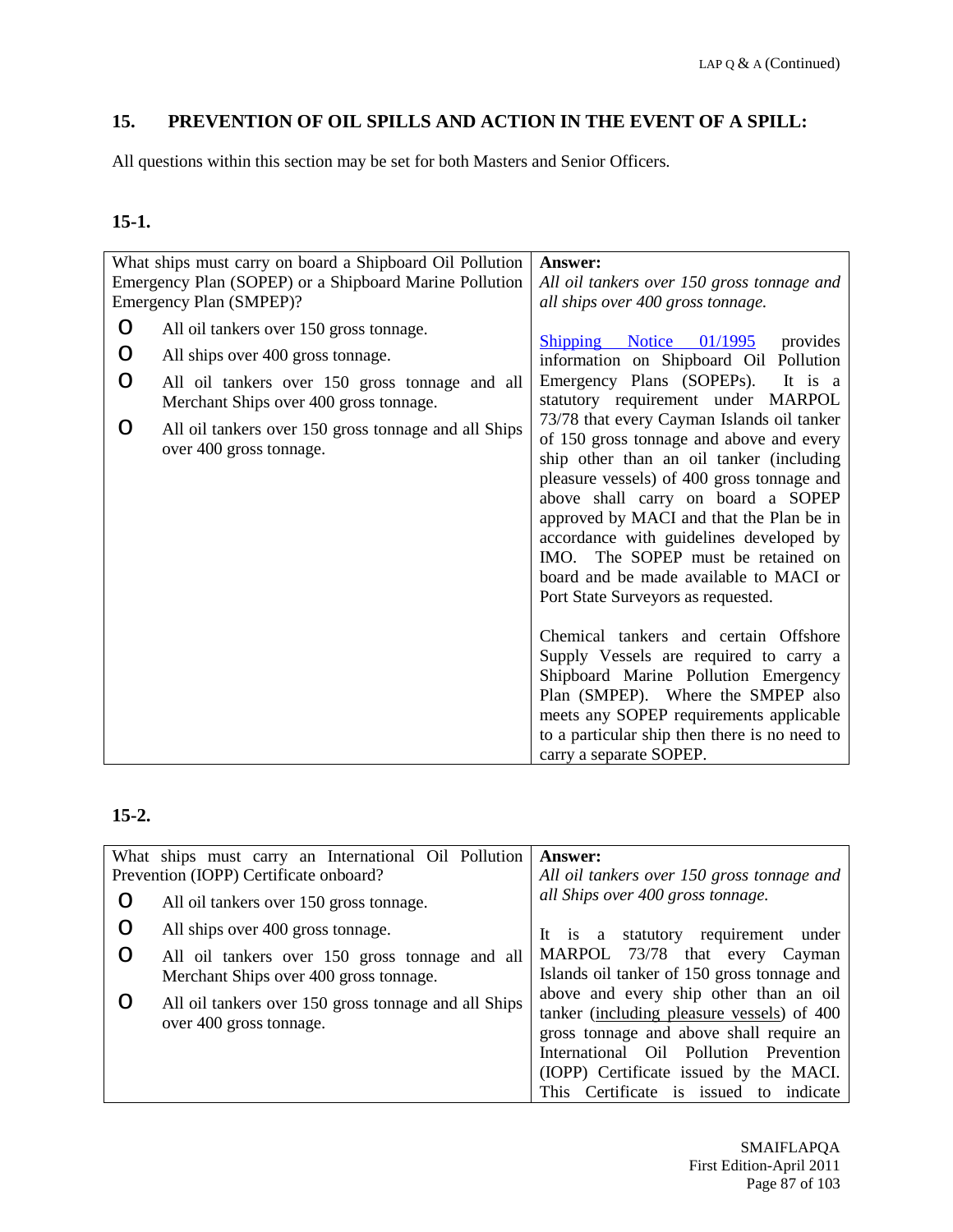| compliance with Annex I of the              |
|---------------------------------------------|
| International Convention for Prevention of  |
| Pollution from Ships, MARPOL 1973, as       |
| amended (MARPOL 73/78). Annex I             |
| introduces measures to control the risk of  |
| environmental damage specifically caused    |
| by oil. The Annex provides for the          |
| retention onboard of oil contaminated       |
| water or the controlled discharge overboard |
| of such water after suitable filtering and  |
| separation to reduce the oil content to a   |
| specified minimum (normally 15ppm but       |
| less in designated Special Areas). Where    |
| contaminated oily water in excess of this   |
| minimum is retained onboard it must be      |
| discharged to approved reception facilities |
| ashore.                                     |

# **15-3.**

| What is the maximum period an International Oil Pollution<br>Prevention (IOPP) Certificate may be valid for? | <b>Answer:</b><br>Up to five years.                                                                                                  |
|--------------------------------------------------------------------------------------------------------------|--------------------------------------------------------------------------------------------------------------------------------------|
| One year.                                                                                                    |                                                                                                                                      |
| The IOPP Certificate remains valid until the ship<br>changes flag.                                           | The International Oil Pollution Prevention<br>(IOPP) Certificate is valid for up to five<br>years, however to ensure that the vessel |
| Up to three years.                                                                                           | meets the requirements of the Certificate                                                                                            |
| Up to five years.                                                                                            | the onboard oil pollution prevention<br>equipment and arrangements must be<br>surveyed annually.                                     |

# **15-4.**

|   | How often must the onboard oil pollution prevention   Answer: |                                              |
|---|---------------------------------------------------------------|----------------------------------------------|
|   | equipment and arrangements be surveyed?                       | Annually.                                    |
|   | Annually.                                                     |                                              |
| O | Upon changing flag.                                           | The International Oil Pollution Prevention   |
|   |                                                               | (IOPP) Certificate needs to be renewed       |
| O | Every three years.                                            | every five years, however to ensure that the |
|   | Every five years.                                             | vessel meets the requirements of the         |
|   |                                                               | certificate the onboard oil pollution        |
|   |                                                               | prevention equipment and arrangements        |
|   |                                                               | must be surveyed annually.                   |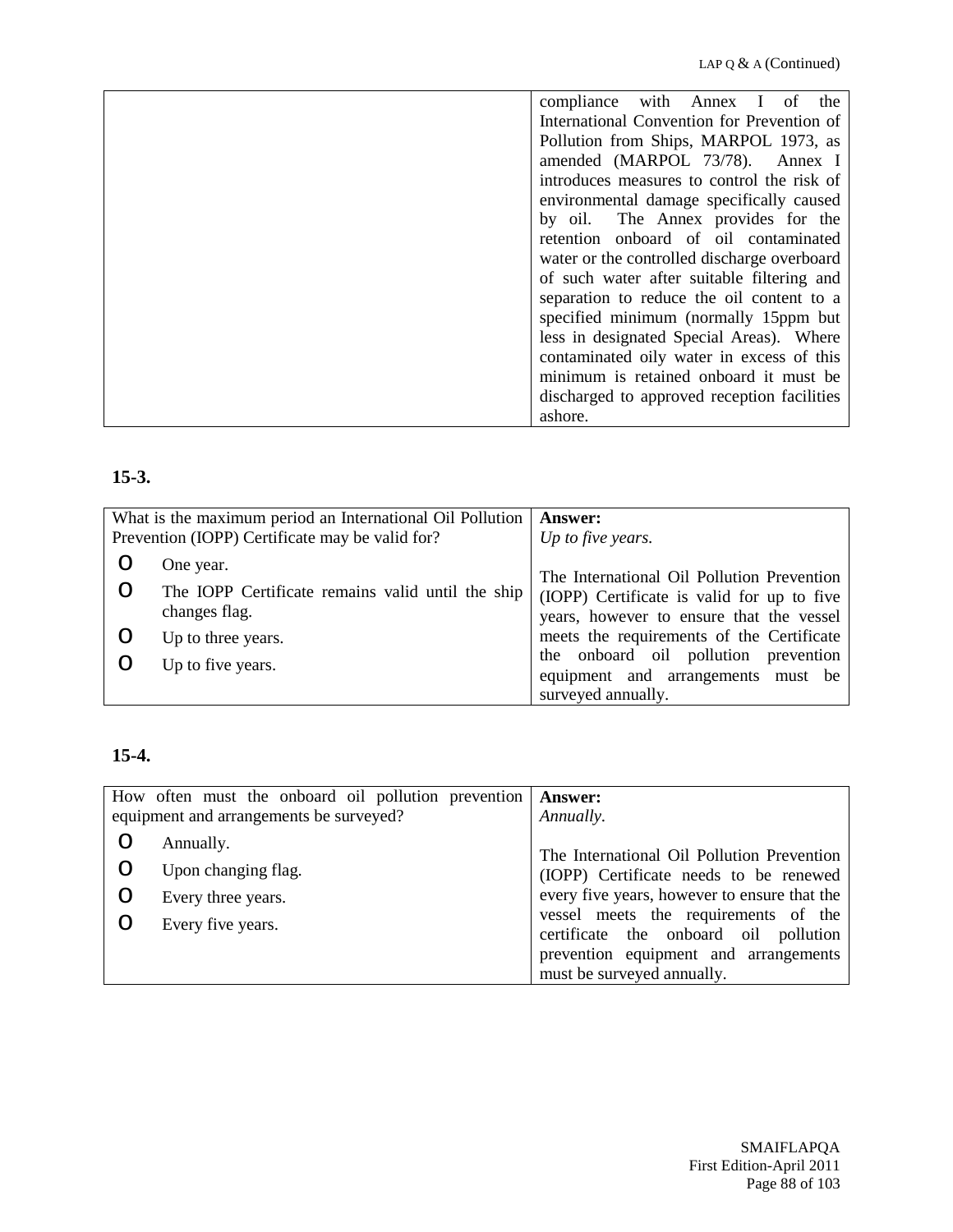## **15-5.**

| When should any discharge of oil be reported to MACI? | <b>Answer:</b>                               |
|-------------------------------------------------------|----------------------------------------------|
| You do not need to report.                            | Immediately upon discovery.                  |
| Immediately upon discovery.                           | discovering<br>Immediately<br>upon<br>any    |
| As soon as practicable but within 24 hours.           | discharge of oil whether intentional or not, |
| Within 48 hours.                                      | the Master and Owner should immediately      |
|                                                       | notify<br><b>MACI</b><br>email<br>by<br>to   |
|                                                       | $survey@cishing.com$ .                       |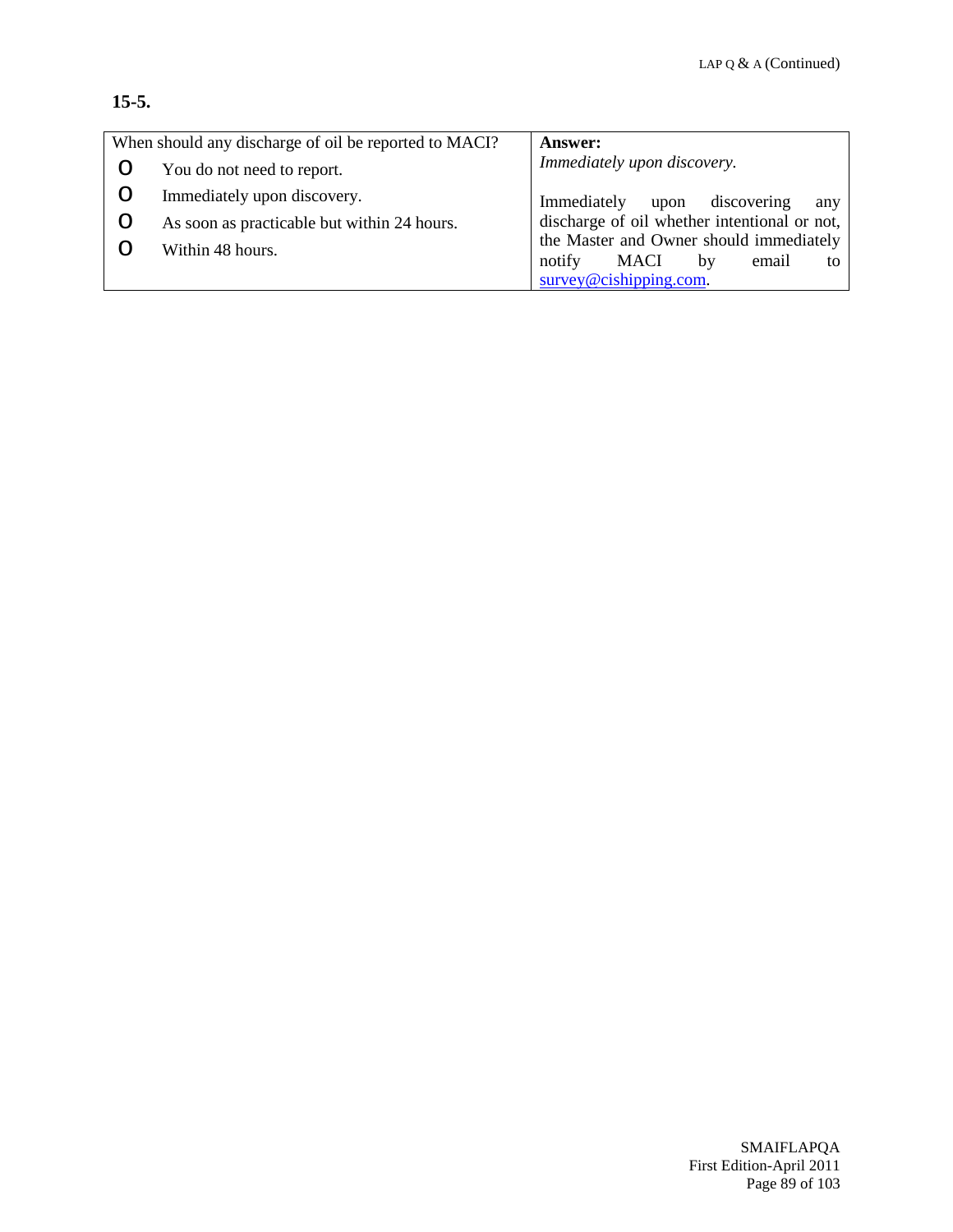# **16. PIRACY AND HIJACK - SECTIONS 366 – 369 OF MSL 2008:**

All questions within this section may be set for both Masters and Senior Officers.

# **16-1.**

| $(a), (b), (c), (d)$ and $(e).$<br>Any illegal act of violence<br>$\left( a\right)$<br>Any illegal act of detention.<br>"Piracy" means-<br>(b)<br>Any act of depredation.<br>illegal act of violence<br>(c)<br>any<br>(a)<br>Any voluntary act of participation in the operation of<br>(d)<br>a ship or of an aircraft with knowledge of facts<br>making it a pirate ship or aircraft.<br>crew or the passengers of a private<br>ship or private aircraft, and directed-<br>Any act of inciting or intentionally facilitating any<br>(e)<br>(i) on the high seas, against another<br>such acts.<br>ship or aircraft, or against persons<br>$(a)$ and $(b)$ .<br>O<br>or property on board such ship or<br>$(a)$ , $(b)$ and $(c)$ .<br>O<br>aircraft; or<br>(ii) against a ship, aircraft, persons or<br>O<br>$(a), (b), (c)$ and $(d)$ .<br>property in a place outside the<br>$(a), (b), (c), (d)$ and $(e)$ .<br>O<br>jurisdiction of any State; | Under international law what constitutes piracy? | Answer:                                   |
|-----------------------------------------------------------------------------------------------------------------------------------------------------------------------------------------------------------------------------------------------------------------------------------------------------------------------------------------------------------------------------------------------------------------------------------------------------------------------------------------------------------------------------------------------------------------------------------------------------------------------------------------------------------------------------------------------------------------------------------------------------------------------------------------------------------------------------------------------------------------------------------------------------------------------------------------------------|--------------------------------------------------|-------------------------------------------|
|                                                                                                                                                                                                                                                                                                                                                                                                                                                                                                                                                                                                                                                                                                                                                                                                                                                                                                                                                     |                                                  |                                           |
|                                                                                                                                                                                                                                                                                                                                                                                                                                                                                                                                                                                                                                                                                                                                                                                                                                                                                                                                                     |                                                  |                                           |
|                                                                                                                                                                                                                                                                                                                                                                                                                                                                                                                                                                                                                                                                                                                                                                                                                                                                                                                                                     |                                                  |                                           |
|                                                                                                                                                                                                                                                                                                                                                                                                                                                                                                                                                                                                                                                                                                                                                                                                                                                                                                                                                     |                                                  | <b>or</b>                                 |
|                                                                                                                                                                                                                                                                                                                                                                                                                                                                                                                                                                                                                                                                                                                                                                                                                                                                                                                                                     |                                                  | detention, or any act of depredation,     |
|                                                                                                                                                                                                                                                                                                                                                                                                                                                                                                                                                                                                                                                                                                                                                                                                                                                                                                                                                     |                                                  | committed for private ends by the         |
|                                                                                                                                                                                                                                                                                                                                                                                                                                                                                                                                                                                                                                                                                                                                                                                                                                                                                                                                                     |                                                  |                                           |
|                                                                                                                                                                                                                                                                                                                                                                                                                                                                                                                                                                                                                                                                                                                                                                                                                                                                                                                                                     |                                                  |                                           |
|                                                                                                                                                                                                                                                                                                                                                                                                                                                                                                                                                                                                                                                                                                                                                                                                                                                                                                                                                     |                                                  |                                           |
|                                                                                                                                                                                                                                                                                                                                                                                                                                                                                                                                                                                                                                                                                                                                                                                                                                                                                                                                                     |                                                  |                                           |
|                                                                                                                                                                                                                                                                                                                                                                                                                                                                                                                                                                                                                                                                                                                                                                                                                                                                                                                                                     |                                                  |                                           |
|                                                                                                                                                                                                                                                                                                                                                                                                                                                                                                                                                                                                                                                                                                                                                                                                                                                                                                                                                     |                                                  |                                           |
|                                                                                                                                                                                                                                                                                                                                                                                                                                                                                                                                                                                                                                                                                                                                                                                                                                                                                                                                                     |                                                  |                                           |
|                                                                                                                                                                                                                                                                                                                                                                                                                                                                                                                                                                                                                                                                                                                                                                                                                                                                                                                                                     |                                                  |                                           |
|                                                                                                                                                                                                                                                                                                                                                                                                                                                                                                                                                                                                                                                                                                                                                                                                                                                                                                                                                     |                                                  |                                           |
| (b)                                                                                                                                                                                                                                                                                                                                                                                                                                                                                                                                                                                                                                                                                                                                                                                                                                                                                                                                                 |                                                  | any voluntary act of participation in     |
|                                                                                                                                                                                                                                                                                                                                                                                                                                                                                                                                                                                                                                                                                                                                                                                                                                                                                                                                                     |                                                  | the operation of a ship or of an aircraft |
|                                                                                                                                                                                                                                                                                                                                                                                                                                                                                                                                                                                                                                                                                                                                                                                                                                                                                                                                                     |                                                  | with knowledge of facts making it a       |
| pirate ship or aircraft; or                                                                                                                                                                                                                                                                                                                                                                                                                                                                                                                                                                                                                                                                                                                                                                                                                                                                                                                         |                                                  |                                           |
| (c)                                                                                                                                                                                                                                                                                                                                                                                                                                                                                                                                                                                                                                                                                                                                                                                                                                                                                                                                                 |                                                  | any act of inciting or intentionally      |
|                                                                                                                                                                                                                                                                                                                                                                                                                                                                                                                                                                                                                                                                                                                                                                                                                                                                                                                                                     |                                                  | facilitating such acts described in (a)   |
| or $(b)$ .                                                                                                                                                                                                                                                                                                                                                                                                                                                                                                                                                                                                                                                                                                                                                                                                                                                                                                                                          |                                                  |                                           |

# **16-2**

|        | Does the use of force or threats of any kind to seize or take<br>control of a ship constitute hijacking? | <b>Answer:</b><br>Yes.                                                                                                                                                                                                                                   |
|--------|----------------------------------------------------------------------------------------------------------|----------------------------------------------------------------------------------------------------------------------------------------------------------------------------------------------------------------------------------------------------------|
| ∩<br>∩ | No.<br>Yes.<br>Only in certain circumstances.<br>Not when the hijackers have permission.                 | Section $367(1)$ of MSL 2008 provides that,<br>subject to some limited exceptions, a<br>person who unlawfully, by the use of force<br>or by threats of any kind, seizes a ship or<br>exercises control of it commits the offence<br>of hijacking a ship. |
|        |                                                                                                          | In addition it is an offence to destroy or<br>damage or seriously to interfere with the<br>operation of any property used for the<br>provision of maritime navigation facilities,<br>including any land, building or ship, and                           |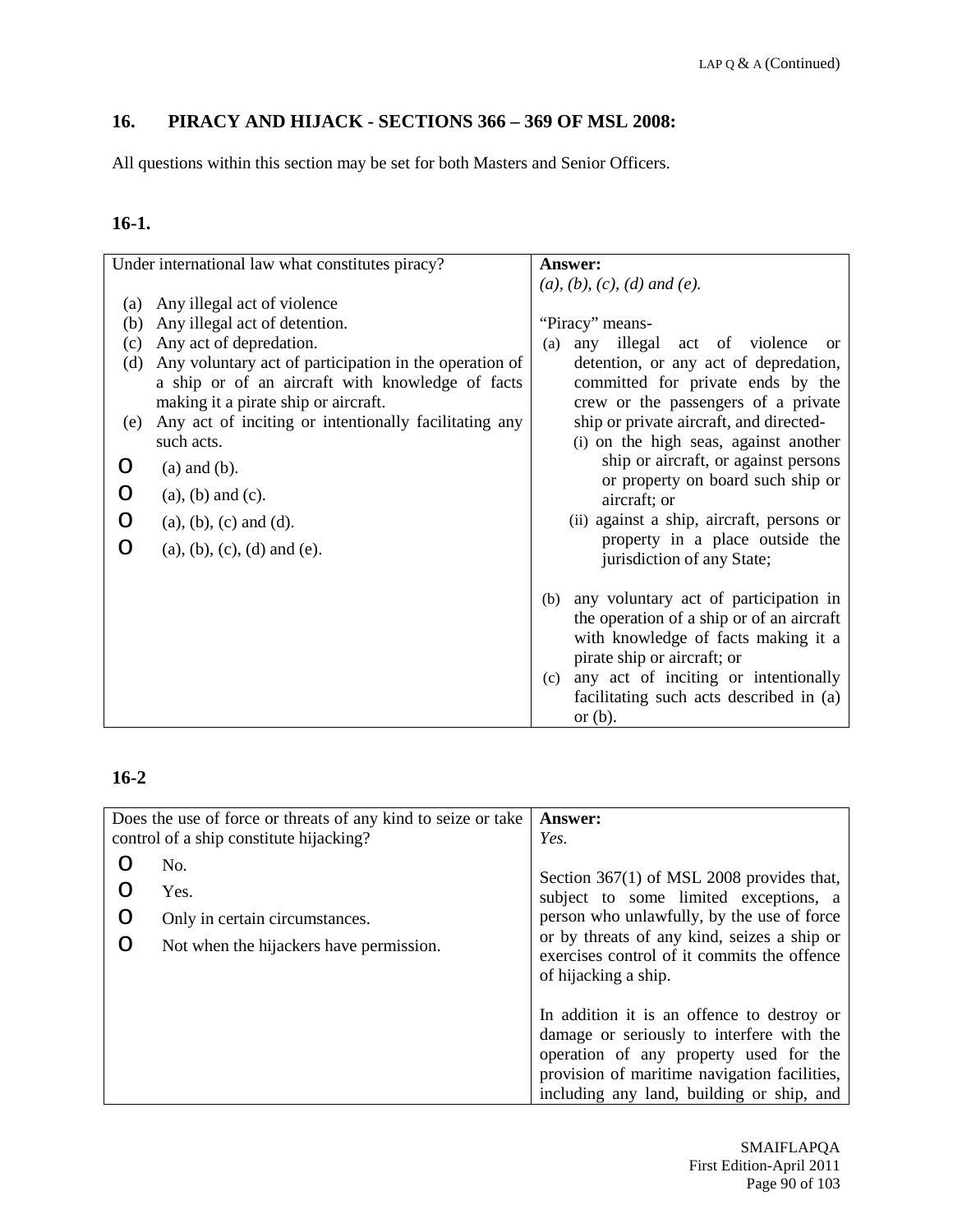| including any apparatus or equipment,       |
|---------------------------------------------|
| whether it is on board a ship or            |
| elsewhere, where the destruction, damage or |
| interference is likely to endanger the safe |
| navigation of any ship.                     |

# **16-3.**

|     | Which of the following is an offence?                   | <b>Answer:</b>                                 |
|-----|---------------------------------------------------------|------------------------------------------------|
|     |                                                         | $(a), (b), (c)$ and $(d).$                     |
| (a) | An act that destroys a ship.                            |                                                |
| (b) | An act that damages a ship or its cargo so as to        | Section $367(2)$ of MSL 2008 describes as      |
|     | endanger, or to be likely to endanger the safe          | follows what constitutes an offence, for       |
|     | navigation of the ship.                                 | which the penalty is imprisonment for life-    |
| (c) | An act of violence which is likely to endanger the      |                                                |
|     | safe navigation of the ship.                            | A person commits an offence if he              |
| (d) | The placing on a ship any device or substance which     | unlawfully and intentionally-                  |
|     | is likely to destroy the ship or is likely so to damage | destroys a ship;<br>(a)                        |
|     | it or its cargo as to endanger its safe navigation.     | damages a ship or its cargo so as to<br>(b)    |
|     | (a).                                                    | endanger, or to be likely to endanger          |
|     | $(a)$ and $(b)$ .                                       | the safe navigation of the ship;               |
|     |                                                         | commits on board a ship an act of<br>(c)       |
|     | $(a)$ , $(b)$ and $(c)$ .                               | violence which is likely to endanger           |
| ∩   | $(a), (b), (c)$ and $(d)$ .                             | the safe navigation of the ship; or            |
|     |                                                         | places or causes to be placed on a ship<br>(d) |
|     |                                                         | any device or substance which is               |
|     |                                                         | likely to destroy the ship or is likely        |
|     |                                                         | so to damage it or its cargo as to             |
|     |                                                         | endanger its safe navigation.                  |

# **16-4.**

|     | Which of the following is an offence?                                                                                                                                                                                                                                                                                                                                                       | <b>Answer:</b>                                                                                                                                                                                                                 |
|-----|---------------------------------------------------------------------------------------------------------------------------------------------------------------------------------------------------------------------------------------------------------------------------------------------------------------------------------------------------------------------------------------------|--------------------------------------------------------------------------------------------------------------------------------------------------------------------------------------------------------------------------------|
| (a) | to destroy or damage or seriously to interfere with<br>the operation, any property used for the provision of<br>maritime navigation facilities, including any land,<br>building or ship, and including any apparatus or<br>equipment, whether it is on board a ship or elsewhere<br>where the destruction, damage or interference is<br>likely to endanger the safe navigation of any ship. | $(a)$ , $(b)$ and $(c)$ .<br>All of the acts mentioned are offences<br>under section 368 $(1)$ , $(5)$ and $(6)$ of MSL<br>2008 unless the act is committed by a<br>warship (or similar). The penalty is life<br>imprisonment. |
| (b) | to compel any other person to do or abstain from<br>doing any act, he threatens that he or some other<br>person will do such an act and the making of that<br>threat is likely to endanger the safe navigation of any<br>ship.                                                                                                                                                              |                                                                                                                                                                                                                                |
| (c) | in order to compel any other person to do or abstain<br>from doing any act, he threatens that he or some<br>other person will do in relation to any ship an act of                                                                                                                                                                                                                          |                                                                                                                                                                                                                                |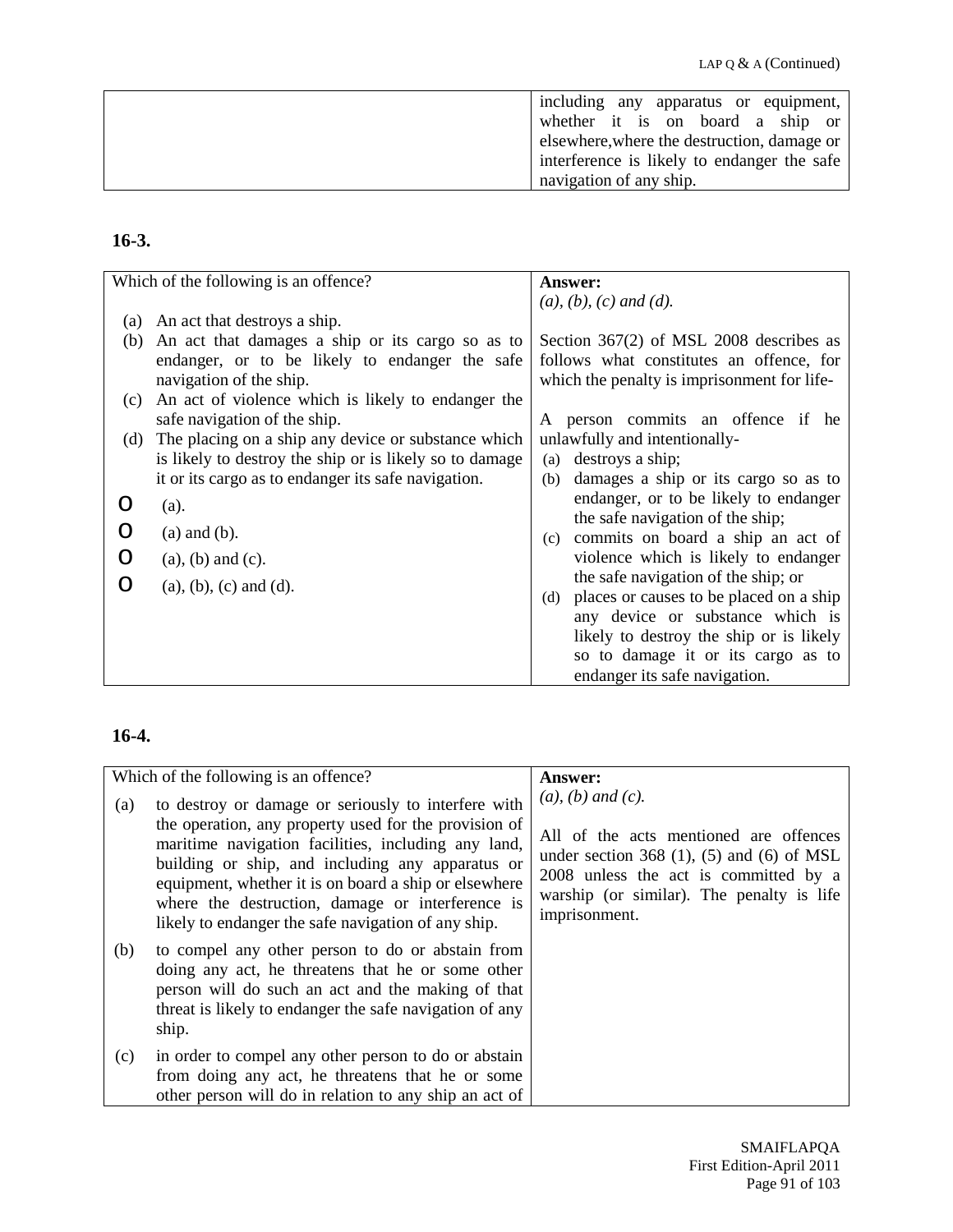|   | hijack or willful damage to the ship, and the making<br>of that threat is likely to endanger the safe navigation<br>of the ship. |  |
|---|----------------------------------------------------------------------------------------------------------------------------------|--|
|   | $(a)$ and $(b)$ .                                                                                                                |  |
| O | $(a)$ and $(c)$ .                                                                                                                |  |
| O | (b) and $(c)$ .                                                                                                                  |  |
| O | $(a)$ , $(b)$ and $(c)$ .                                                                                                        |  |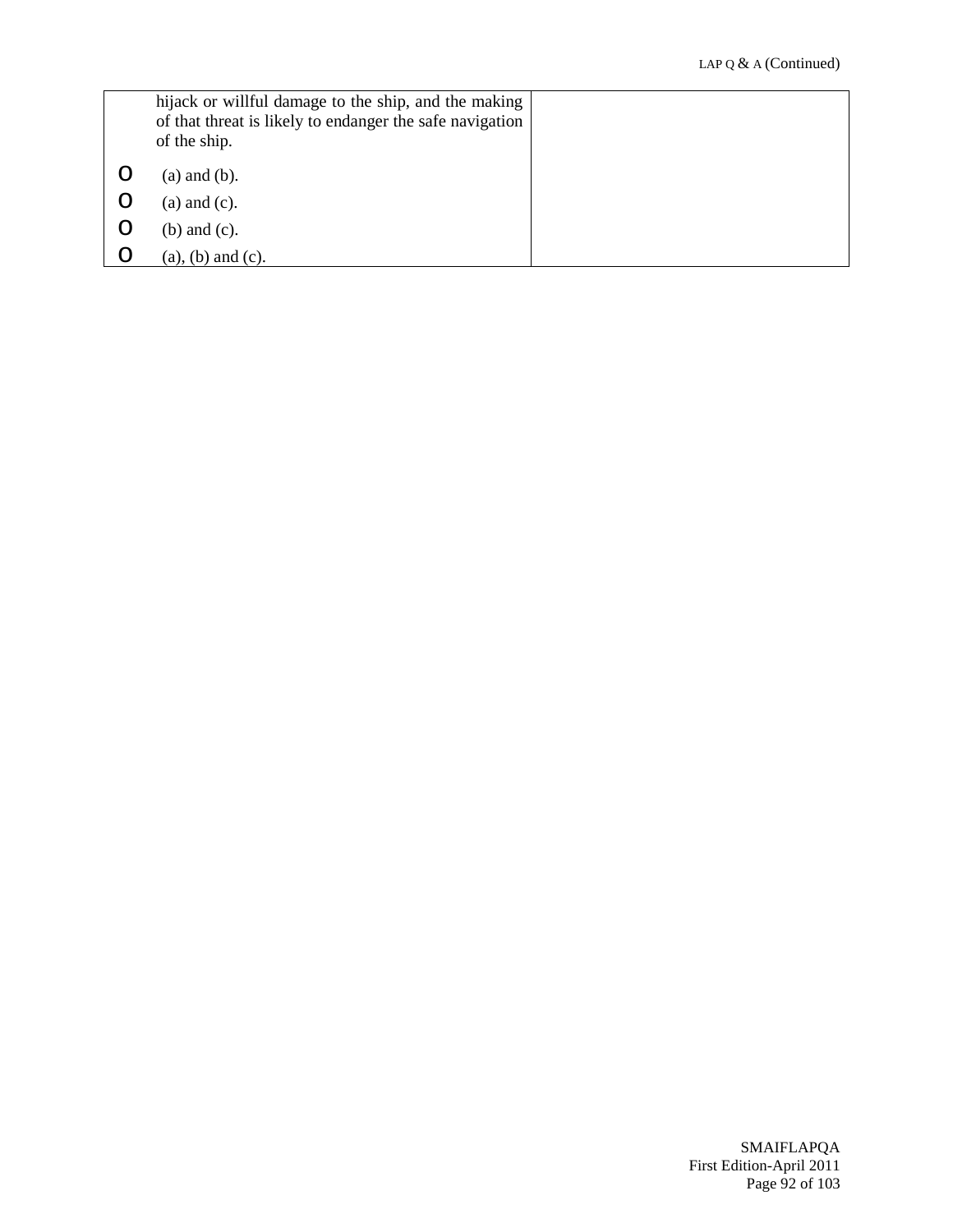## **17. LIMITATION AND DIVISION OF LIABILITY - SECTIONS 394 – 418 OF MSL 2008:**

All questions within this section may be set for Masters Only.

# **17-1.**

| Which of the following is a maritime claim subject to<br>limitation under the LLMC Convention as amended? |                                                                                                                                                                                                                                                                      | Answer:<br>All of the above.                                                                                                                                                                                                      |
|-----------------------------------------------------------------------------------------------------------|----------------------------------------------------------------------------------------------------------------------------------------------------------------------------------------------------------------------------------------------------------------------|-----------------------------------------------------------------------------------------------------------------------------------------------------------------------------------------------------------------------------------|
|                                                                                                           |                                                                                                                                                                                                                                                                      |                                                                                                                                                                                                                                   |
| (a)                                                                                                       | Claims in respect of loss of life or personal injury or<br>loss of or damage to property, including damage to<br>harbour works, basins and waterways and aids to<br>navigation, occurring on board or in direct<br>connection with the operation of the ship or with | The claims which are subject to limitation<br>of liability under the LLMC Convention<br>regime are contained in section $396(1)$ of<br>MSL 2008, and are summarised as follows-                                                   |
|                                                                                                           | salvage operations, and any consequential loss.<br>(b) Claims in respect of loss resulting from delay in the                                                                                                                                                         | Claims in respect of-<br>loss of life or personal injury or loss<br>(a)                                                                                                                                                           |
|                                                                                                           | carriage by sea of cargo, passengers or their luggage.                                                                                                                                                                                                               | of or damage to property, including                                                                                                                                                                                               |
| (c)                                                                                                       | Claims in respect of other loss resulting from<br>infringement of rights other than contractual rights,<br>occurring in direct connection with the operation of<br>the ship or salvage operations.                                                                   | damage to harbour works, basins and<br>waterways and aids to navigation,<br>occurring on board or in direct<br>connection with the operation of the                                                                               |
| (d)                                                                                                       | Claims of a person other than the person liable in                                                                                                                                                                                                                   | ship or with salvage operations, and<br>consequential loss resulting therefrom;                                                                                                                                                   |
|                                                                                                           | respect of measures taken in order to avert or<br>minimise loss for which the person liable may limit<br>his liability, and any further loss caused such<br>measures may cause.                                                                                      | loss resulting from delay in the<br>(b)<br>carriage by sea of cargo, passengers or<br>their luggage;                                                                                                                              |
| O                                                                                                         | All of the above.                                                                                                                                                                                                                                                    | other loss resulting from infringement<br>(c)                                                                                                                                                                                     |
| O                                                                                                         | None of the above.                                                                                                                                                                                                                                                   | of rights other than contractual rights,<br>occurring in direct connection with the                                                                                                                                               |
| O                                                                                                         | Some of the above.                                                                                                                                                                                                                                                   | operation of the ship or salvage                                                                                                                                                                                                  |
| O                                                                                                         | Claims cannot be limited on Cayman Islands ships.                                                                                                                                                                                                                    | operations;<br>the raising, removal, destruction or the<br>(d)<br>rendering harmless of a ship which is<br>wrecked,<br>stranded<br>sunk,<br><b>or</b><br>abandoned, including anything that is<br>or has been on board such ship; |
|                                                                                                           |                                                                                                                                                                                                                                                                      | the removal, destruction or<br>the<br>(e)<br>rendering harmless of the cargo of the<br>ship; and                                                                                                                                  |
|                                                                                                           |                                                                                                                                                                                                                                                                      | claims of a person other than the<br>(f)<br>person liable in respect of measures<br>taken in order to avert or minimise<br>loss for which the person liable may<br>limit his liability in accordance with                         |
|                                                                                                           |                                                                                                                                                                                                                                                                      | this Chapter, and further loss caused<br>by such measures.                                                                                                                                                                        |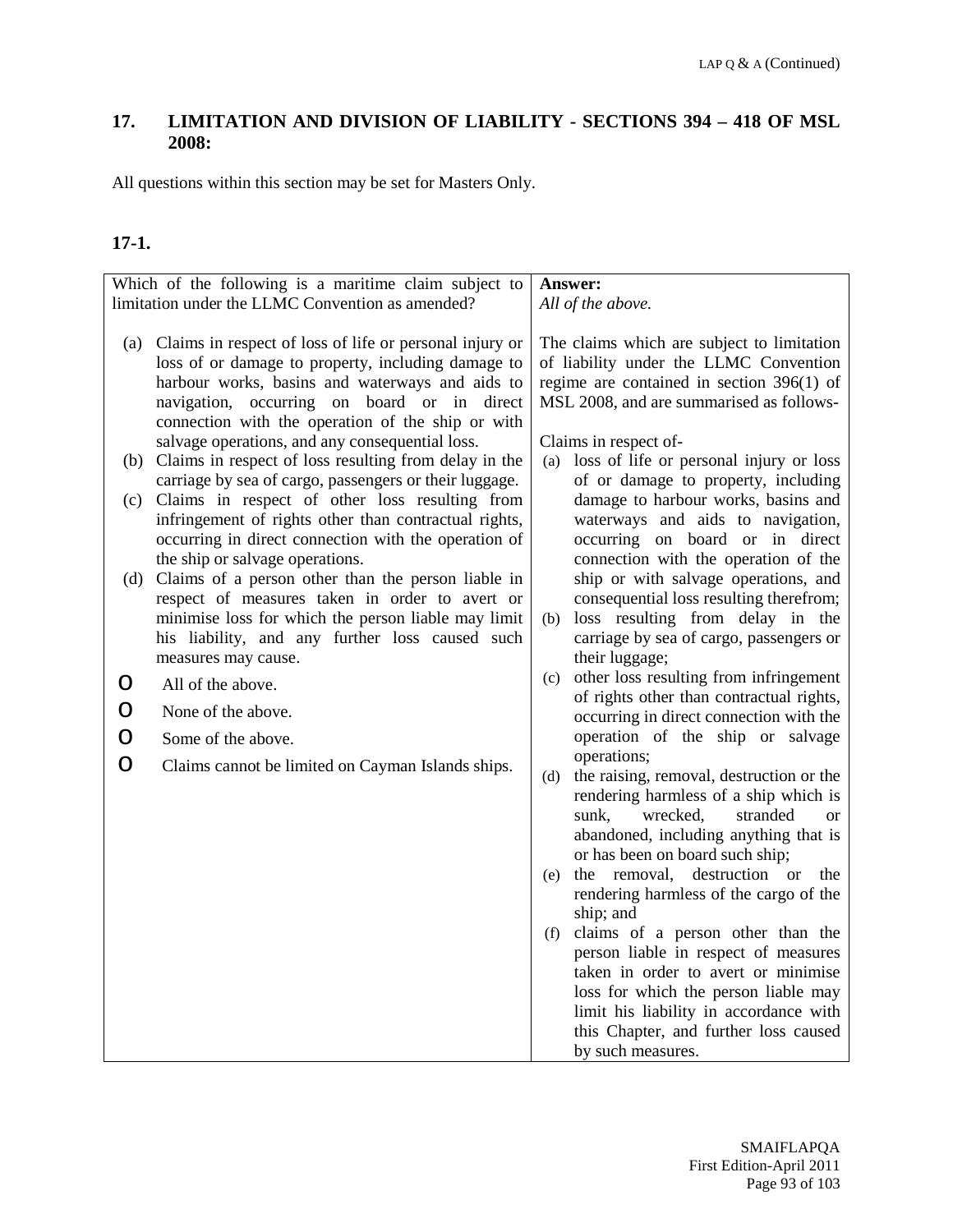|   | Which of the following claims are excepted from limitation |     | Answer:                                                                    |
|---|------------------------------------------------------------|-----|----------------------------------------------------------------------------|
|   | under the LLMC Convention as amended?                      |     | $(a), (b), (c), (d)$ and $(e).$                                            |
|   |                                                            |     |                                                                            |
|   | (a) Claims for salvage and corresponding claims under a    |     | Claims excepted from liability under the                                   |
|   | contract.                                                  |     | LLMC regime are enumerated in section                                      |
|   | (b) For contribution in general average.                   |     | 398 of MSL 2008 as amended by the                                          |
|   | (c) For oil pollution damage in respect of any liability   |     | Merchant Shipping (Amendment) Law,                                         |
|   | incurred under section 338 and 338A of the Merchant        |     | 2010. These are summarised below-                                          |
|   | Shipping Law (2008 Revision).                              |     | (a) for salvage under section 307 and                                      |
|   | (d) For nuclear damage, subject to any law applicable in   |     | claims<br>corresponding<br>under<br>a                                      |
|   | the Cayman Islands governing or prohibiting                |     | contract;                                                                  |
|   | limitation of liability for this damage.                   | (b) | for contribution in general average;                                       |
|   | (e) Against the shipowner of a nuclear ship for nuclear    | (c) | by servants of the shipowner or salvor                                     |
|   | damage.                                                    |     | whose duties are connected with the                                        |
| O | $(a)$ and $(b)$ .                                          |     | the salvage operations,<br>ship or                                         |
| O | $(a)$ , $(b)$ and $(c)$ .                                  |     | claims of their heirs,<br>including                                        |
|   |                                                            |     | dependants or other persons entitled to<br>make such claims, if, under the |
| O | $(a), (b), (c)$ and $(d)$ .                                |     | contract of service between<br>the                                         |
| O | $(a), (b), (c), (d)$ and $(e)$ .                           |     | shipowner or salvor and such servants,                                     |
|   |                                                            |     | the shipowner or salvor is not entitled                                    |
|   |                                                            |     | to limit his liability in respect of such                                  |
|   |                                                            |     | claims, or if he is under such contract                                    |
|   |                                                            |     | only permitted to limit his liability to                                   |
|   |                                                            |     | an amount greater than that provided                                       |
|   |                                                            |     | for in section 401;                                                        |
|   |                                                            | (d) | for oil pollution damage in respect of                                     |
|   |                                                            |     | any liability incurred under section                                       |
|   |                                                            |     | 338 (such liability is however limited                                     |
|   |                                                            |     | under the CLC regime for cargo oil                                         |
|   |                                                            |     | pollution);                                                                |
|   |                                                            | (e) | subject to any law applicable in the                                       |
|   |                                                            |     | Islands governing or prohibiting                                           |
|   |                                                            |     | limitation of liability for nuclear                                        |
|   |                                                            |     | damage; or                                                                 |
|   |                                                            | (f) | against the shipowner of a nuclear                                         |
|   |                                                            |     | ship for nuclear damage.                                                   |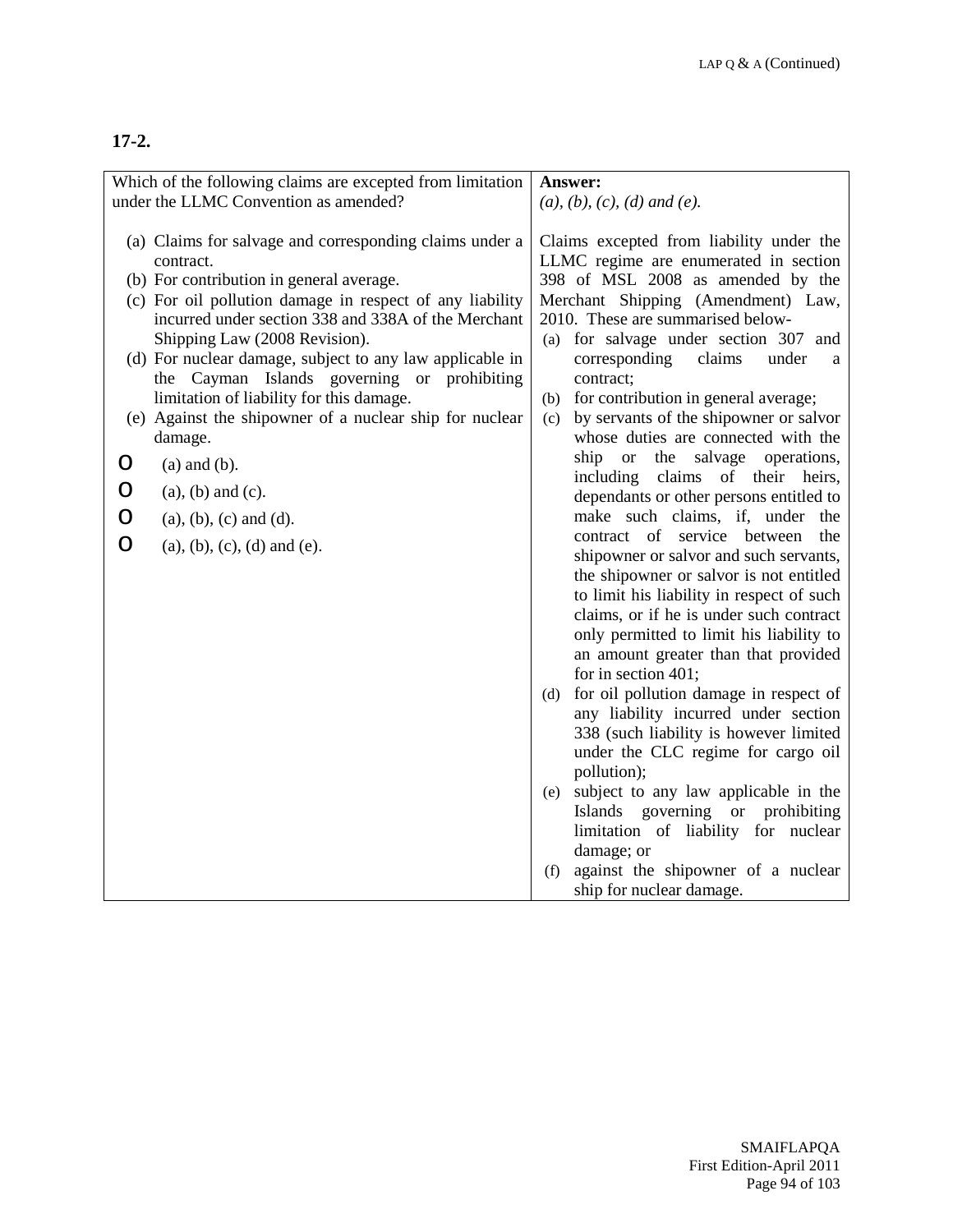# **18. CASUALTY INVESTIGATIONS - PARTS XVII & XVIII OF MSL 2008:**

#### **18-1. MASTERS AND SENIOR OFFICERS.**

|        | Who would undertake a Formal Investigation into a Marine                                                                                                                                                                               | Answer:                                                                                                                                                                                                                                                                                                                                                                                          |
|--------|----------------------------------------------------------------------------------------------------------------------------------------------------------------------------------------------------------------------------------------|--------------------------------------------------------------------------------------------------------------------------------------------------------------------------------------------------------------------------------------------------------------------------------------------------------------------------------------------------------------------------------------------------|
|        | Casualty occurring on board a Cayman Islands vessel?                                                                                                                                                                                   | A Board appointed for that purpose.                                                                                                                                                                                                                                                                                                                                                              |
| O<br>O | Investigation<br>Casualty<br>appointed<br>specially<br>A<br>Officer.<br>The International Maritime Organization (IMO).<br>A Board appointed for that purpose.<br>A Casualty Investigation Inspector from the nearest<br>Coastal State. | Section 431 of the MSL 2008 provides for<br>a Board to be appointed to hold a Formal<br>Investigation (FI) into a shipping casualty,<br>which shall consist of a judge of the Court<br>or a magistrate who shall be assisted by one<br>appointed<br>assessors<br>by<br>the<br>more<br><sub>or</sub><br>Minister; such assessors being persons with<br>requisite skills and knowledge in maritime |
|        |                                                                                                                                                                                                                                        | matters.                                                                                                                                                                                                                                                                                                                                                                                         |

#### **18-2. MASTERS AND SENIOR OFFICERS.**

|   | Who has the responsibility for carrying out casualty                                                                           | <b>Answer:</b>                                                                                                                                                                                                                                                                                  |
|---|--------------------------------------------------------------------------------------------------------------------------------|-------------------------------------------------------------------------------------------------------------------------------------------------------------------------------------------------------------------------------------------------------------------------------------------------|
|   | investigations on Cayman Islands' vessels?                                                                                     | MACI and the Coastal State (if the incident                                                                                                                                                                                                                                                     |
| O | MACI only.                                                                                                                     | occurs in the Territorial Waters of another                                                                                                                                                                                                                                                     |
| O | MACI and the Coastal State (if the incident occurs<br>in the Territorial Waters of another State).                             | State).<br>MACI, under obligations contained in                                                                                                                                                                                                                                                 |
| O | The Coastal State or the nearest Coastal State if the<br>incident occurs outside the Territorial Waters of a<br>coastal State. | 430<br>of the MSL 2008 and<br>section<br>mandatory IMO<br>instruments<br>has<br><sub>a</sub><br>responsibility to investigate casualties and                                                                                                                                                    |
| 0 | The International Maritime Organization.                                                                                       | accidents occurring onboard Cayman<br>Islands registered ships wherever they may<br>be and on foreign ships while in Cayman<br>Islands waters.                                                                                                                                                  |
|   |                                                                                                                                | In parallel with this, if the casualty occurs<br>within the jurisdiction of another State (i.e.<br>within the Territorial Waters of that State)<br>then that Coastal should undertake its own<br>investigation, which may be coordinated<br>with any investigation being undertaken by<br>MACI. |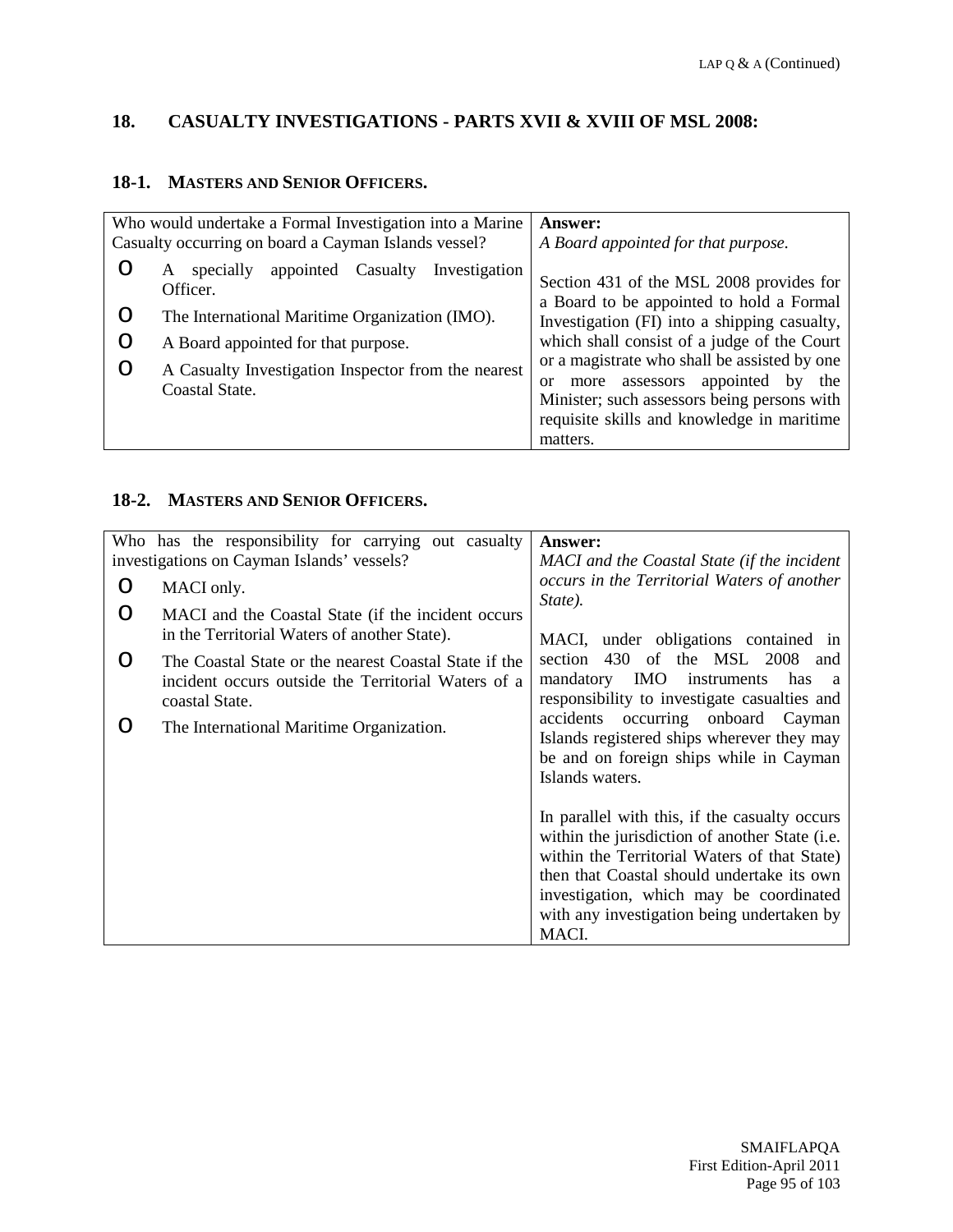# **18-3. HIGH PRIORITY. MASTERS AND SENIOR OFFICERS.**

| Can an Inspector of Casualties enter any premises or board<br>any ship, at any time? |                                                                 | Answer:<br>Yes, always.                                                                   |
|--------------------------------------------------------------------------------------|-----------------------------------------------------------------|-------------------------------------------------------------------------------------------|
|                                                                                      | No, never.                                                      | An Inspector may at any reasonable time,                                                  |
|                                                                                      | Yes, but only at a convenient time for the Master<br>and Owner. | or, in a situation which in his opinion is or<br>may be dangerous, at any time, enter any |
|                                                                                      | Yes, always.                                                    | premises or board any ship, if he has reason                                              |
|                                                                                      | Only if the master of Designated Person Ashore<br>allows it.    | to believe that it is necessary for him to do<br>SO.                                      |

# **18-4. HIGH PRIORITY. MASTERS AND SENIOR OFFICERS.**

|   | Can an Inspector of Casualties remove, test or dismantle an          | Answer:                                                                                     |
|---|----------------------------------------------------------------------|---------------------------------------------------------------------------------------------|
|   | article or substance on board a ship?                                | Yes, always.                                                                                |
| O | No, never.                                                           |                                                                                             |
| O | Yes, but only if agreed by the Master and Owner.                     | An inspector may take samples of any<br>articles or substances found in the premises        |
| O | Yes, but only if agreed by the owner of the article or<br>substance. | or ship and of the atmosphere in or in the<br>vicinity of the premises or ship; in the case |
| O |                                                                      | of any article or substance which he finds                                                  |
|   | Yes, always.                                                         | in the premises or ship and which appears                                                   |
|   |                                                                      | to him to have caused or to be likely to<br>cause danger to health or safety, cause it to   |
|   |                                                                      | be dismantled or subjected to any process                                                   |
|   |                                                                      | or test, but not so as to damage or destroy it                                              |
|   |                                                                      | unless that is, in the circumstances,                                                       |
|   |                                                                      | necessary; in the case of any such article or                                               |
|   |                                                                      | substance take possession of it and detain it                                               |
|   |                                                                      | for so long as is necessary to-                                                             |
|   |                                                                      | (a) examine it and do to it anything which<br>he has power to do under that                 |
|   |                                                                      | paragraph;                                                                                  |
|   |                                                                      | ensure that it is not tampered with<br>(b)                                                  |
|   |                                                                      | before his examination of it is<br>completed; and                                           |
|   |                                                                      | ensure that it is available for use as<br>(c)                                               |
|   |                                                                      | evidence in any proceedings for an                                                          |
|   |                                                                      | offence under the MSL 2008 or                                                               |
|   |                                                                      | related Regulations or any instrument                                                       |
|   |                                                                      | made under it.                                                                              |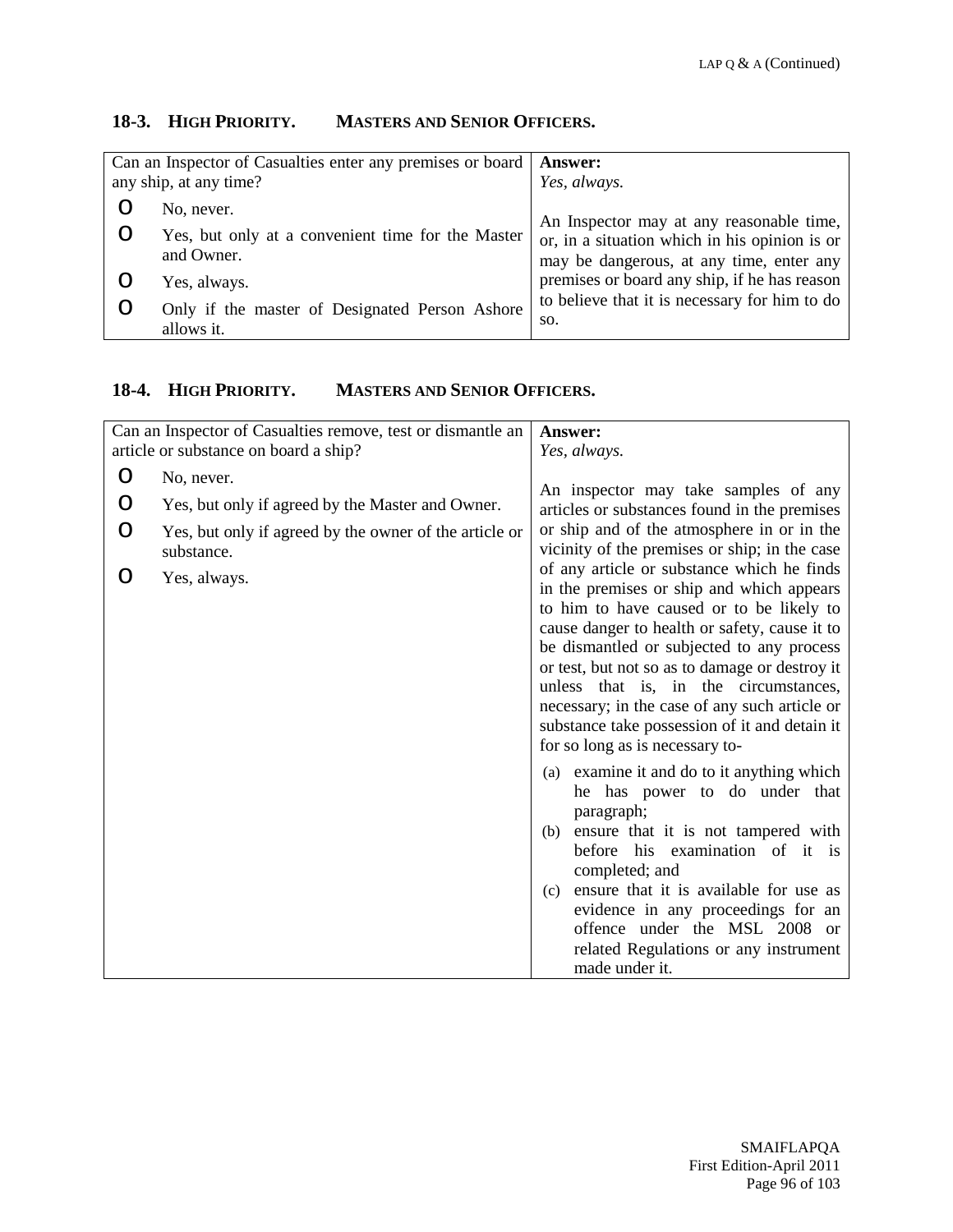# **18-5. HIGH PRIORITY. MASTERS AND SENIOR OFFICERS.**

| Can an Inspector of Casualties require that any person he<br>believes can provide any information relating to an<br>investigation shall answer his questions? | <b>Answer:</b><br>Yes, always.                                                         |
|---------------------------------------------------------------------------------------------------------------------------------------------------------------|----------------------------------------------------------------------------------------|
| No, never.                                                                                                                                                    | An inspector may require a person who he<br>has reasonable cause to believe is able to |
| Yes, but only if agreed by the Master and Owner.                                                                                                              | give any information relevant to any                                                   |
| Yes, but only if agreed by the Owner or his<br>representatives.                                                                                               | examination or investigation under sections<br>420 to 422 of the MSL 2008-             |
| Yes, always.                                                                                                                                                  | to attend at a place and time specified<br>(a)<br>by the inspector;                    |
|                                                                                                                                                               | to answer, in the absence of persons<br>(b)                                            |
|                                                                                                                                                               | other than any persons whom the                                                        |
|                                                                                                                                                               | Inspector may allow to be present and<br>a person nominated to be present by           |
|                                                                                                                                                               | the person on whom the requirement                                                     |
|                                                                                                                                                               | is imposed, such questions as the                                                      |
|                                                                                                                                                               | Inspector thinks fit to ask; and                                                       |
|                                                                                                                                                               | to sign a declaration of the truth of his<br>(c)                                       |
|                                                                                                                                                               | answer.                                                                                |

# **18-6. MASTERS AND SENIOR OFFICERS.**

| In relation to Casualty Investigation, when would a vessel<br>be within the jurisdiction of a Coastal State? |                                                                         | <b>Answer:</b><br>When it is within the Territorial Watters of                                                                                                                                                                                                          |
|--------------------------------------------------------------------------------------------------------------|-------------------------------------------------------------------------|-------------------------------------------------------------------------------------------------------------------------------------------------------------------------------------------------------------------------------------------------------------------------|
| O                                                                                                            | When it is in a Port or Harbour of that Coastal State.                  | that Coastal State.                                                                                                                                                                                                                                                     |
| O                                                                                                            | When it is within the Exclusive Economic Zone of<br>that Coastal State. | Under the United Nations Convention on<br>the Law of the Sea (UNCLOS), a coastal                                                                                                                                                                                        |
| O                                                                                                            | When it is within the Territorial Waters of that<br>Coastal State.      | State may establish its various areas of<br>jurisdiction around its coasts.<br>Full                                                                                                                                                                                     |
| O                                                                                                            | Only when it is moored alongside in that Coastal<br>State.              | jurisdiction of the State concerned is<br>applied over any vessels within the<br>Territorial Waters of a State, which, under<br>UNCLOS, extend up to 12 miles to<br>seaward of the coastal base lines which are<br>established in accordance<br>also<br>with<br>UNCLOS. |
|                                                                                                              |                                                                         | Cayman Islands Territorial Waters extend<br>12 miles from its base lines. See the<br>Cayman Islands (Territorial Sea) Order,<br>1989 - UK Statutory Instrument No. 2397<br>of 1989).                                                                                    |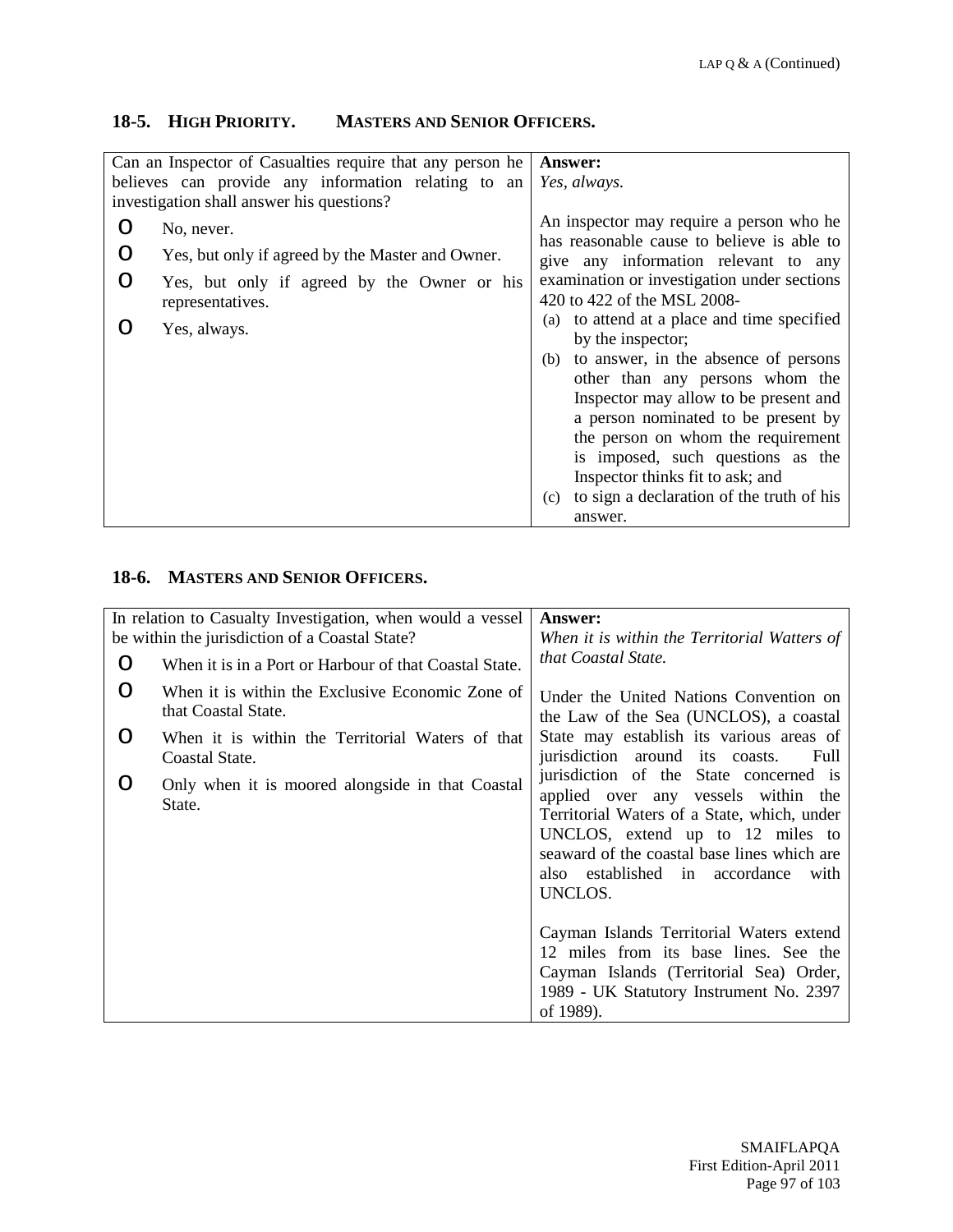#### **18-7. HIGH PRIORITY. MASTERS AND SENIOR OFFICERS.**

|         | If a Formal Investigation (FI) into a Marine Casualty<br>decides to cancel or suspend an officers Recognition | Answer:<br>Yes.                                                                                                                                                                                                                                                                     |
|---------|---------------------------------------------------------------------------------------------------------------|-------------------------------------------------------------------------------------------------------------------------------------------------------------------------------------------------------------------------------------------------------------------------------------|
|         | Endorsement issued by MACI, must the officer deliver it<br>up immediately?                                    | A FI Board will deal with any issues                                                                                                                                                                                                                                                |
| $\circ$ | Yes.                                                                                                          | regarding the suspension or cancellation of<br>Recognition Endorsements.                                                                                                                                                                                                            |
| O       | He has to surrender the Recognition Endorsement<br>within three months to MACI.                               |                                                                                                                                                                                                                                                                                     |
| O       | He can appeal and continue working whilst the<br>appeal is considered.                                        | Under section 430 $(3)$ and $(4)$ of the MSL<br>2008, if, as a result of the Investigation, the<br>Board is satisfied, with respect to any                                                                                                                                          |
| Ő       | No.                                                                                                           | officer, that he caused or contributed to the<br>accident, then any Endorsement issued by<br>MACI may be cancelled or suspended and                                                                                                                                                 |
|         |                                                                                                               | the officer concerned must deliver up the<br>Certificate to MACI forthwith.                                                                                                                                                                                                         |
|         |                                                                                                               | Whoever fails to deliver an Endorsement<br>certificate as required above is guilty of an<br>offence and liable on summary conviction<br>to a fine.                                                                                                                                  |
|         |                                                                                                               | Note:<br>Although MSL 2008<br>refers<br>the<br>to<br>suspension or Cancellation of Certificates<br>(of Competency), MACI can only deal with<br>any such Certificates issued by the Cayman<br>Islands, and in this regard Cayman issues<br>Recognition<br>Endorsements<br>and<br>not |
|         |                                                                                                               | advise the State issuing the underlying                                                                                                                                                                                                                                             |
|         |                                                                                                               | State has the power to deal<br>with                                                                                                                                                                                                                                                 |
|         |                                                                                                               | Certificates of Competency. MACI would<br>Certificate of Competency but only that<br>Certificates issued by it.                                                                                                                                                                     |

#### **18-8. HIGH PRIORITY. MASTERS AND SENIOR OFFICERS.**

| What documents / information are required to be provided<br>to the Investigator of an accident? |                                                                                                                                    | <b>Answer:</b><br>Any documents / information he requests.                                                                     |
|-------------------------------------------------------------------------------------------------|------------------------------------------------------------------------------------------------------------------------------------|--------------------------------------------------------------------------------------------------------------------------------|
|                                                                                                 | Any documents / information he requests.<br>Those documents the Master and Owner believe<br>are appropriate to the investigations. | The Investigator has very wide powers in<br>this regard and in essence may request<br>whatever information, documents or other |
|                                                                                                 | None.                                                                                                                              | records he regards to be necessary for the<br>investigation and it is an offence to refuse                                     |
|                                                                                                 | Only the Official Log Book.                                                                                                        | such a request                                                                                                                 |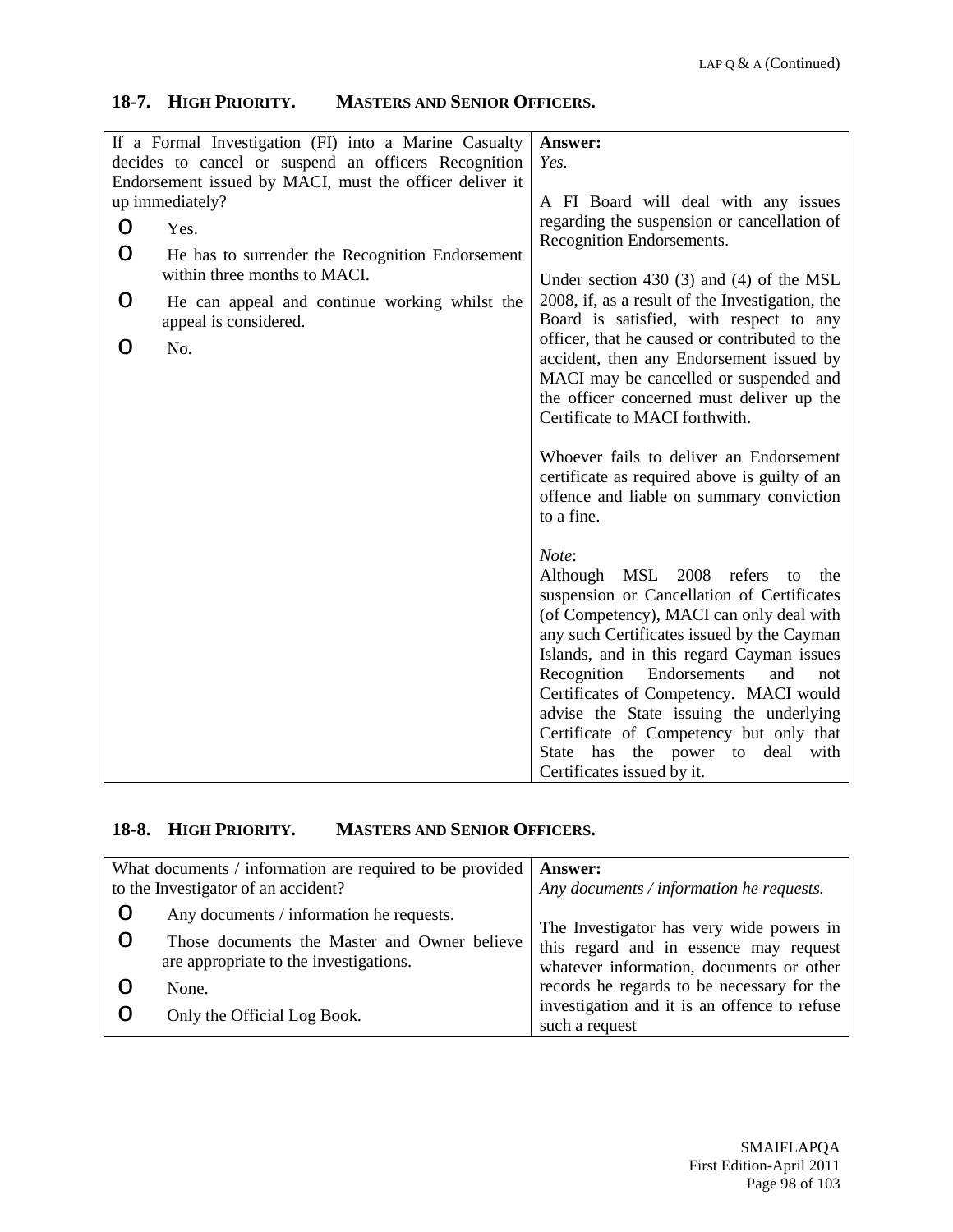## **18-9. HIGH PRIORITY. MASTERS AND SENIOR OFFICERS.**

| What protection does a witness have regarding evidence he<br>gives to an Inspector with regard to a marine casualty<br>investigation? |                                                                                               | Answer:<br>Any information given by the witness<br>cannot be used in evidence against him or                                                                                           |
|---------------------------------------------------------------------------------------------------------------------------------------|-----------------------------------------------------------------------------------------------|----------------------------------------------------------------------------------------------------------------------------------------------------------------------------------------|
| O                                                                                                                                     | The witness can refuse to give evidence.                                                      | his spouse.                                                                                                                                                                            |
| O                                                                                                                                     | The witness can give only the information that he<br>wishes to.                               | No answer given by a person under the<br>requirement to provide any information                                                                                                        |
| O                                                                                                                                     | Any information given by the witness cannot be<br>used in evidence against him or his spouse. | examination<br>relevant<br>to<br>any<br><sub>or</sub><br>shall be admissible in<br>investigation                                                                                       |
|                                                                                                                                       | The witness can later retract what he has said.                                               | evidence against that person or witness, or<br>spouse of that person in any<br>the<br>proceedings except where a statement or<br>declaration to the Inspector is known to be<br>false. |

# **18-10. HIGH PRIORITY. MASTERS ONLY.**

|   | When a maritime accident occurs is the Master required to | <b>Answer:</b>                                                                                                                                                                                                                                                                               |
|---|-----------------------------------------------------------|----------------------------------------------------------------------------------------------------------------------------------------------------------------------------------------------------------------------------------------------------------------------------------------------|
|   | note this in the Official Log Book?                       | Yes.                                                                                                                                                                                                                                                                                         |
| ∩ | Yes.                                                      | When any maritime accident occurs on                                                                                                                                                                                                                                                         |
|   | No.                                                       | board a Cayman Islands ship, an entry is                                                                                                                                                                                                                                                     |
| ∩ | It depends on the nature of the accident.                 | required to be entered in the Official Log                                                                                                                                                                                                                                                   |
|   | Only if the ship is delayed.                              | Book (OLB) and the record should include<br>a description of the casualty and the place<br>where, or the position of the ship when, it<br>occurred.                                                                                                                                          |
|   |                                                           | This does not preclude appropriate entries<br>also being made in the Deck or Engine<br>Room Log Books, as appropriate, as per<br>normal practice and indeed such entries,<br>made during the actual accident or incident,<br>are often used to formulate an appropriate<br>entry in the OLB. |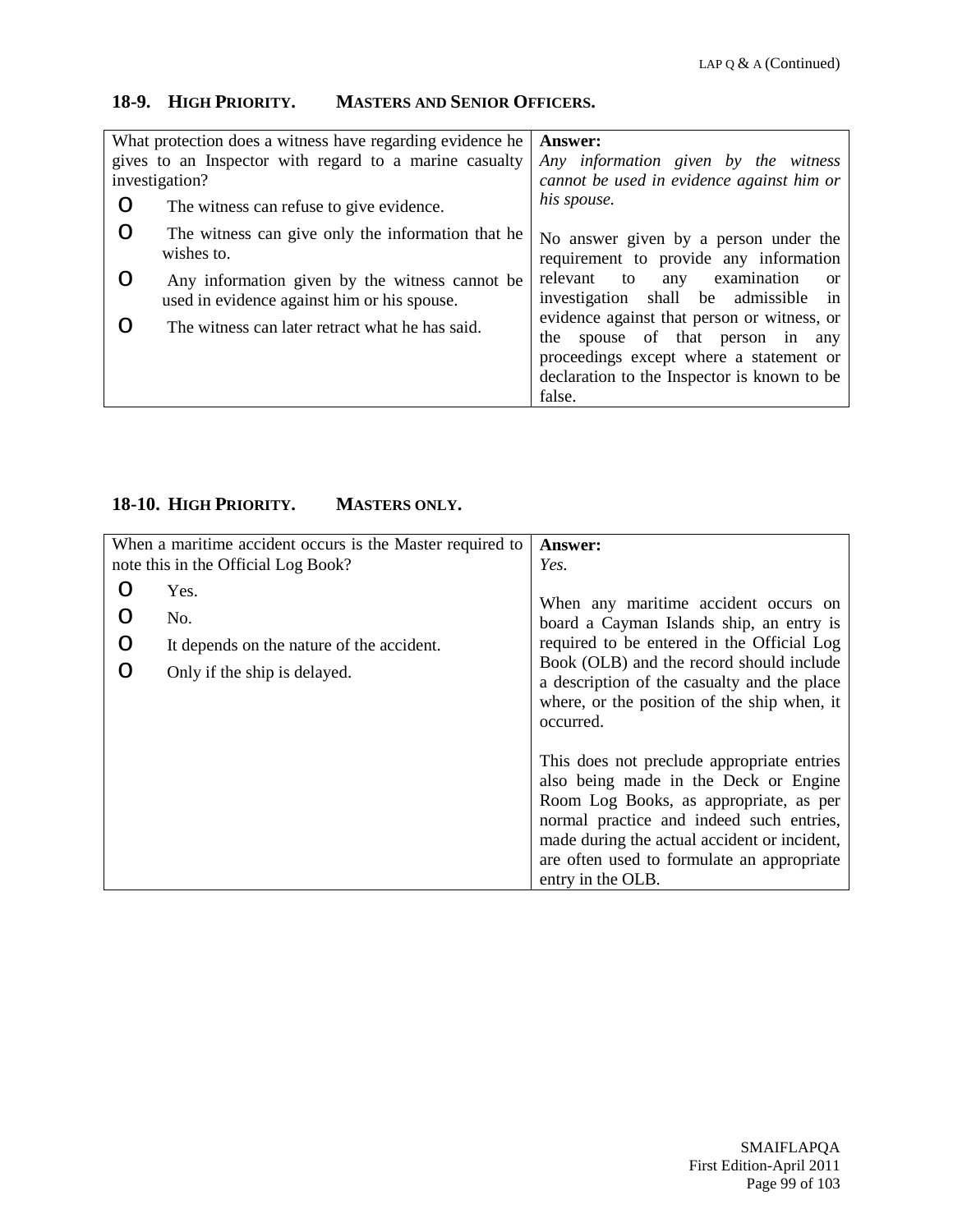# **19. PORT STATE CONTROL AND FLAG STATE INSPECTION:**

All questions within this section may be set for both Masters and Senior Officers.

# **19-1. HIGH PRIORITY.**

| Who must be informed if your ship is detained during a |                        | Answer:                                                                                                                                                               |
|--------------------------------------------------------|------------------------|-----------------------------------------------------------------------------------------------------------------------------------------------------------------------|
| Port State Control inspection?                         |                        | The Operator and MACI.                                                                                                                                                |
|                                                        | The Operator.          |                                                                                                                                                                       |
|                                                        | MACI.                  | When a Cayman Islands ship is detained it<br>essential that MACI is informed<br>is                                                                                    |
|                                                        | The Operator and MACI. | immediately with the basic facts, including,                                                                                                                          |
|                                                        | No-one.                | where possible, photographs of all<br>detainable deficiencies, particularly in<br>where the detention<br>appears<br>cases<br>unreasonable. Such photographs should in |
|                                                        |                        | any case be retained for use by MACI.                                                                                                                                 |

| When might an Improvement Notice be issued?                                                                                                                                                                                                                                    | Answer:                                                                                                                                                                                                                                                                                                                                                                                                                                                 |
|--------------------------------------------------------------------------------------------------------------------------------------------------------------------------------------------------------------------------------------------------------------------------------|---------------------------------------------------------------------------------------------------------------------------------------------------------------------------------------------------------------------------------------------------------------------------------------------------------------------------------------------------------------------------------------------------------------------------------------------------------|
| Never.                                                                                                                                                                                                                                                                         | If an Inspector is of the opinion that a                                                                                                                                                                                                                                                                                                                                                                                                                |
| If an Inspector is of the opinion that a person is<br>contravening one or more of the relevant statutory<br>provisions, or has contravened one or more of those<br>provisions, that in the opinion of the Inspector make<br>it likely that the contravention will be repeated. | person is contravening one or more of the<br>relevant statutory provisions, or has<br>contravened one or more of those<br>provisions, that in the opinion of the<br>Inspector make it likely that<br>the<br>contravention will be repeated.                                                                                                                                                                                                             |
| If an Inspector is of the opinion that activities are<br>being, or are likely to be, carried out on board any<br>ship and he feels these activities will involve the<br>risk of serious personal injury to any person.                                                         | If an Inspector or Surveyor is of the<br>opinion that a person is contravening one<br>or more relevant statutory provisions (those                                                                                                                                                                                                                                                                                                                      |
| If the ship is operating fine but the Inspector thinks<br>improvements can be made.                                                                                                                                                                                            | for safety and protection of the marine<br>environment) or has contravened one or<br>more of those provisions such that, in the<br>opinion of the Inspector or Surveyor, it is<br>likely that the contravention will be<br>repeated, he may serve an "Improvement"<br>Notice". The Notice will state the concerns<br>that the Inspector or Surveyor has,<br>specifying the provision or provisions<br>which he thinks are being contravened and<br>why. |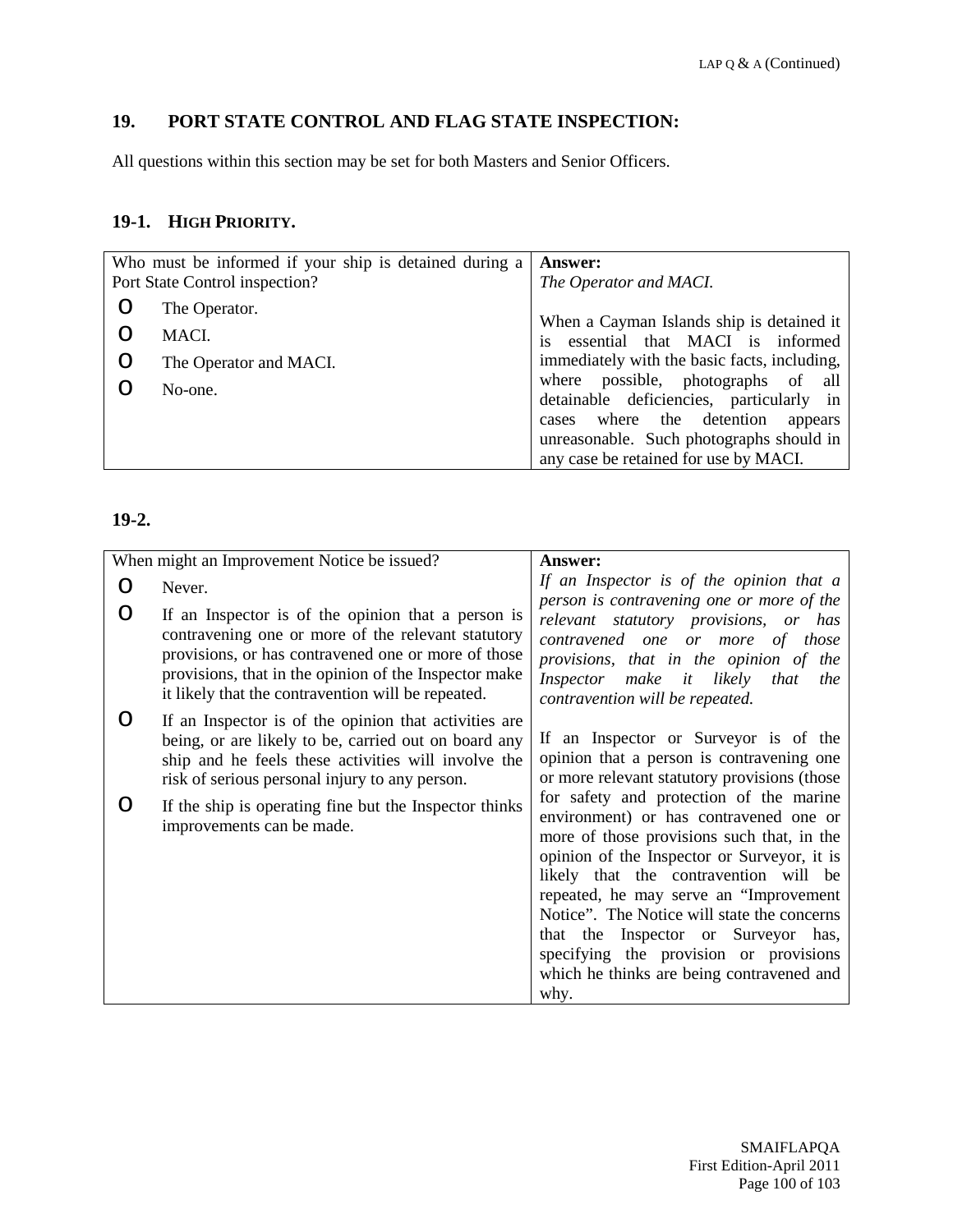# **19-3.**

| issued? | What must be done when an Improvement Notice is                                                                            | <b>Answer:</b><br>Remedy the contravention or conditions                                                                                                                                                                                                                                                                                                                                                                                                                                                         |
|---------|----------------------------------------------------------------------------------------------------------------------------|------------------------------------------------------------------------------------------------------------------------------------------------------------------------------------------------------------------------------------------------------------------------------------------------------------------------------------------------------------------------------------------------------------------------------------------------------------------------------------------------------------------|
| O       | Agree to remedy the contravention or conditions<br>leading to it.                                                          | matters leading to it within a period<br>specified by the Inspector.                                                                                                                                                                                                                                                                                                                                                                                                                                             |
| O       | Remedy the contravention or conditions leading to<br>it within a period specified by the Inspector.                        | The Notice will require the person to<br>remedy the contravention or conditions                                                                                                                                                                                                                                                                                                                                                                                                                                  |
| O       | Agree that such activities or issues are no longer<br>carried out.                                                         | leading to it within a period specified by<br>or Surveyor.<br>Inspector<br>An<br>the                                                                                                                                                                                                                                                                                                                                                                                                                             |
| O       | The ship cannot go to sea until such activities are<br>halted and contraventions of any provisions listed<br>are remedied. | Improvement Notice may<br>include<br>directions as to the measures to be taken to<br>remedy any contravention or matter to<br>which it relates. A Notice should not<br>require any measures to be taken that are<br>more onerous than those necessary to<br>secure compliance with that provision.<br>Whoever contravenes any requirement<br>imposed by an Improvement Notice is<br>guilty of an offence unless he proves that<br>he exercised all due diligence to avoid a<br>contravention of the requirement. |

# **19-4.**

|   | When might a Prohibition Notice be issued?                                                                                                                                                                                    | Answer:                                                                                                                                                                                                                                                                                                                                                                                                                                                                                                                                                               |
|---|-------------------------------------------------------------------------------------------------------------------------------------------------------------------------------------------------------------------------------|-----------------------------------------------------------------------------------------------------------------------------------------------------------------------------------------------------------------------------------------------------------------------------------------------------------------------------------------------------------------------------------------------------------------------------------------------------------------------------------------------------------------------------------------------------------------------|
|   | Never                                                                                                                                                                                                                         | If an Inspector is of the opinion that a<br>person is contravening, or has contravened                                                                                                                                                                                                                                                                                                                                                                                                                                                                                |
| O | If an Inspector is of the opinion that a person is<br>contravening, or has contravened one or more<br>statutory provisions, that in the opinion of the<br>inspector make it likely that the contravention will<br>be repeated | one or more statutory provisions, that in<br>the opinion of the Inspector make it likely<br>that the contravention will be repeated.<br>If an Inspector or Surveyor is of the                                                                                                                                                                                                                                                                                                                                                                                         |
| 0 | If an Inspector is of the opinion that activities are<br>being, or are likely to be, carried out on board any<br>ship and he feels these activities will involve the<br>risk of serious personal injury to any person         | opinion that activities are being, or are<br>likely to be, carried out on board any ship<br>such that, the opinion of the Inspector or<br>Surveyor, those activities will involve the                                                                                                                                                                                                                                                                                                                                                                                 |
|   | The Inspector can issue a Prohibition Notice for any<br>reason he wants                                                                                                                                                       | risk of serious personal injury to any<br>person, whether on board the ship or not, or<br>activities<br>in<br>the<br>are<br>serious<br>that<br>contravention of the relevant statutory<br>provisions for safety of the ship or<br>protection of the marine environment, he<br>may serve a "Prohibition Notice". The<br>Notice will state the risk and concerns that<br>the Inspector or Surveyor has which give<br>rise to the risk, and will also specify any<br>provision or provisions which the Inspector<br>or Surveyor thinks are being contravened<br>and why. |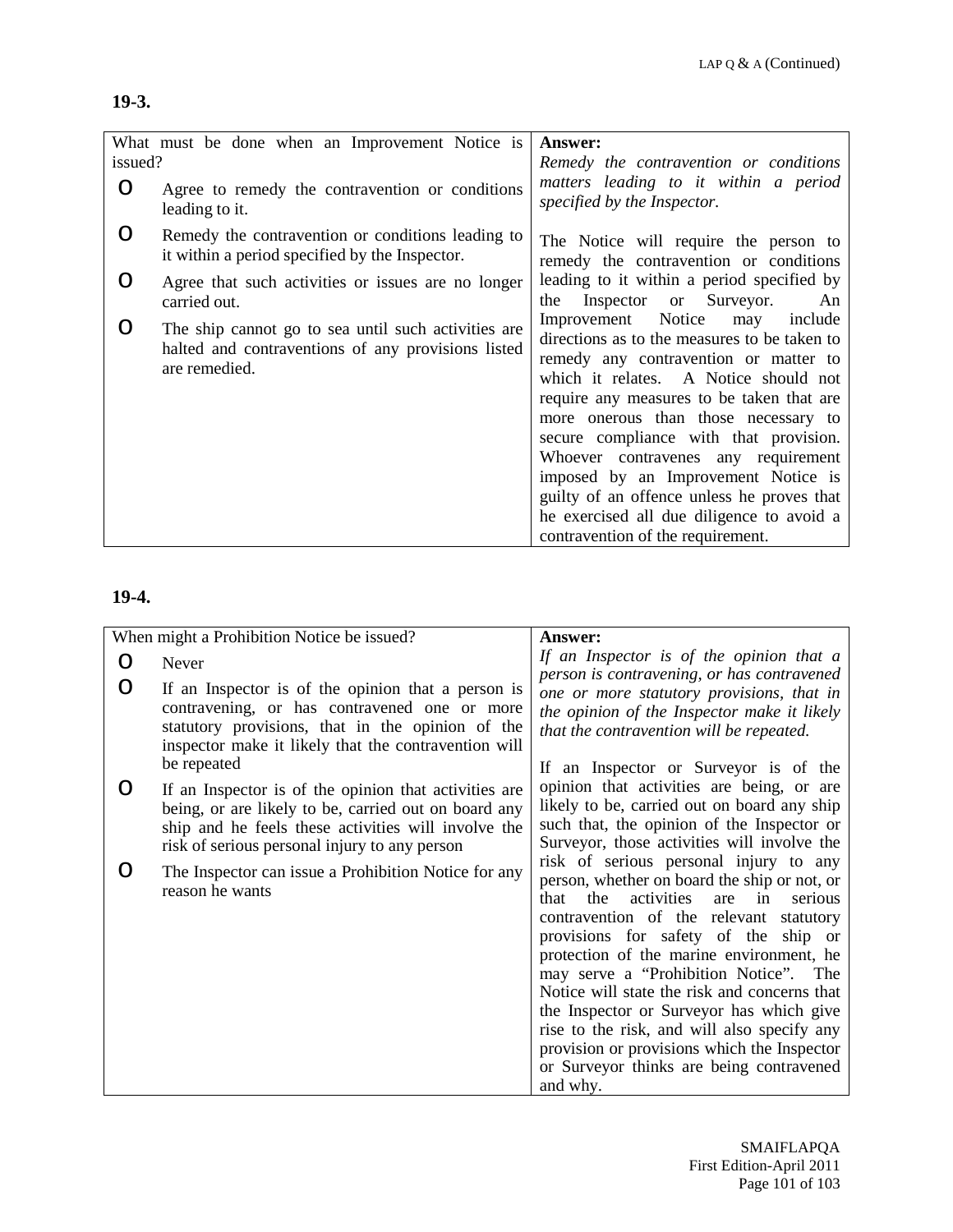# **19-5.**

| When a Prohibition Notice is issued what action must be<br>taken to comply with it? |                                                                                                                               | <b>Answer:</b><br>$(c)$ and $(d)$ .                                                                                                      |
|-------------------------------------------------------------------------------------|-------------------------------------------------------------------------------------------------------------------------------|------------------------------------------------------------------------------------------------------------------------------------------|
| (a)                                                                                 | Agree to remedy the contravention or conditions<br>leading to it as soon as possible.                                         | The notice will direct that any<br>such<br>activities or contraventions are to cease                                                     |
| (b)                                                                                 | Remedy the contravention or conditions leading to it<br>within a period specified by the Inspector.                           | immediately and that, where relevant, the<br>ship cannot go to sea until such activities<br>are halted and contraventions of any         |
| (c)                                                                                 | Immediately cease the activity or activities giving<br>rise to the contravention and according to the terms<br>of the Notice. | provisions listed are remedied.<br>$\mathbf{A}$<br>Prohibition Notice may include directions<br>as to the measures to be taken to remedy |
| (d)                                                                                 | Do not proceed to sea until the prohibited activities<br>have been ceased.                                                    | any contravention or matter to which it<br>relates. Any Notice should not require any<br>measures to be taken that are more onerous      |
| O                                                                                   | (a).                                                                                                                          | than those necessary to secure compliance                                                                                                |
|                                                                                     | $(a)$ and $(d)$ .                                                                                                             | with that provision.                                                                                                                     |
| O                                                                                   | $(c)$ and $(d)$ .                                                                                                             |                                                                                                                                          |
| O                                                                                   | $(b)$ and $(d)$ .                                                                                                             |                                                                                                                                          |